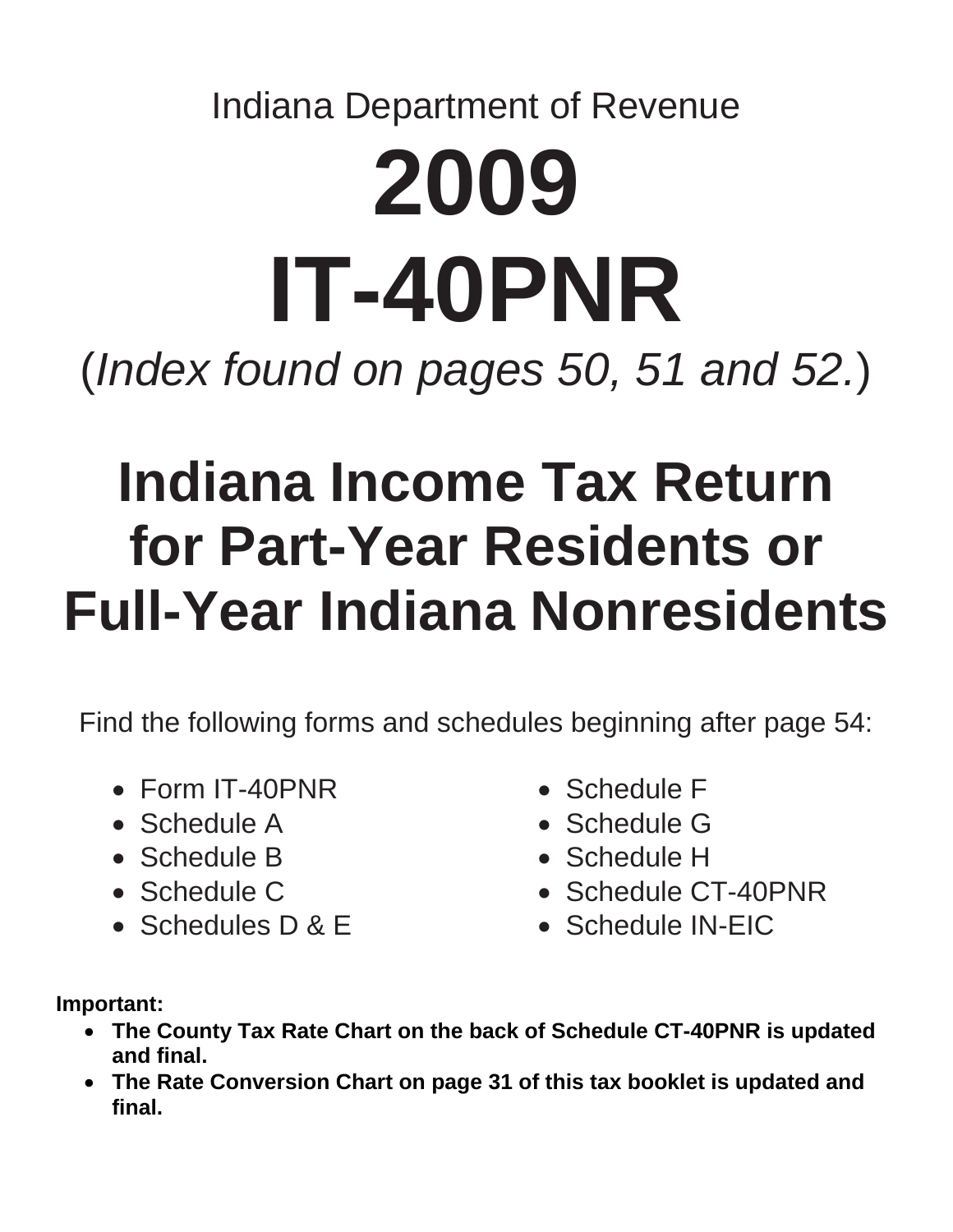





# **Federal Funding of Local Programs Counts on You**

Billions of federal tax dollars will be provided to Indiana over the next 10 years. How much our state receives is based on the U.S. Census count of our population. This money funds programs in your community:





- Schools
- Road construction and repair ¥
- Programs for seniors
- **Head Start** ٠
- Public transit
- Emergency food and shelter
- Medicaid
- Empowerment zones
- WIC food grants

www.census.indiana.edu

# Count me IN!

Ensure your community receives its fair share of federal funds:

- ٠ Complete your census form as soon as you receive it.
- $\epsilon$ Count everyone who lives with you as of April 1, 2010 and everyone who lives there most of the year.

Your census information is private. It is against federal law for your responses to be shared with any person or government agency, including the IRS, Immigration and Customs Enforcement, and law enforcement.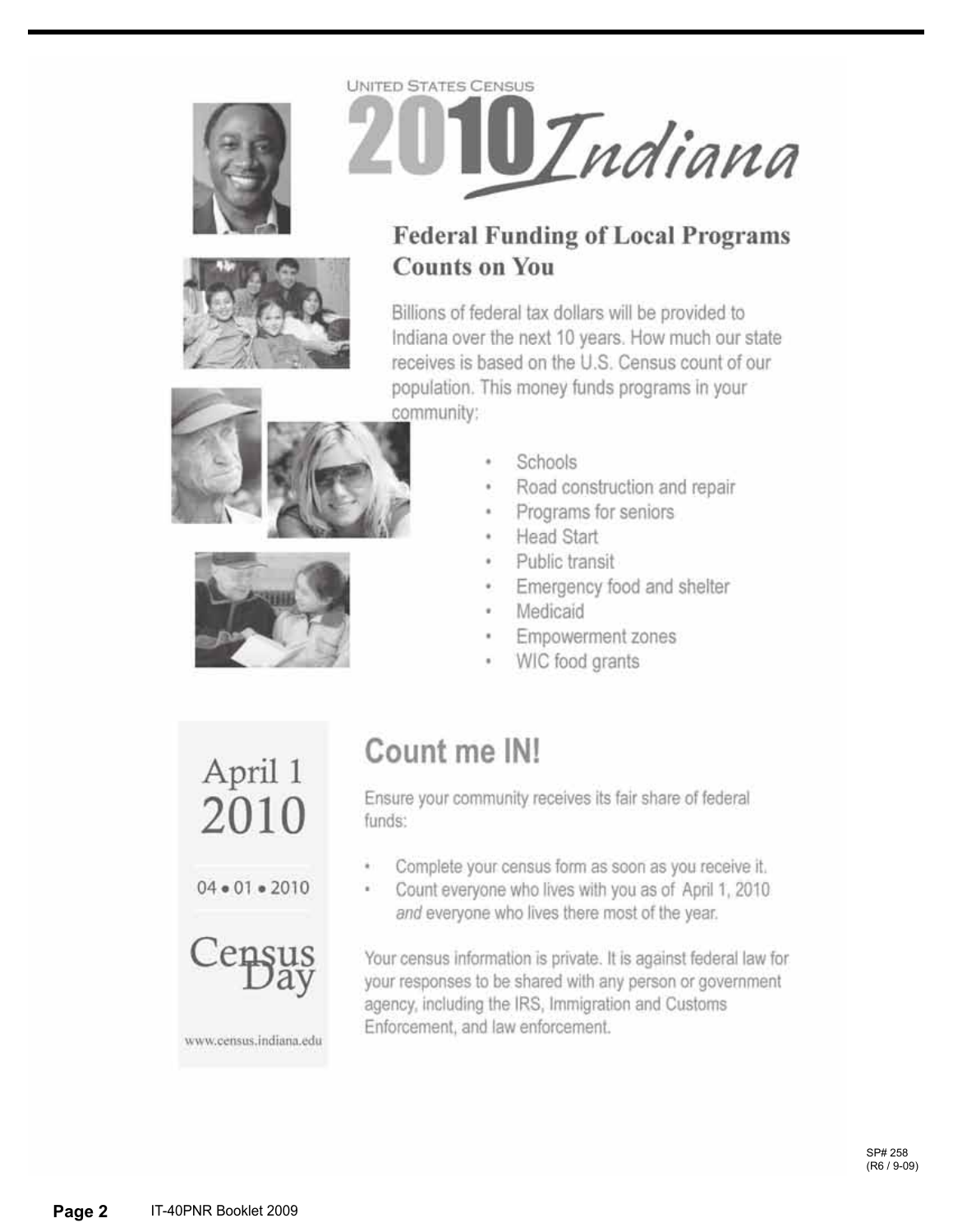# **Which Indiana tax form should you file?**

Indiana has four different individual income tax returns. Read the following to find the right one for you.

# **Indiana full-year residents**

#### **Use Form IT-40EZ:**

If you (and your spouse, if filing jointly) were a full-year Indiana resident and all of the following are true:

- • You filed a federal Form 1040EZ,
- You are claiming only the renter's deduction and/or unemployment compensation deduction, and
- You have only Indiana state and county tax withholding credits and/or an Indiana earned income credit.

### **Use Form IT-40:**

If you (and your spouse, if filing jointly) were a full-year Indiana resident and you do not qualify to file Form IT-40EZ.

# **All other individuals**

### **Use Form IT-40RNR:**

If you (and your spouse, if filing jointly) were:

- • A full-year resident of Kentucky, Michigan, Ohio, Pennsylvania or Wisconsin, and
- Your only type of income from Indiana was from wage, tip, salary or other compensation.\*

\*If you have any other kind of Indiana-source income, you are required to file Form IT-40PNR (see below).

**Note:** If you have income that is being taxed by both Indiana and another state, you may have to file a tax return with the other state. A listing of other states' tax forms can be found at www.taxadmin.org/fta/link/forms.html

#### **Use Form IT-40PNR:**

If you (and/or your spouse, if filing jointly) were an Indiana resident for less than a full year (or not at all) and you do not qualify to file Form IT-40RNR.

# **Military personnel**

See the instructions on page 7 to determine which form to file. Military personnel stationed in a combat zone should see the instructions on page 8 for extensions of time to file procedures.

# **2009 Changes**

#### **Redesign of tax forms and schedules**

There is a new "look" to the tax forms and schedules this year. More room is available to write in your information. An expanded use of schedules allows you to easily see all of the add-backs, deductions, exemptions, credits, etc., that may available to you. In addition, now that rounding is required on all individual income tax forms and schedules, the pennies (**.00**) have been filled in for you.

#### **County tax**

Indiana counties were allowed to adopt or increase their local income tax rates through Oct. 31, 2009. This publication was printed before that date. This means your county tax rate on the back of Schedule CT-40PNR may not be correct. We encourage you to contact us in one of the following ways to get an updated list of the rates before filing. To get the updated list you may:

- Log on to the Department's Web site at [www.in.gov/dor/4156.htm](http://www.in.gov/dor/4156.htm)
- Call the form order request line at (317) 615-2581 to have one mailed to you.
- Visit or call a district office. See page 47 for these locations.
- • Call our main tax line at (317) 232-2240 Monday Friday, 8 a.m. to 4:30 p.m., and a representative will assist you.

Tax returns filed using the wrong rates will be adjusted. This may result in a reduced refund, or an increase in the amount you owe.

### **Extension of time to file change**

If you cannot file your 2009 Indiana individual income tax return by the April 15, 2010 due date (even if you are due a refund or are breaking even), you need to file for an extension. See instructions on page 7 for more information.

#### **Rounding requirement**

Rounding is now required on all individual income tax forms and schedules. See page 6 for details.

#### **Unemployment compensation**

**Income.** You must add back the Indiana-source unemployment compensation not included on your federal tax return. See Schedule B, Line 5 instructions (page 18) for more information.

**Deduction.** You may be eligible to claim Indiana's unemployment compensation deduction. See Schedule C, line 10 instructions on page 22 to see if you qualify to claim this deduction.

#### **Homeowner's property tax deduction for prior year**

Some Indiana residential property tax statements due in 2008 did not get issued until sometime in 2009. If you got one of these, see the instructions on page 20 to see if you are eligible for an extra deduction.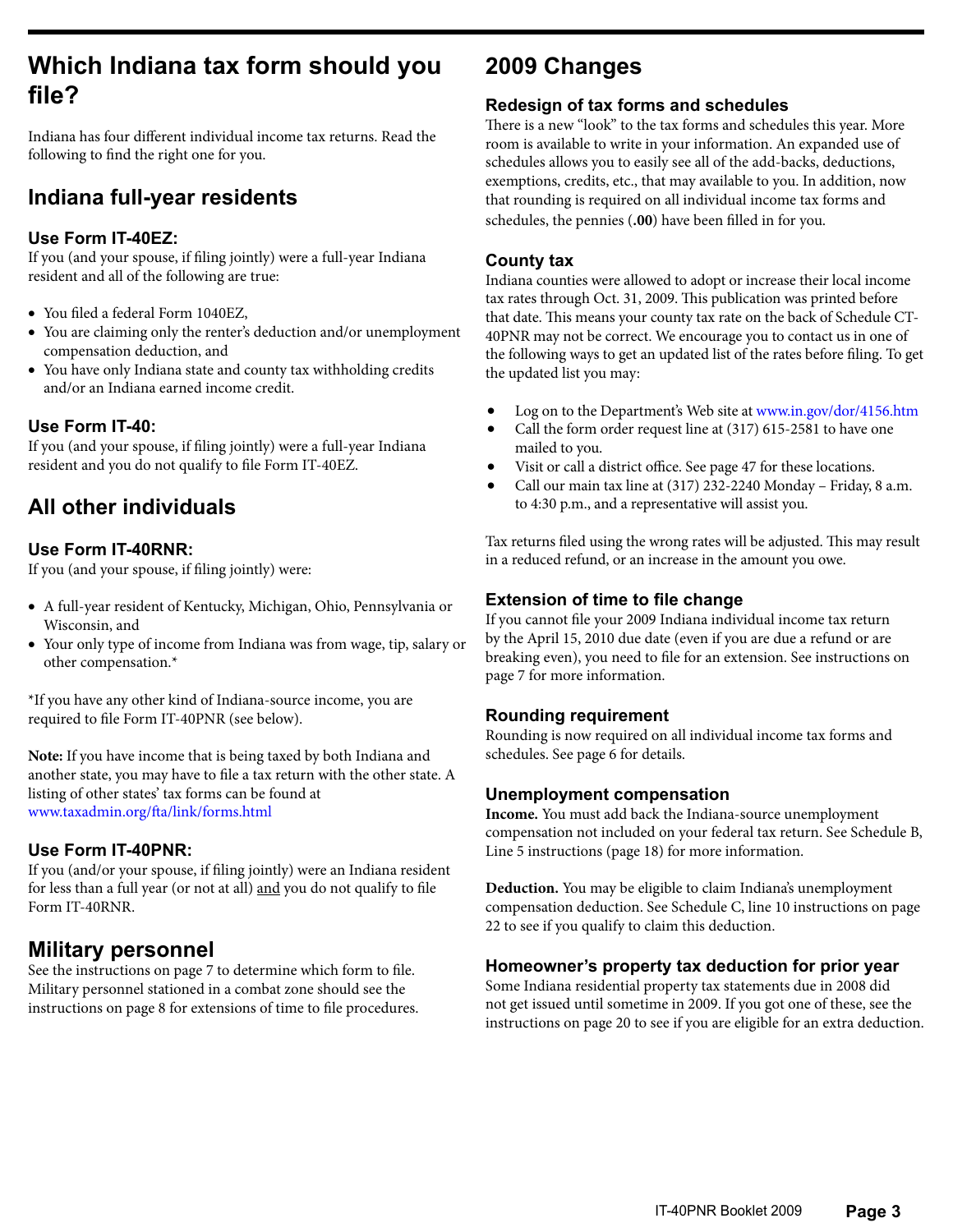#### **Solar powered roof vent or fan deduction**

A new deduction is available if you had a solar powered roof vent or fan installed on a building you own or lease. This deduction may be available to full-year and part-year Indiana residents. See page 26 for more information.

#### **Composite filer credit**

The composite filer credit is no longer available.

#### **Earned income credit**

- The earned income credit must be prorated beginning with the 2009 tax year.
- The base amount of earned income credit has increased from 6 percent to 9 percent of the earned income credit claimed on your federal tax return.

See page 29 for more information.

#### **Energy Star heating and cooling equipment credit**

A credit may be available if you purchased Energy Star heating/cooling equipment. See page 37 for more information.

#### **Add-backs**

The new Schedule B lists items to be added back. Several new ones include:

- • up to \$2,400 of the Indiana-source unemployment compensation excluded on your federal tax return;
- income from the deferral of income arising from business indebtedness discharged in connection with the reacquisition after December 31, 2008;
- income attributed to bonus depreciation for restaurant property and retail improvements;
- income excluded for qualified disaster assistance property;
- income attributable to Section 179C to expense costs for refinery property;
- income attributable to expensing film or television production; and
- income of any taxpayer that treated a loss from the sale or exchange of FANNIE MAE or FREDDIE MAC as an ordinary loss.

See Schedule B instructions beginning on page 17 for more information.

#### **Reduced estimated tax burden for individuals with small businesses**

Indiana piggybacks the new federal safe harbor for certain small businesses (fewer than 500 employees). See Schedule IT-2210, Underpayment of Estimated Tax by Individuals, for more information.

#### **Net operating loss carryback update**

Certain losses from disasters may be carried back for as much as five years. See Schedule IT-40NOL for details.

# **Need tax forms or information bulletins?**

### **Use your personal computer**

Visit our Web site and download the forms you need. Our address is www.in.gov/dor

## **Use your telephone**

Call the Forms Order Request Line (317) 615-2581 to have forms mailed to you. Have the following information ready to leave on the voice mail system:

- Name of form or form number needed
- Number of copies needed
- Contact person's name
- Daytime phone number
- A complete mailing address (including city, state and zip code)

# **Need help with your return?**

## **Local help**

For help, visit any of the district offices listed on page 47 or take advantage of the IRS Volunteer Return Preparation Program (VRPP). This program offers free tax return help to low income, elderly and special needs individuals. Volunteers will fill out federal and state forms for those who qualify. Call the IRS at 1-800-829-1040 to find the nearest VRPP location. Be sure to take your W-2s and 1099s with you. If you are going to a district office, also take a copy of your completed federal tax return.

# **Automated information line**

Call the automated information line at (317) 233-4018 to get the status of your refund, billing information and prerecorded tax topics. These topics include collection procedures, business registration requirements, payment-plan procedures, estimated tax procedures, underpayment of estimated tax penalty, use tax, county tax, and 2009 tax-year highlights. If you wish to check billing information, be sure to have a copy of your tax notice. The system will ask you to enter the tax identification number shown on the notice.

If you have a rotary phone, please call (317) 232-2240, 8 a.m. to 4:30 p.m., Monday - Friday, and a representative will help you.

### **Internet**

If you need help deciding which form to file, or to get information bulletins or policy directives on specific topics, visit our Web site at www.in.gov/dor

### **Telephone**

Call us at (317) 232-2240 Monday - Friday, 8 a.m. to 4:30 p.m., for help with basic tax questions.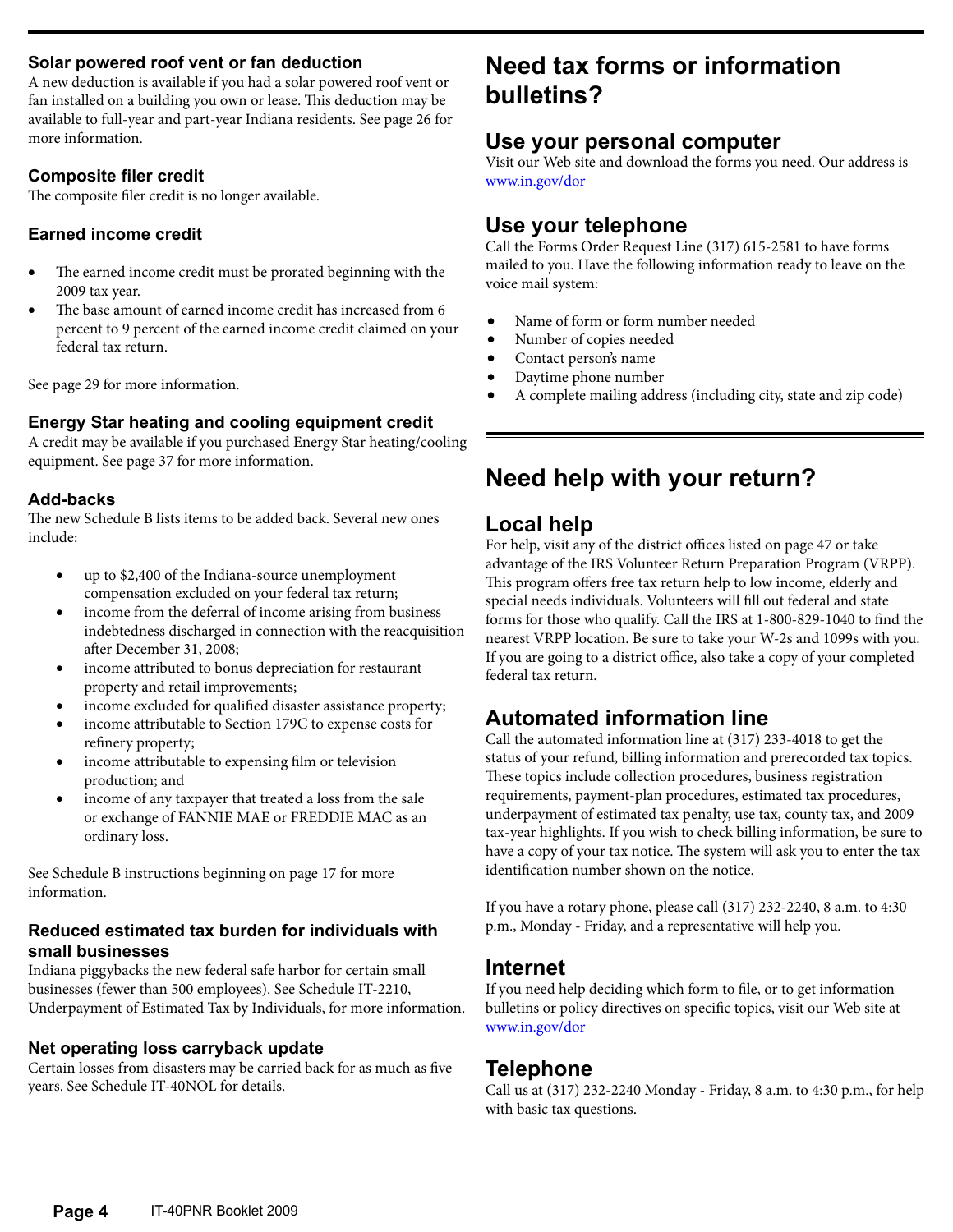# **Ready to file your return?**

# **I-File**

This fast, friendly and free online program allows taxpayers to prepare and file state tax returns using the Internet. I-File features a questionand-answer format and help links to guide users through filing. For more information, and to take advantage of this free service, please visit our Web site at www.ifile.in.gov

# **Our Web site**

Our Web site offers tax filing options, downloadable blank forms and instructions, information bulletins, commissioner's directives, an online helpdesk, helpful e-mail links and a calendar with filing due dates. Visit the Department's Web site at www.in.gov/dor

# **Where's Your Refund?**

There are several ways to check the status of your refund. You will need to know the exact whole-dollar amount of your refund, and a Social Security number entered on your tax return. Then, do one of the following:

- Call (317) 233-4018 for automated refund information.
- Go to [www.in.gov/dor/3336.htm](http://www.in.gov/dor/3336.htm) and click on the words *Where's my refund?*
- Call (317) 232-2240 from 8 a.m. to 4:30 p.m. Monday Friday, and a representative will help you.

A refund directly deposited to your bank account may be listed on your bank statement as a credit, deposit, etc. If you have received information from the Department that your refund has been issued, and you are not sure if it has been deposited in your bank account, call the ACH Section of your bank or financial institution for clarification.

**Note:** A refund deposited directly to your Hoosier MasterCard account will appear on your monthly statement.

# **Moving?**

You need to contact the Department if you move to a new address after filing your tax return, and you do not have a forwarding address on file with the post office.

Change your address with us by doing one of the following:

- • Go to www.in.gov/dor/3336.htm and click on the words *How do I change my mailing address with the Department?*
- Call the Department at (317) 232-2240.
- • Call or visit a district office near you (see list on page 47).

# **Public Hearing - June 8, 2010**

The Department will hold a public hearing on June 8, 2010. Please come and share your ideas on how the Department of Revenue can better administer Indiana tax laws. The hearing will be held at 9 a.m. in Conference Room 1 of the Conference Center, Indiana Government Center South, 402 West Washington Street, Indianapolis, Ind. You may also submit your concerns in writing to: Indiana Department of Revenue, Commissioner's Office, MS# 101, 100 North Senate Avenue, Indianapolis, IN, 46204.

# **Before you begin**

**Important: You must c**omplete your federal tax return first.

# **Filling in the boxes – please use ink, not pencil**

If you are filling out the form by hand, please use black or blue ink and print your letters and numbers neatly. If you do not have an entry for a particular line, leave it blank. Do not use dashes, zeros or other symbols to indicate that you have no entry for that line.

# **Social Security Number**

Be sure to enter your Social Security number in the boxes at the top of the form. If filing a joint return, enter your Social Security number in the first set of boxes and your spouse's Social Security number in the second set of boxes. An incorrect or missing Social Security number can increase your tax due, reduce your refund or delay timely processing of your filing.

# **Individual Taxpayer Identification Number (ITIN)**

If you already have an ITIN, enter it wherever your Social Security number is requested on your tax return. If you are in the process of applying for an ITIN, check the box located directly beneath the Social Security number area at the top of the form. For information on how to get an ITIN, contact the IRS at 1-800-829-3676 and request federal Form W-7, or find it online at [www.irs.ustreas.gov/formspubs](http://www.irs.ustreas.gov/formspubs/)

# **Married filing separately**

If you file your federal income tax return as married, filing separately, you must also file married, filing separately with Indiana. Enter both of your Social Security numbers in the boxes on the top of the form **and check the box directly to the right of those boxes**. Enter the name of the person filing the return on the top line, but do not enter the spouse's name on the second name line.

# **Married persons who live apart filing status**

If you were not divorced or legally separated in 2009, you may have qualified for and filed as 'head of household' on your federal income tax return. If you did, do not check the married filing separately box. Also, do not enter either your spouse's name or Social Security number.

# **School corporation number**

Enter the four-digit school corporation number (found on pages 48 and 49) for where the primary taxpayer lived on Jan. 1, 2009. The primary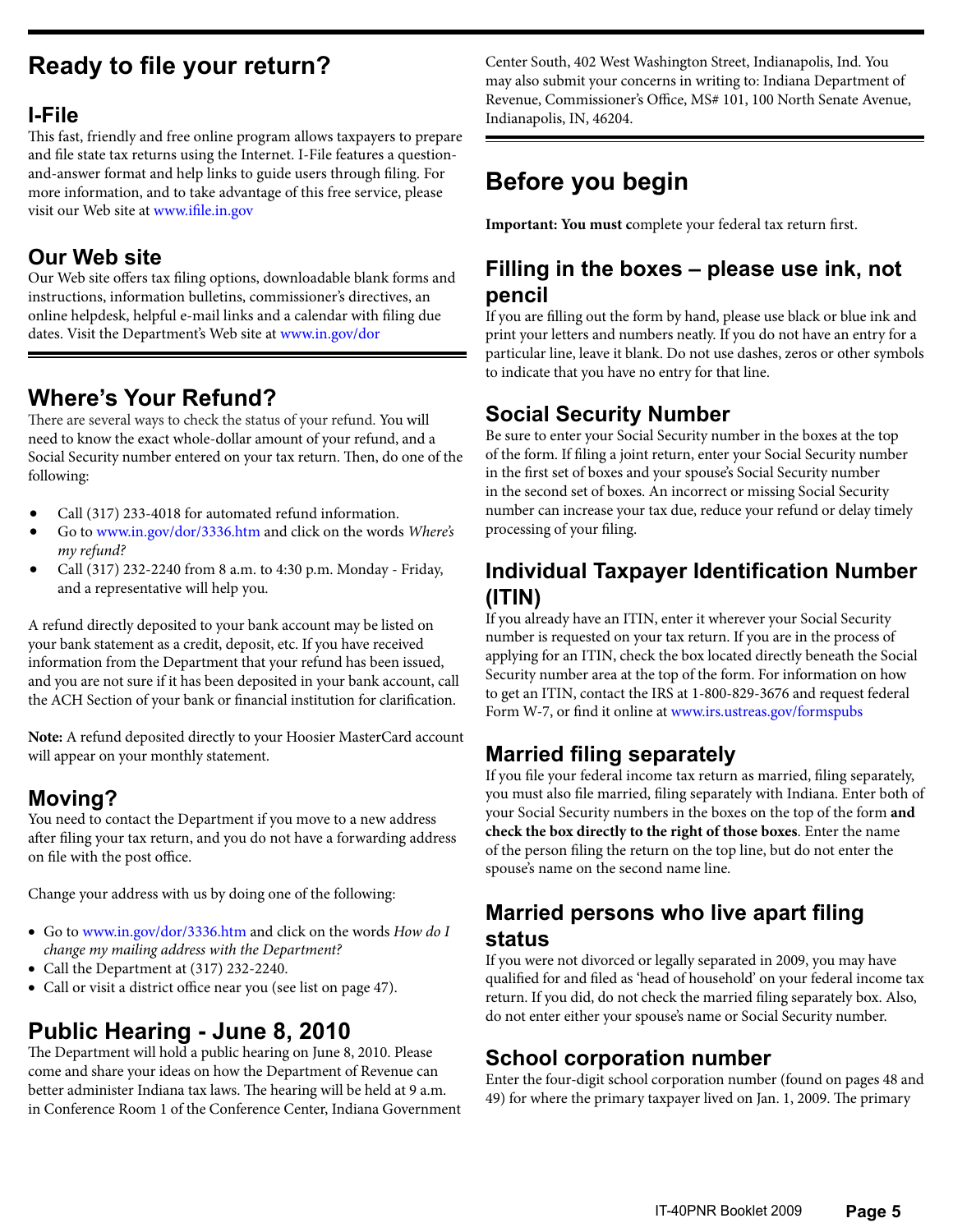taxpayer is the first name listed at the top of the tax return. If the primary taxpayer did not live in Indiana on Jan. 1, 2009, enter the code number "9999". Contact a local school or your county auditor's office if you're not sure which school corporation you live in.

It is important that you enter the correct school corporation number. This information is used for statistical tracking purposes to determine possible school funding needs and changes. **Note:** If the school corporation number is not entered, the processing of your return will be delayed.

# **Foreign or military addresses**

The U.S. Post Office requires that the full foreign-country name appear in all addresses. Standard two-character abbreviations for Canadian provinces and territories should be entered in the "State" area on the tax return.

Overseas military addresses must contain the APO, FPO designation in the "city field" along with a two-character "state" abbreviation of AE, AP or AA and the zip code. Place these two- and three-letter designations in the city name area.

# **County information**

Enter the two-digit code numbers for the county(s) where you and your spouse, if filing joint, lived and worked on Jan. 1, 2009. You can find these code numbers on the chart on the back of Schedule CT-40PNR. See the instructions beginning on page 43 for more information, including the definitions of the county where you live and work, details for military personnel, retired individuals, homemakers, unemployed individuals, out-of-state filers, etc.

# **Rounding now required**

Each line on which an amount can be entered has a "**.00**" already filled-in. This is to remind you that rounding is now required when completing your tax return.

#### **You must round your amounts to the nearest whole dollar.**

To do this, drop amounts of less than \$0.50. *Example.* \$432.49 rounds down to \$432.00.

Increase amounts of \$0.50 or more to the next higher dollar. *Example.* \$432.50 rounds up to \$433.00.

# **Losses or negative entries**

Put brackets around any losses or negative entries. *Example.* Write a \$125 loss as (125).

# **Enclosing schedules, W-2s, etc.**

You will find an enclosure sequence number in the upper right-hand corner of each schedule. Make sure to put your completed schedules in sequential order behind the Form IT-40PNR when assembling your tax return. Also, enclose all your W-2s, WH-18s and 1099s and check, if applicable. Do not staple or paper clip your enclosures. If you have a schedule on which you've made no entry, do not enclose it unless you have completed information on the back of it.

A note about your W-2s. It is important that your W-2 form is readable. The income and state and county tax amounts withheld are verified on every W-2 form that comes in with your tax return. We encourage you to enclose the best copy available when you file.

# **Who should file?**

You may need to file an Indiana income tax return if:

- You lived in Indiana and received income, or
- You lived outside Indiana and had any income from Indiana.

**Note:** If you and your spouse file a joint federal return, you must file a joint return with Indiana. If you and your spouse file separate federal returns, you must file separate returns with Indiana.

There are four types of tax returns available. The type you need to file is generally based on your residency status. Read the following to decide if you are a full-year resident, part-year resident, or nonresident of Indiana, and which type of return you should file.

# **Part-year residents and full-year nonresidents**

If you were a part-year resident and received income while you lived in Indiana, you must file Indiana Form IT-40PNR, Part-Year Resident or Nonresident Individual Income Tax Return.

If you were a legal resident of another state (exception: see next paragraph) and had income from Indiana (except certain interest, dividends, or retirement income), you must file Form IT-40PNR.

# **Full-year residents of Kentucky, Michigan, Ohio, Pennsylvania or Wisconsin**

If you were a full-year resident of Kentucky, Michigan, Ohio, Pennsylvania or Wisconsin, and your only income from Indiana was from wages, salaries, tips or commissions, then you need to file Form IT-40RNR, Indiana Reciprocal Nonresident Individual Income Tax Return.

# **Full-year residents**

Full-year residents must file Form IT-40, Indiana Full-Year Resident Individual Income Tax Return or Form IT-40EZ for Full-Year Indiana Resident Filers with No Dependents. If you filed a 2009 federal Form 1040EZ, were a full-year resident of Indiana, claim only the renter's deduction and/or unemployment compensation deduction, and have only Indiana state and county tax withholding credits or an earned income credit, then you should file the simplified Form IT-40EZ. If you are not eligible to file Form IT-40EZ, or have any other deductions or credits, you must file Form IT-40.

You are a full-year Indiana resident if you maintain your legal residence in Indiana from January 1 – December 31 of the tax year.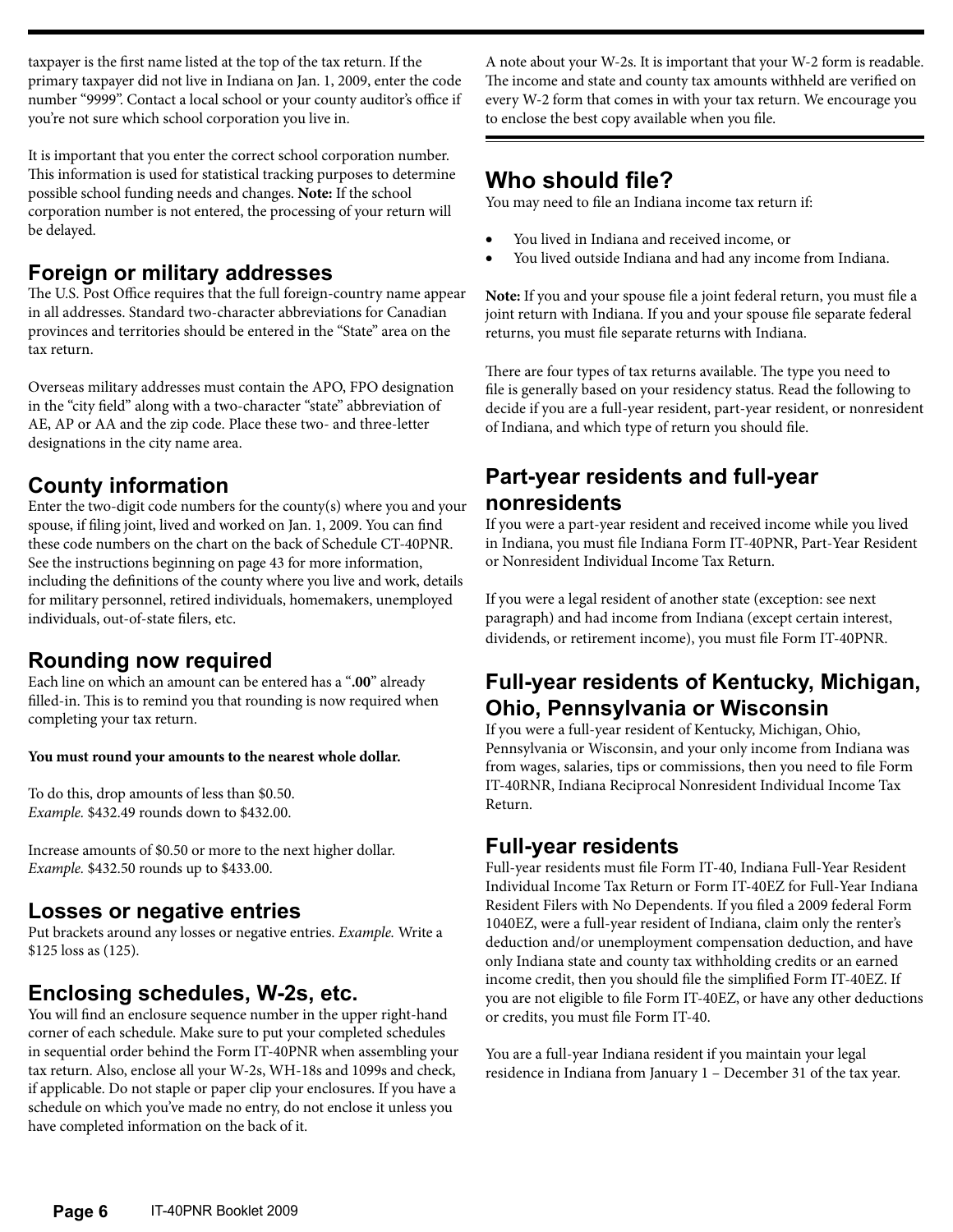You do not have to be physically present in Indiana the entire year to be considered a full-year resident. Residents, including military personnel, who leave Indiana for a temporary stay, are considered residents during their absence.

Retired persons spending the winter months in another state may still be full-year residents if:

- They maintain their legal residence in Indiana and intend to return to Indiana during part of the taxable year,
- • They retain their Indiana driver's license,
- They retain their Indiana voting rights, and/or
- They claim a homestead deduction on their Indiana home for property tax purposes.

If you were a full-year resident of Indiana and your gross income (the total of all your income before deductions) was greater than your total exemptions, you must file Indiana Form IT-40 or IT-40EZ.

# **Deceased taxpayers**

If an individual died during 2009, or died after Dec. 31, 2009, but before filing his/her tax return, the executor, administrator or surviving spouse must file a tax return for the individual if:

- The deceased was under the age of 65 and had gross income over \$1,000,
- The deceased was age 65 or older and had gross income over \$2,000, or
- The deceased was a nonresident and had gross income from Indiana.

Be sure to enter the month and day of death for the taxpayer or spouse in the appropriate box located on Schedule H. For example, a date of death of Jan. 9, 2009, would be entered as 01/09/2009. Note: The date of death should not be entered here if the individual died after Dec. 31, 2009, but before filing the tax return. The date of death information will be shown on the individual's 2010 tax return.

# **Signing the deceased individual's tax return**

If a joint return is filed by the surviving spouse, the surviving spouse should sign his or her own name and after the signature write: **"Filing as Surviving Spouse."**

An executor or administrator appointed to the deceased's estate must file and sign the return (even if this isn't the final return), indicating their relationship after their signature (e.g. administrator).

If there is no executor, or if an administrator has not been appointed, the person filing the return should sign and give their relationship to the deceased (e.g. "John Doe, nephew"). Only one tax return should be filed on behalf of the deceased.

**Note:** The Department may ask for a copy of the death certificate, so make sure to keep a copy with your records.

# **Refund check for a deceased individual**

If you (the surviving spouse, administrator, executor or other) have received a refund check and cannot cash it, contact the Department to get a widow's affidavit (POA-30) or a distributee's affidavit (POA-20) at www.in.gov/dor/3508.htm Send the completed affidavit, the refund check and a copy of the death certificate to the State Auditor's Office so a refund check can be issued to you.

# **Military personnel - residency**

If you were an Indiana resident when you enlisted, you remain an Indiana resident no matter where you are stationed. You must report all your income to Indiana on Form IT-40.

If you changed your legal residence (military home of record) during 2009, you are a part-year resident and should file Form IT-40PNR. You must also attach a copy of Military Form DD-2058 to the tax return. As an Indiana part-year resident you will be taxed on the income you earned while you were a resident of Indiana, plus any income from Indiana sources.

If you are stationed in Indiana and you are a resident of another state, you won't need to file with Indiana unless you have non-military income from Indiana sources.

*Example.* Annie, who is a Kansas resident, is stationed in Indiana. She earned \$1,300 from her Indiana part-time job. She'll need to report that income to Indiana on Form IT-40PNR.

If you are a full-year Indiana resident in the military, your spouse is a legal resident of another state and you filed a joint federal return, you will need to file Form IT-40PNR.

**Important:** Refer to the instructions on page 43 for an explanation of county of residence for military personnel.

# **When should you file?**

Your tax return is due April 15, 2010. If you file after this date, you may have to pay interest and penalty. See page 11 for more information.

Fiscal year tax returns are due by the fifteenth (15) day of the fourth (4th) month after the close of the fiscal year. You must complete the fiscal year filing period information at the top of the form.

# **Extension of time to file - What if you can't file on time?**

You must get an extension of time to file if you:

- • Are required to file, and
- You cannot file your tax return by the April 15, 2010 due date.

Whether you owe additional tax, are due a refund or are breaking even, you still need to get an extension if filing after April 15, 2010.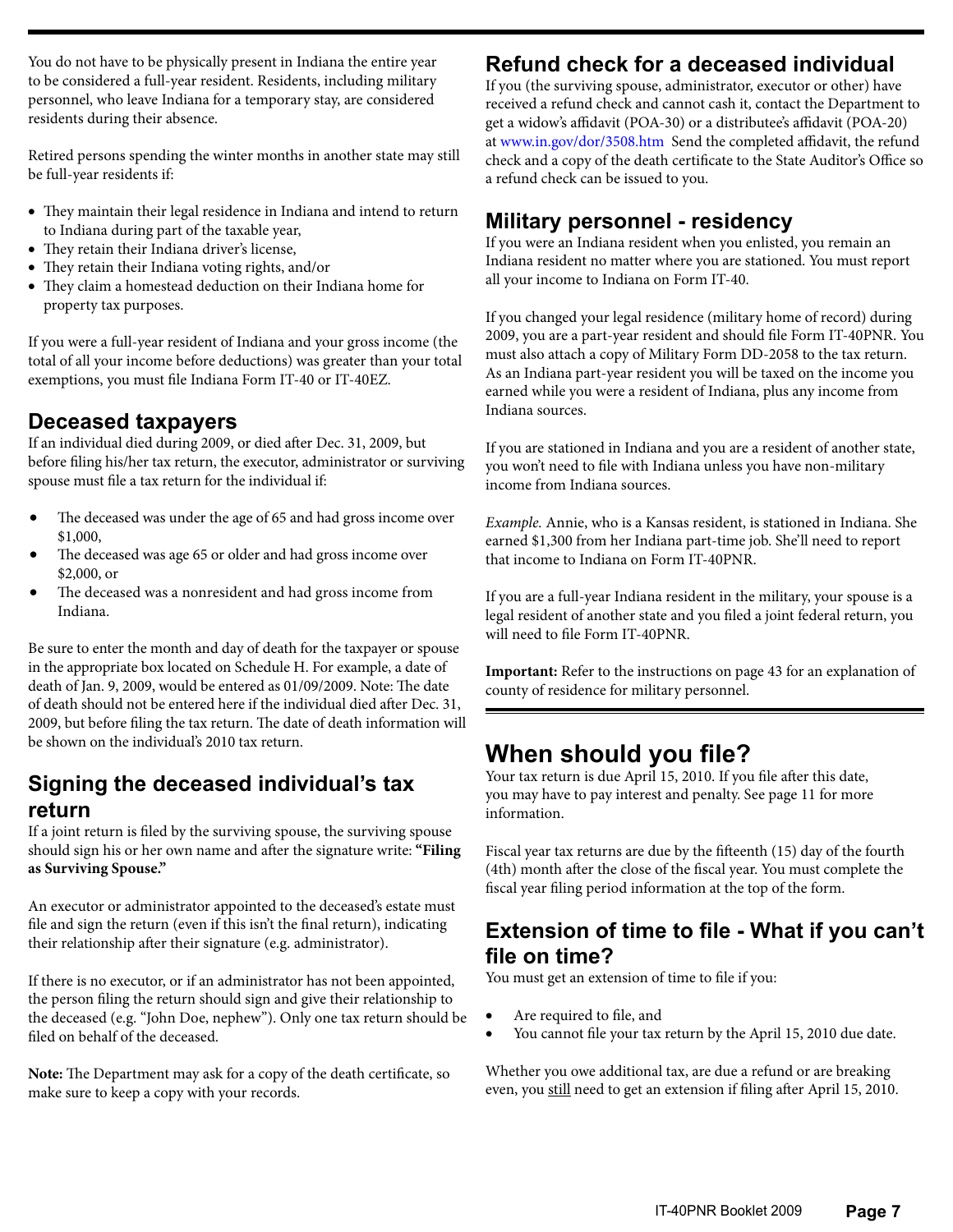#### **If you owe…**

You must file Form IT-9 (Application for Extension of Time to File) and send in a payment of at least 90 percent of the tax you expect to owe. This must be filed and tax paid by April 15, 2010, for the extension to be valid.

#### **If you don't owe…**

You'll still need to file for an extension if:

- You are due a refund, or
- You don't expect to owe any tax when filing your tax return, and
- You are unable to file your return by April 15, 2010.

There are two ways to accomplish this:

- If you have a valid federal extension, Form 4868, you automatically have an extension with Indiana and do not have to file for a separate state extension (Form IT-9).
- If you do not have a valid federal extension, File Form IT-9 by April 15, 2010.

#### **Extension filing deadline.**

State Form IT-9 extends your state filing time to June 15, 2010. Federal Form 4868 extends your state filing time to Nov. 15, 2010. If you have both extensions (state and federal), your state filing time to file is Nov. 15, 2010.

#### **Will you owe penalty and/or interest?**

Interest is owed on all amounts paid after April 15, 2010. See page 12 for instructions on how to figure interest. Penalty will not be owed if you have:

- Paid 90 percent of the tax you expect to owe by April 15, 2010,
- Filed your tax return within the extension filing time, and
- Paid any remaining amount due with that filing.

#### **Indiana's Extension of Time to File, Form IT-9**

Get Indiana's extension Form IT-9, and mail it (including any payment due) by April 15, 2010. You may get Form IT-9 online at [www.in.gov/dor/4167.htm](http://www.in.gov/dor/4167.htm) You may also file for an extension (if making a payment) online at [www.in.gov/dor/epay](http://www.in.gov/dor/epay/) (make sure to do this by April 15, 2010).

#### **Where to report your extension payment.**

Add your extension payment to any estimated tax paid. Report it on Schedule F, line 3.

Remember, 90 percent of the tax due to Indiana must still be paid by April 15, 2010. Interest will be due on any tax that remains unpaid during the extension period.

**Military personnel** on duty outside of the United States and Puerto Rico on the filing due date are allowed an automatic 60 day extension of time to file. A statement must be enclosed with the return verifying that you were outside of the United States or Puerto Rico on April 15, 2010.

Military personnel in a presidentially declared **combat zone** have an automatic extension of 180 days after they leave the combat zone. In addition, if they are hospitalized outside the United States because of such service, the 180-day extension period begins after being released from the hospital. The spouse of such service member must use the same method of filing for both federal and Indiana (e.g. single or joint). When filing the return, write "Combat Zone" across the top of the form (above your Social Security number).

**Note:** Valid extensions are only for filing purposes. Interest will be due on any tax that remains unpaid during the extension period.

# **Nonresidency and income taxable to Indiana**

A part-year resident owes tax on taxable income received from all sources while being a resident of Indiana. A part-year or full-year nonresident also owes tax on income from Indiana sources as listed below while a legal resident of another state.

#### **Indiana income includes income from the following sources:**

- 1. Winnings from Indiana riverboats and lotteries;
- 2. Labor or services performed in Indiana, including salaries, wages, commissions, tips etc.;
- 3. A farm, business, trade or profession doing business in Indiana;
- 4. Any personal property located in Indiana;
- 5. A partnership or an S corporation doing business in Indiana;
- 6. Stocks, bonds, notes, bank deposits, patents, copyrights, secret processes and formulas, goodwill, trademarks, trade brands, franchises, and other property where earnings are a part of an Indiana business;
- 7. Trusts and estates given to nonresident heirs; and
- 8. Pensions and most interest and dividends are taxed by your state of residence when you receive them.

**Note:** If you were a full-year nonresident and your only income from Indiana sources was from pensions, interest and/or dividends (which were not a basic part of the business in Indiana), you are not required to file an Indiana income tax return.

# **Reciprocal states: special filing and income reporting instructions**

If you are a resident of Kentucky, Michigan, Ohio, Pennsylvania or Wisconsin, and:

You received wages, salaries, tips, or commissions from Indiana, you will not owe Indiana adjusted gross income tax on that income. However, you may owe a county tax. If this is the only type of income you received from Indiana, you should file Form IT-40RNR, reciprocal nonresident Indiana individual income tax return. See the "Need tax forms...?" section on page 4 for options; or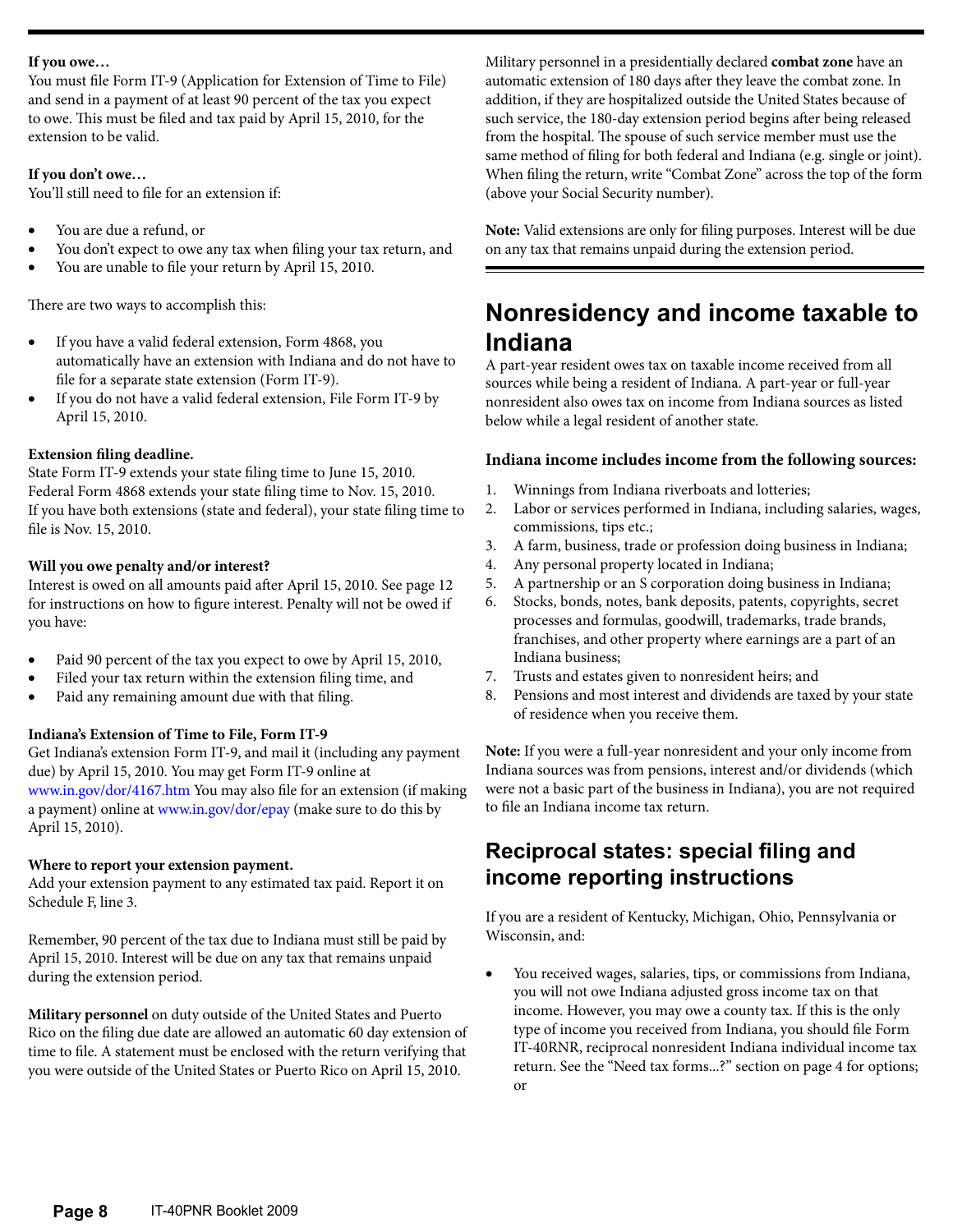- You received other types of Indiana-source income besides wages tips, salaries or commissions (see items 1 through 8 above), you must file Form IT-40PNR instead of Form IT40RNR; or
- You received both Indiana-source income (see items 1 through 8 above) and wage income from Indiana, you must file form IT-40PNR. The wage income will not be subject to Indiana adjusted gross income tax. However, see the county tax instructions for *Reciprocal state residents* on page 45 if these wages were earned in an Indiana county that has a county tax.

*Example.* Fred and Deanna are full-year residents of Michigan, and file a 2009 joint federal income tax return. During 2009 Fred received \$10,000 winnings from an Indiana riverboat, and Deanna earned \$25,000 wage income from an Elkhart, Indiana employer.

Fred's riverboat winnings will be taxed by Indiana. Enter Fred's \$10,000 winnings on Indiana Schedule A, line 20, Columns A and B. Deanna's wage income is not subject to Indiana adjusted gross income tax. Therefore, enter Deanna's wage income in Column A only.

**Note:** See county tax instructions for *Reciprocal state residents* on page 45 to determine if county tax is due on her wage income.

# **When not to fill in a line**

If you do not have an entry for a particular line, leave it blank. Do not use dashes, zeros or other symbols to indicate that you have no entry for that line.

# **Completing Form IT-40PNR**

#### **Line 1 – Income taxed by Indiana**

Complete Indiana Schedule A: Income or Loss; Proration; and Adjustments to Income. Instructions for Schedule A begin on page 12. Carry the line 37B amount to line 1 on the front of Form IT-40PNR. Make sure to enclose Schedule A when filing.

#### **Line 2 – Add-backs**

Enter on this line any add-backs from Schedule B: Add-Backs. Instructions for Schedule B begin on page 17. Make sure to enclose Schedule B when filing.

#### **Line 4 – Deductions**

Enter on this line any deductions from Schedule C: Deductions. Instructions for Schedule C begin on page 19. Make sure to enclose Schedule C when filing.

### **Line 6 – Exemptions**

Enter any exemptions from Schedule D: Exemptions on this line. Instructions for Schedule D begin on page 26. Make sure to enclose Schedule D when filing.

### **Line 9 – County tax**

Complete Schedule CT-40PNR to figure your county tax. Instructions for Schedule CT-40PNR begin on page 43.

#### **Line 10 – Other taxes**

Enter any other taxes from Schedule E: Other taxes on this line. Instructions for Schedule E begin on page 27. Make sure to enclose Schedule E when filing.

### **Line 12 – Credits**

Enter your credits from Schedule F: Credits on this line. Instructions for Schedule F begin on page 28. Make sure to enclose Schedule F when filing.

#### **Line 13 – Offset credits**

Enter any offset credits from Schedule G: Offset Credits on this line. Instructions for Schedule G begin on page 30. Make sure to enclose Schedule G when filing.

#### **Line 17 – Contribution to Indiana Nongame Wildlife Fund**

The Indiana Wildlife Diversity Section offers you the opportunity to play an active role in conserving Indiana's nongame and endangered wildlife. This program is funded through public donations to Indiana's Nongame Fund. The money you donate goes directly to the protection and management of more than 750 wildlife species in Indiana - from songbirds and salamanders to state-endangered Trumpeter swans and spotted turtles.

Enter the amount of your refund you wish to donate to the Nongame Wildlife Fund on line 17. You can donate all or a part of your refund. Donations must be a minimum of \$1.

Read more about Indiana's Wildlife Diversity Section and learn how donations have helped Indiana's endangered wildlife at [www.in.gov/dnr/fishwild/3316.htm](http://www.in.gov/dnr/fishwild/3316.htm)

**Note:** The Department may examine your return and find that your actual overpayment or refund is less than you calculated. If you entered a donation to the Indiana Nongame Wildlife Fund *and* wish to apply some of your overpayment to your 2010 estimated tax account, the overpayment will be applied first to the wildlife fund and then to the estimated tax account. Any amount left will be refunded to you.

#### **Line 19 – Amount to be applied as a 2010 estimated tax installment payment**

You should pay estimated tax if you expect to have income during the 2010 tax year that:

- Will not have Indiana income taxes withheld, or
- If you think the amount withheld will not be enough to pay your tax liability, and
- You expect to owe more than \$1,000 when you file your tax return.

There are several ways you can make estimated tax payments. First, visit our Web site at [www.in.gov/dor/4167.htm](http://www.in.gov/dor/4167.htm) to get Form ES-40. Use the worksheet on Form ES-40 to see how much you will owe. Then,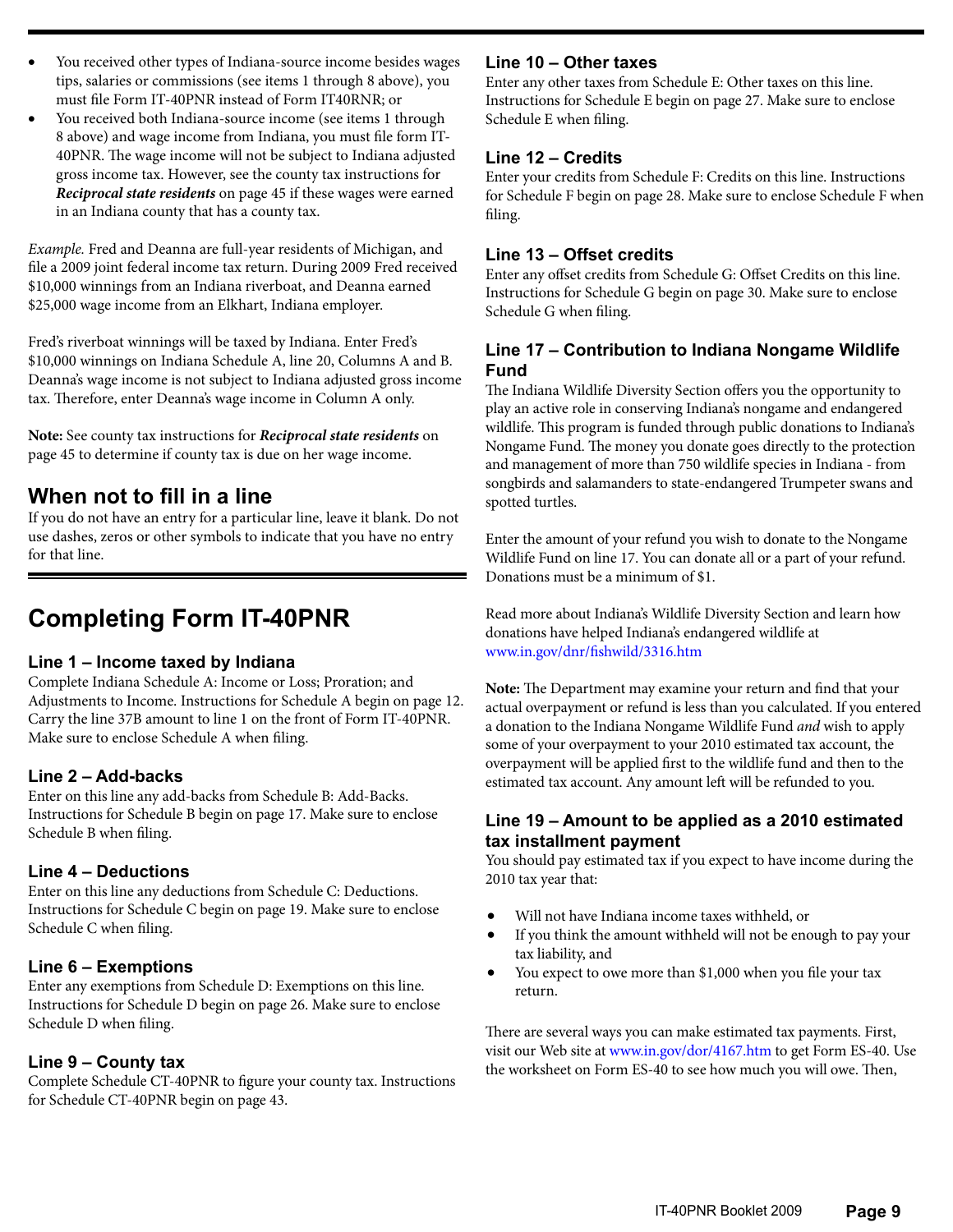if you have an overpayment showing on line 18 of your tax return, you can have some or all of the overpayment applied to next year's estimated tax account. To do so, enter any portion of the overpayment:

- On line a, if you want to apply an amount to offset estimated county tax due (from Form ES-40 worksheet, line K). Also, enter the 2-digit county code from line K; and/or
- On line b, if your spouse lived in a different county than you did on January 1, 2010, and you want to apply an amount to offset your spouse's estimated county tax due (from Form ES-40 worksheet, line L). Also, enter the 2-digit county code from line L; and/or
- On line c, if you want to apply an amount to offset your estimated state tax due (from Form ES-40 worksheet, line J).

*Example.* Chris and Megan have a \$420 overpayment, and want to apply some of it to their 2010 estimated tax account. Their worksheet from Form ES-40 has the following breakdown:

- Line I (each installment payment) is \$300;
- Line J (portion that represents state tax due) is \$270; and
- Line K (portion that represents county tax due) is \$30.

They will enter \$30 on line 19a (along with their 2-digit county code), \$270 on line 19c, and the \$300 total amount to be applied will be entered on line 19d. They will get a \$120 refund (\$420 overpayment - \$300 applied to their 2010 estimated tax account).

*Example.* Stu wants to pay \$500 in estimated tax for each installment period. He has a \$30 overpayment on his tax return. He chooses to enter the full \$30 overpayment on line 19c (Indiana adjusted gross income tax amount), and carries it to line 19d. (He will pay the \$470 additional amount by filing the Form ES-40.)

**Important:** Estimated tax installment payments made for the 2010 tax year are due by April 15, 2010, June 15, 2010, Sept. 15, 2010 and Jan. 18, 2011. Any installment payment amount entered on line 19d will be considered to be paid on the day your tax return is filed (postmarked). For instance, an installment payment shown on a return filed on: April 15, 2010, will be considered to be a 2010 first installment payment; June 3, 2010, will be considered to be a 2010 second installment payment; and July 22, 2010, will be considered to be a 2010 third installment payment. **Note:** If you are filing this return *after* Jan. 18, 2011, you will not be able to make an installment payment on this line.

**Note:** You may use Form ES-40 to make a payment by check or money order. Estimated tax payments may also be made online, via credit card or check, at [www.in.gov/dor/epay](http://www.in.gov/dor/epay/) See line 26 instructions on page 12 for details about payment options.

See Income Tax Information Bulletin #3 at [www.in.gov/dor/3650.htm](http://www.in.gov/dor/3650.htm)  for additional information about estimated taxes.

#### **Line 20 – Penalty for underpayment of estimated tax**

You might owe a penalty for the underpayment of estimated tax if you did not have taxes withheld from your income and/or you did not pay enough estimated tax throughout the year.

In fact, not properly paying estimated tax is one of the most common errors made in filing Indiana tax returns. Generally, if you owe \$1,000 or more in state and county tax for the year that's not covered by withholding taxes, you need to be making estimated tax payments.

You might owe this penalty if:

- The total of your credits, including timely estimated tax payments, is less than 90 percent of this year's tax due or 100 percent**\*** of last year's tax due, **\*\* or**
- • You underpaid the minimum amount due for one or more of the installment periods.

If either of these cases apply to you, you must complete Schedule IT-2210 or IT-2210A to see if you owe a penalty or if you meet an exception. If you owe this penalty, enclose Schedule IT-2210 or IT-2210A with your tax return and write the penalty amount on Form IT-40PNR, line 20.

**\***You must have timely paid 100 percent of lines 12 and 13 of last year's IT-40PNR. Note: If last year's **Indiana adjusted gross income** was more than \$150,000 (\$75,000 for married filing separately), you must pay 110 percent of last year's tax (instead of 100%).

**\*\***Farmers and fishermen should see the special instructions on page 11.

**Important.** The Department will automatically figure a penalty for you if it looks like you owe a penalty for the underpayment of estimated tax, and:

- • You didn't report a penalty amount on line 20, and
- You didn't enclose Schedule IT-2210 or Schedule IT-2210A showing you meet an exception to owing a penalty.

#### **Should you use Schedule IT-2210 or IT-2210A?**

**Schedule IT-2210** should be used by individuals who receive income (not subject to withholding tax) on a fairly even basis throughout the year. This schedule will help determine whether a penalty is due, or whether an exception to the penalty has been met.

*Example*. Jim and Sarah together received \$4,500 in pension income each month. Since their income is received on a fairly even basis, they'll use Schedule IT-2210 to figure their penalty or exception to the penalty.

Farmers and fishermen have special filing considerations. If at least two-thirds (2/3) of your gross income is from farming or fishing, Complete Schedule IT-2210, using the Section D Short Method.

**Schedule IT-2210A** should be used by individuals who receive income (not subject to withholding tax) unevenly during the year. This schedule will help determine whether a penalty is due, or whether an exception to the penalty has been met.

*Example*. Bill's income is from selling fireworks in June and July. He will want to figure any penalty due on Schedule IT-2210A, which may exempt him from having had to pay estimated tax on the April 15, 2009, first installment due date.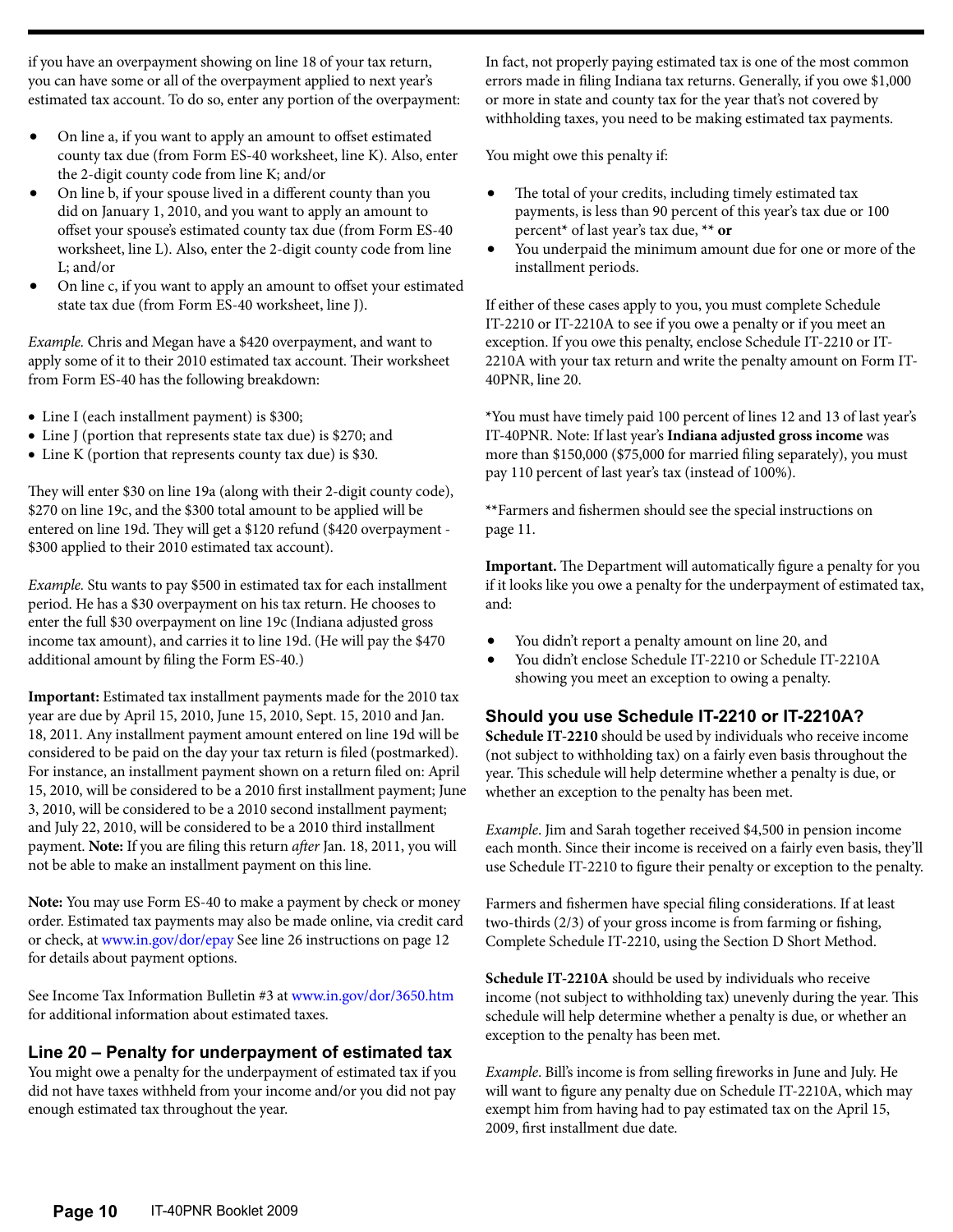*Example.* Rachael received a sizeable lump sum distribution in Dec. of 2009. She figured how much estimated tax was due, and paid it by the Jan. 15, 2010, fourth period installment due date. By completing Schedule IT-2210A, she shows she owes no penalty for the first three installment periods, and that a proper payment was made for the fourth installment period. She will owe no penalty.

#### **Farmers and Fishermen.**

Special options are available if more than two-thirds of your gross income for 2008 or 2009 was from farming or fishing.

- **Option 1.** Pay your estimated tax in one payment on or before Jan. 15, 2010, and file your tax return by April 15, 2010; or
- **Option 2.** Make no estimated tax payment and file your tax return and pay all the tax due by March 1, 2010.

*Example.* More than two-thirds of Henry's gross income is from farming. He should complete Schedule IT-2210 (not Schedule IT-2210A). He will be able to use the Section D Short Method to figure his penalty or to show he meets an exception to owing a penalty.

Visit our Web site at [www.in.gov/dor/4167.htm](http://www.in.gov/dor/4167.htm) to get Schedule IT-2210 or IT-2210A.

### **Line 21 – Refund**

You have a refund if line 18 is greater than the combined amounts entered on lines 19d and 20. No refund will be issued if the overpayment is less than one dollar.

**Important.** If the combination of line 19d plus line 20 is *greater* than the amount on line 18, you must make an adjustment. The estimated tax carryover amount on line 19d is limited; it cannot be greater than the remainder of line 18 minus line 20. See the second example above.

#### **Please wait 12 weeks before you contact the Department about your refund.**

#### **A note about refund offsets**

Indiana law requires that money you owe to the state, its agencies and certain federal agencies be deducted from your refund or credit before a refund is issued. This includes money owed for past-due taxes, student loans, child support, food stamps or an IRS levy. If the Department applies your refund to any of these debts, you will receive a letter explaining the situation.

**Note:** There is a **statute of limitations** on filing refund claims. When filing your 2009 tax return, a claim for refund of excess withholding credits must be made no later than April 17, 2012. A claim for refund of all other excess payments and refundable credits must be made by April 15, 2013. (The claim is considered to be made on the day your tax return is postmarked.) If you file your 2009 tax return after the statute of limitations has expired, no refund will be issued.

### **Line 22 – Direct deposit**

You may choose to have your refund deposited in your checking, savings or Hoosier Works Master Card account. If you want your refund directed into your checking or savings account, complete lines 22a, b and c.

a) The routing number is nine digits, with the first two digits of the number beginning with 01 through 12 or 21 through 32. Do not use a deposit slip to verify the number because it may have internal codes as part of the actual routing number.

b) The account number can be up to 17 digits. Omit any hyphens, accents and special symbols. Enter the number from left to right and leave any unused boxes blank.

c) Check the appropriate box for the type of account you are making your deposit to: either a checking account or savings account.

#### **Note: The routing and account numbers may appear in different places on your checks.**

If you currently have a **Hoosier Works MasterCard** and wish to have your refund directly deposited in your account, enter your 12-digit account number on line 22b, where it says "Account Number" (do not write anything on line 22a "Routing Number"). You can find your 12-digit account number in the upper right-hand corner of your account monthly statement.

**Note:** DO NOT use your MasterCard 16-digit number. Make sure to check the "Hoosier Works MC" box on line 22c.

For more information on direct deposit, please see "Where's Your Refund" on page 5.

#### **Line 23**

If line 21 is less than zero, you have an amount due. Enter here as a positive number and skip to line 24.

**OR**

If line 15 is greater than line 14, complete the following steps:

| <b>A</b> Subtract line 14 from line 15               |  |
|------------------------------------------------------|--|
|                                                      |  |
| <b>C</b> Add lines $A + B$ . Enter total here and on |  |

#### **Line 24 – Penalty**

You will probably owe a penalty if your tax return is filed after the April 15, 2010, due date and you have an amount due. Penalty is 10 percent of the amount due (line 23 minus line 20) or \$5, whichever is greater. Exception: If you have an extension of time to file, are filing by the extended filing due date and have prepaid at least 90 percent of the amount due by April 15, 2010, then no penalty is due.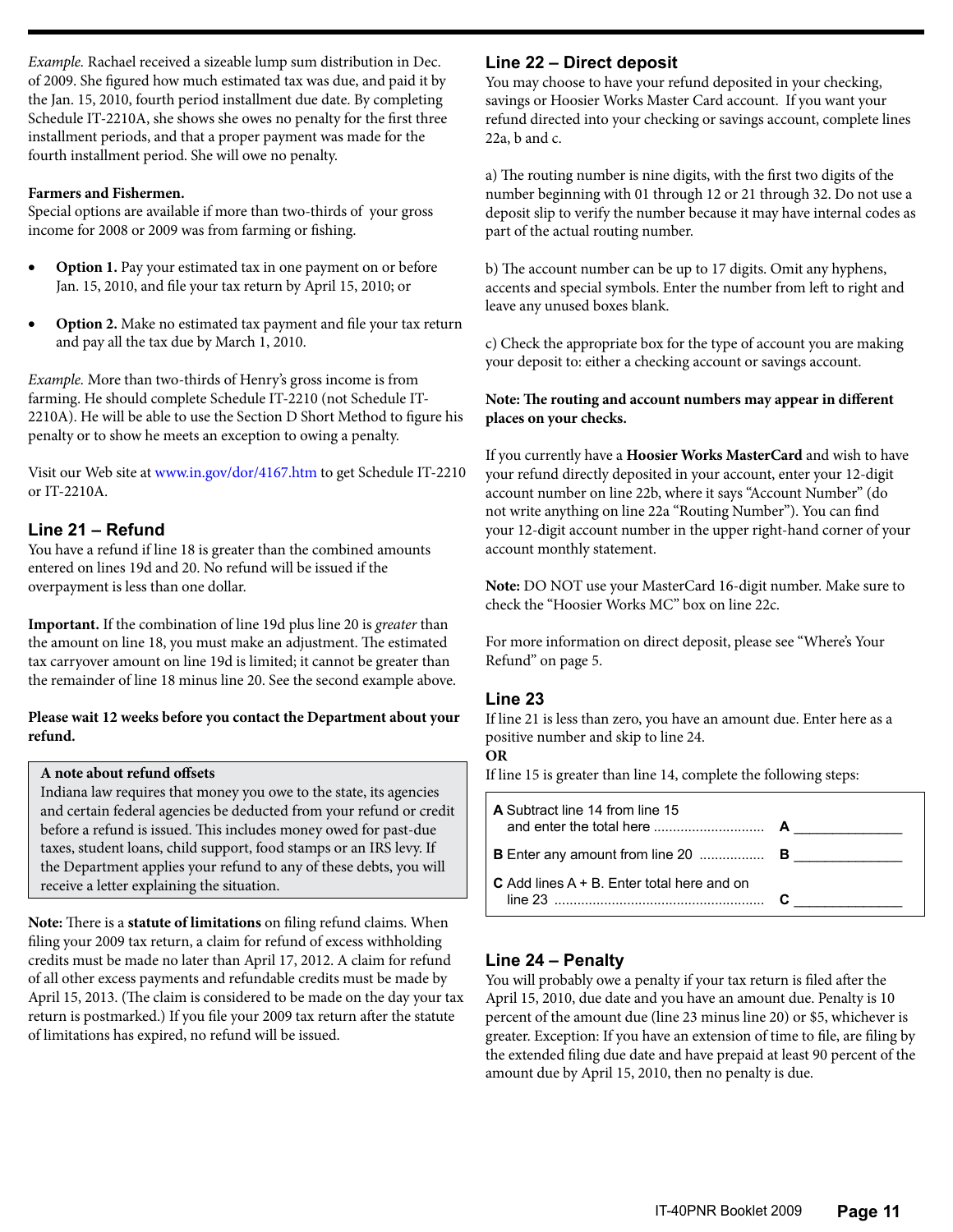#### **Line 25 – Interest**

You will owe interest (even if you have a valid extension of time to file) if your tax return is filed after the April 15, 2010, due date and you have an amount due. Interest should be figured on the sum of line 23 minus line 20. Contact the Department at (317) 232-2240 or visit our Web site at [www.in.gov/dor/3618.htm](http://www.in.gov/dor/3618.htm) to get Departmental Notice 3 for the current interest rate.

#### **Line 26 – Amount due - payment options**

There are several ways to pay the amount you owe.

Make your check, money order or cashier's check payable to: Indiana Department of Revenue. Just include the payment loose in the envelope. **Do not staple** it to the return. **Do not send cash**.

You may also pay using the **eCheck** payment method. This service uses a paperless check and may be used to pay the tax due with your Indiana individual income tax return, as well as any billings issued by the Indiana Department of Revenue for any tax type. To pay, go to [www.in.gov/dor/epay](http://www.in.gov/dor/epay/) and follow the step-by-step instructions. You will receive a confirmation number and should keep this with your tax filing records. The fee for using this service is \$1.

**Note:** All payments made to the Indiana Department of Revenue must be made with U.S. funds.

You may also pay by using your American Express<sup>®</sup> Card, Discover<sup>®</sup> Card, MasterCard® or VISA® by calling 1-800- 2-PAY TAX (1-800-272 9829). Or, log on to [www.in.gov/dor/epay](http://www.in.gov/dor/epay) and use your Discover<sup>®</sup> Card, MasterCard<sup>®</sup> or VISA<sup>®</sup> to make a payment.

A convenience fee will be charged *by the credit card processor* based on the amount you are paying. You will be told what the fee is and you will have the option to either cancel or continue the credit card transaction.

**Note:** No payment is due if you owe less than \$1.

#### **Returned checks and other types of payments**

If you make a tax payment with a check, credit card, debit card or electronic funds transfer, and the Department is unable to obtain payment for its full amount when it is presented for payment, a 10 percent penalty of the unpaid tax or the face value of the check, credit card, debit card, or electronic funds transfer, whichever is smaller, is due.

The assessed amount will be due immediately upon receipt of the tax due notice and must be paid by certified check, bank draft or money order. If payment is not received immediately, the penalty will be increased to the face value of the intended payment or 100 percent of the unpaid tax, whichever is smaller. Also, *any permits and/or licenses issued by the Department may be revoked if the assessed amount is not paid immediately*.

#### **Signatures and signing dates**

First, read the Authorization area on Schedule H. Then, sign and date the tax return. If this is a jointly filed tax return, both you and your spouse must sign and date it. Make sure to enclose the completed Schedule H when filing.

# **Unresolved Problems?**

# **Use the taxpayer advocate**

As prescribed by the Taxpayer Bill of Rights, the Department has an appointed taxpayer advocate whose purpose is to facilitate the resolution of taxpayer complaints and complex tax issues. If you have a complex tax issue, you must first pursue resolution through normal channels, such as contacting the tax administration division (317-232-2240). If you are still unable to resolve your tax issue, or a tax assessment places an undue hardship on you, you may receive assistance from the Office of the Taxpayer Advocate.

For more information, and to get required schedules if filing for an offer in compromise or a hardship case, visit our Web site at: [www.in.gov/dor/3883.htm](http://www.in.gov/dor/3883.htm) You may also contact the Office of the Taxpayer Advocate directly at [taxpayeradvocate@dor.in.gov,](mailto:taxpayeradvocate@dor.in.gov) or by telephone at (317) 232-4692. Submit supporting information and documents to: Indiana Department of Revenue, Office of the Taxpayer Advocate, P.O. Box 6155, Indpls., Ind. 46206-6155.

# **Where to mail your tax return – use labels for envelope**

You'll find mailing labels next to the envelope enclosed in this booklet. **Returns with payments enclosed have a different post office box number for mailing purposes.**

If you are enclosing a payment, please mail your tax return with all enclosures to: **Indiana Department of Revenue P.O. Box 7224 Indianapolis, IN 46207-7224**

For all other filings, please mail your tax return with all enclosures to: **Indiana Department of Revenue P.O. Box 40 Indianapolis, IN 46206-0040**

# **Envelope – Don't forget the stamp!**

Make sure to put a stamp(s) on the envelope. The U.S. Post Office will not deliver your tax return without the proper postage.

# **Schedule A**

#### **Sections 1, 2 and 3 Instructions**

Sections 1, 2 and 3 will help you to separate the income to be taxed and adjustments to be allowed by Indiana.

#### **General information**

Income received from Indiana sources should be reported as Indiana income by nonresidents, except certain types of Indiana income that are subject to tax only by your state of residence at the time you receive it.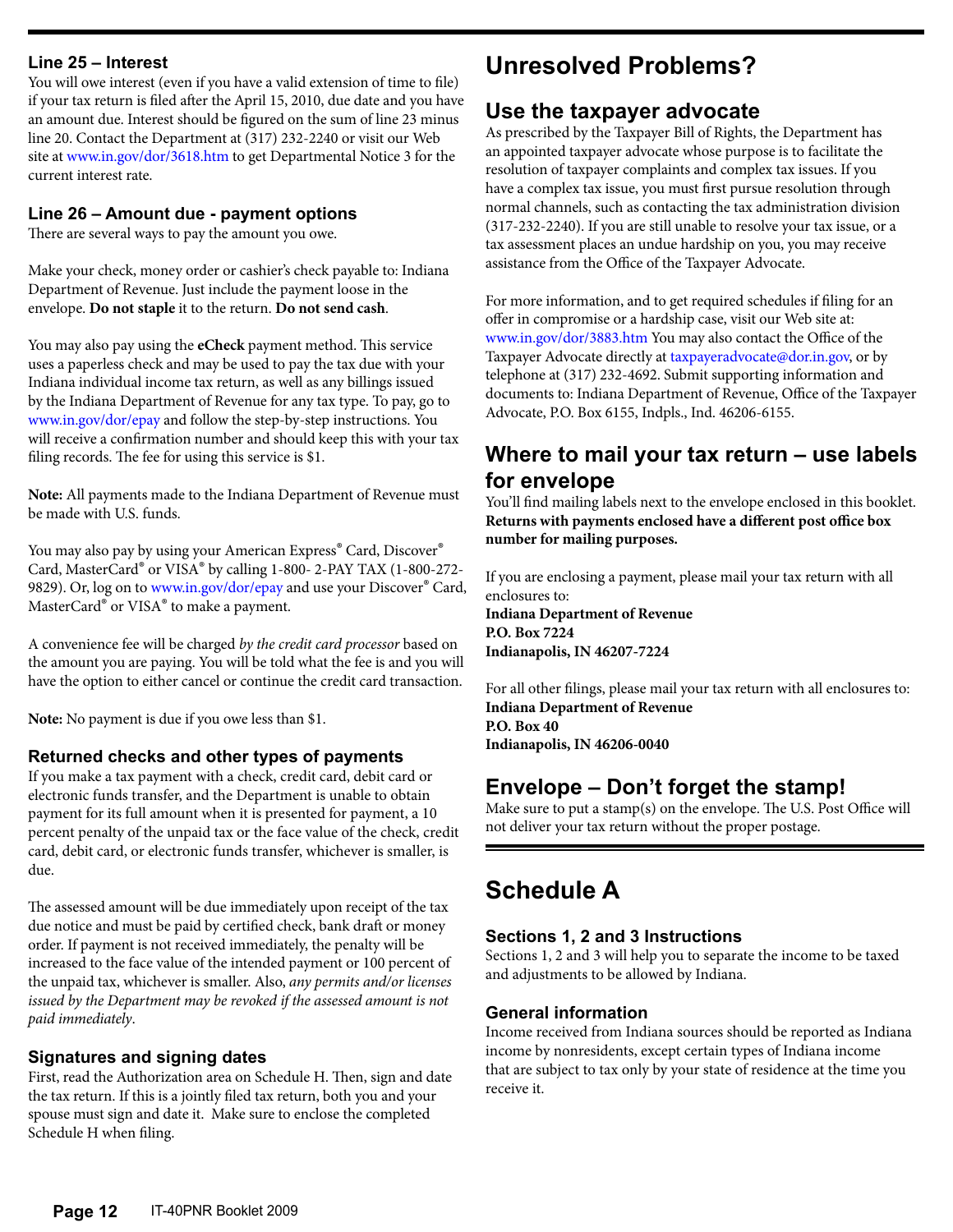For part-year residents, the portion of the following types of income received while a nonresident would not be reported as Indiana income: interest, dividends, royalties and gains from the sale of capital assets, unless such income results from the conduct of a trade or business. For example, dividends received from an S corporation doing business in Indiana would be reported by nonresidents as income taxable in Indiana.

The portion of the following types of income received while a nonresident would not be reported as Indiana income: interest, dividends, royalties and gains from the sale of capital assets, unless such income results from the conduct of trade or business.

*Example.* Dividends received from an S corporation doing business in Indiana would be reported by nonresidents as income taxable in Indiana.

*Example.* Interest income received by an Illinois resident from a personal Indiana savings account is not income taxable to Indiana. When reporting a loss or negative entry, put brackets around the number. *Example*. Write a \$125 loss as (125).

Read the following line-by-line instructions for more information. Also, see Income Tax Information Bulletin #28 at www.in.gov/dor/3650.htm for more information.

# **Schedule A Section 1: Income or loss**

#### **You must complete your federal income tax return first.** The

instructions for lines 1, 2, 3 and 4 do not reference a particular federal form: these amounts will be taken from the federal Form 1040, 1040A or 1040EZ. The remaining Indiana Schedule A instructions generally reference certain federal forms and specific line numbers. For example, the line 7 "Business Income or Loss" instruction references the line on federal Form 1040, line 12.

#### **Unless otherwise stated:**

- Enter in Column A your income as it appears on your federal return; and
- Enter in Column B the portion of your income that is subject to Indiana income tax.

#### **Lines 1 and 2 — Wages, salaries, tips, etc.**

Enter wages, salaries, tips and/or other compensation received as an employee. You should report your income on line 1 and your spouse's income on line 2. Enter in Column B income received while you were an Indiana resident, and income from Indiana sources received while you were not an Indiana resident.

Note for part-year or full-year nonresidents: do not enter that portion of your Indiana source wage, salary, tip or commission income in Column B earned while you were a resident of a reciprocal agreement state (see *Reciprocal states: special filing and income reporting instructions* on page 8).

#### **Lines 3 and 4 — Interest and dividend income**

Enter in Column A your taxable interest and dividend income as reported on your federal return, and report the interest and dividend income attributable to Indiana in Column B. Interest earned from U.S. government obligations is not taxed by Indiana, but still must be reported on this line. If any of the interest reported in Column B is from U.S. savings bonds, Treasury notes, T-Bills, etc., you may deduct these amounts on Form IT-40PNR, Schedule C, line 4.

**Note:** Municipal bond interest income is not taxed on your federal return. It will not be taxed on the Indiana return – do not enter it in Column B.

#### **Line 5 — Taxable refunds, credits or offsets**

Enter in Column A the amount of taxable refunds, credits or offsets of state and local income taxes that was reported on your federal Form 1040, line 10. Enter in Column B that portion received while you were an Indiana resident.

#### **Line 6 — Alimony received**

Enter in Column A the amount of alimony reported on your federal Form 1040, line 11. Enter in Column B that portion you received while you were an Indiana resident.

**Important:** The amounts on line 7 and lines 12 through 16 should reflect the amounts reported on your federal Form 1040 (after any application of passive activity loss limitations from federal Form 8582).

#### **Line 7 — Business income or loss**

Enter in Column A the business income from Schedules C or C-EZ that is reported on federal Form 1040, line 12. Enter in Column B that portion of business income subject to tax in Indiana. Also, see the instructions for:

- Tax add-back on Schedule B, line 1, on page 18;
- Apportionment on line 19 if this income is from a business doing business both within and outside Indiana; and
- Other income on line 20.

#### **Line 8 — Capital gain or loss from sale or exchange of property**

Enter in Column A the capital gain or loss from federal Schedule D that is reported on federal Form 1040, line 13 or Form 1040A, line 10. Enter in Column B that portion received while you were an Indiana resident and/or or from the sale or exchange of property located in Indiana.

**Note:** Any capital loss claimed is subject to the same capital loss limitations that apply for federal tax purposes.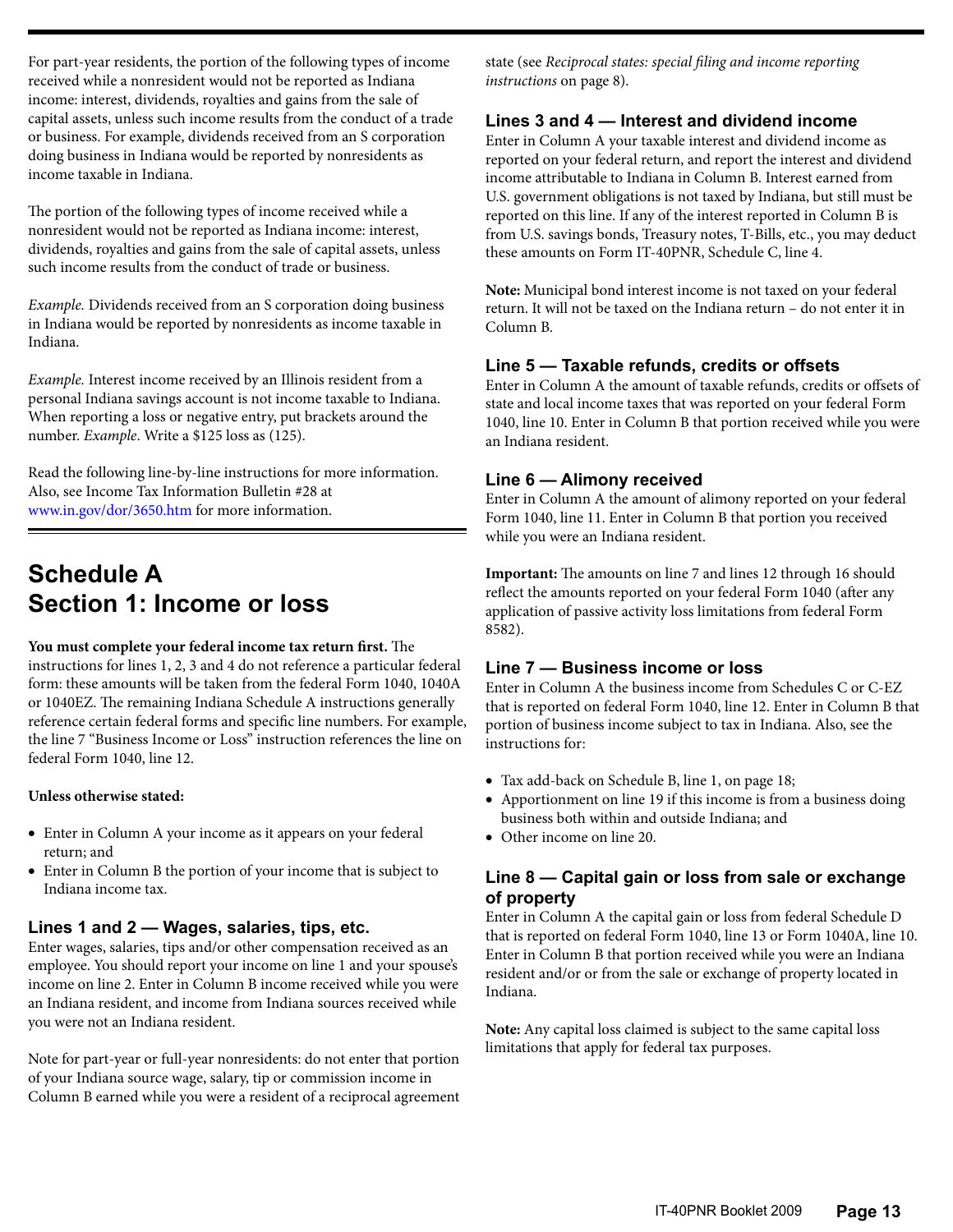*Example.* Jessica had a \$4,000 long term capital loss while living in Indiana from Jan. 1, 2009, through Sep. 30, 2009. She moved to Utah on Oct. 1, and lived there the rest of the year. She realized a \$5,000 long term capital gain while she was a resident of Utah. She reported \$1,000 capital gain income on her federal Form 1040. She will report a \$3,000 loss to Indiana. The remaining \$1,000 loss will be available to offset income on Indiana tax return(s) for other years.

### **Line 9 — Other gains or losses from Form 4797**

Enter the gain or loss from the sale or exchange of property as reported for federal tax purposes on Form 1040, line 14. Enter in Column B that portion received:

- If the property was Indiana property, and/or
- • While you were an Indiana resident, regardless of the source.

#### **Line 10 — IRA distributions**

Enter in Column A the taxable portion of the IRA distribution reported on your federal Form 1040, line 15b, or Form 1040A, line 11b. Enter in Column B that portion received while you were an Indiana resident.

#### **Line 11 — Pensions and annuities**

Enter in Column A the taxable portion of all pensions, annuities and other retirement income as reported on your federal Form 1040, line 16b, or Form 1040A, line 12b. Enter in Column B that portion received while you were an Indiana resident.

#### **Line 12 — Net rent or royalty income or loss**

Enter in Column A the net rent and royalty income or loss included in the total on federal Form 1040, line 17.

Enter in Column B the net royalty income/loss:

- • Received while you were an Indiana resident; and
- Received while you were an Indiana nonresident if the income/ loss results from the conduct of a trade or business conducted in Indiana.

Enter in Column B the net rental income/loss:

- • Received while you were an Indiana resident; or
- From real property located in Indiana received while you were a nonresident; and
- In general, from personal property located in Indiana.

Also, see the instructions for tax add-back for Section B, line 1, on page 18.

### **Lines 13, 14 and 15 — Partnership, trust and estates, and S corporation income or loss**

Enter in Column A the income or loss from partnerships, trusts and estates, and S corporations, that is included in the total on federal Form 1040, line 17.

Enter in Column B that portion of income received from the partnerships, trusts and estates, and S corporations while you were an Indiana resident.

*Fiduciary.* If you are a nonresident, the Indiana fiduciary(s) should provide to you an apportioned amount to be taxed by Indiana. If the fiduciary does not apportion its income, then enter in Column B the same amount as you entered in Column A.

*Partnership and S Corporation.* If you are a nonresident, the Indiana partnership and S corporation should provide to you an apportioned amount to be taxed by Indiana on Form IN-K1. If those Indiana entities do not apportion their income, then enter in Column B the same amount from those entities as you entered in Column A.

**Important.** Indiana partnerships and S corporations are required to:

- File an annual return, Form IT-65/Form IT-20S;
- Withhold Indiana state and county income tax on behalf of their nonresident partners and shareholders\*; and,
- • Figure and pay (with the filing of their annual return) Indiana state and county income tax due on their nonresident partners and shareholders on a composite return.

Therefore, you are not required to file Form IT-40PNR if:

- • You are a full-year nonresident of Indiana,
- Your only Indiana-source income is from partnership/S corporation (entity) income, AND
- The entity included you on the composite return.

\*This withholding requirement does not apply to the residents of Arizona, Oregon and Washington D.C. who are subject to and pay income taxes at rates of 3.4 percent or higher to their resident state.

However, you are required to file Form IT-40PNR if you have any other Indiana-source income, or were a part-year resident.

Note: See the instructions for tax add-back for Schedule B, line 1, on page 18.

#### **Line 16 — Farm income or loss**

Enter in Column A the farm income/loss from federal Form 1040, line 18. Enter in Column B that portion of farm income/loss subject to tax in Indiana.

Also, see the instructions for:

- Apportionment on Section 1, line 19 if this income is from a farm doing business both within and outside Indiana, and
- • Tax add-back for Schedule B, line 1, on page 18.

#### **Line 17 — Unemployment compensation**

Enter in Column A the unemployment compensation reported on federal Form 1040, line 19; Form 1040A, line 13; or Form 1040EZ, line 3. Enter in Column B that portion of unemployment compensation received while you were an Indiana resident.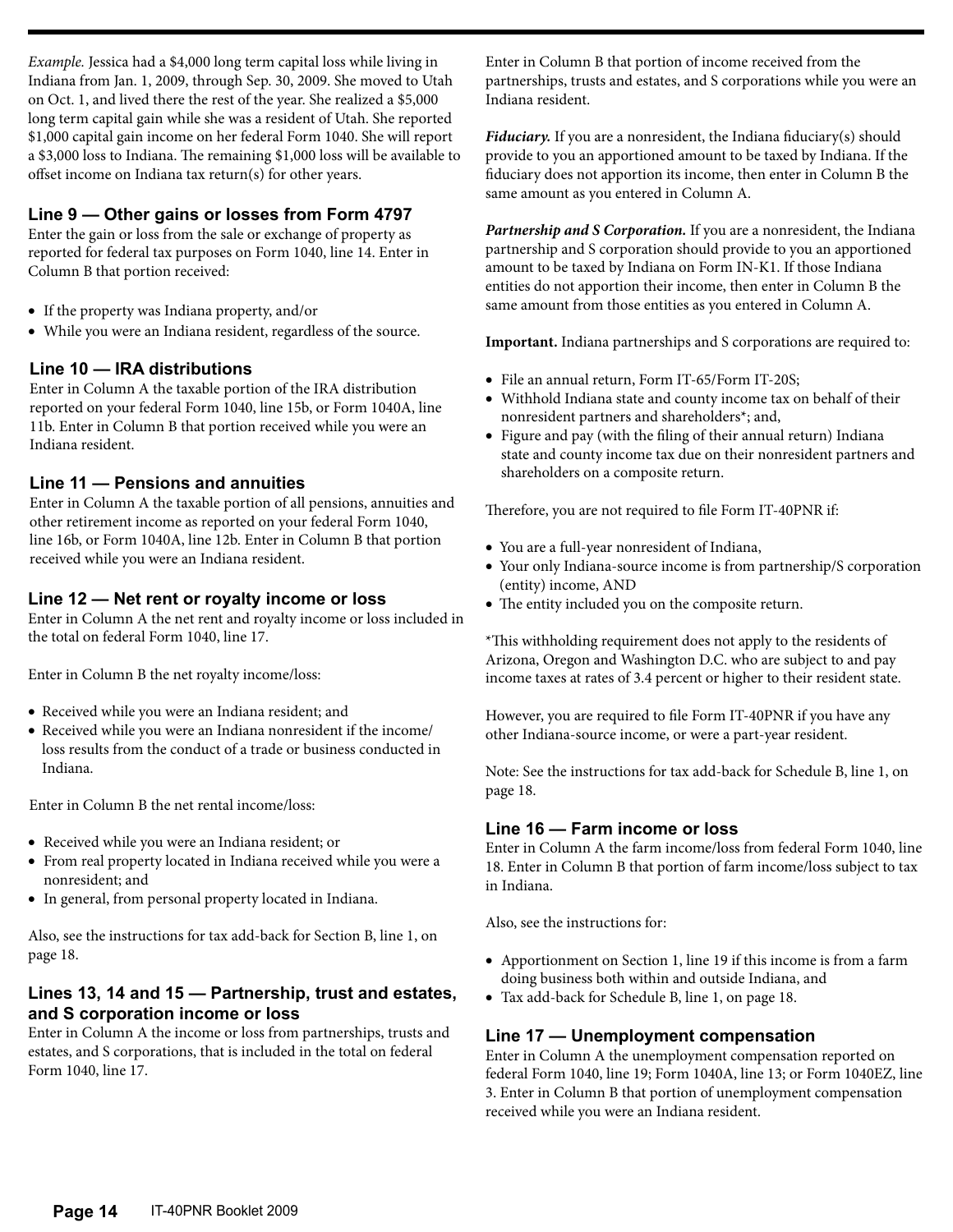*Example.* Chetrice received \$3,500 in unemployment compensation before moving out of Indiana. She reported \$1,100 unemployment compensation on her federal return, Form 1040, on line 19. She will enter the \$1,100 amount in both Column A and Column B.

*Important.* If you received a combination of more than \$2,400 in unemployment compensation from two or more states, you must make an adjustment to the amount to be reported to Indiana. To do this, use the following steps:

| Step 1 | Enter the total unemployment            |       |
|--------|-----------------------------------------|-------|
|        | compensation from Box 1 of all Form(s)  |       |
|        |                                         |       |
| Step 2 | Enter the amount of unemployment        |       |
|        | compensation from Box 1 of the Form(s)  |       |
|        | 1099G which were issued by the Indiana  |       |
|        | Department of Workforce Development     |       |
| Step 3 | Divide the amount in Step 2 by the      |       |
|        | amount in Step 1(round to three places) |       |
| Step 4 |                                         | 2,400 |
| Step 5 |                                         |       |
| Step 6 | Subtract Step 5 from Step 2. Enter on   |       |
|        |                                         |       |

#### *Important.*

- Add-back: You must complete the unemployment compensation add-back on Schedule B, line 5. See instructions on page 18 for more information.
- • **Deduction:** You may qualify for a deduction. See page 22 for Schedule C, line 10 instructions.

#### **Line 18 — Social Security and railroad retirement benefits**

Enter in Column A the portion of Social Security and/or railroad retirement benefits that are taxed on your federal Forms 1040 or 1040A. Enter in Column B the portion received while you were an Indiana resident.

**Note:** Indiana will not tax Social Security benefits or railroad retirement benefits which are issued by the U.S. Railroad Retirement Board. Therefore, look at Indiana Schedule C, lines 5 and 6. You'll be able to take a deduction for any of these amounts on that schedule.

#### **Line 19 — Indiana apportioned income**

Apportioned business income from Schedule IT-40PNRA is reported on this line. The apportionment schedule is used only by nonresidents with income or losses from a business that does business both within and outside Indiana. Report the amount from Schedule(s) IT-40PNRA, Part 3, line 6. Contact the Department to get Schedule IT-40PNRA.

**Note:** If you are apportioning business income, make sure to

- Report the full amount from your federal return onto Indiana Schedule A, Section 1, Column A, and
- • Not report any of that income in the corresponding Column B.

Instead, you will report the amount to be taxed by Indiana in Column B on this line.

*Example.* Mark is a full-year nonresident of Indiana. His company did business both within Indiana and in other states. On Indiana Schedule A, Section 1, line 7, Column A, he reported the same amount of business income as he reported on his federal Form 1040. He left line 7, Column B blank. He entered the amount apportioned to Indiana on Section 1, line 19, Column B.

#### **Line 20 — Other income**

Enter any other income or loss for which there is no named line provided on the IT-40PNR return.

- Report any NOL from your federal Form 1040, line 21 as a negative amount in Column A only. You will show the Indiana portion of your Indiana net operating loss deduction on Schedule C under line 11. See instructions for *Indiana Net Operating Loss Deduction* on page 24 for more information.
- Other types of income or loss would include riverboat winnings, prizes, awards, amounts recovered from bad debts, gross lottery and other gambling winnings, director's fees, excluded income/ housing from federal Form 2555 (report as a loss), etc., as reported on your federal return.

List the source(s) of the income or loss reported on this line.

# **Schedule A Proration**

The purpose of this section is to compare the Indiana Schedule A, Section 1, line 21A income taxed on your federal return to the line 21B income taxed by Indiana. To do this, divide the amount on line 21B by the amount on line 21A. Please round your answer to a decimal followed by three numbers.

*Example.* \$3,100 ÷ \$8,000 = .3875, which rounds to .388. Enter the result here and on Schedule D: Exemptions, line 6.

**Note:** If line 21B is a loss, enter zero (0) in Box 21D and on Schedule D: Exemptions, line 6. If line 21A (or Box 21C) is a loss, and line 21B is a positive amount, enter 1.00 (100 percent) in Box 21D and on Schedule D: Exemptions, line 6.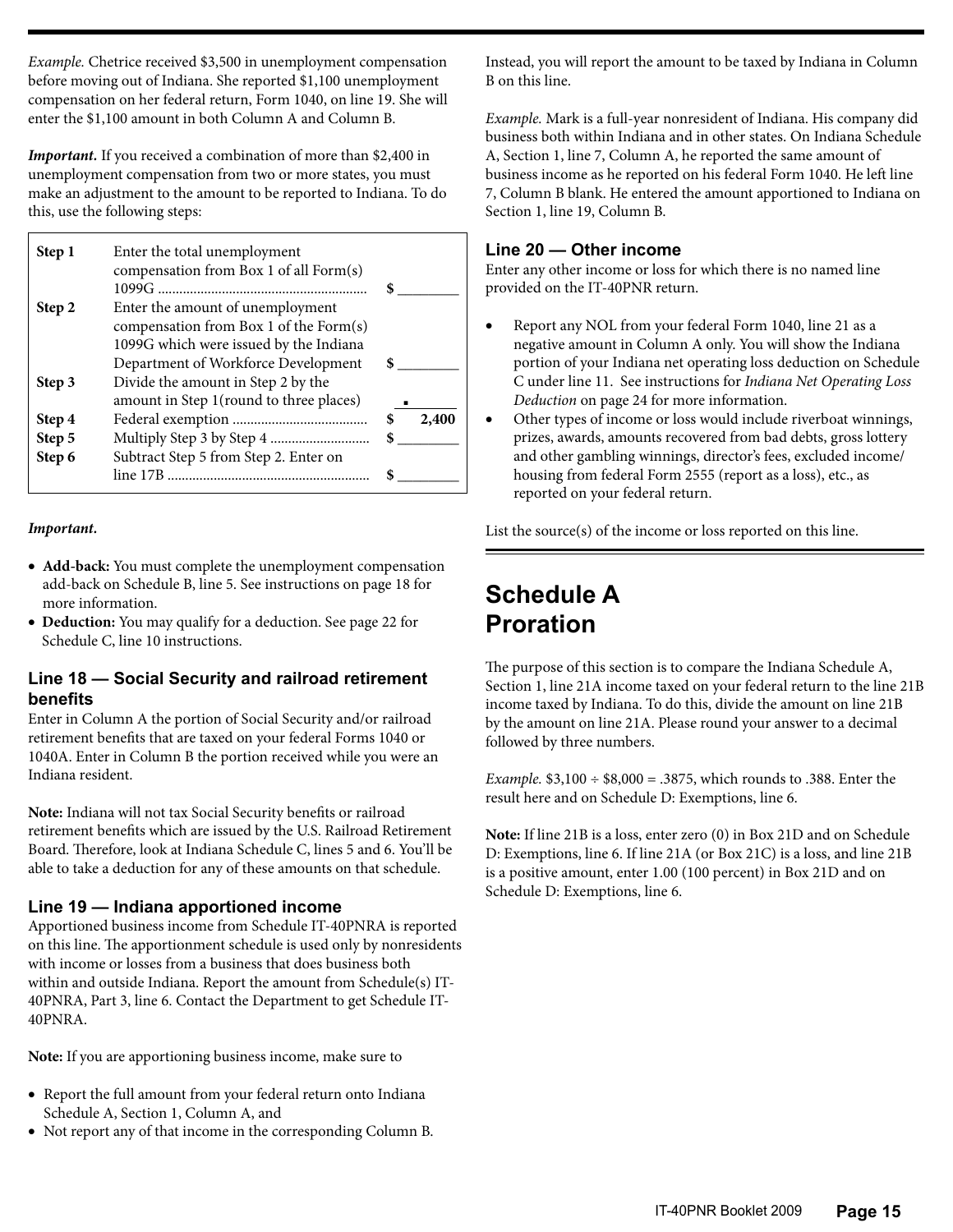*Special instructions for non-Indiana military personnel.* If you are in the military and Indiana is not your home of record, your military income will not be used to reduce your Indiana exemptions. Complete the following worksheet.

**Step 1** Enter the amount from Schedule A, line 21A..................................................... **1 \_\_\_\_\_\_\_\_\_\_\_\_ Step 2** Enter any non-Indiana service member's military income included on Schedule A, lines 1A and/or 2A .................... **2 \_\_\_\_\_\_\_\_\_\_\_\_ Step 3** Subtract Step 2 from Step 1. **Enter result here and in Box 21C** on Schedule A, Proration Section ...................... **3 \_\_\_\_\_\_\_\_\_\_\_\_**

**Step 4** Enter the amount from Schedule A, line 21B ......................................................... **4 \_\_\_\_\_\_\_\_\_\_\_\_**

**Step 5** Divide Step 4 by Step 3. Round the result to a decimal followed by three numbers. **Enter result here and in Box 21D** of the Proration Section on Schedule A ........ **5 \_\_\_\_\_\_\_\_\_\_\_\_**

# **Schedule A Section 2: Adjustments to Income**

**Adjustments to income from federal Form 1040, 1040A or 1040EZ.**

List the adjustments used in arriving at your federal adjusted gross income.

#### **Unless otherwise stated:**

- Enter in Column A your adjustments as they appear on your federal return; and
- Enter in Column B the portion of your adjustments which are subject to Indiana income tax.

#### **Line 22 — Educator expense**

Enter in Column A any educator expense deduction claimed on your federal tax return, Form 1040, line 23 or Form 1040A, line 16. Enter in Column B the portion of the expense that was spent while you were an Indiana resident.

#### **Line 23 — Certain business expenses of reservists, performing artists, etc.**

Enter in Column A the adjustment claimed for certain business expenses of reservists, performing artists and fee-based government officials claimed on your federal Form 1040, line 24. Enter in Column B that portion of the deduction that is directly related to the reported income (in Section 1, Column B) produced in conjunction with those expenses.

#### **Line 24 — Health savings account deduction**

If you are eligible to take this adjustment on your federal Form 1040, line 25, you are also allowed the adjustment on your Indiana tax return. Enter the amount of the federal deduction in Column A. If some or all of the income on which this deduction was based is taxed by Indiana, then you will be able to take a deduction in Column B.

#### **Line 25 — Moving expenses**

Enter in Column A the amount of moving expense deduction reported on your federal Form 1040, line 26. If you moved to or within Indiana, report this amount in Column B. If you moved from Indiana to another state, do not report this amount in Column B.

### **Line 26 — One-half of self-employment tax deduction**

Enter in Column A the amount claimed on federal Form 1040, line 27. If some or all of the income on which this deduction was based is taxed by Indiana, then you will be able to take a deduction in Column B.

Use the formula below to figure your deduction for Column B.



#### **Line 27 — Payments to self-employed, SEP, SIMPLE and qualified retirement plans**

Enter in Column A the deduction reported on your federal Form 1040, line 28. You are allowed a deduction in Column B (based on Indiana self-employment income reported in Column B of Section 1) for contributions to qualified self-employment retirement plans to the extent allowed in arriving at your federal adjusted gross income.

If you have self-employment income derived from other states as well as Indiana, you must prorate your total federal adjustment reported in Column A between the other states and Indiana. Therefore, the allowable Indiana adjustment to be reported in Column B is limited to the percent of your federal adjustment which your Indiana selfemployment income bears to your total self-employment income.

Use the formula below to figure your deduction for Column B.



If both you and your spouse have Indiana self-employment income and qualify for the deduction on the federal return, you both are allowed a deduction on the Indiana tax return.

#### **Line 28 — Self-employed health insurance deduction**

Enter in Column A the deduction claimed on your federal Form 1040, line 29. If some or all of the income on which this deduction is based is taxed by Indiana, then you will be able to take a deduction in Column B. The income on which this deduction is based is from selfemployment income and certain income from partnerships and/or S corporations.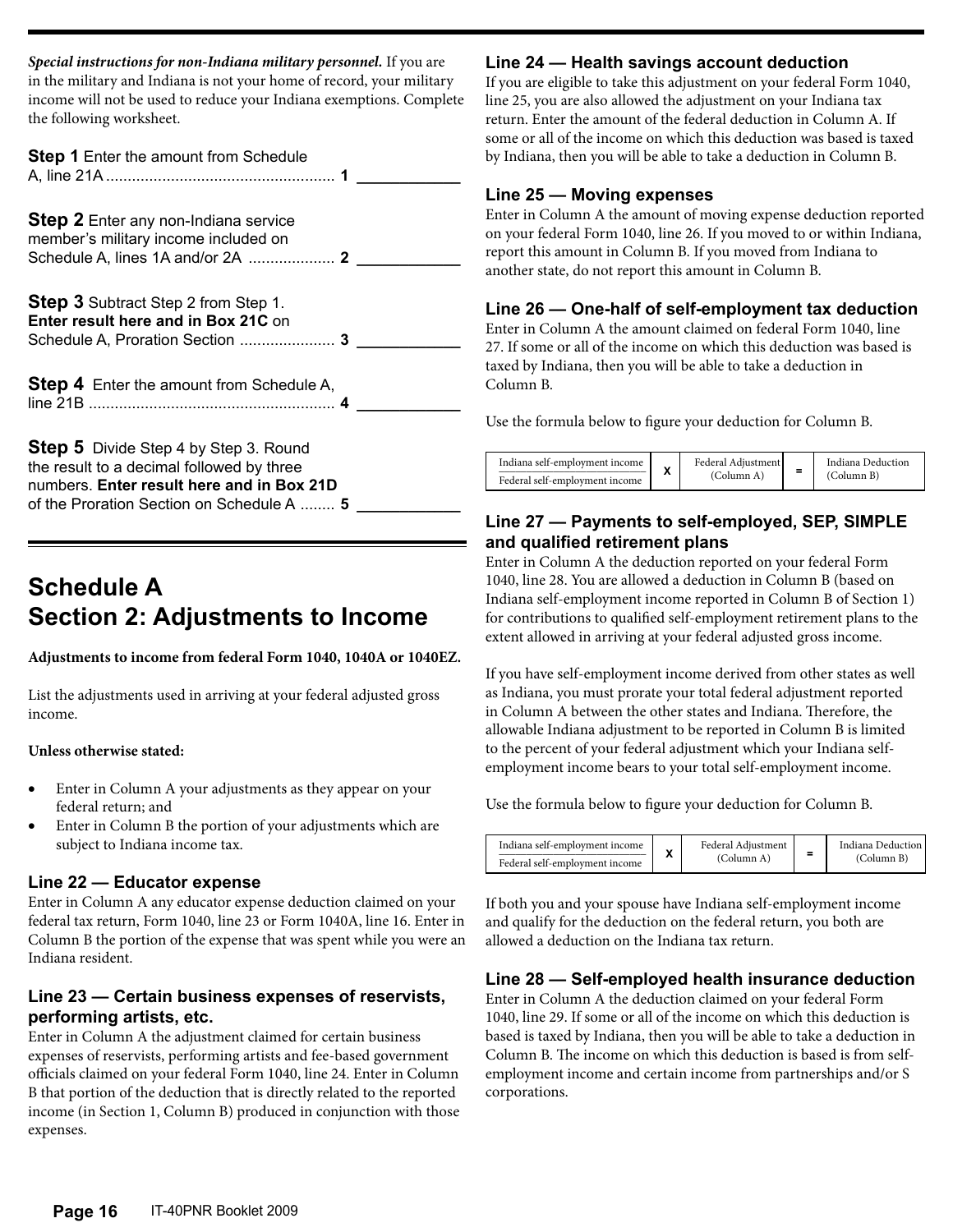Use the formula below to figure your deduction for Column B.

| Indiana source: self-employment<br>income/certain income from<br>partnerships and/or S corporations<br>Federal self-employment income/<br>certain income from partnerships<br>and/or S corporations | χ | Federal Adjustment<br>(Column A) | = | Indiana Deduction<br>(Column B) |
|-----------------------------------------------------------------------------------------------------------------------------------------------------------------------------------------------------|---|----------------------------------|---|---------------------------------|
|-----------------------------------------------------------------------------------------------------------------------------------------------------------------------------------------------------|---|----------------------------------|---|---------------------------------|

### **Line 29 — Penalty on early withdrawal of savings**

Enter in Column A the penalty on early withdrawal of savings reported on your federal Form 1040, line 30. Enter in Column B that portion that was forfeited while you were an Indiana resident (provided it is included on Section 1, line 3, Column B).

#### **Line 30 — Alimony paid**

Enter in Column A the alimony claimed as a deduction on your federal Form 1040, line 31a. Enter in Column B the portion that was paid while you were an Indiana resident.

### **Line 31 — IRA deduction**

Enter in Column A the Individual Retirement Account (IRA) deduction reported on your federal Form 1040, line 32, or Form 1040A, line 17. Enter in Column B an adjustment (based on your Indiana compensation) for the amount you paid into the IRA (provided you qualify for the deduction for federal tax purposes). Compensation includes wages, salaries, commissions, tips, professional fees, bonuses and other amounts you received for providing personal services.

To figure the IRA adjustment for Column B, you must use the percentage that your Indiana compensation bears to your federal compensation.

Use the formula below to figure your deduction for Column B.

| Indiana compensation<br>Federal compensation |  | Federal Adiustment<br>(Column A) |  | Indiana Deduction<br>(Column B) |
|----------------------------------------------|--|----------------------------------|--|---------------------------------|
|----------------------------------------------|--|----------------------------------|--|---------------------------------|

### **Line 32 — Student loan interest deduction**

Enter in Column A the student loan interest deduction reported on your federal Form 1040, line 33 or Form 1040A, line 18. Enter in Column B the portion of the deductible interest paid while you were an Indiana resident.

### **Line 33 — Tuition and fees**

Enter in Column A any tuition and fees deduction reported on your federal Form 1040, line 34 or Form 1040A, line 19 . Enter in Column B the portion that was paid while you were an Indiana resident.

## **Line 34 — Domestic production activities deduction**

Enter in Column A the domestic production activities deduction reported on your federal Form 1040, line 35. **Do not** report any of the domestic production activities deduction in Column B as Indiana does not allow this deduction.

### **Line 35 — Other adjustments (do not include itemized deductions)**

Use this line to report certain deductions claimed on your federal income tax return for which no specific line was otherwise provided when arriving at federal adjusted gross income (Form 1040, line 37, or Form 1040A, line 21). If you have written in allowable deductions on your federal Form 1040, line 36, or Form 1040A, line 20, then enter those amounts here.

Here is a list of the most common allowable deductions. You must attach a copy of your federal income tax return to support any deductions claimed on this line.

- • Enter in Column A the **jury duty pay** deducted on your federal Form 1040. Enter in Column B the jury duty pay turned over to your employer that is in direct relation to the salary being taxed by Indiana (included in the line 21, Column B total).
- • Enter in Column A the **Archer MSA deduction** deducted on your federal Form 1040. Enter in Column B the portion of the deduction that is directly related to the reported Income in Section 1, Column B.
- • Enter in Column A any adjustment claimed for **scholarship and fellowship grants** excluded on federal Form 1040NR, line 30. Enter in Column B the portion excluded while residing in Indiana, or while being an Indiana resident, and attach a copy of your 1040NR.

**Do not** claim itemized deductions on this line.

# **Schedule B: Add-Backs**

You may have to complete this schedule if:

- while you were an Indiana resident, you received income or loss, unemployment compensation and/or reported a lump sum distribution on federal Form 4972;
- • you were a nonresident and had Indiana-source income or loss/ unemployment compensation; or
- you reported Indiana add-backs in prior years which impact this year's filing.

Enter those amounts which have a direct relationship to Indiana taxation.

*Example.* Juan lives in Illinois and owns and runs an Indiana farm. He will have to add-back on line 1 any taxes based on or measured by property that were deducted on his federal Schedule F.

*Example.* Chetrice, an Indiana resident through June 30, received Indiana-source unemployment compensation the first three months of the year. She must complete line 5, unemployment compensation addback.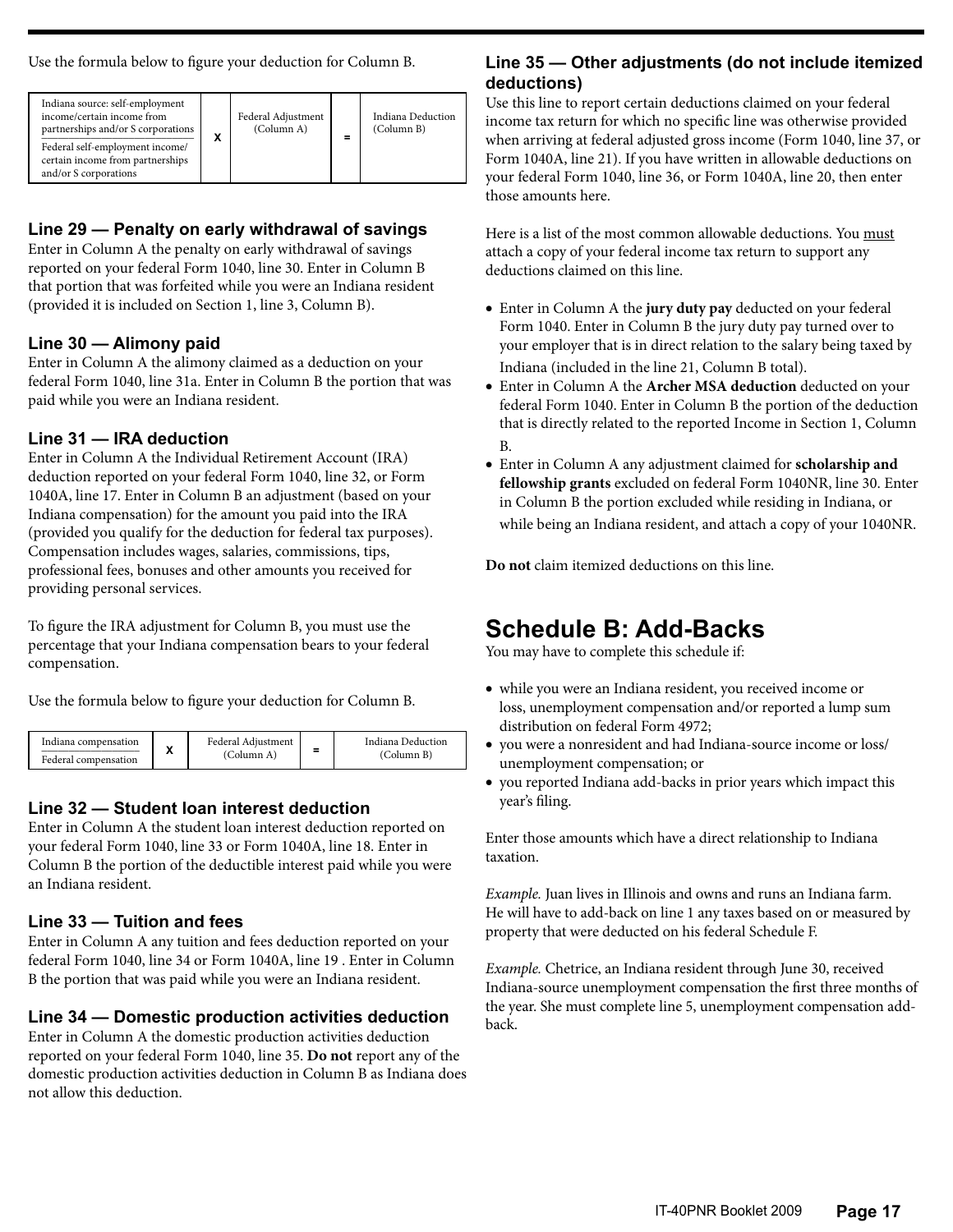#### **Line 1 – Tax add-back**

If you **did not complete Federal Schedules C, C-EZ, E, or F,** which include sole proprietorship income, farm income, rental, partnership, S corporation, and trust and estate income (or loss), **then do not complete this line.**

On those schedules you are allowed to claim a deduction for taxes paid which are:

- based on, or
- measured by income, and
- levied at a state level by any state in the United States.

If you claimed this kind of deduction on any of these schedules, then you must add it back to your Indiana income. **Do not** add back property taxes on this line.

**Note:** Income, losses and/or expenses from other schedules and forms may flow through to federal Schedules C, E and F. For example, partnership income from federal Schedule K-1 (Form 1065) may be included on federal Schedule E, while expenses from federal Form 8829 may be included on federal Schedule C. Make sure to check these schedules and forms for any deduction that needs to be added back.

#### **Line 2 – Lump sum distribution add-back**

Enter in Column B the capital gains and ordinary income reported on federal Form 4972 that you received while you were an Indiana resident.

#### **Line 3 – Bonus depreciation add-back**

You must make an exception for any bonus depreciation deduction used for property placed in service after Sept. 11, 2001. Bonus depreciation is the additional first-year special depreciation deduction allowed under Section 168(k) of the Internal Revenue Code (IRC).

Figure the net income (or loss) which would have been included in federal adjusted gross income had the bonus depreciation method not been used. Then, enter the difference, which may be a positive or negative amount.

*Example.* Mack used the bonus depreciation method for federal income tax purposes. After refiguring the depreciation without using the bonus method, he has to add back \$1,500 on his Indiana tax return.

Note: After making an initial adjustment for bonus depreciation you'll need to refigure the amount of depreciation available for state tax purposes for subsequent years.

*Example.* Ann made an initial adjustment for bonus depreciation on last year's Indiana tax return. This year she figures she is entitled to a \$150 *additional* depreciation amount for state tax purposes. She should enter that amount as a negative entry, or (150), on line 3.

For additional information see Commissioner's Directive #19 at [www.in.gov/dor/3617.htm](http://www.in.gov/dor/3617.htm)

#### **Line 4 – Section 179 expense add-back**

You may have figured an IRC Section 179 expense using a ceiling or more than \$25,000 for federal tax purposes. Indiana allows you to figure IRC Section 179 expense using a ceiling of no more than \$25,000. If you figured IRC Section 179 expense using a ceiling amount of more than \$25,000, you'll need to add back the difference between it and \$25,000 on this line.

#### **Line 5 – Unemployment compensation add-back**

If you received unemployment compensation while you were an Indiana resident, you will have to add back some or all of the amount excluded from the total reported on your federal Form 1040, line 19 or Form 1040A, line 13.

Enter in Box A the amount of unemployment compensation from Box 1 of the Form 1099G(s) issued by the Indiana Department of Workforce Development. Note: If your Form 1099G(s) from the Indiana Department of Workforce Development shows you received an overpayment of unemployment compensation in 2009, and you repaid any of it in 2009, reduce the amount reported in Box A by the amount repaid. If, in 2009, you repaid unemployment compensation that you included in gross income in an earlier year, make no adjustment to the amount included in Box A.

Enter in Box B the unemployment compensation reported on Indiana's Schedule A, line 17B

Example. Chetrice received \$3,500 in unemployment compensation before moving out of Indiana. She reported \$1,100 unemployment compensation on her federal return, Form 1040, on line 19.

- Box 1 on her Form 1099G shows \$3,500. She will enter \$3,500 in on Indiana's Schedule B, line 5, Box A.
- When completing her Indiana Schedule A, she entered the \$1,100 amount on line 17B. She will enter \$1,100 on Indiana's Schedule B, Box B.

#### **Line 6 – Deferral of business indebtedness discharge and reacquisition add-back**

Add an amount equal to any income not included as a result of the deferral of income arising from business indebtedness discharged in connection with the reacquisition of a debt instrument (as provided in Section 108(i) of the IRC). Subtract the amount added to income in a previous year to offset the amount included in federal gross income as a result of the deferral of income arising from business indebtedness discharged in connection with the reacquisition after December 31, 2008, and before January 1, 2011, of an applicable debt instrument.

#### **Line 7 – Qualified restaurant property add-back**

If you placed qualified restaurant property in service during the year that was classified as 15-year property under Section  $168(e)(3)(E)(v)$ of the IRC, add the amount necessary to make your adjusted gross income (AGI) equal to the amount of AGI that would have been computed had the classification not applied to the property in the year that it was placed in service.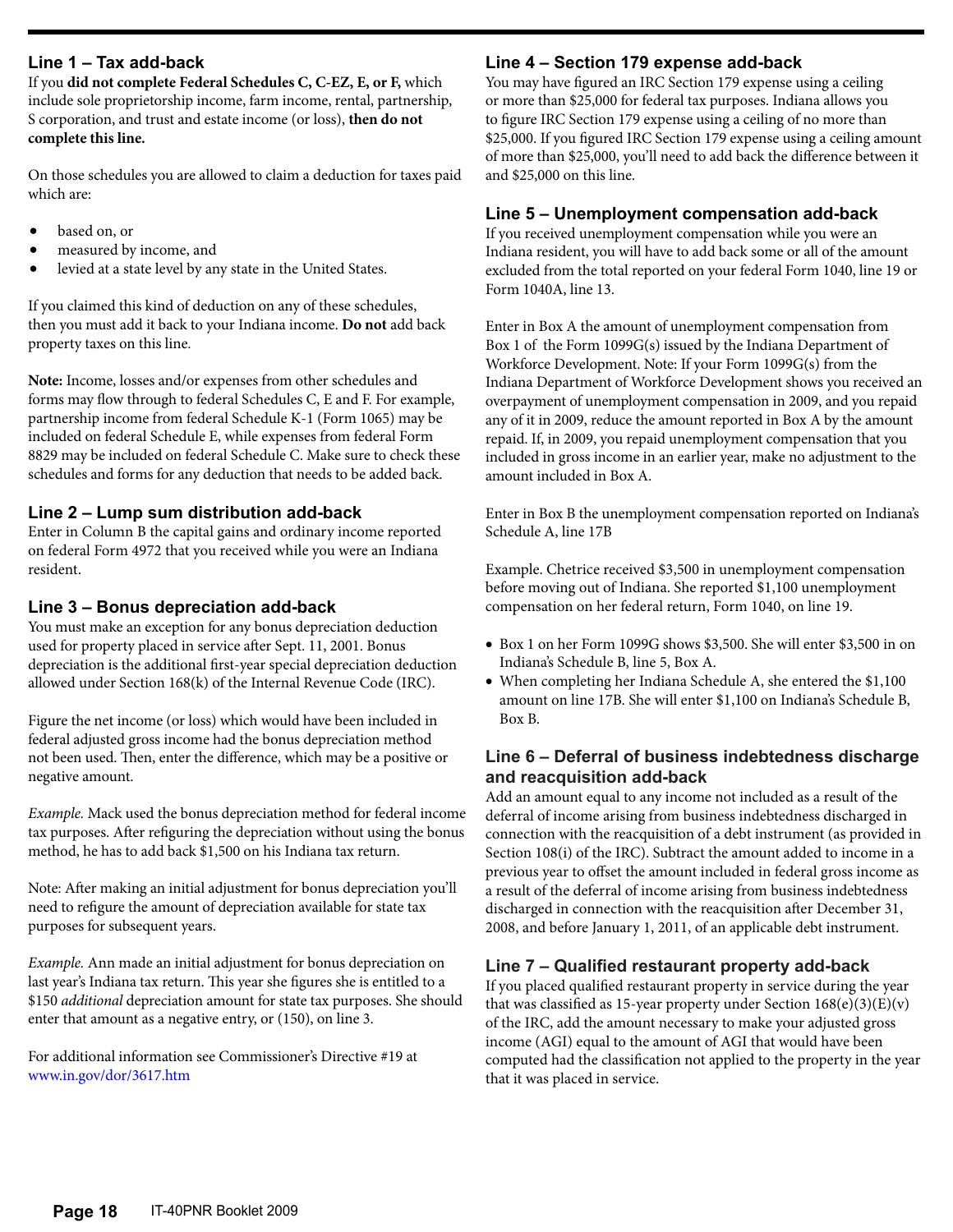#### **Line 8 – Qualified retail improvement property add-back**

If you placed qualified retail improvement property in service during the year that was classified as 15-year property under Section 168(e)  $(3)(E)(ix)$  of the IRC, add the amount necessary to make your adjusted gross income (AGI) equal to the amount of AGI that would have been computed had the classification not applied to the property in the year that it was placed in service.

#### **Line 9 – Qualified disaster assistance property add-back**

If you claimed the special allowance for qualified disaster assistance property under Section 168(n) of the IRC, add the amount necessary to make your adjusted gross income (AGI) equal to the amount of AGI that would have been computed had the special allowance not been claimed for the property.

#### **Line 10 – Qualified refinery property add-back**

If you made an election under Section 179C of the IRC to expense costs for qualified refinery property, add the amount necessary to make your adjusted gross income (AGI) equal to the amount of AGI that would have been computed had the election not been made for that year.

#### **Line 11 – Qualified film or television production add-back**

If you made an election under Section 181 of the IRC to expense costs for a qualified film or television production tax purposes, add the amount necessary to make your adjusted gross income (AGI) equal to the amount of AGI that would have been computed had the election not been made for that year.

#### **Line 12 – Qualified preferred stock add-back**

You may have had a loss from the sale or exchange of preferred stock in:

- The Federal National Mortgage Association, established under the Federal National Mortgage Association Charter Act (12 U.S.C. 1716 et seq.), or
- The Federal Home Loan Mortgage Corporation, established under the Federal Home Loan Mortgage Corporation Act (12 U.S.C. 1451 et seq.).

If you treated this as an ordinary loss under Section 301 of the Emergency Economic Stabilization Act of 2008 in the current taxable year or in an earlier taxable year, add an amount equal to the amount of adjusted gross income that would have been computed had the loss not been treated as an ordinary loss.

# **Schedule C: Deductions**

#### **Line 1 – Renter's deduction**

You may be able to take the renter's deduction if:

- You paid rent on your principal place of residence, and
- The place you rented was located in Indiana and subject to Indiana property tax.

Your "principal place of residence" is the place where you have your true, fixed, permanent home and where you intend to return after being absent.

If you rented a manufactured home in Indiana or paid rent for your manufactured home lot, you may claim the renter's deduction if the above requirements are met.

Rent paid for summer homes or vacation homes is *not* deductible.

You cannot claim the renter's deduction if the rental property was not subject to Indiana property tax. Examples of this type of property are:

- • Government owned housing,
- Property owned by a nonprofit organization,
- Student housing,
- • Property owned by a cooperative association, and
- • Property located outside of Indiana.

**How do I report my deduction?** First, complete the information area by entering:

- The address where rented if it's different from the address on the front of the return (leave blank if it is not different),
- The landlord's name and address,
- The total amount of rent paid, and
- The number of months you lived there.

If you moved during the year or had more than one landlord, you must list the same information for each place that you rented. Attach additional pages if necessary.

**How much rent can I deduct?** You can deduct up to \$3,000 or the amount of rent paid, whichever is less.

*Example.* Emily paid \$4,800 in rent on her principal place of residence, which was located in Indiana. She will claim a \$3,000 renter's deduction.

*Example.* Bill paid \$400 rent for his first apartment, which was located in Indiana. He moved to another Indiana location during the year and paid \$2,800 rent for the rest of the year. His deduction will be limited to \$3,000, even though he paid \$3,200 altogether.

**Important:** Keep copies of your rental receipts, landlord identifying information and lease agreements as the Department can require you to provide this information.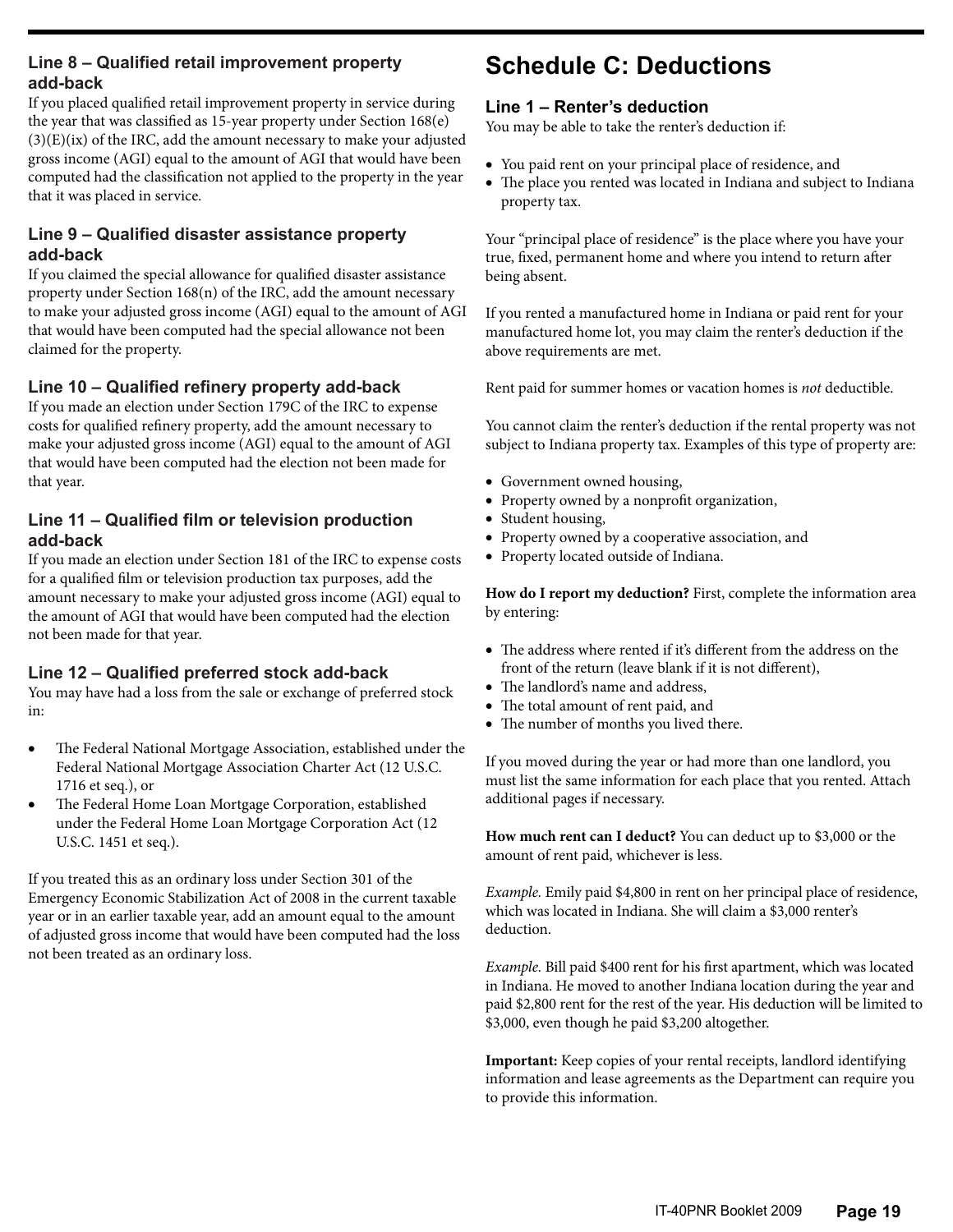For more information about this deduction, see Income Tax Information Bulletin #38 at www.in.gov/dor/3650.htm

#### **Line 2 – Homeowner's residential property tax deduction**

You may be able to take a deduction of up to \$2,500 of the Indiana property taxes (residential real estate taxes) paid on your principal place of residence. Your "principal place of residence" is the place where you have your true, fixed home and where you intend to return after being absent.

**Note about last year's property tax:** Most property tax statements for the 2007 tax year were issued and payable in 2008. However, some of those statements were not issued (and payable) until sometime in 2009. If you received and paid one of these catch-up bills in 2009, you may be eligible for an additional deduction. See *Catch-up deduction* in the next column for details.

**Note:** Property tax paid for summer homes or vacation homes is not deductible.

**Important:** You cannot claim this deduction for property tax paid in 2009 if you are claiming the Lake County residential income tax credit on Schedule F, line 6.

#### **How do I claim my deduction?**

First, complete the information area on Schedule C, line 2. Enter the address of your principal residence where the Indiana property tax was paid if it's different from the address on the front of the return. If you had more than one principal residence during the year, and you paid Indiana property tax on both residences, list the additional residence on a separate piece of paper.

*Example.* Sue and Mack married in 2009. They sold both of their Indiana homes during the year and began renting. They are eligible to claim a property tax deduction on the combined property taxes paid on both homes if they are filing a joint return (limited to \$2,500 altogether).

- Enter the number of months you lived there. If you claim more than one residence, enter the number of months lived at the other residence(s) on a separate sheet of paper.
- $\bullet$  Enter the amount of Indiana property tax paid. $*$  If you lived in more than one residence during the year, enter the combined amount of Indiana property tax paid on all principal residences.
- • Enter in **Box A** the smaller of \$2,500 or the amount of Indiana property tax paid.

**\*No double benefit allowed.** If any portion of property taxes paid on your principal residence was deducted as an expense on federal Schedule C, C-EZ, E or F, then do not deduct that amount on this line.

*Example.* Jean paid \$1,200 in Indiana property tax on her home. She used one room of her home for her business, and deducted \$200 Indiana property tax as an expense on her federal Schedule C. Jean is allowed a deduction of \$1,000 (\$1,200 minus the \$200 deduction already taken on federal Schedule C).

**How do I find out how much I paid in Indiana property tax on my principal residence?** Indiana counties annually send statements to homeowners showing how much property tax is due on their property. Add together the 2009 spring and fall installments, if you paid both of them.

Sometimes mortgage companies pay the Indiana property tax from an escrow account. If your mortgage company pays it, they should send you a Form 1098 (or its equivalent) showing the amount of property tax paid.

If you can't locate the information, contact your local county treasurer's office or your mortgage company.

**Important.** You must maintain copies of proof that you paid your Indiana property tax as the Department can require you to provide this information. This could include the Form 1098, the property tax statement from your local assessor's office, cancelled checks, etc.

**Catch-up deduction.** Most Indiana property tax statements for the 2007 tax year were issued and payable in 2008. However, some of those statements were not issued (and payable) until sometime in 2009. If you received and paid one of these catch-up bills in 2009, you may be eligible for a deduction.

You cannot take a catch-up deduction:

- • For any property taxes already claimed on your 2008 tax return, or
- If you claimed the Lake County residential income tax credit on your 2008 tax return.

Complete the *Catch-up property tax deduction worksheet* below to see if you are eligible to claim a 2008 property tax deduction on this year's tax return, and to figure your deduction.

**Important:** If you claimed the **Lake County** Indiana credit on line 28 of your 2008 state tax return (or on line 24 of Form IT-40PNR), do not complete the worksheet. *You are not eligible for this deduction*.

### **Catch-up property tax deduction worksheet**

| Step 1<br>Step 2 | Enter any property tax deduction claimed<br>on your 2008 tax return, Schedule 1, line<br>2, Box A (or Schedule D, line 2, Box A if | S  | 2,500 |
|------------------|------------------------------------------------------------------------------------------------------------------------------------|----|-------|
| Step 3           | Subtract Step 2 from Step 1 (if zero or<br>less, STOP. You are not eligible for this                                               |    |       |
| Step 4           | Enter the amount of 2007 property tax<br>due in 2008 but not paid until 2009                                                       | \$ |       |
| Step 5           | Enter the smaller of Step 3 or Step 4 here<br>and on Schedule C, line 2, Box B                                                     |    |       |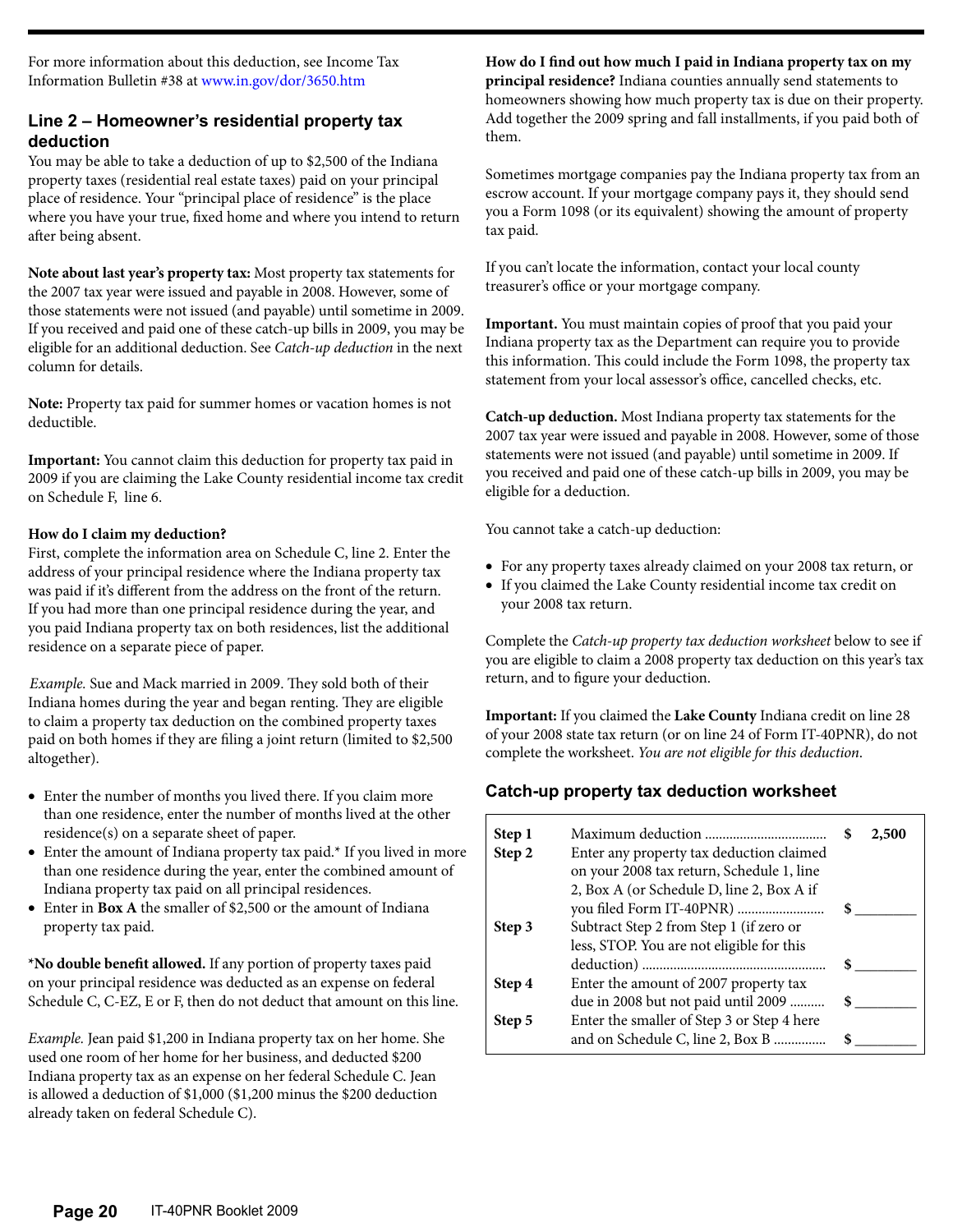*Example.* Spencer paid \$2,100 in property taxes on his Indiana home in 2008, and claimed a \$2,100 homeowner's property tax deduction on his 2008 tax return. He got a catch-up bill in 2009, and had to pay an additional \$514 in 2008 property tax. Here is his completed *Catch-up property tax deduction worksheet:*

| Step 1<br>Step 2 | Enter any property tax deduction claimed<br>on your 2008 tax return, Schedule 1, line<br>2, Box A (or Schedule D, line 2, Box A if |    | 2,500 |
|------------------|------------------------------------------------------------------------------------------------------------------------------------|----|-------|
|                  |                                                                                                                                    |    | 2,100 |
| Step 3           | Subtract Step 2 from Step 1 (if zero or<br>less, STOP. You are not eligible for this                                               |    |       |
| Step 4           | Enter the amount of 2007 property tax                                                                                              |    | 400   |
|                  | due in 2008 but not paid until 2009                                                                                                | \$ | 514   |
| Step 5           | Enter the smaller of Step 3 or Step 4 here<br>and on Schedule C, line 2, Box B                                                     | S  | 400   |

Spencer is eligible to claim \$400 as a deduction on Schedule C, line 2, Box B.

#### **Line 3 – State tax refund reported on federal return**

If you entered a state tax refund amount on line 10 of your federal Form 1040, and you reported it on Indiana Schedule A, Section 1, lines 5A and 5B, then deduct here the amount from line 5B.

#### **Line 4 – Interest on U.S. government obligations deduction**

If you reported interest income on Indiana Schedule A, Section 1, line 3B, you may be able to take a deduction. If any part of this interest income is from a direct obligation of the U.S. government, you can deduct it.

Examples of U.S. government obligations include U.S. savings bonds, U.S. Treasury bills and U.S. government certificates. This interest is usually reported on federal Schedule B.

Interest income reported from a trust, estate, partnership or S corporation that is from U.S. government obligations is also deducted on this line.

**Note:** When certain U.S. savings bonds are redeemed to pay expenses for higher education, the interest may be excluded from federal adjusted gross income. Therefore, do not enter any interest from U.S. savings bonds that is shown on your federal Schedule B, line 3 (because it has already been excluded from income).

For more information about this deduction see Income Tax Information Bulletin #19 at www.in.gov/dor/3650.htm

#### **Lines 5 and 6 – Taxable Social Security and/or railroad retirement benefits deduction**

If you have an amount on Indiana Schedule A, Section 1, line 18B, deduct it on this line. Indiana does not tax Social Security income. If you have included railroad retirement benefits that are issued by the U.S. Railroad Retirement Board on Indiana Schedule A, Section 1, line 11B, deduct them on this line. Indiana does not tax this type of income.

**Note:** See the Railroad unemployment and sickness benefits deduction instructions on page 26 if you have received unemployment and/or sickness benefits from the Railroad Retirement Board..

#### **Line 7 – Military service deduction**

If the income on Indiana Schedule A, lines 1B and/or 2B includes active or reserve military pay you've received, you will be eligible to claim a deduction (regardless of your age).

Also, if you are retired from the military or are the surviving spouse of a person who was in the military, and you included military retirement income on Indiana Schedule A, line 11B, you may be able to take this deduction if:

- You were at least 60 years of age by Dec. 31, 2009,
- • You were receiving military retirement or survivor's benefits in 2009, and
- The benefits received as retirement income were reported on your federal return.

Your deduction will be the actual amount of military income received (i.e. military pay, retirement pay and/or survivor's benefits) or \$5,000, whichever is less. If both you and your spouse received military income, you may each claim the deduction for a maximum of \$10,000.

**Important.** If you served in the Indiana National Guard or the reserve component of the armed forces during 2009, see the National guard and reserve component members deduction on page 25.

**Note:** Military income earned while in a **combat zone** is not taxable on your federal or state income tax returns. Since Indiana is not taxing this income, your combat zone income is not eligible for a deduction.

*Example.* Jim was on active duty the first month of the year. He was stationed in a combat zone the rest of the year. His military W-2 form shows regular military wage income of \$950, and \$19,000 income earned while being stationed in a combat zone. Only \$950 of his income is taxed on his federal return; likewise, Indiana will only tax \$950. Jim should claim a \$950 military deduction (the lesser of the income being taxed [\$950] or \$2,000).

**Note:** If you received a combination of military pay, retirement pay and/or survivor's benefits during the tax year, the total deduction cannot be greater than \$5,000 per qualifying person. For example, if you earned \$3,000 in military pay and \$1,500 in retirement pay, you can deduct only \$5,000 of your military income.

**Important.** You enclose your military W-2 form, retirement pay statement and/or survivor's benefit statement to the tax return if you are claiming this deduction.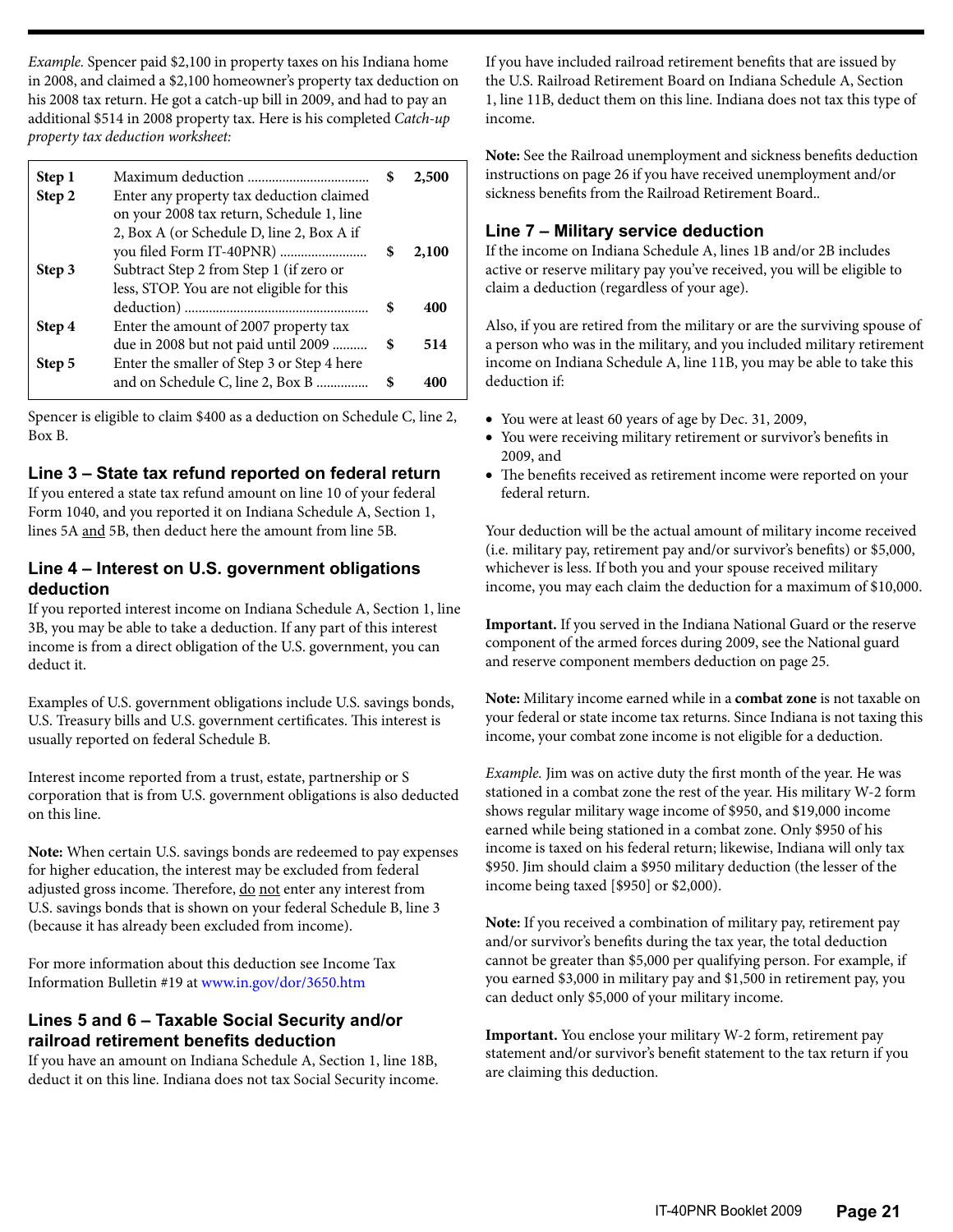For more information about this deduction see Income Tax Information Bulletins #6 and #27 at www.in.gov/dor/3650.htm

#### **Line 8 – Non-Indiana locality earnings deduction**

If you received income subject to both Indiana state income tax and a local tax in another state, and this income is reported on Indiana Schedule A (lines 1B and/or 2B), you may be allowed to deduct up to \$2,000.

*Example.* While an Indiana resident you earned \$8,000 in Louisville, KY. Your employer withheld a Louisville city (locality) tax from your wages. Since your wages were taxed by a non-Indiana locality (Louisville), you are eligible to take a deduction.

The deduction is limited. You may deduct the amount of your income that was taxed by a non-Indiana locality or \$2,000, whichever is less. If you and your spouse both qualify, you may each claim the deduction for a maximum of \$4,000 (limited to no more than \$2,000 per person).

You must attach proof that the tax was paid to a locality outside Indiana to be allowed this deduction. A W-2 form is proof as long as the W-2 form shows a withholding amount and the name of the non-Indiana locality where the tax was paid. The name of the locality is usually found in box 20, Locality Name, on the W-2 form. A copy of a non-Indiana locality tax return will also serve as proof of tax paid.

**Remember:** You may take this deduction only if your wage income is taxed by both Indiana and a locality outside Indiana. For more information see Income Tax Information Bulletin #28 at www.in.gov/dor/3650.htm

#### **Line 9 – Insulation deduction**

You may be able to take this deduction if you installed new insulation in your Indiana home during 2009. Insulation includes weather

stripping, double pane windows, storm doors and storm windows. To take this deduction the following requirements must be met:

- The insulating items must have been installed in your principal place of residence located in Indiana,
- The part of your home where the insulating items were installed must have been built *before* Jan. 1, 2006,
- The insulating items must be an *upgrade* and not a replacement or like-kind item (e.g., replacing a double pane window with a new double pane window won't qualify, but replacing a double pane window with a triple pane window will qualify), and
- The deduction must be taken in the year the insulating items were installed.

You are allowed to deduct the actual cost of the qualifying items, including labor, up to a maximum of \$1,000.

**Important:** When claiming this deduction, maintain with your records the following information (as the Department can require you to provide this information at a later date): item(s) purchased; purchase price; place of purchase; date(s) of purchase and installation; and amount paid for labor (you cannot include the cost of labor that you did yourself).

For more information about this deduction see Income Tax Information Bulletin #43 at [www.in.gov/dor/3650.htm](http://www.in.gov/dor/3650.htm)

#### **Line 10 – Nontaxable portion of unemployment compensation**

You may be eligible for a deduction if you reported unemployment compensation on Indiana Schedule A, Section 1, line 17B. Complete the worksheet below to see if you are eligible.

#### Unemployment Compensation Worksheet

Note: If you were married but filing separately, and you lived with your spouse at any time during 2009, enter -0- on line 4 of the worksheet.

However, if you were married but filing separately, and lived apart from your spouse the entire year, enter \$12,000 on line 4.

**Important**: Do not include any unemployment compensation issued by the U.S. Railroad Retirement Board on line 1. Instead, see the instructions for the *Railroad unemployment and sickness benefits* deduction on page 26 for more information.

|                                                                                                              | 6 |  |
|--------------------------------------------------------------------------------------------------------------|---|--|
|                                                                                                              |   |  |
| 8. Subtract line 7 from line 6 (if zero or less, you are not eligible for a deduction). Carry this amount to |   |  |
|                                                                                                              |   |  |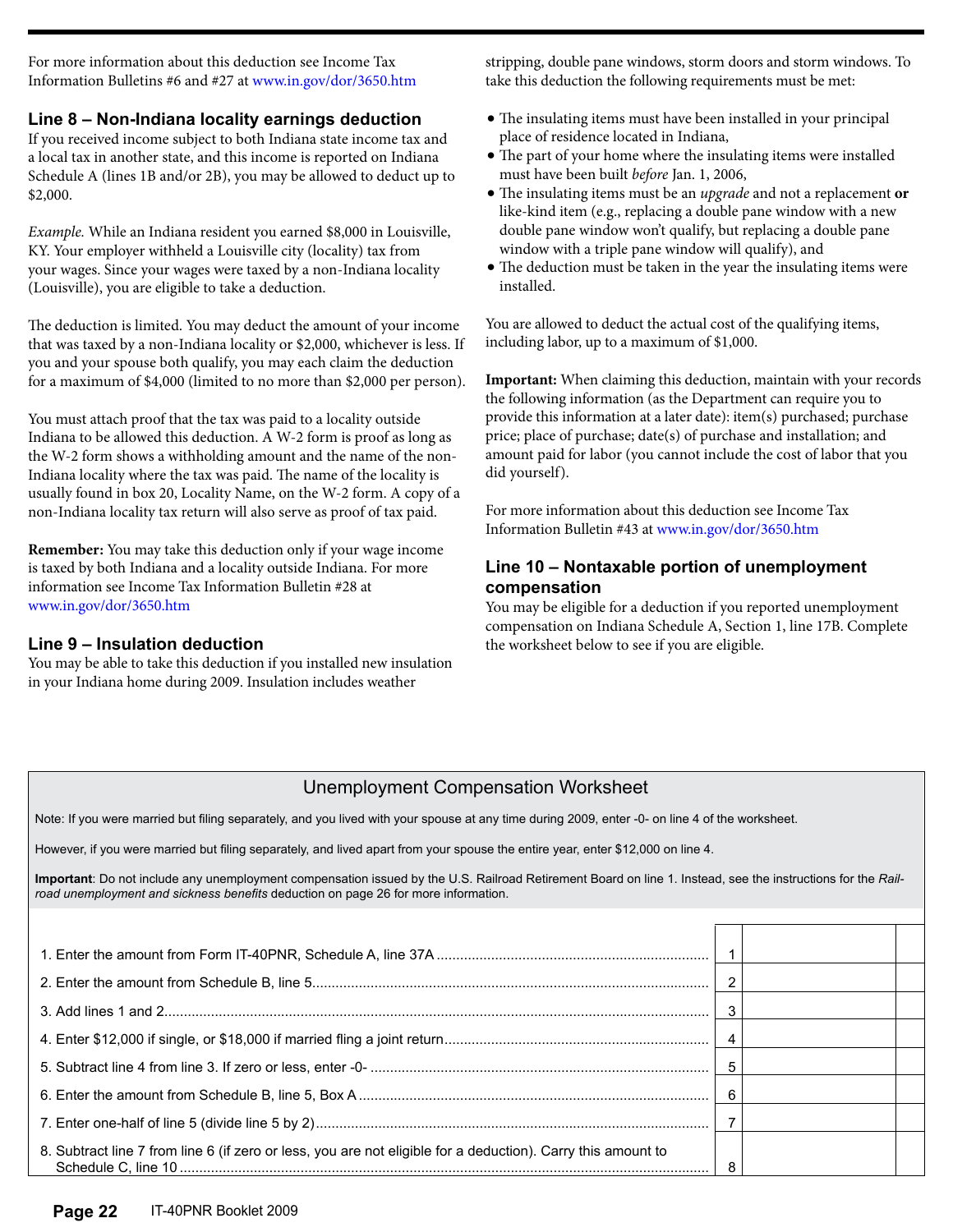#### **Line 11 – Other deductions**

Each of the following deductions has been assigned a three-digit code number. When claiming the deduction on Schedule C under line 11, write the name of the deduction, the three-digit code number and the amount claimed.

*Example.* Enter the following information on line 11a to claim a \$130 civil service annuity deduction and on 11b to claim a \$5,200 NOL deduction:

| 11a. Civil Service Annuity    | 60 1 11a  | 130   |
|-------------------------------|-----------|-------|
| b. Indiana Net Operating Loss | 6 0 7 11b | 5,200 |

#### **Airport development zone employee deduction 600**

Certain areas within Indiana have been designated as airport development zones. Currently, Allen County is eligible to designate zones. If you lived in an airport development zone and worked for a qualified employer in that zone, you may be able to take this deduction. Your employer will provide Form IT-40QEC to you if you are eligible to claim this deduction.

The amount of the deduction is one-half (½) of the earned income shown on that form or \$7,500, whichever is less. You must attach Form IT-40QEC to the Form IT-40PNR to support any claimed deduction.

Enter **6 0 0** under line 11 if claiming this deduction.

#### **Civil service annuity deduction 601**

If the income on Indiana Schedule A, Section 1, line 11B includes federal civil service annuity payments, you may be eligible to take a deduction if you were at least 62 years of age by Dec. 31, 2009.

To figure your deduction, begin with the amount of annuity payments received or \$2,000, whichever is less. Subtract from that amount any Social Security and railroad retirement benefits (issued by the U.S. Railroad Retirement Board) you received.

*Example.* Your civil service annuity is \$6,000. Your Social Security income is \$1,200. Here's how to figure your deduction:

| Lesser of the amount of the |  |
|-----------------------------|--|
|                             |  |
|                             |  |
|                             |  |

If you and your spouse both received civil service annuities, you may each take this deduction for a maximum of \$4,000 (no more than \$2,000 per qualifying person), provided you both meet the age requirement.

This deduction is available only to the annuitant and is not available to the annuitant's beneficiary. For more information about this deduction see Income Tax Information Bulletin #6 at www.in.gov/dor/3650.htm

Enter **6 0 1** under line 11 if claiming this deduction.

#### **Disability retirement deduction 602**

To take this deduction you must have:

- • Been permanently and totally disabled at the time of retirement,
- Retired on disability before Dec. 31, 2009, and
- Received disability retirement income during 2009.

If you meet these qualifications, you must complete Schedule IT-2440 and have it signed by your doctor to claim this deduction. Schedule IT-2440 must be attached to your tax return when claiming this deduction.

For more information about this deduction see Income Tax Information Bulletin #70 at www.in.gov/dor/3650.htm and Schedule IT-2440 at www.in.gov/dor/4167.htm

This deduction is limited to a maximum of \$5,200 per qualifying individual.

**Note:** Social Security disability income does not qualify for this deduction because Indiana does not tax this income.

Enter **6 0 2** under line 11 if claiming this deduction.

#### **Enterprise zone employee deduction 603**

Certain areas within Indiana have been designated as enterprise zones. Enterprise zones are established to encourage investment and job growth in distressed urban areas. See About Enterprise Zone Credits on page 37 for a list of those cities/locations.

Your employer will provide Form IT-40QEC to you if you are eligible to claim this deduction. The amount of the deduction is one-half  $(\frac{1}{2})$ of the earned income shown on that form or \$7,500, whichever is less. You must attach Form IT-40QEC to the Form IT-40PNR to support any claimed deduction.

Enter **6 0 3** under line 11 if claiming this deduction.

#### **Human services deduction 605**

The human services deduction is intended to alleviate any individual income tax burden that might be imposed on Medicaid recipients who are living in a hospital, skilled nursing facility, intermediate care facility, licensed county home, licensed boarding or residential home or a certified Christian Science facility.\* The goal of the human services deduction is to reduce the affected individual's adjusted gross income tax liability to zero.

\*An eligible Christian Science facility must be listed with and certified by the Commission for Accreditation of Christian Science Nursing Organizations/Facilities, Inc.

Generally, the deduction should not be used in conjunction with most tax credits in order to create a refund.

If you are a Medicaid recipient and live in one of the facilities listed above, to determine whether you are eligible for the deduction you must first prepare your tax return without claiming a human services deduction. Generally, if a refund is due, you are not eligible for a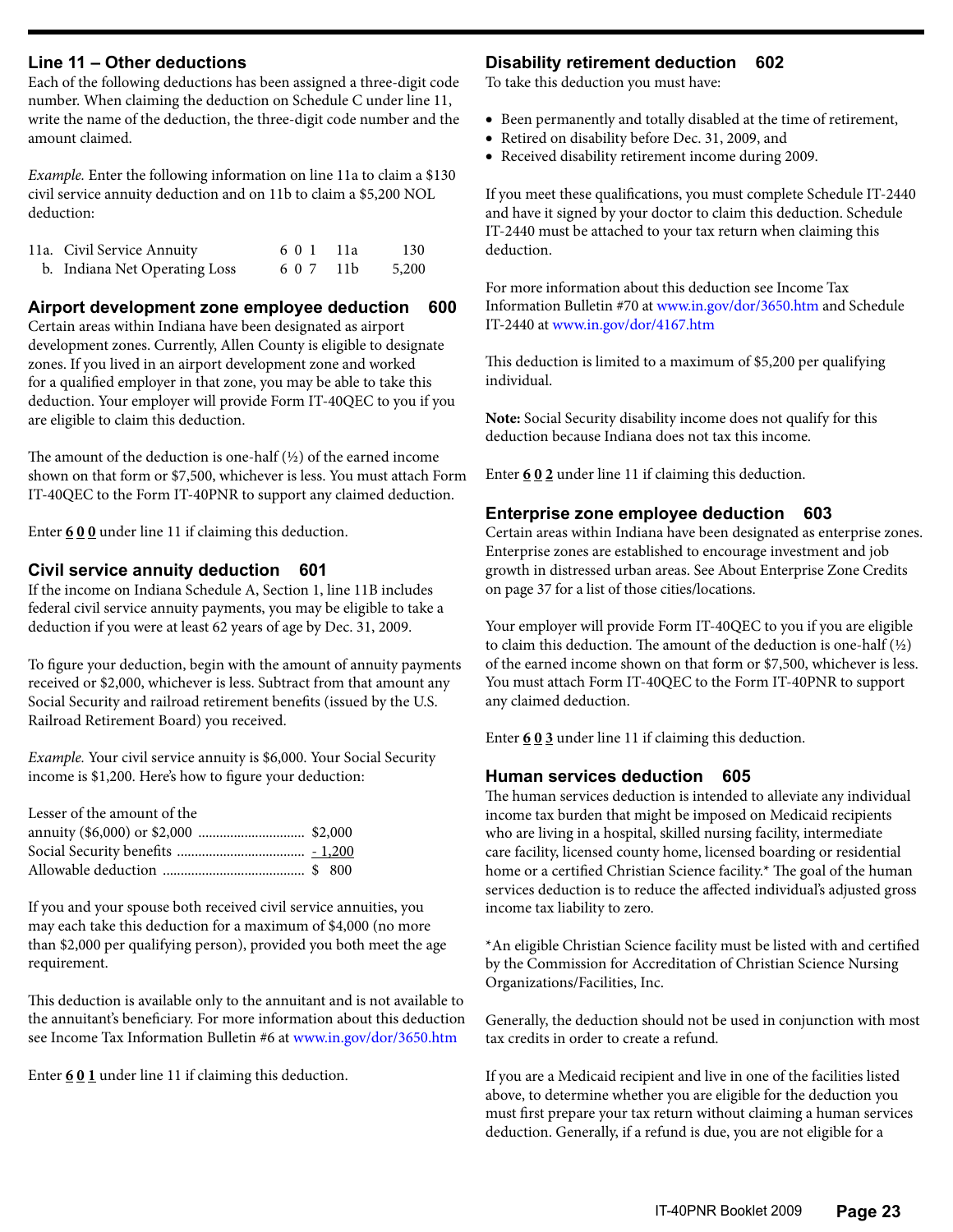| <b>Lottery Winnings Worksheet</b>                                                                                                                                             |  |
|-------------------------------------------------------------------------------------------------------------------------------------------------------------------------------|--|
| A. Enter the amount of winnings from the Hoosier Lottery Commission that you have reported                                                                                    |  |
| B. Locate those W-2Gs (issued by the Hoosier Lottery<br>Commission) showing Indiana state withholding in Box 14.<br>Add the amounts from Box 1 of each of those W-2G's; enter |  |
|                                                                                                                                                                               |  |
| D. How many W-2Gs did you locate in step B above (e.g. 1, 2, etc.)? D $X \_$                                                                                                  |  |
|                                                                                                                                                                               |  |
|                                                                                                                                                                               |  |
|                                                                                                                                                                               |  |

deduction. File your return without claiming the deduction and a refund will be issued. However, if an amount is due, you are eligible to use a deduction.

Enter **6 0 5** under line 11 if claiming this deduction.

#### **Indiana lottery winnings deduction 606**

If you win any prize money from the Indiana Hoosier Lottery Commission, either by winning an instant game, an online game such as Hoosier Lotto, Powerball, Lucky 5, Daily 3 & 4, Max 5, etc., you must report those winnings as income on your federal income tax return.

Most of these winnings are fully taxable by Indiana regardless of your residency. However, some of the winnings may be exempt from Indiana tax. Also, annuity payments received for drawings held before July 1, 2002, are exempt from Indiana tax.

Complete the worksheet above to see if you are eligible for a deduction.

**Note:** While you are an Indiana resident, winnings from other state lotteries, Indiana pari-mutuel horse races or out-of-state tracks, Indiana and out-of-state riverboats and other gambling winnings, are fully taxable in Indiana and should not be deducted from your taxable income.

Indiana nonresidents must report winnings from Indiana pari-mutuel horse races and Indiana riverboats; these winnings should not be deducted from your taxable income.

Enter **6 0 6** under line 11 if claiming this deduction.

#### **Indiana net operating loss deduction 607**

You may take a deduction for the Indiana portion of the federal net operating loss deduction reported on federal Form 1040. (This will be a net operating loss deduction from an earlier year(s) carried forward to 2009.) Write the amount you deduct as a positive figure.

Attach the following to your tax return:

- Schedule A from federal Form 1045, and
- • A completed Indiana Schedule IT-40NOL.

**Important:** The deduction will be denied if these schedules are not attached to your tax return.

Enter **6 0 7** under line 11 if claiming this deduction.

#### **Indiana partnership long-term care policy premiums deduction 608**

You may take a deduction for the amount of premiums paid for Indiana partnership long term-care insurance.

**Important:** The Indiana partnership policy will have the following box of information on the outline of coverage, the application or on the front page of the policy:

This policy qualifies under the Indiana long-term care program for Medicaid Asset Protection. This policy may provide benefits in excess of the asset protection provided in the Indiana long-term care program.

If the information shown in the box above is not located in a box on your policy, you do not have a qualifying policy, and are not eligible to take this deduction. The deduction is the amount of premiums paid during the year on the policy for the taxpayer and/or spouse.

**No double benefit allowed.** Certain self-employed individuals will claim these premiums as a deduction on the front page of federal Form 1040 and on Indiana Schedule A under Section 2. The Indiana deduction will be the actual amount of these premiums paid, minus any amount of these already reported on federal Form 1040.

*Example.* Sam paid \$645 in Indiana partnership long-term care premiums. He deducted \$400 of those premiums on Indiana Schedule A under Section 2. He'll be able to deduct the \$245 difference (\$645 - \$400) on Indiana Schedule C under line 11.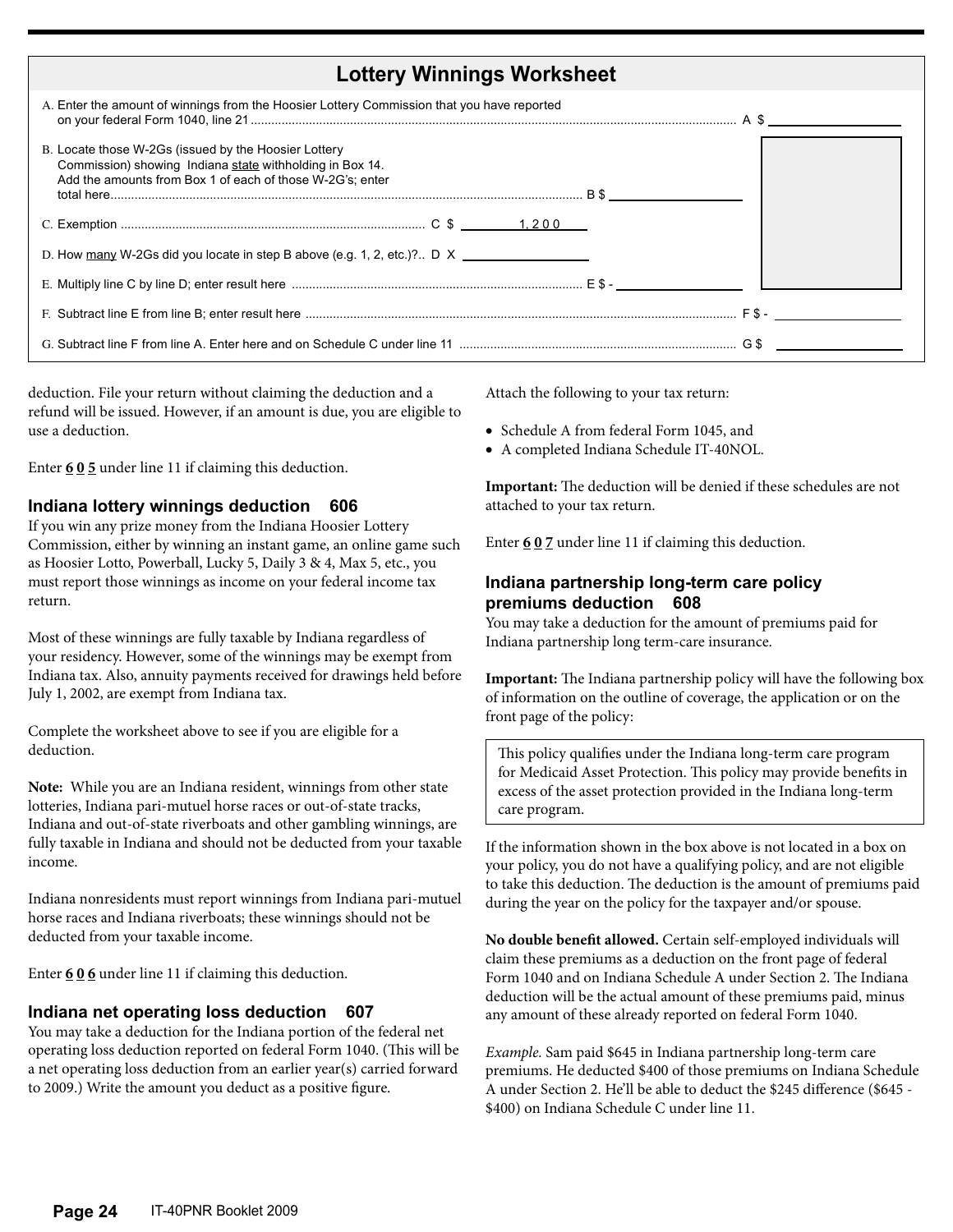More information about this program is available at the following Web site: www.in.gov/fssa/iltcp

**Important:** Keep a copy of the premium statements as the Department can require you to provide this information.

Enter **6 0 8** under line 11 if claiming this deduction.

#### **Law enforcement reward deduction 611**

If you reported an amount you received as a reward as "other income" on Indiana Schedule A, Section 1, line 20B, you may be eligible for this deduction. If you received a reward for providing information to a law enforcement official or agency; if the information assisted in the arrest, indictment or the filing of charges against a person; and, if you are not compensated for investigating crimes, the person convicted of the crime or the victim of the crime; then you can deduct the lesser of the amount received or \$1,000.

Enter **6 1 1** under line 11 if claiming this deduction.

### **Medical savings account deduction 612**

You may be eligible for a deduction if your employer deposited funds in certain medical care savings accounts. If you received Form IN-MSA from the account provider you should deduct any medical withdrawals and exempt interest income reported in Box 2 and/or Box 7.

**Note:** You are not eligible to claim this deduction if you also claimed a medical savings account deduction on Indiana Schedule A under Section 2.

Make sure you attach Form IN-MSA or your claimed deduction will be denied.

Enter **6 1 2** under line 11 if claiming this deduction.

#### **National Guard and reserve component members deduction 621 (also see the** *Military service deduction* **on page 21)**

There is a deduction available for certain Indiana residents who are members of the reserve components of the armed forces and the Indiana National Guard.

#### **Who is eligible?**

You must be an Indiana resident who is member of the reserve components of:

- the Army;
- the Navy;
- the Air Force:
- the Coast Guard;
- the Marine Corps;
- the Merchant Marine.

#### Or, a member of:

- the Indiana Army National Guard; or
- the Indiana Air National Guard.

#### **What is eligible to be deducted?**

If you are eligible (based on the above requirements), your deduction is the qualified military income**\*** received as a result of service on involuntary orders:

- During the period you were deployed or mobilized for full-time service, or
- • During the period your Indiana National Guard unit was federalized.

**\*** Military income received due to service in a **combat zone** is not taxable on your federal or state income tax returns. Since Indiana is not taxing this income, your combat zone income is not eligible for this deduction.

#### **What is qualified military income?**

Qualified military income is military wages paid:

- to a member of a reserve component of the armed forces or the Indiana National Guard,
- • for the period during the member's full-time service on involuntary orders in a reserve component of the armed forces or the period when Indiana National Guard unit was federalized.

**Note:** You cannot claim both this deduction and the *military service deduction* based on the same income. See the following example.

*Example.* Brandon is a member of the Indiana National Guard.

- From January through October 15, 2009, Brandon earned \$6,000 from the guard.
- His unit was federalized on Oct. 16, 2009. He earned \$7,000 from that point through Dec. 1, 2009.
- His unit was assigned to a combat zone on Dec. 2, 2009, and he earned \$3,000 from then until the end of the year.
- • Brandon's military W-2 shows \$13,000 in *Box 1, Wages, tips, other compensation* (the combat zone income is not included in Box 1 because it is not taxable).

Brandon is eligible for both Indiana military deductions. First, he will claim the \$5,000 maximum Military Service Deduction on line 7 based on the \$6,000 income earned through October 15. Then, he will claim the National Guard and Reserve Components Deduction of \$7,000 (full amount of income earned after his unit was federalized) under line 11. Note: He will not deduct the \$3,000 income earned while stationed in a combat zone because it was not taxed to begin with.

Military withholding statements must be attached to the tax return when claiming this deduction.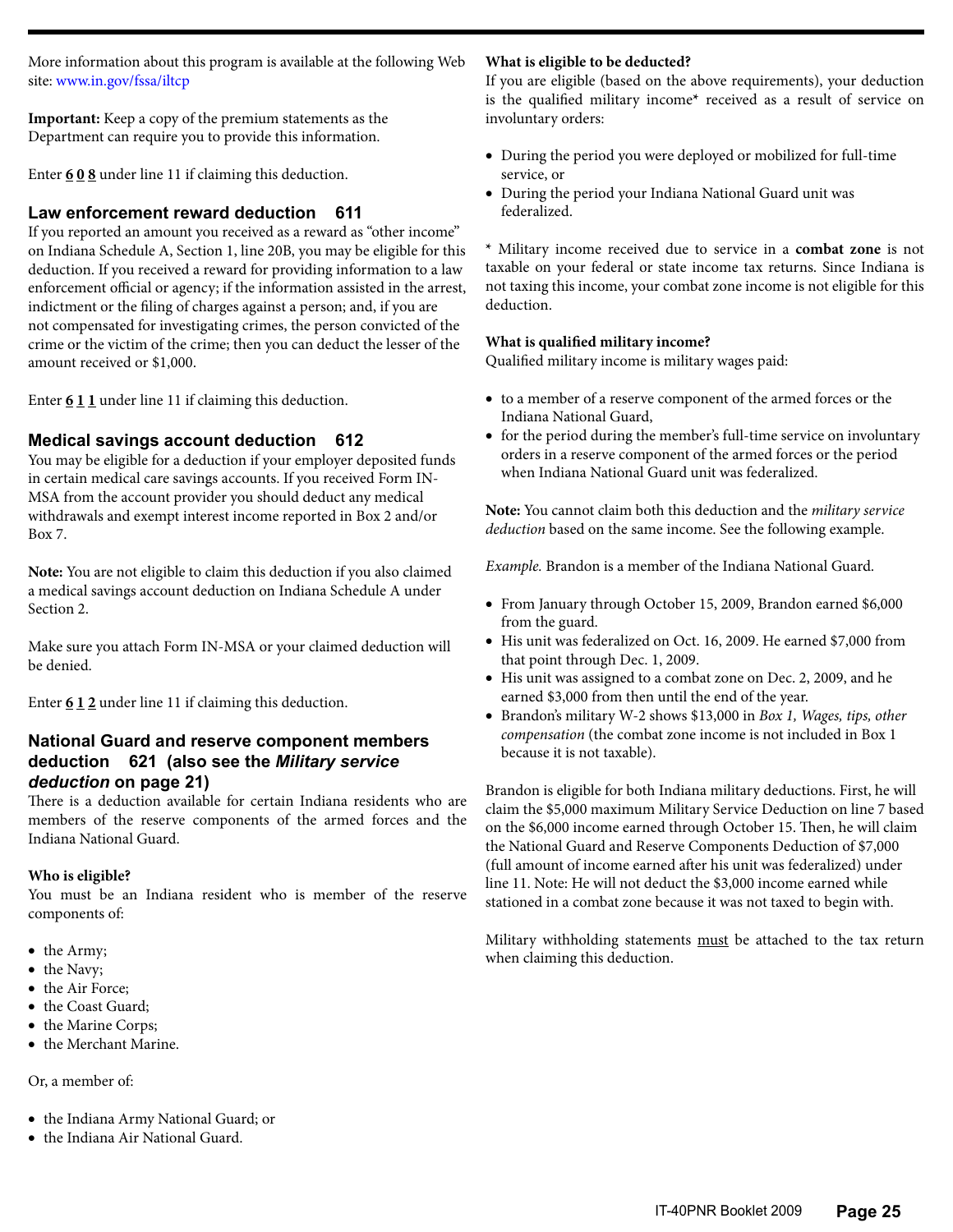#### **Qualified patents income exemption deduction 622**

Some of the income from qualified patents included in federal taxable income may be exempt from Indiana adjusted gross income tax. A qualified patent is a utility patent or a plant patent issued after Dec. 31, 2007, for an invention resulting from a development process conducted in Indiana. The term does not include a design patent. Get Income Tax Information Bulletin #104 at www.in.gov/dor/3650.htm for more information.

Enter  $622$  on Schedule C under line 11 if claiming this deduction.

#### **Railroad unemployment and sickness benefits 624**

Benefits issued by the U.S. Railroad Retirement Board are not taxable to Indiana.

Deduct unemployment and/or sick pay benefits issued by the U.S. Railroad Retirement Board on this line if:

- You included these benefits as taxable income on Indiana Schedule A: Section 1, Column B, and
- You did not already deduct these benefits on Schedule C, lines 5 and/or 6.

Do not include any supplemental sick pay benefits on this line.

Make sure to keep the statements (such as Form 1099G) issued by the U.S. Railroad Retirement Board as the Department may request them at a later date.

Enter  $624$  on Schedule 2 under line 11 if claiming this deduction.

#### **Recovery of deductions 616**

If you did not complete the "other income" line 20B on Indiana Schedule A: Section 1, then do not complete this line.

Generally, Indiana does not allow you to claim itemized deductions from federal Schedule A. However, if you reported *recovered* itemized deductions as "other income" on line 21 of your federal Form 1040, use the portion of that amount also reported on Indiana Schedule A, Section 1, line 20B as a deduction on this line.

Enter **6 1 6** under line 11 if claiming this deduction.

#### **Solar powered roof vent or fan deduction 623**

An Indiana resident may be eligible for a deduction up to \$1,000 if a solar powered roof vent or fan was installed on a building owned or leased by the individual. A *solar powered roof vent or fan* is a roof vent or fan that is powered by solar energy and used to release heat from a building.

The deduction must be claimed in the installation year, and is limited to the **smaller** of:

- One-half of the amount paid for labor and materials for the installation of a solar powered roof vent or fan, or
- \$1,000.

**Important:** When claiming this deduction, maintain with your records the following information (as the Department can require you to provide this information at a later date):

- The installation date(s),
- Proof of your costs for the installation of a solar powered roof vent or fan, and
- A list of the persons or corporation that supplied labor or materials for the installation of the solar powered roof vent or fan.

Enter  $623$  on Schedule C under line 11 if claiming this deduction.

# **Schedule D: Exemptions**

**Important:** Keep detailed information about the exemption(s) you are claiming, such as full name(s), age(s), Social Security number(s), etc. The Department can require you to provide this information at a later date.

#### **Line 1 – Exemptions**

You are allowed \$1,000 for each exemption claimed on your federal return. Enter in the box on line 1 the total number of exemptions claimed on your federal return. Multiply \$1,000 by that number, and enter the answer here.

*Example.* John and Lisa have a 12-year-old daughter. On John and Lisa's joint federal return they claim themselves and their daughter as exemptions. They'll enter "3" in the box on line 1 for a total of \$3,000 exemptions.

If you do not have to file a federal return, you will need to complete a "sample" federal return to see how many federal exemptions you are allowed to claim.

**Important:** If no exemption is claimed on your federal return, you can still claim yourself (even if you are claimed on a parent's or guardian's return).

#### **Line 2 – Additional exemption for dependent child**

An additional \$1,500 exemption is allowed for certain dependent children. Carefully read the following *Dependent Child Definition* to see if you are eligible for this additional exemption(s).

*Dependent Child Definition:* According to state statute, a dependent child must be a son, stepson, daughter, stepdaughter and/or foster child (and/or your spouse's child, if filing a joint return). He/she must be either under the age of 19 by Dec. 31, 2009, or be a full-time student who is under the age of 24 by Dec. 31, 2009.

If any dependent(s) you are eligible to claim on your federal return also meets the *Dependent Child Definition* above, enter that number in the box on line 5.

*Example.* John and Lisa claimed their 12-year-old daughter as an exemption on their federal return. Since their daughter is under the age of 19, John and Lisa will claim one exemption on line 5 for a total of \$1,500.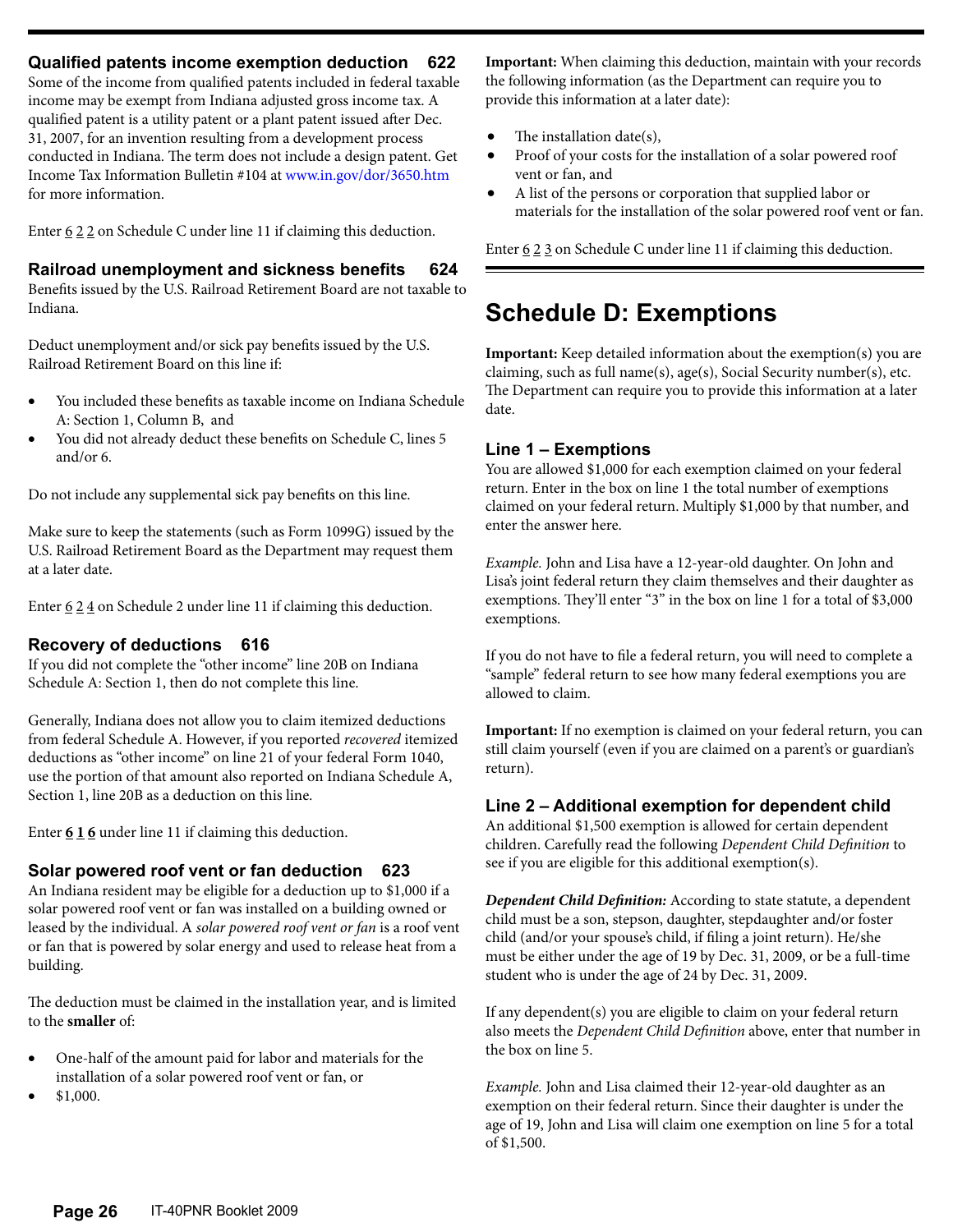| <b>Sales/Use Tax Worksheet</b><br>List all purchases made during 2009 from out-of-state retailers.             |                                        |              |                                              |
|----------------------------------------------------------------------------------------------------------------|----------------------------------------|--------------|----------------------------------------------|
| <b>Column A</b><br>Description of personal property purchased from out-of-state retailer                       | <b>Column B</b><br>Date of purchase(s) |              | Column C<br>Purchase Price of<br>Property(s) |
| Magazine subscriptions:                                                                                        |                                        |              |                                              |
| Mail order purchases:                                                                                          |                                        |              |                                              |
| Internet purchases:                                                                                            |                                        |              |                                              |
| Other purchases:                                                                                               |                                        |              |                                              |
|                                                                                                                |                                        |              |                                              |
|                                                                                                                |                                        | $\mathbf{2}$ |                                              |
|                                                                                                                |                                        |              |                                              |
| 4. Total amount due: Subtract line 3 from line 2. Carry to Form IT-40PNR, Schedule E, line 1. If the amount is |                                        | 4            |                                              |

*Example.* Jessie's elderly father and her nine-year-old daughter lived with her the entire year. She claimed both as dependents on her federal return. Jessie will claim her daughter for the additional exemption on line 2. She is not allowed to claim the additional exemption for her father.

**Note:** Not all dependent children are eligible for this additional exemption. For instance, if you claimed a grandson or nephew as an exemption on your federal return, you should also claim an exemption for him on line 1. However, since he doesn't qualify under the *Dependent Child Definition* above, you will not be able to claim the additional exemption for him on line 2.

#### **Line 3 – Age 65 or older or blind**

If you and/or your spouse (if filing a joint return) are age 65 or older, you and /or your spouse can take an additional \$1,000 exemption. If you and/or your spouse (if filing a joint return) are legally blind, you and/or your spouse can take an additional \$1,000 exemption. Place an "X" in the boxes that apply to you and/or your spouse. Enter the total number of boxes marked on this line and multiply by \$1,000.

#### **Line 4 – Additional exemption for age 65 or older**

An additional \$500 exemption is available for you and/or your spouse (if filing a joint return) if you are age 65 or older and the amount on Form IT-40PNR, Schedule A, Section 3: Totals, line 37A , is less than \$40,000. Place an "X" in the boxes that apply to you and/or your spouse. Enter the total number of boxes marked on this line and multiply by \$500.

### **Line 6 – Proration amount**

At the top of the back of Indiana Schedule A is the Proration Section. The number in Box 21D represents the percentage of your total income being taxed by Indiana. For example, .450 means that Indiana is taxing 45 percent (.45) of your total income. Enter the amount from Box 21D on Schedule D, line 6.

Multiply the line 5 total by the amount on line 6; enter the result on line 7.

*Example.* If line 5 is \$1,000 and line 6 is .450, your line 7 total exemptions will be \$450. Since Indiana is taxing 45 percent (.450) of your total income, you're allowed to deduct 45 percent of your total exemptions.

See instructions for the *Proration section* on page 15 for more information.

# **Schedule E: Other Taxes**

#### **Line 1 – Use tax on out-of-state purchases**

If, while a resident of Indiana, you made purchases while you were outside Indiana, through the mail (for instance, by catalog or offer through the mail), through radio or television advertising and/or over the Internet, these purchases may be subject to Indiana sales and use tax if sales tax was not paid at the time of purchase. This tax, called "use" tax, is figured at 7 percent.

When you make purchases from a company in Indiana, that company is responsible for collecting the Indiana sales tax from you. When you make purchases from an out-of-state company, *you* are responsible for making sure the use tax is paid. Either the out-of-state company collects the tax from you or you must pay the tax directly to the State of Indiana.

Complete the worksheet above to figure your tax. If you paid sales tax to the state where the item was originally purchased, you are allowed a credit against your Indiana use tax for an amount paid up to 7 percent.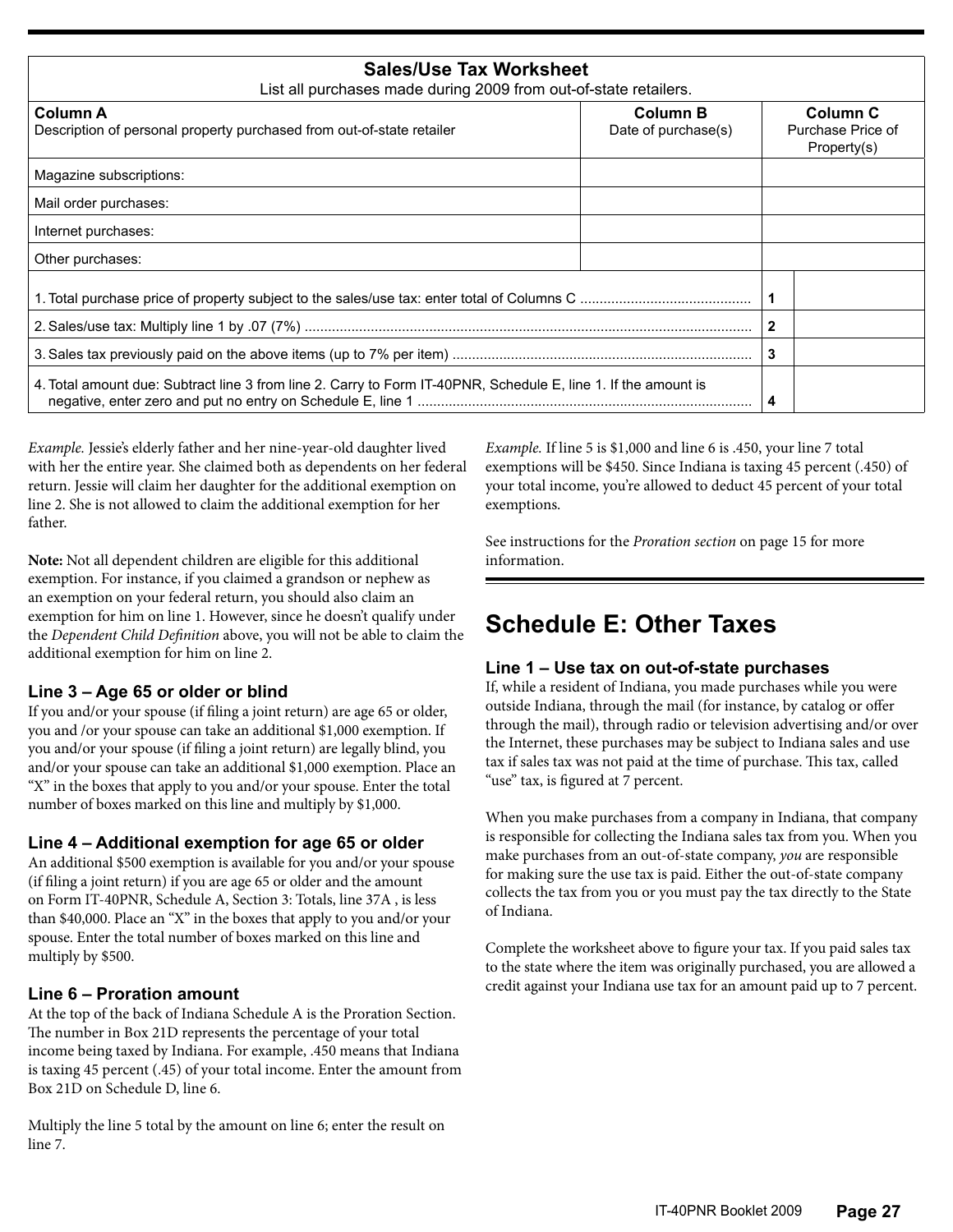#### **Line 2 – Household employment taxes**

If, while you lived in Indiana, you paid cash wages during 2009 to an individual who is **not**

- Your spouse,
- Your child under age 21,
- Your parent, and/or
- An employee under age 18.

A*nd* the individual worked in and around your home as a baby-sitter, nanny, health aide, private nurse, maid, caretaker, yard worker or someone who does similar domestic duties, then that individual may be defined as your employee.

For more information on defining an employee, see federal Publication 926, Household Employer's Tax Guide, visit www.irs.gov/formspubs or call the IRS at 1-800-829-1040.

If you paid cash wages over \$1,700 to a household worker who is your employee, or total cash wages of \$1,000 or more in any calendar quarter of 2008 or 2009 to **all** household employees, you should have withheld state and county income taxes. To pay these taxes on your Indiana income tax return, contact the Department for Schedule IN-H, or download one from www.in.gov/dor/4167.htm

#### **Line 3 – Indiana advance earned income credit payment (from W-2s)**

Enter the total amount of Indiana advance earned income credit payments you received. This amount is shown on your W-2 form in the box directly beneath box 19 ('INADV' should be in the box directly beneath box 20).

### **Line 4 – Recapture of Indiana's CollegeChoice 529 education savings plan credit**

You may be eligible for a credit if you made a contribution(s) to Indiana's CollegeChoice 529 education savings plan (see instructions on page 36 for credit details). However, if you made a non-qualified withdrawal(s) from this plan, you will probably have to repay some or all of any credits previously claimed.

Withdrawals made for higher education expenses tend to be qualified withdrawals. Other withdrawals may fall under the category of "nonqualified." For more information about withdrawals, contact the Department for Income Tax Information Bulletin #98 at www.in.gov/dor/3650.htm See Schedule IN-529R at www.in.gov/dor/4167.htm to figure any amount to be recaptured.

# **Schedule F: Credits**

### **Lines 1 and 2 – Indiana state and county tax withheld**

The amount of Indiana state tax withheld is usually shown on box 17 and the amount of Indiana county tax withheld is usually shown on box 19 of the W-2s.

**Note: Do not claim credit for taxes withheld for states other than Indiana or for localities outside Indiana.** 

You **must** attach your (and your spouse's, if married filing jointly) W-2s, WH-18s and/or Form 1099s to your tax return to verify the amount withheld. If you had more than one job, a W-2 form for each job must be attached to the tax return so you can get credit for all Indiana state and county tax withheld.

If you had Indiana state tax and/or county tax withheld on any other federal form, such as a W-2G or 1099R, you must attach them to the tax return to get credit for the amount withheld.

Use of substitute W-2s will delay the processing of your return and/or refund.

### **Line 3 – Estimated tax paid for 2009**

If you made estimated tax payments, enter the total paid for 2009 on this line. Also include any **extension payment** made with Form IT-9 "Extension of Time to File" for tax year 2009.

**Note: Do not include on this line any estimated tax paid for tax year 2010.**

### **Line 4 – Unified tax credit for the elderly**

You may be able to claim a credit if you or your spouse meet all the following requirements:

- You and/or your spouse must have been age 65 or older by Dec. 31, 2009,
- If married and living together at any time during the year, you must file a joint return,
- You must have been a resident of Indiana for six months or more during 2009,
- The amount on Indiana Schedule A, Section 3, line 37A must be less than \$10,000, and
- • You must not have been in prison for 180 days or more in 2009.

**Note:** Disabled persons under age 65 do not qualify for this credit.

#### **Important:**

- • If your spouse died after Jan. 1, 2009, you can claim this credit by filing a joint return.
- If a person dies and does not have a surviving spouse, then no one can claim the credit on behalf of the deceased person.

## **The deadline for claiming this credit is June 30,**

**2010.** The only exception to this rule is if you have a valid federal extension of time to file your tax return, Form 4868. Having a valid federal extension will allow you to claim this credit through Nov. 15, 2010. See *Extension of time to file – What if you can't file on time?* on page 7 for information about getting an extension of time to file.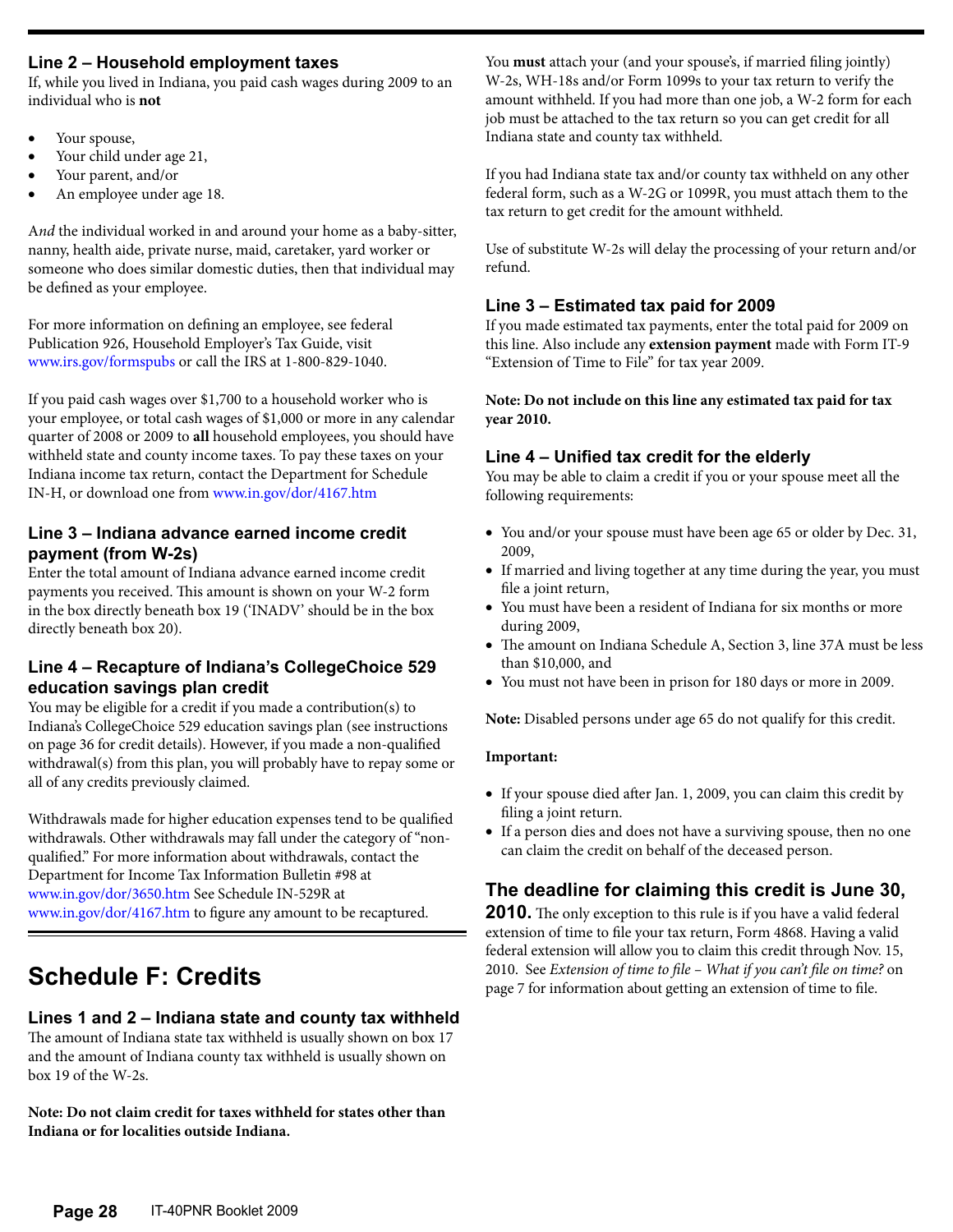### **To figure your unified tax credit for the elderly:**

#### **Use Table A if:**

You meet all the requirements listed above, **and**:

- • You are filing a joint return, lived with your spouse during 2009, both were Indiana residents for at least six months and both of you were age 65 or older by Dec. 31, 2009, or
- Both you and your spouse met all the requirements, and your spouse died after Jan. 1, 2009.

#### **Table A**

| Joint Filers Both Age 65 or Older |                       |
|-----------------------------------|-----------------------|
| If the income on Line 37A of      | <b>Your Allowable</b> |
| Indiana Schedule A, Section 3 is: | Credit* is:           |
|                                   |                       |
|                                   |                       |
|                                   |                       |

#### **Use Table B if:**

You meet all the requirements listed above, and:

- You are age 65 or older and are single or widowed,
- You are filing a joint return and only one of you is age 65 or older,
- You are filing a joint return and only one was an Indiana resident for at least six months, or you are married but did not live with your spouse during 2009, are age 65 or older and are married filing separately.

| Table B<br>Only One Person Age 65 or Older |                       |
|--------------------------------------------|-----------------------|
| If the income on Line 37A of               | <b>Your Allowable</b> |
| Indiana Schedule A. Section 3 is:          | Credit* is:           |
|                                            |                       |
|                                            |                       |
|                                            |                       |

\*Once you have located your credit on Table A or Table B, enter that amount on line 4.

### **Line 5 – Indiana's earned income credit: Schedule IN-EIC**

Indiana's earned income credit is based on your federal earned income credit. To claim the credit you must meet the following requirements:

- You must have claimed an earned income credit on your federal income tax return;
- You must have income reported on line 1 of the front page of the IT-40PNR; and
- • You must complete and attach Indiana's Schedule IN-EIC.

To figure you allowed Indiana earned income credit:

- • Enter in Box A your Indiana Earned Income Credit from Schedule IN-EIC, line A-2.
- Enter in Box B the number from Schedule A, Proration Section, line 21D.
- Multiply the amount in Box A by the number in Box B. Enter the total on line 5. Note: If the amount is less than \$1, leave line 5 blank. You are not eligible for the credit.

See Income Tax Information Bulletin #92 at www.in.gov/dor/3650.htm for additional information.

### **Line 6 – Lake County (Indiana) residential income tax credit**

You may be eligible to claim a Lake County (Indiana) residential income tax credit if you meet all three of the following requirements.

**1. You paid property tax to Lake County (Indiana) during 2009 on your residence.** Your "residence" is your principal dwelling. You must either own or be buying the residence under contract, and must pay property tax to Lake County (Indiana) on that residence.

**2. Your earned income must be less than \$18,600.** Earned income is the combination of your (and your spouse's, if filing a joint return) wages, salaries, tips and other compensation, plus net earnings from self-employment (income on which you are required to pay self-employment tax on federal Schedule SE). **Note:** Income from pensions, interest, dividends, Social Security, etc., are not classified as earned income.

*Example.* Sue has \$17,000 wage income, \$300 interest income and \$7,000 pension income. Even though her total income is \$24,300, Sue will qualify for the credit because her earned income is less than \$18,600 (it is \$17,000).

**Important:** You are not required to have earned income to be eligible for this credit.

*Example.* Dale receives \$17,000 pension income, \$3,000 Social Security income, and \$100 interest income. He meets the income eligibility requirement because his earned income is less than \$18,600 (it is zero).

**3. You are not claiming the homeowner's residential property tax deduction on Indiana Schedule C, line 2, Box A.**

# **How do I figure my credit?**

**Step 1** Did you pay property tax to Lake County (Indiana) on your residence for 2009? □ Yes □ No If yes, continue to Step 2. If no, **STOP**. You do not qualify for this credit.

**Step 2** Enter your earned income. This will include your (and your spouses, if filing a joint return) wage, salary, tip and other compensation, plus net earnings from selfemployment. \$

**Step 3** If the amount in Step 2 is greater than \$18,600, **STOP**. You do not qualify for this credit. If the Step 2 amount is **less than** \$18,000, skip to Worksheet A. If the Step 2 amount is between \$18,000 and \$18,600, skip to Worksheet B.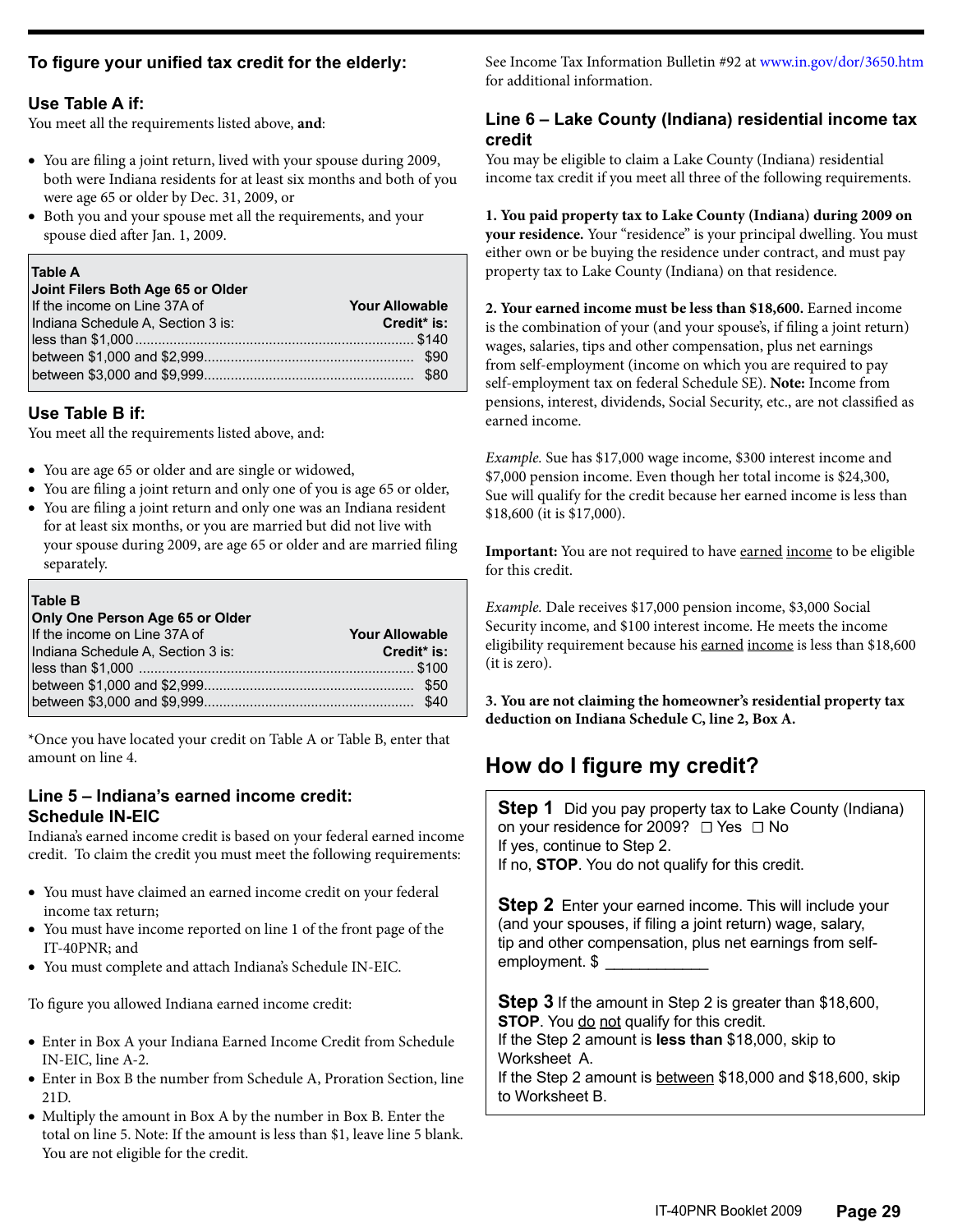| Complete if your earned income is less than \$18,000.                                  |     |
|----------------------------------------------------------------------------------------|-----|
| <b>A1</b> Enter the amount of Indiana<br>property tax you paid on your Lake            |     |
|                                                                                        | 300 |
| <b>A3</b> Enter the <b>smaller</b> of A1 or A2.<br>This is your credit. Enter here and |     |

**Worksheet A:**

### **Worksheet B: Earned income phaseout**

Complete if your earned income is between \$18,000 and \$18,600.

| <b>B1</b> Allowable maximum earned income <b>B1</b> \$ 18,600                                                                               |  |
|---------------------------------------------------------------------------------------------------------------------------------------------|--|
| <b>B2</b> Enter your earned income from                                                                                                     |  |
| <b>B3</b> Subtract B2 from B1. If answer is<br>zero or a negative amount, <b>STOP</b> .<br>You do not qualify for this credit) <b>B3 \$</b> |  |
| <b>B4</b> Multiply the amount on B3 by .5 <b>B4 \$</b>                                                                                      |  |
| <b>B5</b> Enter the amount of Indiana<br>property tax you paid on your Lake                                                                 |  |
| <b>B6</b> Enter the <b>smaller</b> of B4 or B5.<br>This is your credit. Enter here and<br>on Schedule F, line 6 <b>B6 \$</b>                |  |

**Important:** Remember, you can claim either this credit OR the homeowner's residential property tax deduction on Schedule C, line 2, Box A, but not both.

### **Line 7 – Economic development for a growing economy credit (EDGE credit)**

If you have business income (including partnership or S corporation income) you may be eligible for the EDGE credit. This credit is available to businesses who conduct certain activities that are designed to foster job creation or job retention in Indiana, and is available to pass-through entities, such as members of partnerships and S corporations.

Contact the Indiana Economic Development Corporation (IEDC), One North Capitol, Suite 700, Indpls., IN 46204, for eligibility requirements, visit www.in.gov/iedc/ for additional information.

**Note:** The approved credit agreement letter from the IEDC must be attached, or this credit will not be allowed.

### **Line 8 – Media production expenditure credit**

This credit is for qualified media production expenditures, and is available to pass-through entities, such as members of partnerships and S corporations.

Contact the Indiana Economic Development Corporation, One North Capitol, Suite 700, Indianapolis, IN, 46204 for additional information about this credit. The approved credit agreement letter from the IEDC and a computation of the credit must be enclosed with the return. Otherwise, this credit will not be allowed.

Get Commissioner's Directive #36 at www.in.gov/dor/3617.htm for additional information.

# **Schedule G: Offset Credits**

**Note:** The following credits cannot be refunded; their purpose is to help reduce your state and/or county tax liabilities. See the limitation areas after the instructions for line 3 (on page 33) and line 6 instructions (on page 41).

**Line 1 – Credit for local taxes paid outside of Indiana**

If you figured county tax on Form IT-40PNR, line 9, and had to pay a local income tax outside Indiana, you may be able to take a credit. This credit applies only if the tax you paid outside Indiana was to another city, county, town, or other local governmental entity - and they did not refund the tax or give you a credit for Indiana county tax.

The credit can be used to reduce your Indiana county tax if it is the County Adjusted Gross Income Tax or the County Option Income Tax. It cannot be used to reduce any County Economic Development Income Tax.

**Step 1:** Figuring your rate: If your Jan. 1, 2009, county of residence has a rate on the Rate Conversion Chart on page 31, use the rate in Column A to figure your credit.

If your Jan. 1, 2009, county of residence does not have a rate on the Rate Conversion Chart on page 31, but the Jan. 1, 2009, county where you worked has a rate on the Rate Conversion Chart, use the rate in Column B to figure your credit.

*\*Important.* This year Indiana counties were allowed to adopt or increase their local income tax rates through Oct. 31, 2009. This publication was printed before that date. This means your county tax rate on back of Schedule CT-40PNR may not be correct. We encourage you to contact us in one of the following ways to get an updated list of the rates before filing. To get the updated list, you may:

- Log on to the Department's Web site at [www.in.gov/dor/4156.htm](http://www.in.gov/dor/4156.htm)
- Call the form order request line at (317) 615-2581 to have one mailed to you.
- • Visit or call a district office. See page 47 for these locations.
- • Call our main tax line at (317) 232-2240 Monday Friday, 8 a.m. to 4:30 p.m., and a representative will assist you.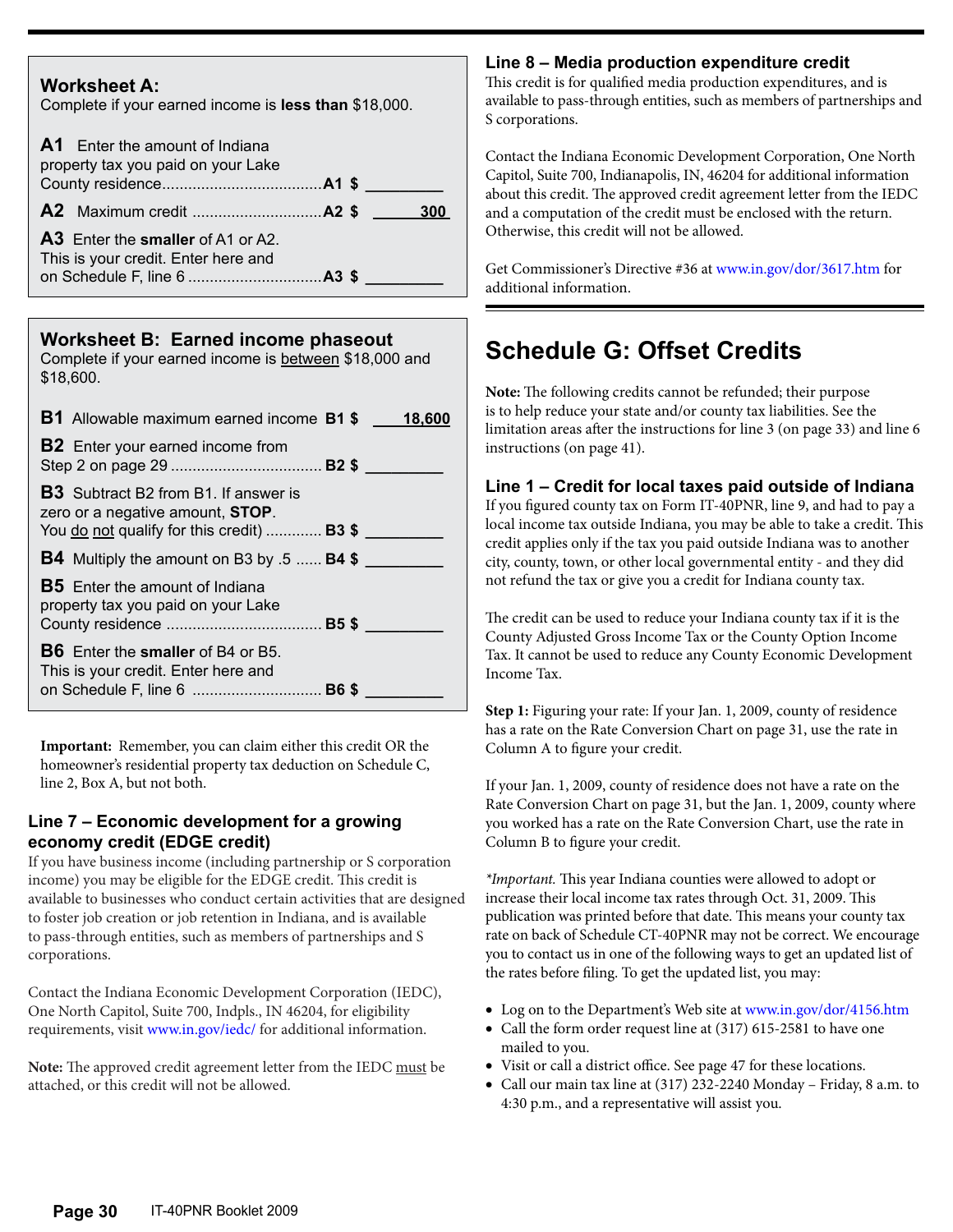### **Rate Conversion Chart**

Use this chart if you are eligible to claim a credit for local taxes paid outside of Indiana. See Schedule G, line 1 instructions on page 30 for more information.

|                    | А                      | в                  |
|--------------------|------------------------|--------------------|
| <u>County</u>      | <b>Resident</b>        | <b>Nonresident</b> |
| Adams              | .006                   | .0015              |
| Allen              | .006                   | .0015              |
| <b>Bartholomew</b> | .01                    | .0025              |
| Benton             | .02                    | .0025              |
| Blackford          | .01                    | .0025              |
| Boone              | .01                    | .0025              |
| Brown              | .0195                  | .0025              |
| Carroll            | $.014*$                | .0025              |
| Cass               | .01                    | .0025              |
| Clark              | .0104167*              | .0025              |
| Clay               | .0133333*              | .0025              |
| Clinton            | $.015*$                | .0025              |
| Crawford           | .0075                  | .0025              |
| Daviess            | .0125                  | .0025              |
| Dearborn           | .006                   | .0015              |
| Decatur            | .01                    | .0025              |
| DeKalb             | .01                    | .0025              |
| Delaware           | .006                   | .0015              |
| Dubois             | .006                   | .0015              |
| Elkhart            | .0125                  | .0025              |
| Fayette            | .02                    | .005               |
| Floyd              | .0075                  | .0025              |
| Fountain           | .01                    | .0025              |
| Franklin           | .01                    | .0025              |
| Fulton             | $.015*$                | .0025              |
| Gibson             | (Cannot take credit)** |                    |
| Grant              | $.0125*$               | .003125*           |
| Greene             | .01                    | .0025              |
| Hamilton           | .01                    | .0025              |
| Hancock            | .01                    | .0025              |
| Harrison           | .0075                  | .0025              |
| Hendricks          | .01                    | .0025              |
| Henry              | .01                    | .0025              |
| Howard             | .014                   | .0035              |
| Huntington         | $.0135*$               | .0025              |
| Jackson            | .011                   | .0025              |
| Jasper             | .028                   | .0025              |
| Jay                | .0195                  | .0025              |
| Jefferson          | (Cannot take credit)** |                    |
| Jennings           | .01                    | .0025              |
| Johnson            | .01                    | .0025              |
| Knox               | .006                   | .0015              |
| Kosciusko          | .007                   | .00175             |
| LaGrange           | .01                    | .0025              |
| Lake               | <b>NA</b>              | <b>NA</b>          |
| LaPorte            | .005                   | .0025              |
| Lawrence           | .011875*               | .0025              |
| Madison            | .0129167*              | .0026042*          |

|                          | А                             | в                  |
|--------------------------|-------------------------------|--------------------|
| <b>County</b>            | <b>Resident</b>               | <b>Nonresident</b> |
| Marion                   | $.0162*$                      | $.00405*$          |
| Marshall                 | .0125                         | .0025              |
| Martin                   | .008                          | .002               |
| Miami                    | $.021*$                       | $.00525*$          |
| Monroe                   | .010425*                      | .00260625*         |
| Montgomery               | .02                           | .005               |
| Morgan                   | .0245                         | .0025              |
| Newton                   | .01                           | .0025              |
| Noble                    | .01                           | .0025              |
| Ohio                     | .01                           | .0025              |
| Orange                   | .01                           | .0025              |
| Owen                     | .01                           | .0025              |
| Parke                    | .019875*                      | .0025              |
| Perry                    | .005                          | .00125             |
| Pike                     | (Cannot take credit)**        |                    |
| Porter                   | (Cannot take credit)**        |                    |
| Posey                    | $.00425*$                     | .0010625*          |
| Pulaski                  | .027                          | .0025              |
| Putnam                   | .01                           | .0025              |
| Randolph                 | .01                           | .0025              |
| Ripley                   | .01                           | .0025              |
| Rush                     | .01                           | .0025              |
| St. Joseph               | .007875*                      | .00196875*         |
| Scott                    | .0125                         | .003125            |
|                          | .01                           | .0025              |
| Shelby                   | .003                          | .00075             |
| Spencer<br><b>Starke</b> | .005                          | .0025              |
|                          | $.015*$                       |                    |
| Steuben                  |                               | .0025              |
| Sullivan                 | (Cannot take credit)**<br>.01 |                    |
| Switzerland              | .006                          | .0025              |
| Tippecanoe               | .01                           | .0015              |
| Tipton                   |                               | .0025              |
| Union                    | .0125                         | .0025              |
| Vanderburgh              | .01                           | .0025              |
| Vermillion               | (Cannot take credit)**        |                    |
| Vigo                     | .0075                         | .0025              |
| Wabash                   | .024                          | .0025              |
| Warren                   | .018                          | .0025              |
| Warrick                  | (Cannot take credit)**        |                    |
| Washington               | .01                           | .0025              |
| Wayne                    | .0125                         | .0025              |
| Wells                    | .0165                         | .0025              |
| White                    | .01                           | .0025              |
| Whitley                  | .01                           | .0025              |

\* These rates have changed since last year.<br>\*\* Gibson, Jefferson, Pike, Porter, Sullivan, Ve

Gibson, Jefferson, Pike, Porter, Sullivan, Vermillion and Warrick counties have adopted CEDIT only, not CAGIT or COIT.

NA Lake County has no county tax.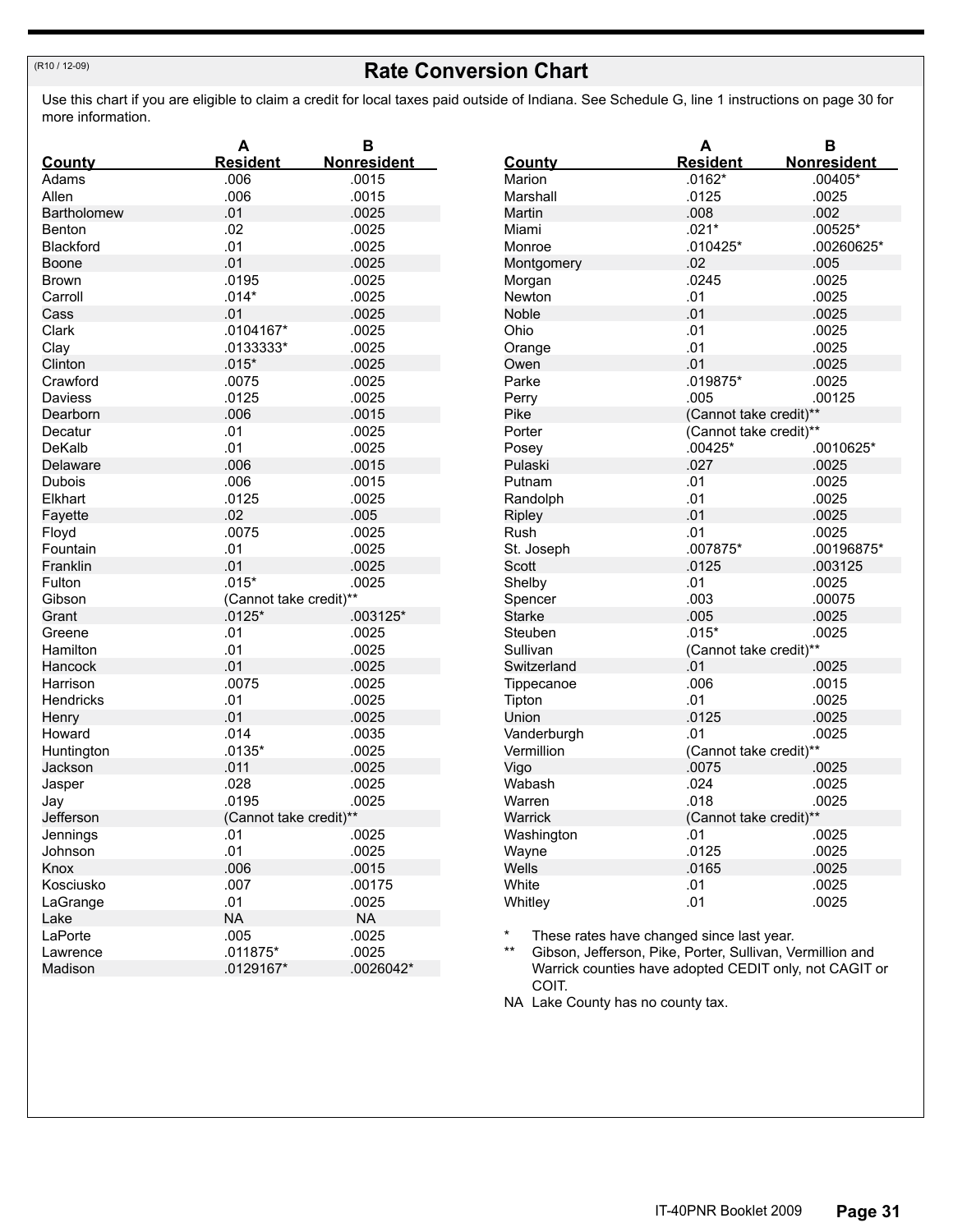If Lake County adopted a tax (find out at [www.in.gov/dor/4156.htm](http://www.in.gov/dor/4156.htm)), then use the Lake County resident rate.

Tax returns filed using the wrong rates will be adjusted. This may result in a reduced refund, or an increase in the amount you owe.

**Step 2:** Figuring your credit. Complete lines A, B and C.

**A** Enter the amount of tax paid to the non-Indiana locality ..................................... **A** \_\_\_\_\_\_\_\_\_\_\_\_

**B** Multiply the amount of income taxed by the non-Indiana locality by the rate from Step 1 **B** 

**C** Enter the amount of Indiana county income tax shown on Form IT-40PNR, line 9 .......... **C** 

**Note:** See the **Limitation** on page 33.

The amount of the credit is the **lesser** of the amounts on A, B or C.

**Important:** You **must** enclose either a copy of your W-2s showing the non-Indiana locality amount withheld or a copy of the non-Indiana locality tax return.

#### **Remember, you can use this credit only if you have both:**

- A county tax amount on Form IT-40PNR, line 9, and
- A local income tax that you had to pay outside Indiana.

**Note:** See the **Limitation** on page 33.

#### **Line 2 – County credit for the elderly (age 65 or older) or permanently disabled**

If you take a credit on federal Schedule R, Credit for the Elderly or the Disabled, and you owe county tax, you may be allowed a credit.

Use the following steps to figure your credit.

| A | Enter your county tax rate (from Schedule<br>CT-40PNR, Section 1 line 4A, or |
|---|------------------------------------------------------------------------------|
| B | Divide line A by .15, round to 3 places,                                     |
| C | Enter credit from federal Schedule R  C                                      |
| D | Multiply B times C and enter result here $\bf{D}$ _____                      |
| E | Enter the amount of Indiana county                                           |

The amount of the county credit for the elderly is the lesser of the amount on D or E. Keep a copy of your federal Schedule R as the Department may request it at a later time.

*Example.* Melinda is 67 years old. She is entitled to a credit of \$550 on federal Schedule R. Her county tax rate is .015, so the amount on Line B of the worksheet is .10. Her county tax due is \$60. Melinda's county credit for the elderly is \$55 (the lesser of  $[$550 x .10 = $55]$  or \$60).

Note: See the **Limitation** on page 33.

#### **Line 3 – Other local credits**

Both of the following credits have been assigned a three-digit code number. When claiming the credit on Schedule G under line 3, enter the name of the credit, the three-digit code number and the amount claimed.

*Example.* Enter the following information on line 3a to claim a \$200 community revitalization enhancement district credit, and on line 3b to claim a \$175 voluntary remediation credit:

| 3a | Comm. rev. enhan. dist. cr. | 808 3a | 200 |
|----|-----------------------------|--------|-----|
| 3b | Voluntary remediation cr.   | 836 3h | 175 |

#### **Community revitalization enhancement district credit 808**

A state and local income tax liability credit is available for a qualified investment made within a community revitalization enhancement district. This credit is available to pass-through entities, such as members of partnerships and S corporations, and is nonrefundable and cannot be carried back. You may carry forward any excess credit to the next tax year.

The allowable credit is the lesser of the available credit, or the county tax due on line 9 of Form IT-40PNR. Also, claim any unused amount (within certain limitations) on Schedule G under line 6 (see instructions for this credit on page 36). Contact the Indiana Economic Development Corporation, One North Capitol, Suite 700, Indianapolis, IN, 46204 for additional information.

**Note:** See the **Restriction for certain tax credits - Limited to one per project** on page 33 for additional limitations.

Enter **8 0 8** under line 3 if claiming this credit.

#### **Voluntary remediation credit 836**

A voluntary remediation credit is available for qualified investments involving redevelopment of a brownfield and environmental remediation. For additional information, contact the Indiana Department of Environmental Management, Indiana Government Center North, Room N1101, 100 N Senate Ave., Indianapolis, IN 46204, or call (317) 232-8827.

See the Voluntary Remediation Credit instructions for line 6 on page 41.

**Note:** See the **Limitation** on page 33.

Enter **8 3 6** under line 3 if claiming this credit.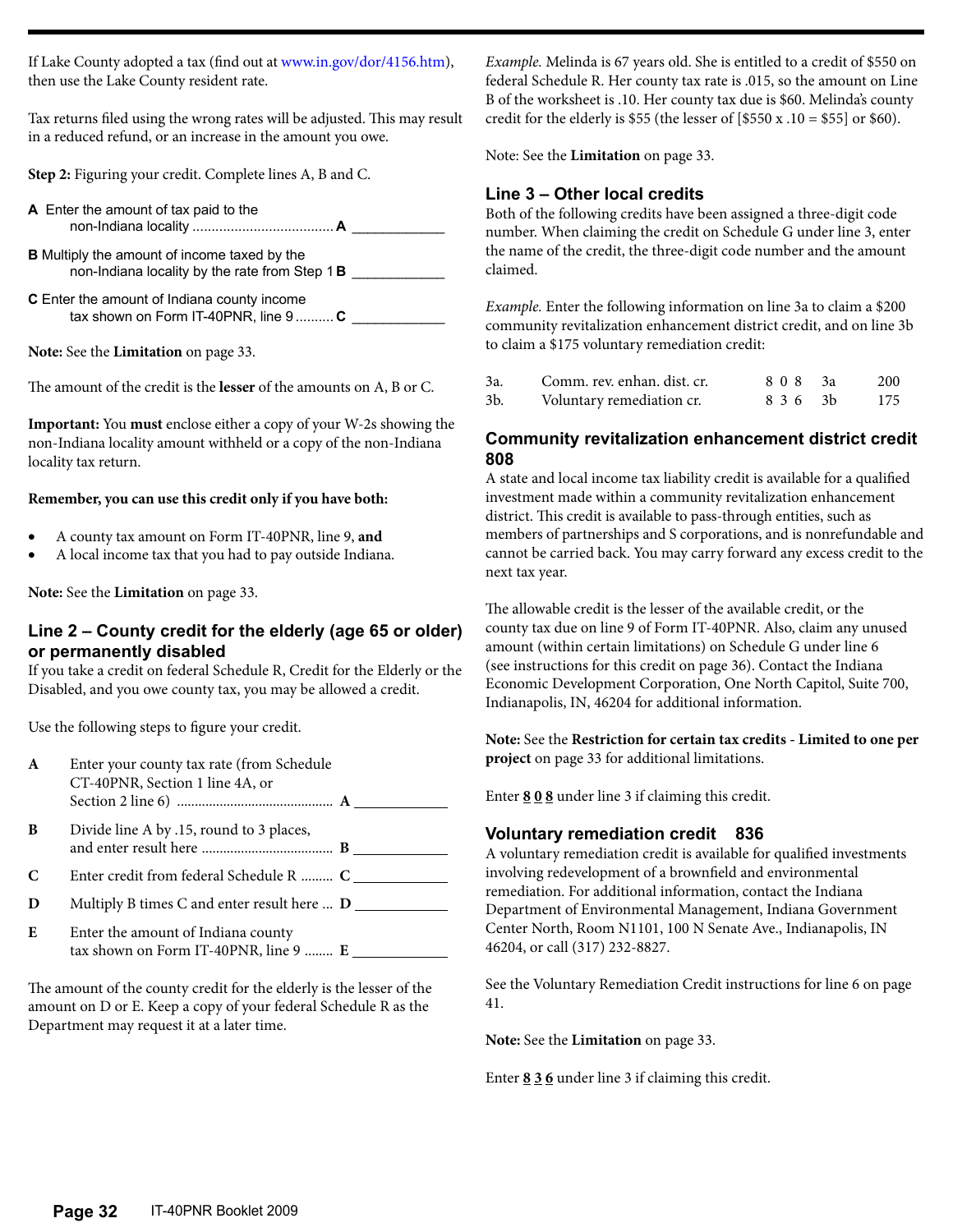#### **Restriction for certain tax credits - Limited to one per project**

PL 199-2005 (IC 6-3.1-1-3) provides that a taxpayer may not be granted more than one credit for the same project. The credits that are included are the alternative fuel vehicle manufacturer credit, capital investment credit, community revitalization enhancement district credit, enterprise zone investment cost credit, Hoosier business investment credit, industrial recovery credit, military base recovery credit, military base investment cost credit and the venture capital investment credit.

For more information, see Commissioner's Directive #29 at www.in.gov/dor/3617.htm

Apply this restriction first when figuring your credits. Then apply the following **Limitation**.

**Limitation:** There is one final limitation if you have entries on lines 1, 2 and/or 3 of Schedule G. These credits, when combined, cannot be greater than the county tax shown on Form IT-40PNR, line 9; if they are, adjust the amounts before you enter them. See the following example.

#### *Example.*

- • A line 1 credit for local taxes paid outside of Indiana of \$100, plus a line 2 county credit for the elderly of \$20, equals \$120.
- • Your IT-40PNR line 9 county tax due is \$115.
- Since your combined credits are \$5 more than your county tax due, reduce your last entry (the \$20 county credit for the elderly) by \$5 to \$15.
- $\bullet$  Enter \$15 on line 2.

#### **Line 4 – College credit**

If you donated money or property to an Indiana college or university, you may be able to take a credit of up to \$100 on a single return or \$200 on a joint return. To claim this credit you must complete and attach Schedule CC-40. Contact the Department to get more information and the Schedule CC-40 at www.in.gov/dor/4167.htm and Income Tax Information Bulletin #14 at www.in.gov/dor/3650.htm

**Important:** You must maintain documentation of your contributions as the Department can require you to provide this information at a later date.

**Note:** Tuition paid to a college or university is not a contribution, and does not qualify for this credit.

**Note:** See the **Additional Limitation** on page 41.

#### **Line 5 – Credit for taxes paid to other states**

If you received income from another state while you were an Indiana resident, you must report that income on your Indiana income tax return. You may be able to take a credit for taxes paid to another state. If you had income from another state, and had to pay taxes to that state, read the following instructions carefully.

If you were an Indiana resident during part or all of 2009 and had income from any of the states listed in Group A below, you should first find out what the other state's rules are concerning the taxation of your income.

#### **Group A**

**No Agreement** (Credit taken on resident return)

| Alabama     | Maine          | New York                                  |
|-------------|----------------|-------------------------------------------|
| Arkansas    | Maryland       | North Carolina                            |
| Colorado    | Massachusetts  | North Dakota                              |
| Connecticut | Minnesota      | Oklahoma                                  |
| Delaware    | Mississippi    | Rhode Island                              |
| Georgia     | Missouri       | South Carolina                            |
| Hawaii      | Montana        | Tennessee*                                |
| Idaho       | Nebraska       | Utah                                      |
| Illinois    | New Hampshire* | Vermont                                   |
| Iowa        | New Jersey     | Virginia                                  |
| Kansas      | New Mexico     | West Virginia                             |
| Louisiana   |                | Any foreign countries or U.S. possessions |

\*(Capital gain, interest, and dividends only)

### **Group A Worksheet**

|           | A. Enter the amount of tax paid to the other<br>state. (This does not mean the tax withheld<br>from your wages, but the actual tax figured |  |
|-----------|--------------------------------------------------------------------------------------------------------------------------------------------|--|
| <b>B.</b> | Multiply the amount of income from the<br>other state (that is subject to Indiana tax)                                                     |  |
|           | <b>C.</b> Enter the amount of Indiana state income                                                                                         |  |

The lesser of the amounts on A, B or C is your allowable credit for taxes paid to other states. You must attach a copy of the income tax return (not just the W-2 forms) you filed with the other state to claim this credit. If the other state's return is not attached, the credit will not be allowed. Likewise, if you have a foreign tax credit, complete the Group A Worksheet and attach federal Form 1116. If Form 1116 was not required, attach Forms 1099-INT and/or 1099-DIV (or a substitute statement) to verify the foreign tax and amount of income being taxed.

**Exception:** Gambling winnings from other states. If, during your Indiana residency, you had gambling winnings from another state, and you are not required to file a return with that state, attach the W-2G issued by that state. Use the amount of state tax withheld by that state on Line A of the Group A Worksheet.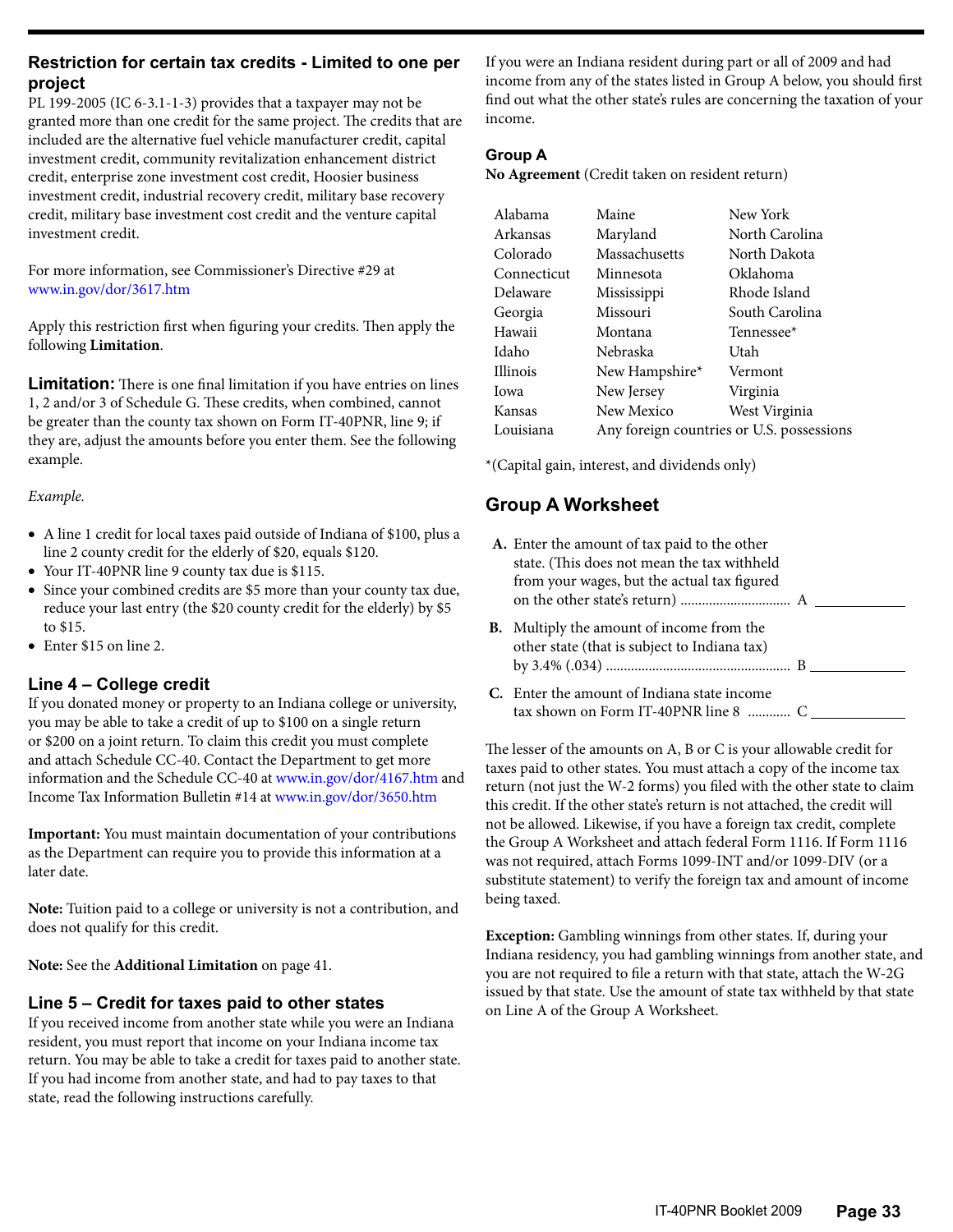#### **Group B**

**Reciprocal Agreement** (Wages, Salaries, Tips, and Commissions Only)

| Kentucky     | Michigan  | Ohio |
|--------------|-----------|------|
| Pennsylvania | Wisconsin |      |

If you were an Indiana resident during 2009 and had income from one of the states listed in Group B, you are covered by a reciprocal agreement. However, this agreement only applies to income from wages, salaries, tips and commissions. If you had other types of income from these states (such as business income, farm income, etc.), use the Group A Worksheet to figure your credit.

Normally, employers in these states will withhold Indiana state tax from your wages because of the reciprocal agreement. However, if the state tax they withheld is not for Indiana, you must file a claim for refund with that state. You still have to include this income on your Indiana return and pay the Indiana tax. You will get some or all of the other state's taxes back by filing a refund claim with them.

If you were a full-resident of one of the reciprocal states and had other types of income from Indiana, or were a part-year Indiana resident, you will need to file form IT-40PNR. **Note:** Winnings from Indiana riverboats and lotteries are not eligible for the reciprocal agreement.

**Caution:** You may have to make estimated tax payments to Indiana. If the reciprocal state employer does not withhold Indiana withholding on your wage income, or does not withhold enough, see page 28 for Schedule F, line 3 instructions for information on how to figure and pay estimated tax.

If you were a full-year resident of one of the reciprocal states and your only income from Indiana was from wages, salaries, tips, and commissions, you should file Form IT-40RNR, Reciprocal Nonresident Income Tax Return. If you were a resident of one of the reciprocal states and had other types of income from Indiana, or were a part-year Indiana resident, you will need to file Form IT-40PNR.

#### **Group C**

**Reverse Credit** (Credit taken on nonresident return)

|  | Arizona | California | Oregon | Washington D.C. |
|--|---------|------------|--------|-----------------|
|--|---------|------------|--------|-----------------|

If you were an Indiana resident during 2009 and had income from one of the states in Group C, you must pay Indiana tax on all your income. You will also need to file a nonresident return with the other state and claim a credit on their tax return for the Indiana tax paid.

If you were a resident of a Group C state and had income from Indiana, you must file an Indiana nonresident return, figure your tax, and then claim a credit for taxes paid to other states on the Indiana nonresident return. Make sure to attach a copy of the other state's return to substantiate the credit.

#### **Group D**

**No State Income Tax** (No credit allowed)

Alaska Florida Nevada South Dakota Texas Washington Wyoming

If you were an Indiana resident during 2009 and had income from one of the states in Group D, you are not allowed to claim this credit. These states do not have an income tax. You must file an Indiana resident return and pay Indiana tax on all your income.

**Note:** See the **Additional Limitation** on page 41.

#### **Line 6 – Other credits**

**Each of the following credits has been assigned a three-digit code number. When claiming the credit on Schedule G under line 6, enter the name of the credit, the three-digit code number and the amount claimed.**

*Example.* Enter the following information on line 6a to claim a \$500 blended biodiesel credit, and on line 6b to claim a \$275 Capital Investment Credit:

| 6а. | <b>Blended biodiesel credit</b>     | 803 6a 500 |        |  |
|-----|-------------------------------------|------------|--------|--|
|     | 6b. Capital investment credit 8 0 4 |            | 6b 275 |  |

### **About airport development zone credits**

Certain areas within Indiana have been designated as airport development zones (ADZ). These zones are established to encourage investment and job growth in distressed urban areas.

### **Who is eligible to claim these credits?**

The following are eligible to claim the airport development zone employment expense credit and/or the airport development zone loan interest credit:

- Sole proprietors who operate and/or invest in a business located in a zone, and/or
- Businesses organized as partnerships, S corporations and fiduciaries (who may pass through airport development zone credits to their partners or shareholders).

Contact the Indiana Economic Development Corporation, One North Capitol, Suite 700, Indianapolis, IN, 46204, or visit their Web site at [www.in.gov/iedc](http://www.in.gov/iedc/) for more information about these credits.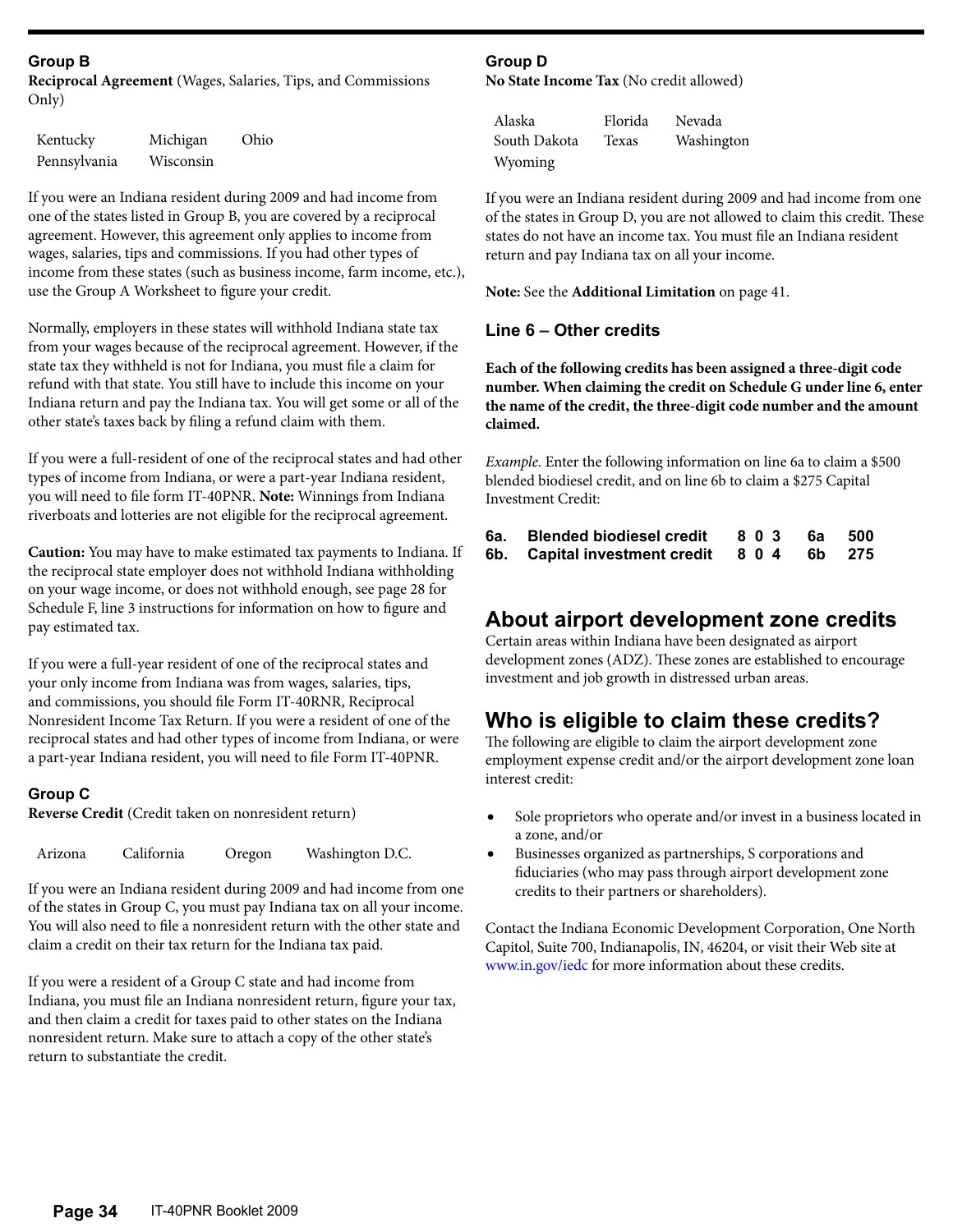# **Following are the three available airport development zone credits:**

### **Airport development zone employment expense credit 800**

This credit is based on qualified investments made within Indiana. It is the lesser of 10 percent of qualifying wages, or \$1,500 per qualified employee, up to the amount of tax liability on income derived from the airport development zone.

For more information, and how to calculate this credit, see Income Tax Information Bulletin #66 at www.in.gov/dor/3650.htm and Indiana Schedule EZ, Parts 1, 2 and 3 at [www.in.gov/dor/3515.htm](http://www.in.gov/dor/3515.htm)

**Note:** See the **Additional Limitation** on page 41.

**Note:** A substitute Schedule EZ for the ADZ must be enclosed if claiming this credit.

Enter  $800$  under line 6 if claiming this credit.

### **Airport development zone investment cost credit 801**

This credit is based on qualified investments made within Indiana. It can be up to a maximum of 30 percent of the investment, depending on the number of employees, the type of business and the amount of investment in an airport development zone.

For more information about this credit see Income Tax Information Bulletin #66 at [www.in.gov/dor/3650.htm,](http://www.in.gov/dor/3650.htm) contact the Indiana Economic Development Corporation, One North Capitol, Suite 700, Indianapolis, IN, 46204, call (317) 232-8827, or visit their Web site at [www.in.gov/iedc](http://www.in.gov/iedc/)

**Note:** See the **Additional Limitation** on page 41.

Enter  $801$  under line 6 if claiming this credit.

### **Airport development zone loan interest credit 802**

This credit can be for up to five percent of the interest received from all qualified loans made during a tax year for use in an Indiana airport development zone.

For more information on how to calculate this credit, see Income Tax Information Bulletin #66 at [www.in.gov/dor/3650.htm](http://www.in.gov/dor/3650.htm) and Indiana Schedule LIC at [www.in.gov/dor/3515.htm](http://www.in.gov/dor/3515.htm) Enclose a substitute Schedule LIC (as modified to reflect ADZ entries) if claiming this credit.

**Note:** See the **Additional Limitation** on page 41.

Enter  $\underline{8} \underline{0} \underline{2}$  under line 6 if claiming this credit.

### **Alternative fuel vehicle manufacturer credit 845**

A credit is available for qualified investments made within Indiana that foster job creation, reduce dependency on foreign oil and reduce pollution.

A person that proposes a project to manufacture or assemble alternative fuel vehicles may apply to the Indiana Economic Development Corporation before the qualified investment is made. A certificate of verification from the IEDC must be enclosed when claiming the credit.

For additional information, contact the Indiana Economic Development Corporation, One North Capitol, Suite 700, Indianapolis, IN 46204, call (317) 232-8827, or visit their Web site at [www.in.gov/iedc](http://www.in.gov/iedc) Also, get Income Tax Information Bulletin #103 at [www.in.gov/dor/3650.htm](http://www.in.gov/dor/3650.htm)

**Note:** See the **Restriction for Certain Tax Credits - Limited to One per Project** on page 41 for additional limitations.

Enter  $845$  under line 6 if claiming this credit.

## **Blended biodiesel credit 803**

Credits are available for taxpayers who produce biodiesel and/ or blended biodiesel at an Indiana facility, and for dealers who sell blended biodiesel at retail. Pass-through entities are eligible for this credit. An approved Form BD-100 must be enclosed to verify the claimed credit.

For more information, contact the Indiana Economic Development Corporation, Biodiesel Credit Certification, One North Capitol, Suite 700, Indianapolis, IN, 46204, call (317) 232-8827, or visit their Web site at [www.in.gov/iedc](http://www.in.gov/iedc/) Also, see Income Tax Information Bulletin #91 at [www.in.gov/dor/3650.htm](http://www.in.gov/dor/3650.htm) for additional information.

**Note:** See the **Additional Limitation** on page 41.

Enter  $\underline{8} \underline{0} \underline{3}$  under line 6 if claiming this credit.

### **Capital investment credit 804**

A pass-through entity is eligible for a capital investment cost credit. This credit is based on certain qualified capital investments made in Shelby County.

For information regarding the definitions, procedures and qualifications for obtaining this credit, contact the Indiana Economic Development Corporation, Enterprise Zone Board, One North Capitol, Suite 700, Indianapolis, IN, 46204, or visit their Web site at [www.in.gov/iedc](http://www.in.gov/iedc/)

**Note:** See the **Restriction for Certain Tax Credits - Limited to One per Project** on page 41 for additional limitations.

Enter  $\underline{8} \underline{0} \underline{4}$  under line 6 if claiming this credit and enclose proof of your investment.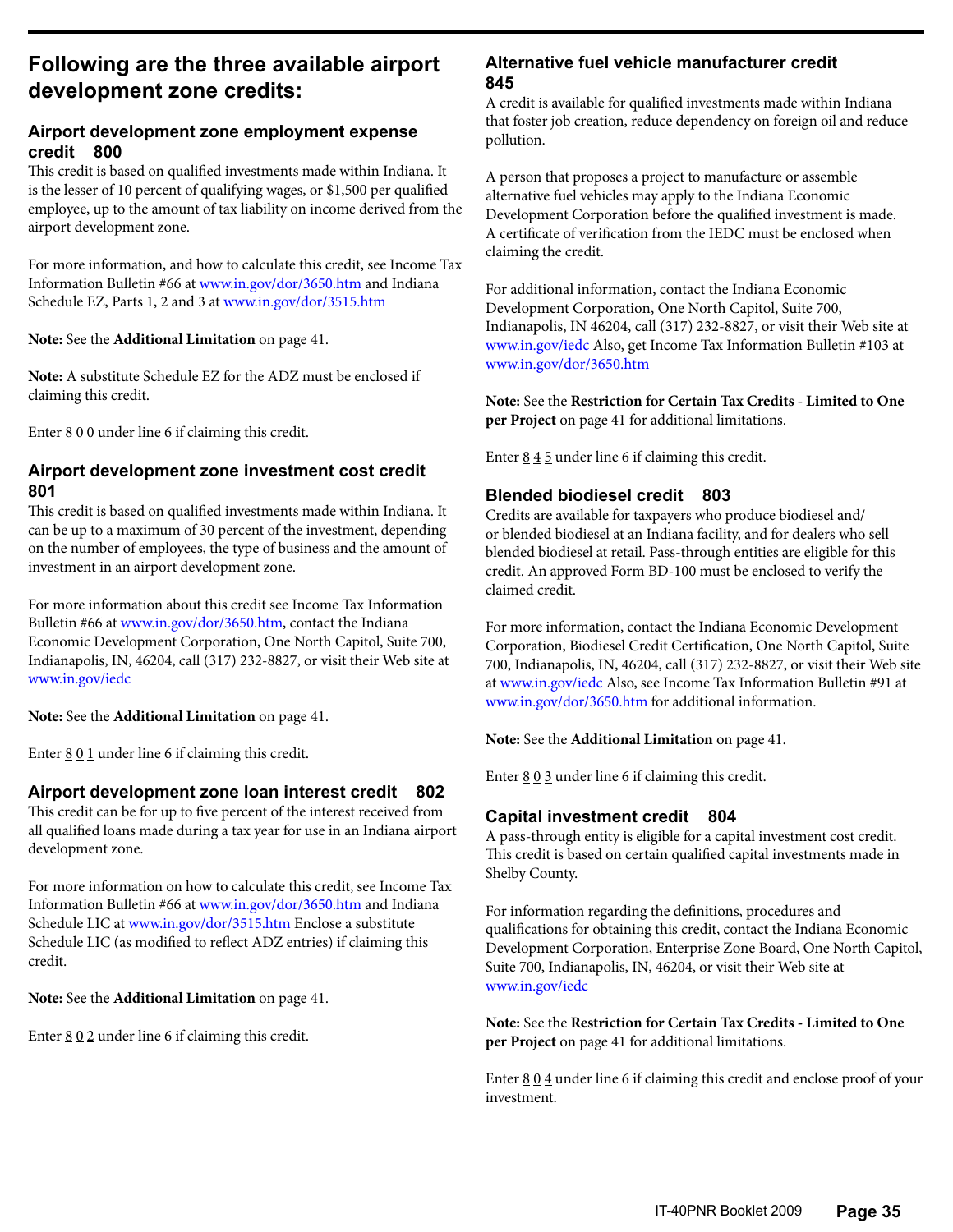#### **Indiana's CollegeChoice 529 education savings plan credit 837**

You may be eligible for a credit for contributions made to Indiana's CollegeChoice 529 education savings plan. While there are many 529 college savings plans available both in Indiana and nation-wide, only contributions made to this specific *CollegeChoice 529 education savings plan* are eligible for this credit.

For more information about this credit, see Income Tax Information Bulletin #98 at [www.in.gov/dor/3650.htm](http://www.in.gov/dor/3650.htm) This plan is administered through the Indiana Education Savings Authority. More information can be obtained online at [www.in.gov/iesa](http://www.in.gov/iesa/) and at [www.collegechoiceplan.com](http://www.collegechoiceplan.com/) See Schedule IN-529 at [www.in.gov/dor/4167.htm](http://www.in.gov/dor/4167.htm) to figure your credit. This schedule must be enclosed when claiming the credit.

**Note:** See the **Additional Limitation** on page 41.

Enter  $\underline{8}$   $\underline{3}$   $\underline{7}$  under line 6 if claiming this credit.

### **Coal combustion product credit 805**

A manufacturer who uses coal combustion products (byproduct resulting from the combustion of coal in an Indiana facility) for the manufacturing of recycled components may be eligible for this credit. Pass-through entities are eligible for this credit. An approved Form CCP-100 must be enclosed to verify the claimed credit.

**Note:** A taxpayer that obtains a property tax deduction for investment property purchased by the manufacturer of coal combustion products is not eligible for this credit.

**Note:** See the **Additional Limitation** on page 41.

For more information, contact the Indiana Department of Revenue, Coal Combustion Credit, Room N203, 100 N. Senate Ave., Indianapolis, IN, 46204, or call (317) 232-2339.

Enter  $\underline{8} \underline{0} \underline{5}$  under line 6 if claiming this credit.

#### **Coal gasification technology investment credit 806**

A credit may be available for a qualified investment in an integrated coal gasification power plant or a fluidized bed combustion technology.

This credit is available to pass-through entities, such as members of partnerships and S corporations.

You must file an application for certification with the Indiana Economic Development Corporation (IEDC). For more information, contact the Indiana Economic Development Corporation, One North Capitol, Suite 700, Indianapolis, IN, 46204, or visit their Web site at [www.in.gov/iedc](http://www.in.gov/iedc/)

Also, see Income Tax Information Bulletin #99 at [www.in.gov/dor/3650.htm](http://www.in.gov/dor/3650.htm) for more information.

**Note:** See the **Additional Limitation** on page 41.

Enter  $806$  under line 6 if claiming this credit. Enclose the certificate of compliance issued by IEDC to support this credit.

#### **Community revitalization enhancement district credit 808**

See the Schedule G line 3 instructions for details about this credit. This credit is available to offset **both** your state and local tax liabilities, and any unused remainder is available to be carried forward. Pass-through entities are eligible for this credit.

If you did not use all of the available community revitalization enhancement district credit on Schedule G, line 3, the remaining credit should be claimed on this line.

**Note:** If you have not used all of the community revitalization enhancement district credit, the unused portion should be carried over to next year's tax return.

For more information, contact the Indiana Economic Development Corporation, One North Capitol, Suite 700, Indianapolis, IN, 46204, or visit their Web site at www.in.gov/iedc

**Note:** See the **Restriction for Certain Tax Credits - Limited to One per Project** on page 41 for additional limitations.

Enter  $\underline{8} \underline{0} \underline{8}$  under line 6 if claiming this credit.

#### **Employer health benefit plan credit 842**

A credit is available to certain employers who begin offering health insurance to their employees.

An employer who did not provide health insurance to his employees prior to Jan. 1, 2008, and makes health insurance available to his employees may be eligible for a credit. The credit can be as much as \$2,500.

**Note:** See the **Additional Limitation** on page 41.

This credit is available to pass-through entities, such as members of partnerships and S corporations.

For more information see Income Tax Information Bulletin #101 at [www.in.gov/dor/3650.htm](http://www.in.gov/dor/3650.htm)

Enter  $\underline{8}$   $\underline{4}$   $\underline{2}$  under line 6 if claiming this credit.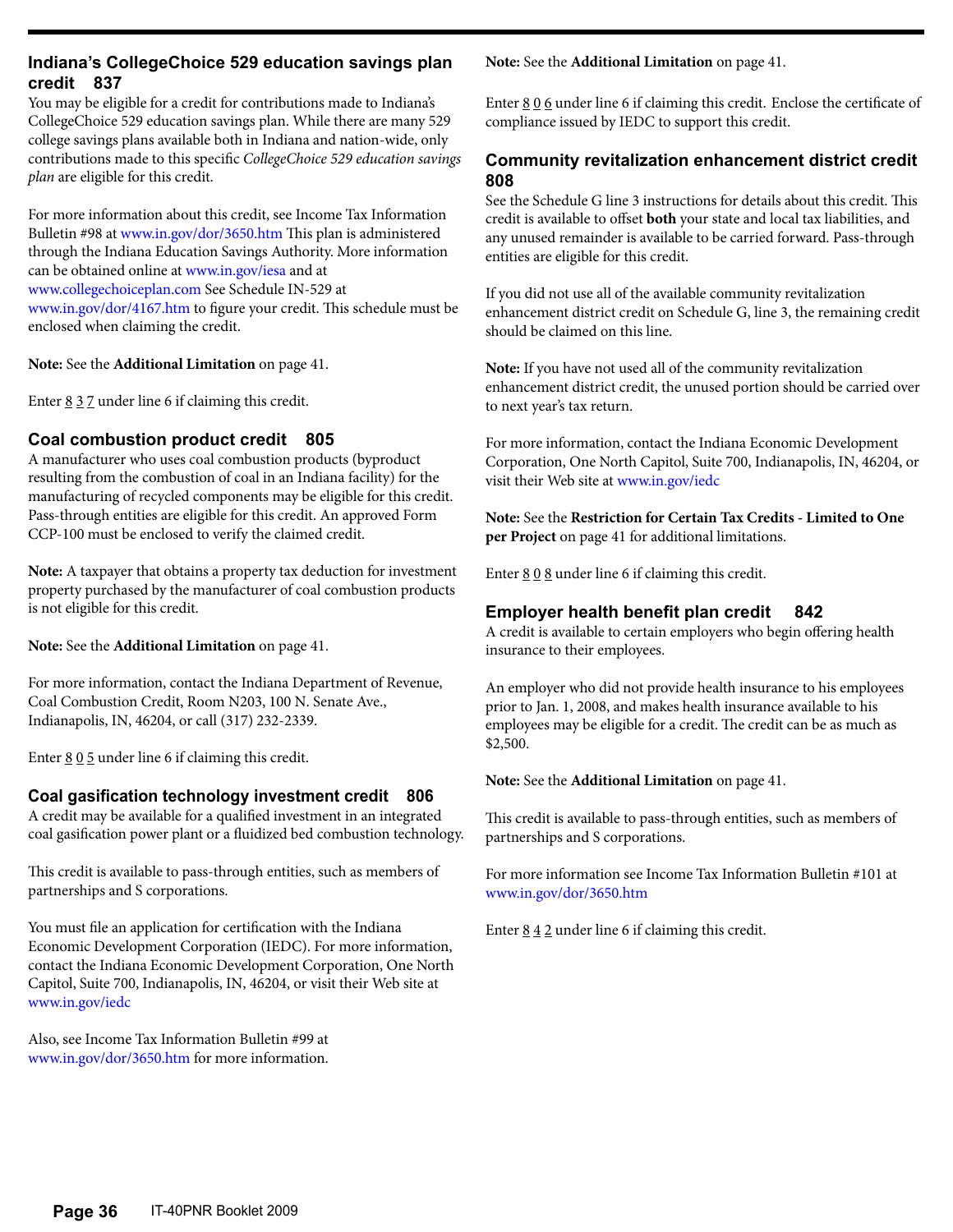#### **Energy Star heating and cooling equipment tax credit 844**

For tax years beginning in 2009 through Dec. 31, 2010, there is a nonrefundable energy savings tax credit available for buying certain Energy Star heating and cooling equipment. This equipment must be rated for energy efficiency under the federal Energy Star program, and includes:

- a furnace:
- a water heater;
- central air conditioning;
- a room air conditioner; and
- a programmable thermostat.

**Who may claim the credit?** A single individual or a married couple who file a joint income tax return (individuals married and filing separately are not eligible to claim the credit).

This credit is available to pass-through entities, such as members of partnerships and S corporations.

The credit is equal to the lesser of 20 percent of the amount spent on Energy Star equipment in a taxable year, or \$100. For more information, see Income Tax Information Bulletin #100 at [www.in.gov/dor/3650.htm](http://www.in.gov/dor/3650.htm)

**Note:** See the **Additional Limitation** on page 41.

Enter  $844$  under line 6 if claiming this credit.

# **About enterprise zone credits**

Certain areas within Indiana have been designated as enterprise zones. Enterprise zones are established to encourage investment and job growth in distressed urban areas. Current enterprise zones are located in portions of the following cities/locations:

| Bedford          | Hammond        | New Albany             |
|------------------|----------------|------------------------|
| Bloomington      | Indianapolis   | Portage                |
| Connersville     | Jeffersonville | Richmond               |
| Elkhart          | Kokomo         | River Ridge Dev. Auth. |
| Evansville       | Lafayette      | Salem                  |
| Fort Harrison    | LaPorte        | South Bend             |
| Fort Wayne       | Marion         | Vincennes              |
| Frankfort        | Michigan City  |                        |
| Grissom Aeroplex | Mitchell       |                        |

Visit this Web site to look up contact information for a particular enterprise zone: [www.in.gov/dor/3621.htm](http://www.in.gov/dor/3621.htm)

In addition, see enterprise zone maps at [www.in.gov/dor/3622.htm](http://www.in.gov/dor/3622.htm)

The following are eligible to claim the enterprise zone employment expense credit and/or the enterprise zone loan interest credit:

- Sole proprietors who operate and/or invest in a business located in a zone.
- Partnerships.
- S corporations.
- Fiduciaries.
- Pass-through entities.

Contact the Indiana Economic Development Corporation, One North Capitol, Suite 700, Indianapolis, IN, 46204, or visit their Web site at [www.in.gov/iedc](http://www.in.gov/iedc/) for more information about these credits.

# **Following are the three available enterprise zone credits:**

#### **Enterprise zone employment expense credit 812**

This credit is based on qualified investments made within Indiana. It is the lesser of 10 percent of qualifying wages, or \$1,500 per qualified employee, up to the amount of tax liability on income derived from the enterprise zone.

For more information see Income Tax Information Bulletin #66 at [www.in.gov/dor/3650.htm](http://www.in.gov/dor/3650.htm) and Indiana Schedule EZ, Parts 1, 2 and 3 at [www.in.gov/dor/3515.htm](http://www.in.gov/dor/3515.htm) Also, contact the Indiana Economic Development Corporation, One North Capitol, Suite 700, Indianapolis, IN, 46204, call (317) 232-8827, or visit their Web site at [www.in.gov/iedc](http://www.in.gov/iedc/)

**Note:** Schedule EZ must be enclosed if claiming this credit.

**Note:** See the **Additional Limitation** on page 41.

Enter  $\underline{8}$  1 2 under line 6 if claiming this credit.

### **Enterprise zone investment cost credit 813**

This credit is based on qualified investments made within Indiana. It can be up to a maximum of 30 percent of the investment, depending on the number of employees, the type of business and the amount of investment in an enterprise zone.

For more information about this credit, see Income Tax Information Bulletin #66 at [www.in.gov/dor/3650.htm](http://www.in.gov/dor/3650.htm) and contact the Indiana Economic Development Corporation, One North Capitol, Suite 700, Indianapolis, IN, 46204, or visit their Web site at: [www.in.gov/iedc](http://www.in.gov/iedc/)

**Note:** See the **Restriction for Certain Tax Credits - Limited to One per Project** on page 41 for additional limitations.

Enter  $813$  under line 6 if claiming this credit.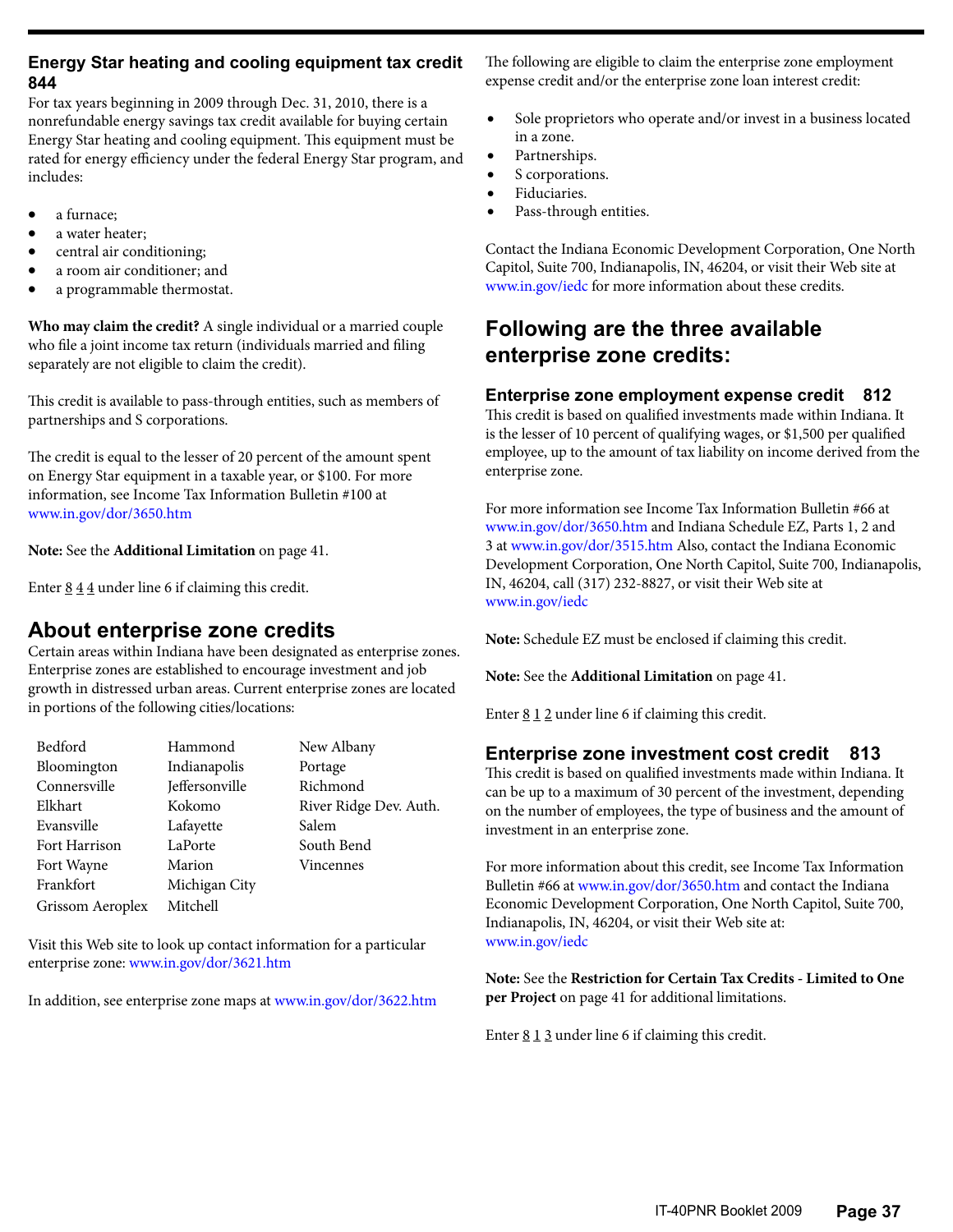### **Enterprise zone loan interest credit 814**

This credit can be for up to five percent of the interest received from all qualified loans made during a tax year for use in an Indiana enterprise zone.

For more information, and how to calculate this credit, get Income Tax Information Bulletin #66 at [www.in.gov/dor/3650.htm](http://www.in.gov/dor/3650.htm) and Indiana Schedule LIC at [www.in.gov/dor/3515.htm](http://www.in.gov/dor/3515.htm) **Note:** Schedule LIC must be enclosed if claiming this credit. Contact the Indiana Economic Development Corporation, One North Capitol, Suite 700, Indianapolis, IN, 46204, call (317) 232-8827, or visit their Web site at [www.in.gov/iedc](http://www.in.gov/iedc/) for additional information.

**Note:** See the **Additional Limitation** on page 41.

Enter  $\underline{8}$   $\underline{1}$   $\underline{4}$  under line 6 if claiming this credit.

### **Ethanol production credit 815**

An Indiana facility with a capacity to produce 40 million gallons of grain ethanol per year may be eligible for this credit. Proof of information for the credit calculation, plus a copy of the Certificate of Qualified Facility issued by the Indiana Recycling and Energy Development Board, must be enclosed to verify this credit.

This credit is available to pass-through entities, such as members of partnerships and S corporations.

File an Application for Ethanol Credit Certification, State Form 52302, with the Indiana Economic Development Corporation, Ethanol Credit Certification, One North Capitol, Suite 700, Indianapolis, IN, 46204, call them at (317) 232-8827, or visit their Web site at [www.in.gov/iedc](http://www.in.gov/iedc/) for additional information. Also, see Income Tax Information Bulletin #93 at [www.in.gov/dor/3650.htm](http://www.in.gov/dor/3650.htm) for more information.

**Note:** See the **Additional Limitation** on page 41.

Enter  $815$  under line 6 if claiming this credit.

### **Headquarters relocation credit 818**

A business with annual worldwide revenue of \$100 million, and at least 75 employees, that relocates its corporate headquarters to Indiana may be eligible for a credit. The credit may be as much as 50 percent of the cost incurred in relocating the headquarters.

For more information, including limitations and the application process, see Income Tax Information Bulletin #97 at [www.in.gov/dor/3650.htm](http://www.in.gov/dor/3650.htm)

**Note:** See the **Additional Limitation** on page 41.

Enter  $818$  under line 6 if claiming this credit.

## **Historic building rehabilitation credit 819**

An historic building rehabilitation credit is available for the rehabilitation or preservation of an historic building that is listed on the Indiana Register of Historic Sites and Structures, is at least 50 years old and is income-producing. The cost of rehabilitation or preservation must also exceed \$10,000. A credit of 20 percent of the cost of the qualified rehabilitation or preservation expenses may be taken against your state income tax liability. Any unused balance of the credit may be carried forward for up to 15 years.

Those eligible to claim this credit include an individual, corporation, S corporation, partnership, limited liability company, limited liability partnership, nonprofit organization and/or joint venture.

To qualify for the credit, you must obtain certification from the Division of Historic Preservation and Archaeology, Indiana Department of Natural Resources. For additional information, you may call the Department of Natural Resources at (317) 232-1646, visit their Web site at [www.in.gov/dnr/historic](http://www.in.gov/dnr/historic/) and see Income Tax Information Bulletin #87 at [www.in.gov/dor/3650.htm](http://www.in.gov/dor/3650.htm)

### **Note:** See the **Additional Limitation** on page 41.

Enter  $\underline{8}$  1  $\underline{9}$  under line 6 if claiming this credit and enclose the certification from the Division of Historic Preservation and Archaeology to your return.

### **Hoosier business investment credit 820**

This credit is for qualified investments, which include the purchase of new telecommunications, production, manufacturing, fabrication, processing, refining or finishing equipment. Pass-through entities are eligible for this credit.

This credit is administered by the Indiana Economic Development Corporation (IEDC), One North Capitol, Suite 700, Indianapolis, IN, 46204. Visit the IEDC Web site at [www.in.gov/iedc](http://www.in.gov/iedc/) or call (317) 234- 4046 for additional information.

Also, see Income Tax Information Bulletin #95 at [www.in.gov/dor/3650.htm](http://www.in.gov/dor/3650.htm) for more information.

#### **Note:** See the **Restriction for Certain Tax Credits - Limited to One Per Project** on page 41 for additional limitations.

Enter  $820$  under line 6 if claiming this credit. The taxpayer is required to submit to the Department a copy of the certificate from the IEDC verifying their share of the tax credit.

### **Indiana's research expense credit 822**

Indiana has a research expense credit that is similar to the federal credit for research and experimental expenses paid in carrying on your trade or business in Indiana.

S corporations and partnerships may pass through the credit to their shareholders and partners. Enclose your schedule IN K-1 to support your claim.

A completed Form IT-20REC must be kept with your records as the Department can require you to provide this information. Get Form IT-20REC at [www.in.gov/dor/4179.htm](http://www.in.gov/dor/4179.htm)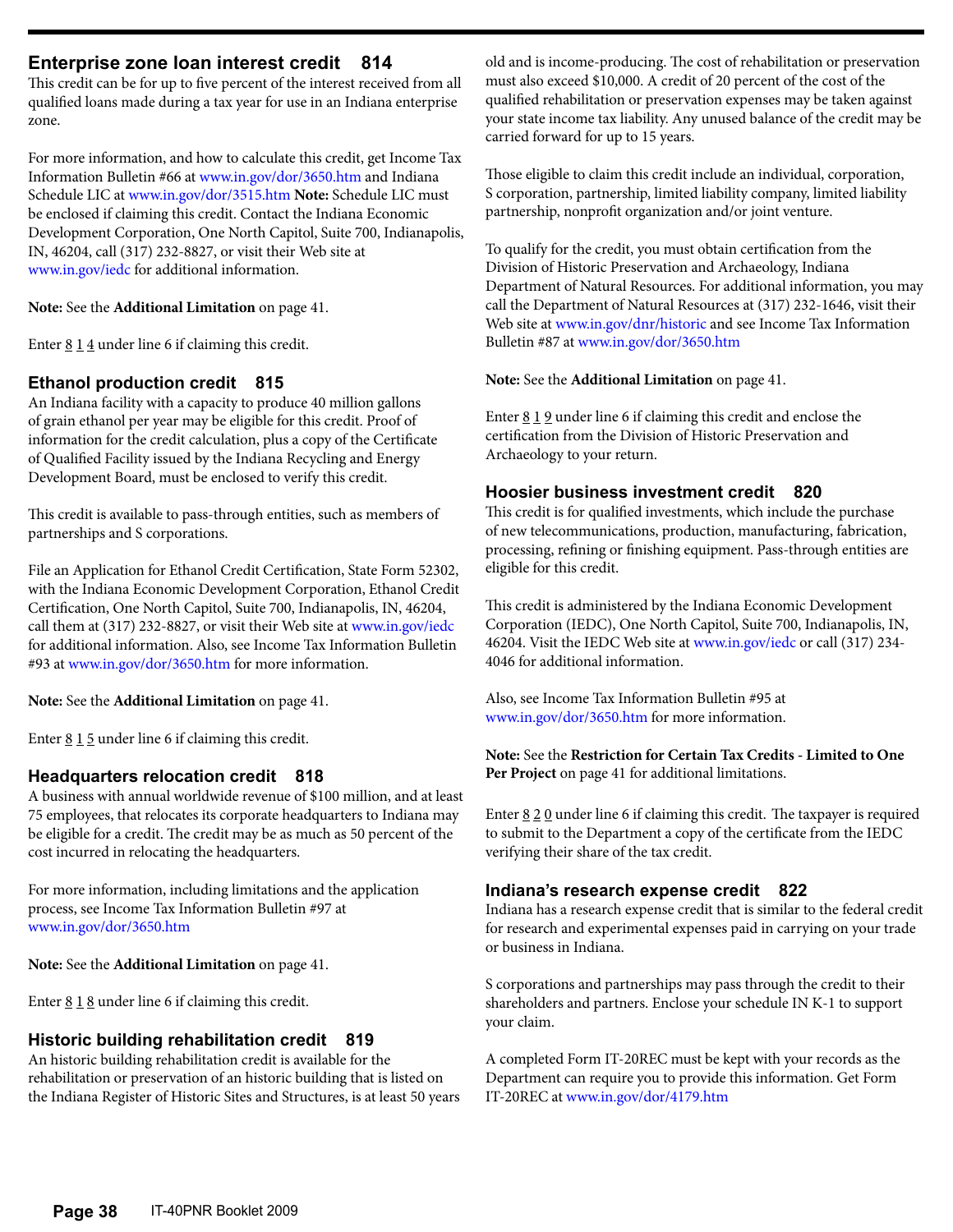#### **Note:** See the **Additional Limitation** on page 41.

Enter  $\underline{8}$  2  $\underline{2}$  under line 6 if claiming this credit.

#### **Individual development account credit 823**

A credit is available for contributions made to a community development corporation participating in an Individual Development Account (IDA) program. The IDA program is designed to assist qualifying low-income residents to accumulate savings and build personal finance skills.

The organization must have an approved program number from the Indiana Housing and Community Development Authority before a contribution qualifies for pre-approval.

The credit is equal to 50 percent of the contribution, which must not be less than \$100 and not more than \$50,000. S corporations and partnerships may take this credit and pass through the unused portion to their shareholders and partners.

Applications for the credit are filed through the community development corporation by using Form IDA-10/20. An approved Form IDA-20 must be enclosed with your return if claiming this credit.

To request additional information about the definitions, procedures and qualifications for obtaining this credit, contact: Indiana Housing and Community Development Authority, 30 S. Meridian St., Suite 1000, Indianapolis, IN 46204, telephone number (317) 232-7777.

**Note:** See the **Additional Limitation** on page 41.

Keep the approval certification from IEDC or letter of assignment with your records as the Department can require you to provide this information.

Enter  $\underline{8}$  2  $\underline{3}$  under line 6 if claiming this credit.

#### **Industrial recovery credit 824**

This credit is based on a taxpayer's qualified investment in a vacant industrial facility located in a designated industrial recovery site. If the Indiana Economic Development Corporation approves the application and the plan for rehabilitation, you are entitled to a credit based on the "qualified investment."

For additional information regarding procedures for obtaining this credit, contact the Indiana Economic Development Corporation, One North Capitol, Suite 700, Indianapolis, IN 46204, call (317) 232-8827, or visit their Web site at www.in.gov/iedc

**Note:** See the **Restriction for Certain Tax Credits - Limited to One per Project** on page 41 for additional limitations.

Enter  $\underline{8}$  2  $\underline{4}$  under line 6 if claiming this credit.

#### **Maternity home credit 825**

A credit is allowed for maternity homeowners who provide a temporary residence to at least one unrelated pregnant woman, for at least 60 consecutive days during her pregnancy. The maternity home owner must file an application annually with the State Department of Health to be eligible to claim this credit. A copy of the approved maternity home application must be enclosed with your tax return before the credit can be taken.

Contact the Maternal and Child Health Division at 2 N. Meridian St. 3rd Floor, Indianapolis, IN 46204, or call (317) 233-1253 to obtain an application and more information about this credit.

**Note:** See the **Restriction for Certain Tax Credits - Limited to One per Project** on page 41 for additional limitations.

Enter  $\underline{8}$  2 5 under line 6 if claiming this credit.

#### **Military base investment cost credit 826**

This credit is available for certain taxpayers who provide for a qualified investment in a business located in a military base, a military base reuse area, an economic development area, a military base recovery site or a military base enhancement area. The amount of the credit depends on the type of business, the number of jobs created and the amount of the investment. The maximum amount of the credit may not exceed 30 percent of the investment.

For more information about this credit, contact the Indiana Economic Development Corporation at One North Capitol, Suite 700, Indianapolis, IN, 46204, call (317) 232-8827, or visit their Web site at www.in.gov/iedc

You must keep documentation of the qualified investment and certification of the percentage credit allowed by the Indiana Economic Development Corporation as the Department can require you to provide this information.

**Note:** See the **Restriction for Certain Tax Credits - Limited to One per Project** on page 41 for additional limitations.

Enter  $\underline{8}$  2 $\underline{6}$  under line 6 if claiming this credit.

#### **Military base recovery credit 827**

A taxpayer who is an owner or developer of a military base recovery site may be eligible for a credit if investing in the rehabilitation of real property located in a military base recovery site according to a plan approved by the Indiana Economic Development Corporation (IEDC).

For more information about this credit, contact the Indiana Economic Development Corporation at One North Capitol, Suite 700, Indianapolis, IN, 46204, call (317) 232-8827, or visit their Web site at www.in.gov/iedc

**Note:** See the **Restriction for Certain Tax Credits - Limited to One per Project** on page 41 for additional limitations.

Enter 8 2 7 under line 6 if claiming this credit. You must enclose approval certification from IEDC or a letter of assignment with your return.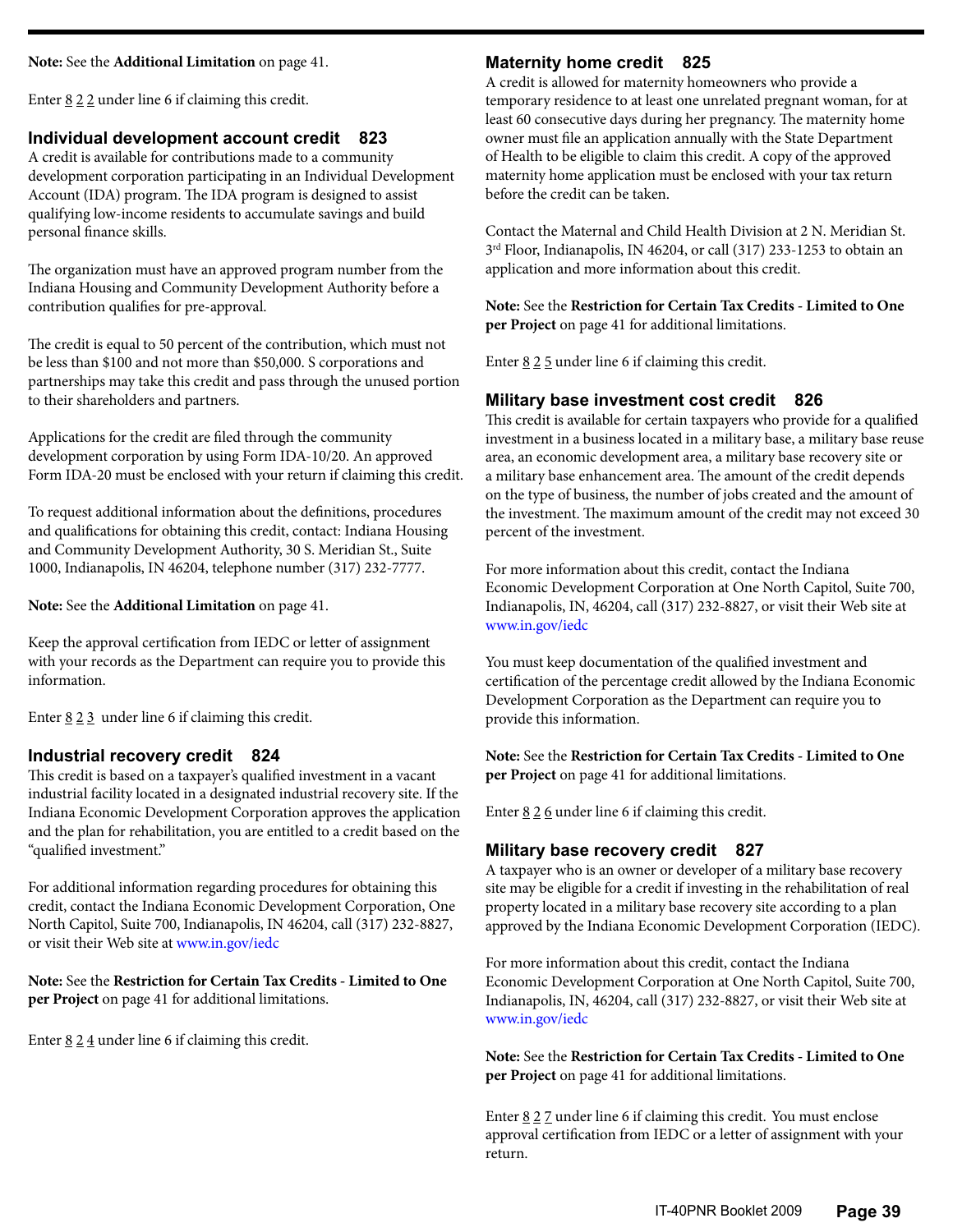#### **Neighborhood assistance credit 828**

If you made a contribution or engaged in activities to upgrade areas in Indiana, you may be able to claim a credit for this assistance. Contact the Indiana Housing & Community Development Authority, Neighborhood Assistance Program, 30 S. Meridian, Suite 1000, Indianapolis, IN 46204, telephone number (317) 232-7777, for more information.

Form NC-20 must be enclosed to claim this credit.

Pass-through entities are eligible for the credit.

**Note:** Do not report fees paid to your neighborhood association on this line. They are not eligible for this credit.

For more information about this credit, see Form NC-10 at [www.in.gov/dor/3508.htm](http://www.in.gov/dor/3508.htm) and Income Tax Information Bulletin #22 at www.in.gov/dor/3650.htm

**Note:** See the **Additional Limitation** on page 41.

Enter  $828$  under line 6 if claiming this credit.

### **Prison investment credit 829**

A credit is allowed for amounts invested in Indiana prisons to create jobs for prisoners. The amount is limited to 50 percent of the investment in a qualified project approved by the Department of Corrections (DOC), plus 25 percent of the wages paid to inmates.

Pass-through entities are eligible for the credit.

For additional information, contact the Indiana Department of Correction, Office of the Commissioner, Indiana Government Center South, Room E334, Indianapolis, IN 46204.

#### **Note:** See the **Additional Limitation** on page 41.

Enter  $829$  under line 6 if claiming this credit and enclose verification provided from the DOC.

#### **Residential Historic Rehabilitation Credit 831**

A credit is available for the repair and rehabilitation of historic residential property that is at least 50 years old and will be used as your primary residence.

For more information about this credit, see Income Tax Information Bulletin #87A at www.in.gov/dor/3650.htm Also, contact the Department of Natural Resources, Historic Preservation and Archaeology Division, Indiana Government Center South, Room W-274, Indianapolis, IN 46204, call (317) 232-1646, or visit www.in.gov/dnr/historic

**Note:** See the **Additional Limitation** on page 41.

Enter  $\underline{8}$   $\underline{3}$   $\underline{1}$  under line 6 if claiming this credit.

#### **Riverboat building credit 832**

A tax credit has been established for any individual or company that builds or refurbishes a riverboat licensed to conduct legal gambling in Indiana. This credit is equal to 15 percent of the qualified investment and can be carried forward to subsequent tax years. The Indiana Economic Development Corporation (IEDC) must approve the costs of the qualified investment BEFORE the costs are incurred. Contact the Indiana Economic Development Corporation, Development Finance Division, One North Capitol, Suite 700, Indianapolis, IN, 46204, call (317) 234-0616, or visit www.in.gov/iedc for additional information.

**Note:** See the **Additional Limitation** on page 41.

Enter 8 3 2 under line 6 if claiming this credit. Enclose certification from IEDC, credit assignment and proof of investment with your return.

#### **Small employer qualified wellness program credit 843**

A credit is available to small employers offering a qualified wellness program to its employees. A small employer must be actively engaged in business and have at least two but not more than 100 employees. A majority of the employees must be working in Indiana.

S corporations and partnerships may take this credit and pass through the unused portion to their shareholders and partners.

A copy of the certificate issued by the State Department of Health (www.in.gov/isdh) must be kept with your records as the Department can require you to provide this information.

For more information, see Income Tax Information Bulletin #102 at www.in.gov/dor/3650.htm

**Note:** See the **Additional Limitation** on page 41.

Enter  $\underline{8}$   $\underline{4}$   $\underline{3}$  under line 6 if claiming this credit.

#### **Teacher summer employment credit 833**

If you hire designated shortage certified teachers during the summer vacation, you may be able to take a credit. The qualified positions must be certified by the Department of Education, and the qualified position certificate must be enclosed with your tax return before the credit can be approved.

Contact the Department of Education at (317) 232-6676 for more information about this credit. For additional information, visit the Department of Education's Web site at www.doe.state.in.us/legal

**Note:** See the **Additional Limitation** on page 41.

Enter  $\underline{8}$   $\underline{3}$   $\underline{3}$  under line 6 if claiming this credit.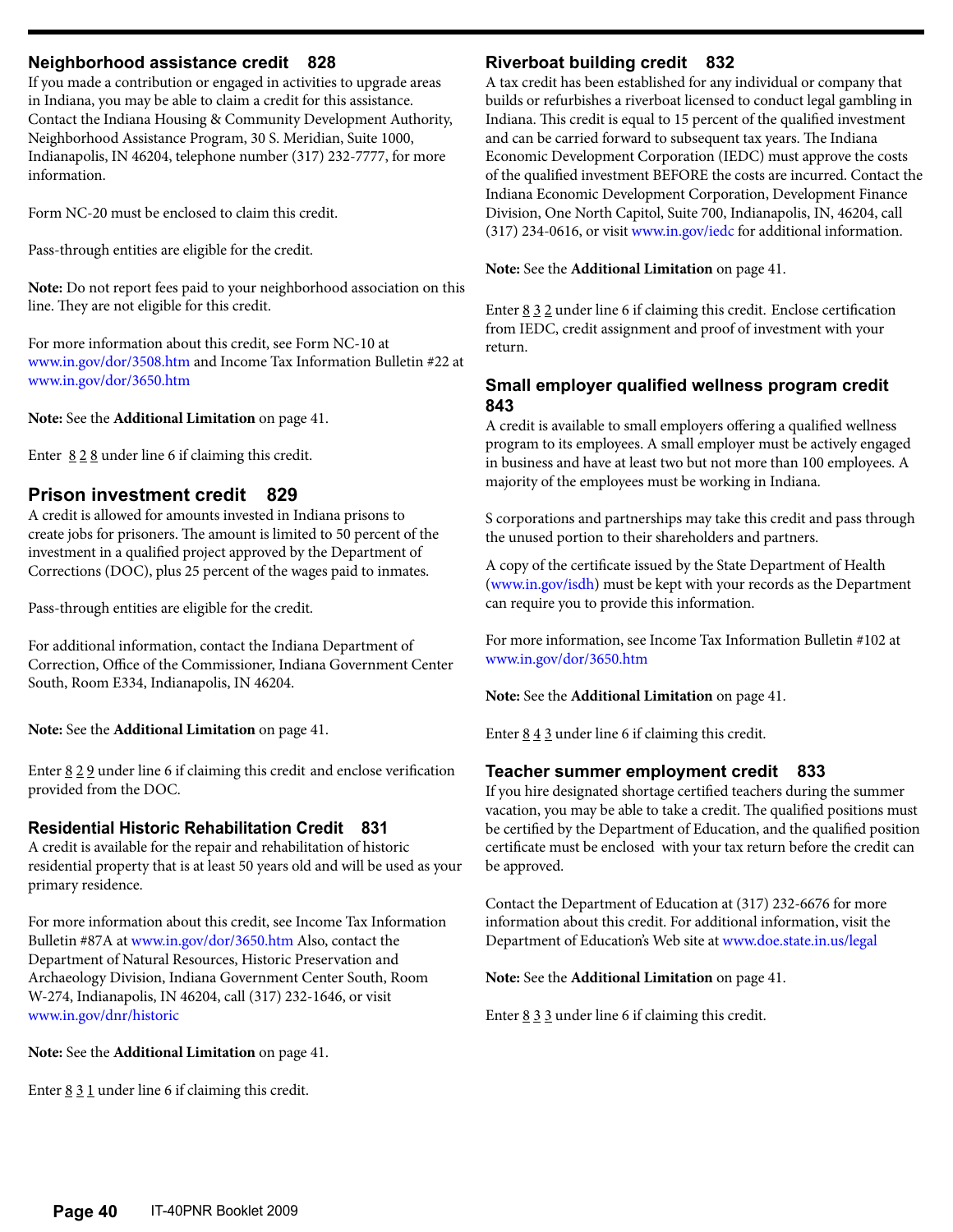#### **Twenty-first century scholars program credit 834**

A credit is allowed for contributions made to the Twenty-First Century Scholars Program Support Fund. The credit is equal to 50 percent of the contributions made during the tax year up to a maximum limit of \$100 for a single return and \$200 for a joint return. To claim this credit, you must complete and enclose Schedule TCSP-40. Get a Schedule TCSP-40 at [www.in.gov/dor/4167.htm](http://www.in.gov/dor/4167.htm)

Detailed information about the scholarship program, registration and administration may be obtained by calling the office of the Twenty-First Century Scholars Program at (317) 233-2100.

**Note:** This credit is not the same as the College Credit.

**Note:** See the **Additional Limitation** in the next column.

Enter  $\underline{8}$   $\underline{3}$   $\underline{4}$  under line 6 if claiming this credit.

#### **Venture capital investment credit 835**

A taxpayer that provides qualified investment capital to a qualified Indiana business may be eligible for this credit.

Certification for this credit must be obtained from the Indiana Economic Development Corporation Development Finance Office, VCI Credit Program, One North Capitol, Suite 700, Indianapolis, IN 46204, telephone number (317) 232-8827, or visit www.in.gov/iedc

**Note:** See the **Restriction for Certain Tax Credits - Limited to One per Project** in the next column for additional limitations.

Enter  $\underline{8}$   $\underline{3}$   $\underline{5}$  under line 6 if claiming this credit.

#### **Voluntary remediation credit 836**

See the Schedule G, line 3, instructions on page 32 for details about this credit. This credit is available to offset **both** your state and local tax liabilities. Pass-through entities are eligible for this credit.

If you did not use all of the available voluntary remediation credit on Schedule 6, line 3, the remaining credit should be claimed on this line.

Contact the Indiana Department of Environmental Management, Indiana Government Center North, Room N1101, Indianapolis, IN, 46204, for additional information.

**Note:** See the **Additional Limitation** in the next column.

Enter  $\underline{8}$   $\underline{3}$   $\underline{6}$  under line 6 if claiming this credit.

#### **Restriction for Certain Tax Credits - Limited to One per Project**

PL 199-2005 provides that a taxpayer may not be granted more than one credit for the same project. The credits that are included are the alternative fuel vehicle manufacturer credit, capital investment credit, community revitalization enhancement district credit, enterprise zone investment cost credit, Hoosier business investment credit, industrial recovery credit, military base investment cost credit, military base recovery credit and the venture capital investment credit.

Apply this restriction first when figuring your credits. Then apply the following **Additional Limitation.**

**Additional Limitation:** There is one final limitation if you have entries on lines 4 through 6 of Schedule G. These credits, *when combined*, cannot be greater than the state adjusted gross income tax shown on Form IT-40PNR line 8; if they are, adjust the amounts before you enter them. See the following example.

*Example.* The line 4 college credit of \$200 plus the line 5 credit for taxes paid to other states of \$300 equals a \$500 total credit. Your IT-40PNR line 8 state adjusted gross income tax due is \$360. Since your combined credits are \$140 more than your state tax due, reduce your last entry (the \$300 credit for taxes paid to other states) by the \$140 difference to \$160. Enter \$160 on line 5, and keep an explanation showing your calculations with your records as the Department can require you to provide this information.

# **Schedule H Section 1: Residency Information**

#### **Your (and spouse's) information**

Tell us where you were a resident during 2009 by completing this area. Enter the 2-letter name for the other state(s) where you lived. For a list, visit the U.S. Postal Service's Web site at [www.usps.com/ncsc/lookups/abbr\\_state.txt](http://www.usps.com/ncsc/lookups/abbr_state.txt)

Complete the area asking for the time period you lived in Indiana and/or other state(s). If you lived in more than one state other than Indiana, let us know where and when.

**Note:** If you were a resident of a foreign country during all or a part of 2009, enter the 2-letter code "OC" for other country.

In addition, indicate whether or not you filed a tax return with the state/country you were a resident of in 2009.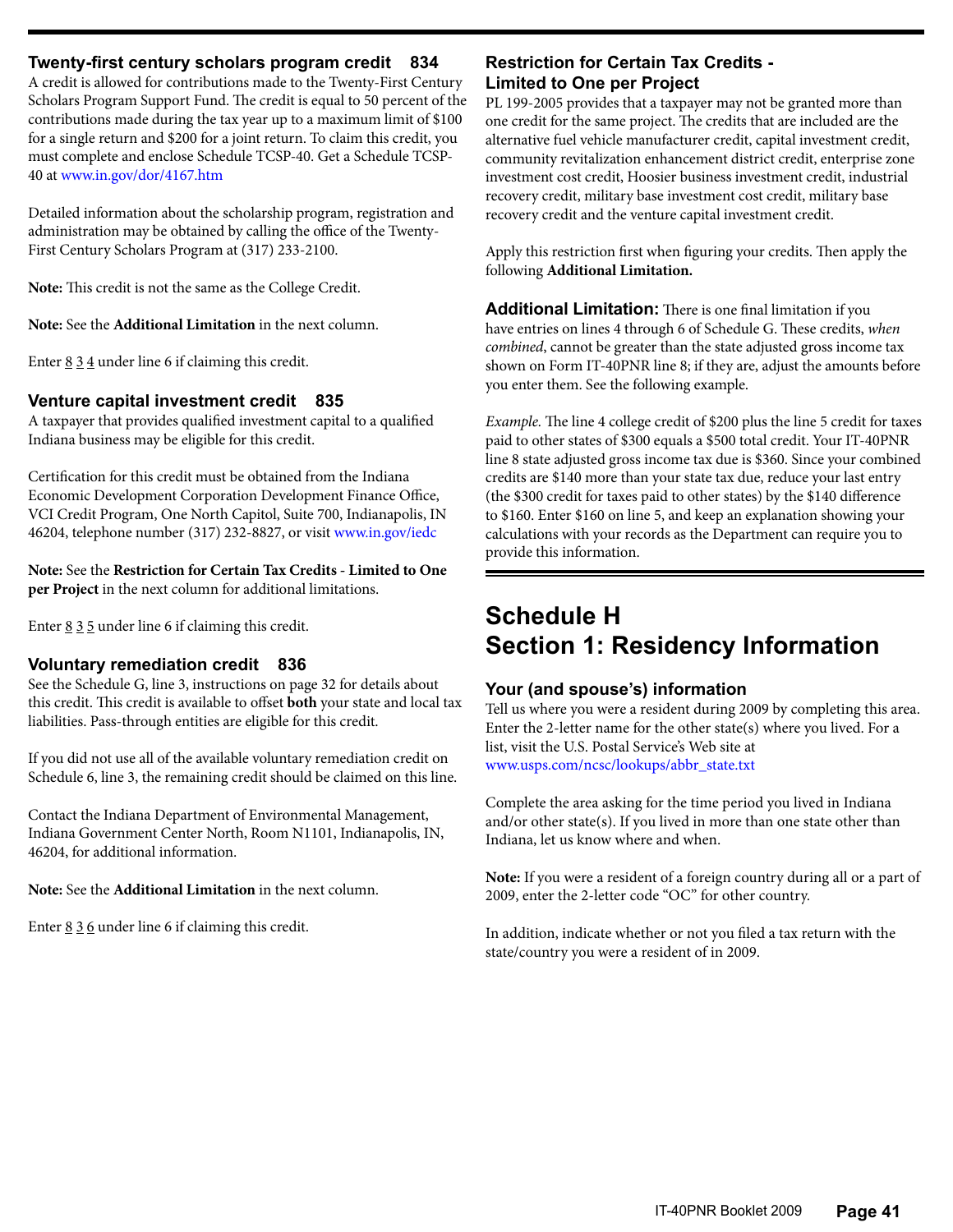# **Schedule H Section 2: Additional Required Information**

#### **Line 1 – Federal filing information**

You must place an "X" in the "yes" or "no" box to answer the question: "Are you filing a federal income tax return for 2009?"

#### **Line 2 – Extension of time to file information**

Place an "X" in the box on line 2a if you have a valid federal extension of time to file (federal Form 4868 or Form 2350). Place an "X" in the box on line 2b if you have a valid Indiana extension of time to file, Form IT-9.

#### **Line 3 – Farmers and fishermen**

Farmers and fishermen have special filing considerations. If at least two-thirds (2/3) of your gross income is from farming or fishing, mark the box provided on the back of the tax return. This will make sure that a penalty for the underpayment of estimated tax is not assessed provided you have followed through by:

- • Paying all your estimated tax on or by Jan. 15, 2010, and filing your Form IT-40PNR by April 15, 2010, **or**
- Filing your Form IT-40 by March 1, 2010, and paying all the tax due at that time. You are not required to make an estimated tax payment if you use this option.

**Important: If you have checked the box, you must enclose the completed Schedule IT-2210 to support your claim.**

#### **Line 4 – Date of death**

If the taxpayer and/or spouse died during 2009, and this return is being filed with his/her name on it, make sure to enter the month and day of death in the appropriate box. For example, a date of death of Jan. 9, 2009, would be entered as 01/09/2009. See instructions on page 7 for more information.

**Note:** If the taxpayer and/or spouse died before 2009, or after Dec. 31, 2009, but before filing his or her tax return, do not enter his/her date of death in this box.

#### **Line 5 – Telephone and e-mail address information**

If this is a joint return, both you and your spouse must sign and date the tax return. Please enter your daytime telephone number so we can call you if we have any questions about your tax return. Also, enter your e-mail address if you would like us to be able to contact you by e-mail.

#### **Personal representative information**

Typically, the Department will contact you (and your spouse, if filing jointly) if there are any questions or concerns about your tax return. If you wish to allow the Department to discuss your tax return with someone else (e.g. the person who prepared it, a relative or friend, etc.), you will need to complete this area.

First, you must check the "Yes" box, which follows the sentence, "I authorize the Department to discuss my tax return with my personal representative." Next, enter:

- The name of the individual you are designating as your personal representative,
- • That person's telephone number, and
- That person's complete address.

If you complete this area, you are authorizing the Department to be in contact with someone other than you concerning information about this tax return.

**Note:** If you are due a refund, it will be paid to you (and your spouse, if filing jointly) even if you designate a personal representative.

You may decide at any time to **revoke** the authorization for the Department to speak with your personal representative. You will need to provide a signed statement indicating you revoke this authorization. Include your name, Social Security number and the year of your tax return. Mail your statement to Indiana Department of Revenue, P.O. Box 40, Indpls., IN. 46206-0040.

#### **Paid Preparer Information**

Have your paid preparer complete this area (even if the paid preparer is the same individual designated as your personal representative).

The paid preparer must provide:

- The name of the firm that he/she represents,
- • His/her identification number, and
- • The firm's address or his/her address if self-employed.

#### **Opt-Out Designation**

There are many benefits to electronic filing, which include:

- • Elimination of math errors.
- • Faster refunds.
- • Fast and free filing (with the state's I-File program).

Paid preparers are required to electronically file all Indiana individual income-tax returns if they prepare more than 100 tax returns annually. If you use a paid preparer and do not want your tax return to be filed electronically, you must complete a state Form IN-OPT. This form requires your signature (and your spouse's, if filing jointly), and must be maintained by your paid preparer with his or her records. Get Form IN-OPT at [www.in.gov/dor/4167.htm](http://www.in.gov/dor/4167.htm) for more information.

**Make sure you keep a copy of your completed tax return, including all required enclosures, such as W-2s and schedules.**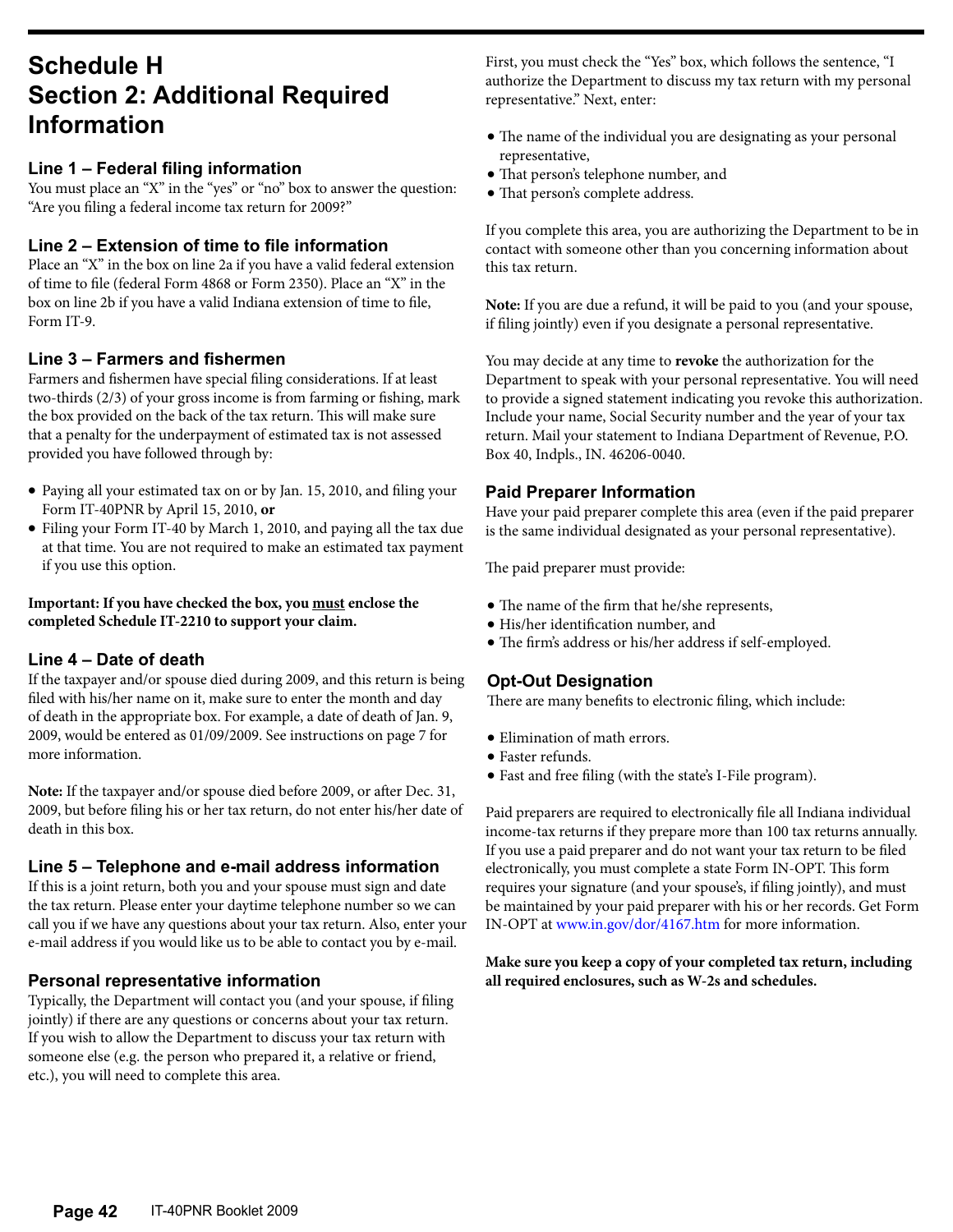# **County Tax: Schedule CT-40PNR**

Complete Schedule CT-40PNR if, on Jan. 1, 2009, you and your spouse (if filing a joint return) lived and/or worked in an Indiana county that has a tax. As of Jan. 1, 2009, Lake County\* is the only county in Indiana that does not have a county tax.

\*While Lake County had not adopted a county tax by the time this booklet was printed, the county may have by year's end. See *Special Instructions for Lake County Residents* on page 46 if you lived in Lake County on Jan. 1, 2009.

### **County where you lived defined**

The county where you lived is the county where you maintained your home on Jan. 1, 2009. If you had more than one home on this date, then your county of residence as of Jan. 1, 2009, was:

- Where you were registered to vote. If this did not apply, then your county of residence was
- • Where your personal automobile was registered. If this did not apply, then your county of residence was
- Where you spent the majority of your time in Indiana during 2009.

### **Did you move during the year?**

If you moved to another Indiana county (or out of state) after Jan. 1, 2009, the county where you lived for tax purposes will not change *until the next year.*

If, on Jan. 1, 2009, you lived in an Indiana county that has a tax, then you will owe county tax on all of your Indiana adjusted gross income.

If, on Jan. 1, 2009, you lived in a county (or out of state) that doesn't have a tax, then county tax will be figured on your income from your principal employment if the Indiana county where you worked on Jan. 1, 2009, has a tax (see definition below).

#### **County where you worked defined**

The county where you worked (county of principal employment) is the county where your main place of business was located or where your main work activity was performed on Jan. 1, 2009. If you began working in another county (or out of state) after Jan. 1, 2009, the county where you worked for tax purposes *will not change until next year*.

*Example.* Jessie worked in Marion County, Indiana, on Jan. 1, 2009. She quit that job and began a new one in Johnson County, Indiana, on Feb. 10, 2009. She will enter the Marion County two-digit code "49" in the *County Where You Worked* box on the front of Form IT-40PNR even though she changed jobs during the year.

If you had more than one job on Jan. 1, 2009, your principal place of employment is the job where you worked the most hours and earned the most income.

If, on Jan. 1, 2009, your county of principal employment was *not* in Indiana, write county code **"00"** (out-of-state) in the *County Where You Worked* box on the front of Form IT-40PNR.

**Exception:** If you worked in any of the following states on Jan. 1, 2009, enter their two-digit code number (instead of 00):

| <b>State</b> | Use Code# |
|--------------|-----------|
|              |           |
|              |           |
|              |           |
|              |           |
|              |           |
|              |           |
|              |           |

#### **Principal employment income**

You must figure your principal employment income if, on Jan. 1, 2009, you lived in an Indiana county (or out of state) that did not have a tax, but worked in an Indiana county that did have a tax. Your principal employment income is income you earned from your main work activity (job) for the entire year. See instructions for Section 2, line 1 on page 45 for more information.

#### **Military personnel**

If you were stationed in Indiana, your county of residence is the county where you lived on Jan. 1 of the year you entered the military service. If, on Jan. 1, 2009, you were stationed outside Indiana and your family was with you, write county code "00" (out-of-state) in all the county boxes on the front of Form IT-40PNR (you won't owe a county tax).

If, however, you maintained your home in an Indiana county and/or your spouse and a family were still living in an Indiana county on Jan. 1, 2009, you are considered to be a resident of that county and will be subject to county tax.

#### **Retired persons, homemakers or unemployed**

If you were retired, a homemaker, or were unemployed on Jan. 1, 2009, put your county of residence two-digit code number in both the Indiana County where you lived and Indiana *County Where You Worked* boxes on Form IT-40PNR. **Do not write the word "Retired," "Homemaker" or "Unemployed" over the boxes.**

#### **Special note to married taxpayers filing a joint return**

- If you lived in different counties (or out-of-state) on Jan. 1, 2009, both of you need to figure your county tax separately on Section 1.
- If both of you lived in a county (or out-of-state) on Jan. 1, 2009, that had no tax, but worked in an Indiana county that did have a tax, you must figure your tax separately on Section 2.
- If only one of you is subject to county tax, then you may use all of the exemptions from Schedule D, line 7, except for your spouse's personal exemption, to figure your tax.\*

*\* Example.* On Schedule D Jack and Sue show three exemptions (\$3,000) on line 1 and one exemption (\$1,500) on line 2. The line 5 amount is \$4,500. The line 6 amount is .40. Jack can use the \$3,500 exemptions  $x .40 = $1,400$  to figure his county tax.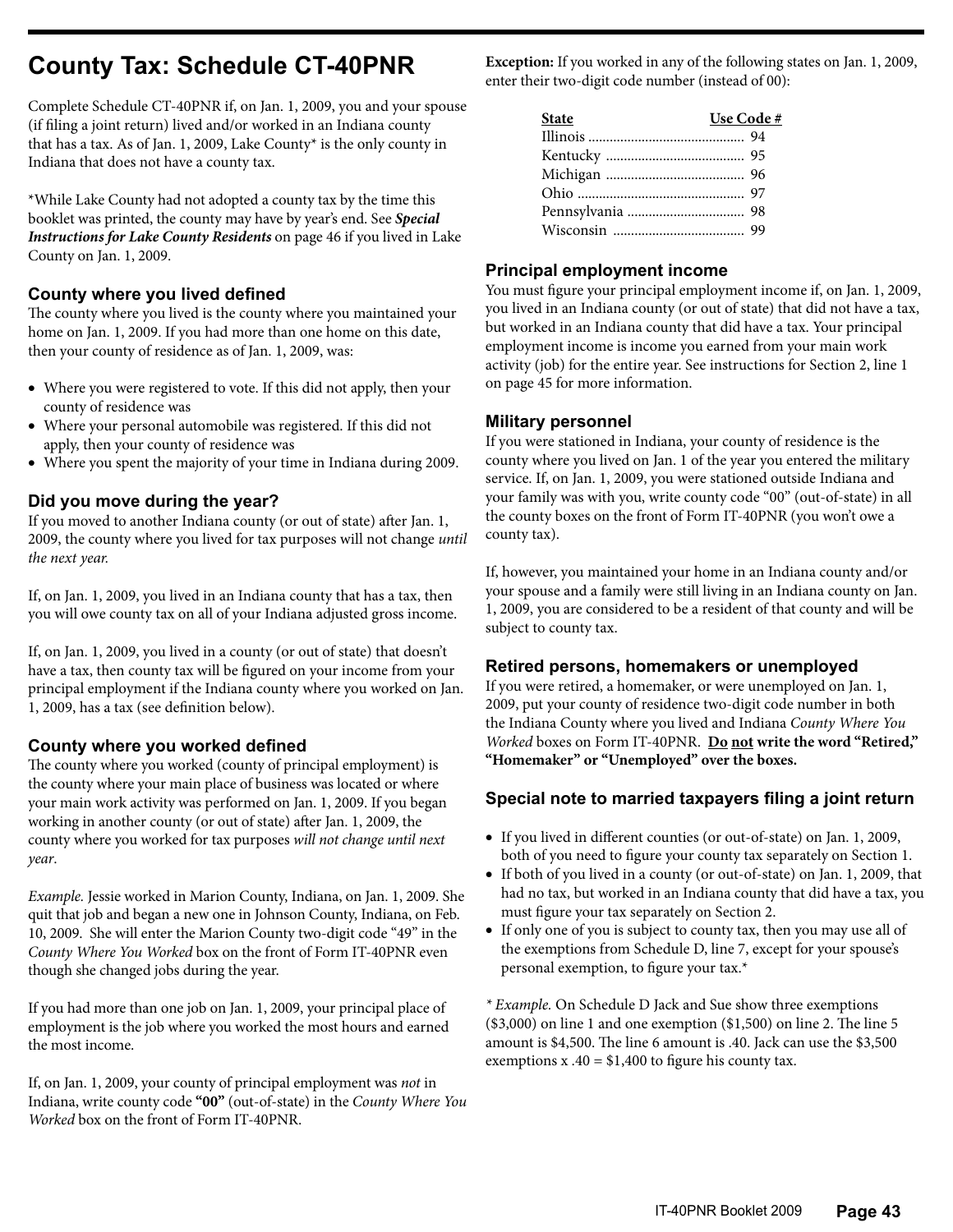# **County Tax Schedule CT-40PNR Section 1: line-by-line instructions**

#### **Where did you live?**

- Did you live in an Indiana county on Jan. 1, 2009, that has a tax? If "yes," complete Section 1 for yourself, and skip Section 2. If your answer is "no," skip Section 1 and go to Section 2: Line-by-line instructions.
- Did your spouse live in an Indiana county on Jan. 1, 2009, that has a tax? If yes, complete Section 1 for your spouse, and skip Section 2. If your answer is no, skip Section 1 and go to Section 2: Line-by-line instructions.

**Line 1 –** If you are filing a single return or are married filing separately, enter in Column A the state taxable income from line 7 of Form IT-40PNR.

If you are filing a joint return and you both lived in the same county on Jan. 1, 2009, enter in Column A the state taxable income from line 7 of Form IT-40PNR. Leave Column B blank.

*Example.* On Jan. 1, 2009, Jack and Diane lived in the same Indiana county, and that county has a tax. They'll enter their Form IT-40PNR, line 7 combined state taxable income in Column A.

If you are filing a joint return and you and your spouse lived in different counties on Jan. 1, 2009, or if Lake County adopted a tax and you lived in different Lake County cities or towns on Jan. 1, 2009\*, enter each person's share of state taxable income from Form IT-40PNR, line 7, in the appropriate columns.

\* Lake County residents should see the *Special instructions for Lake County residents* on page 46 for more information.

*Example.* Simon and Tina married in 2009 and are filing a joint return. On Jan. 1, 2009, Simon lived in Greene County (Indiana) and Tina lived in Clay County (Indiana). Their federal adjusted gross income is \$55,400. Their Form IT-40PNR line 7 income of \$29,301 includes the following breakdown:

Simon: \$20,000 wages

+ 200 (1/2 joint interest income) 736 exemption\* \$19,464 income for CT-40PNR Section 1, line 1 Column A

```
Tina: $10,000 wages
```
+ 200 (1/2 joint interest income)

```
362 exemption*
```
\$ 9,838 income for CT-40PNR Section 1, line 1 Column B

*\* Exemptions.* Schedule D line 7 is \$2,000 x .549 = \$1,098. A total of two-thirds or (.67 ) of the \$30,400 Indiana income is Simon's, and onethird or  $(.33)$  is Tina's. Therefore,  $.67 \times \$1,098 = \$736$  exemption for Simon, and .33 x  $$1,098 = $362$  exemption for Tina.

*Example.* The circumstances are the same as the example above except Tina lived in Lake County (Indiana), which does not have a county tax. Simon would still enter his \$19,464 share of the Form IT-40PNR line 7 amount on CT-40PNR, Section 1, line 1, Column A. However, Column B will be left blank since Tina won't owe a county tax.

**Line 2 –** If you claimed a non-Indiana locality earnings deduction on Schedule C, line 8, enter that amount on this line in Column A. If you are completing Column B instead, and your spouse is the one taking this deduction, then enter it in Column B.

**Line 4 –** Find your county on the County Income Tax Chart located on the back of Schedule CT-40PNR\*. Find the rate from the Resident Rate column and enter it here.

**\****Important.* This year Indiana counties were allowed to adopt or increase their local income tax rates through Oct. 31, 2009. This publication was printed before that date. This means your county tax rate located on the back of Schedule CT-40PNR may not be correct. We encourage you to contact us in one of the following ways to get an updated list of the rates before filing. To get the updated list you may:

- Log on to the Department's Web site at [www.in.gov/dor/4156.htm](http://www.in.gov/dor/4156.htm)
- Call the form order request line at (317) 615-2581 to have one mailed to you.
- Visit or call a district office. See page 47 for these locations.
- • Call our main tax line at (317) 232-2240, Monday Friday, 8 a.m. to 4:30 p.m., and a representative will assist you.

Tax returns filed using the wrong rates will be adjusted. This may result in a reduced refund, or an increase in the amount you owe.

**Line 6 –** Add the amounts from line 5, Columns A and B. If you were a Perry County (Indiana) resident and worked in the Kentucky counties of Breckinridge, Hancock or Meade, complete lines 7 and 8. Otherwise, enter the total here and on line 9.

**Line 7 –** Enter here the amount of income taxed by any of the Kentucky counties listed on line 6.

**Line 9 –** Subtract the amount on line 8 from the amount on line 6. Enter that amount here or, if there were no entries on those lines, enter the amount from line 6. Also enter this amount on your IT-40PNR, line 9.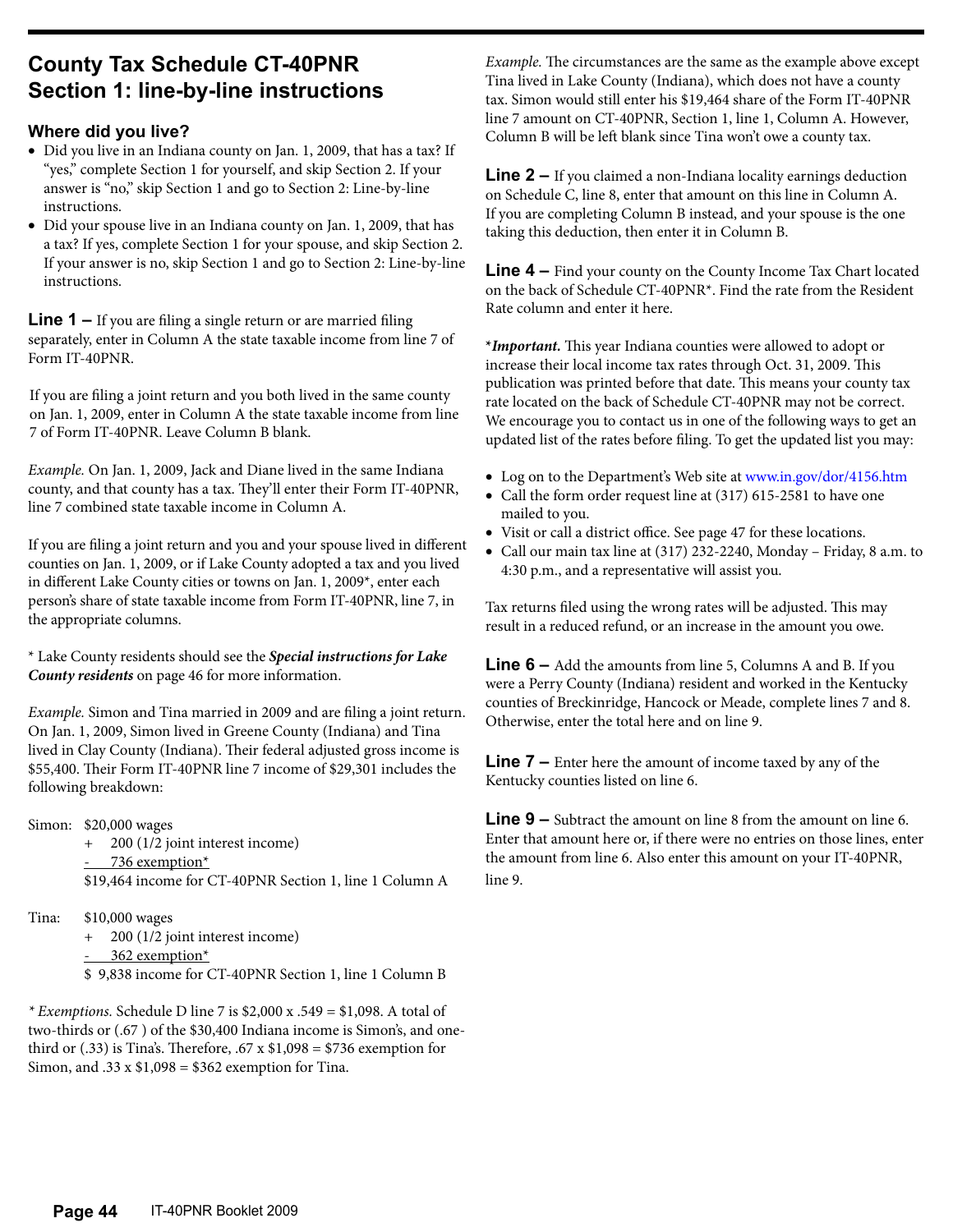# **County Tax Schedule CT-40PNR Section 2: Line-by-line instructions**

Complete Section 2 if, on Jan. 1, 2009, you were a non-Indiana resident and you worked in an Indiana county that has a county tax, or a resident of Lake County (Indiana), and Lake County did not adopt a ta $x<sup>1</sup>$ 

1 If you worked in Lake County, Indiana, see *Special instructions for Lake County residents* on page 46 for more information.

**Line 1** – Enter your principal employment income that's included on Indiana Schedule A, Section 1, Column B (if you are a resident of a reciprocal state, see *Reciprocal state residents* below). This includes income from wages, tips, salaries and commissions; net selfemployment income from federal Schedule C/C-EZ; federal Form 1065, Schedule K-1; and/or net farm income from federal Schedule F. Do not include passive-source income like nonbusiness interest and dividends, pension, capital gains, farm rental, etc. Also, do not include income from a part-time job if you hold it at the same time you have a full-time job.

*Example.* During 2009, Jake received income from the following sources (included on Indiana Schedule A, Section 1, Column B):

- \$15,000 from his full-time job (held for the entire year)
- \$1,850 from his part-time job
- \$50 nonbusiness interest income
- \$800 pension income

Jake will enter his \$15,000 principal employment income on line 1.

If you had more than one job at different times during the year (not including part-time employment), and that income is taxed on Indiana Schedule A, Column B, add the income from those jobs and enter here.

*Example.* Sarah had two full-time jobs in Indiana during the year. She earned \$7,000 from her first job, which she held from January through April. She began a new job in May and worked through year's end, earning \$11,000. She should enter the \$18,000 combined amount here.

If you worked two or more jobs at the same time, enter the portion you earned from your main job.

*Example.* Daniel had two jobs at the same time. On Job #1 he worked 30 hours a week and earned \$270 a week. On Job # 2 he worked 10 hours a week and earned \$80 a week. Daniel should enter only the amount he earned from Job #1 (\$270 per week) as his principal employment income.

**Reciprocal state residents** (see instructions on page 8) with Indianasource income from wages, tips or other compensation may owe county tax on that income even though it's not taxed on Schedule A, Section 1, Column B.

*Example.* Fred and Deanna are full-year Michigan residents. Deanna earned \$25,000 wage income from an Elkhart, Indiana employer, which is the county where she worked on Jan. 1, 2009. Fred received \$10,000 winnings from an Indiana riverboat. Fred's gambling income is subject to Indiana state tax (he will report it on Schedule A, line 20, Column B); however, his winnings are not subject to Indiana county tax (he lived and worked in Michigan on Jan. 1, 2009).

Conversely, while Deanna's wage income is not subject to Indiana adjusted gross income tax, it is subject to county tax. Enter her wage income on CT-40PNR, line 1B. **Note:** See the exception under line 4.

**Line 2 –** You may use certain deductions to lower the amount of income to be taxed. **These deductions must have been claimed on Indiana Schedule A, Section 2, Column B, or Indiana Schedule C and must have a direct relationship to the income being taxed on line 1.**

#### **Allowable deductions from your Indiana Schedule C can include:**

- • airport development zone employee deduction
- enterprise zone employee deduction
- active military pay deduction
- • National Guard and reserve component member's deduction
- • (Indiana) medical savings account deduction

#### **Allowable deductions claimed on Indiana Schedule A, Section 2, Column B can include:**

- • educator expense
- certain business expenses of reservists, performing artists and feebased government officials
- health savings account deduction
- moving expenses\*
- one-half self-employment tax
- SEP, SIMPLE and qualified plans
- self-employed health insurance deduction
- IRA deduction
- Archer MSA deduction
- the deduction for the jury duty pay you gave to your employer.

**Note:** Do not include any domestic production activities deduction.

\*The moving expense deduction will be allowed only to the extent the income earned from that move is being taxed on Indiana Schedule A, Column B.

*Example.* Ann's Indiana income was \$21,000 in wage income, which she reported on line 1. She claimed a \$2,000 IRA deduction on Indiana Schedule A, Section 2, line 31B. She should claim the \$2,000 IRA deduction on line 2.

*Example.* Tim and Jane file a joint tax return and live in a county that does not have a tax. Jane does not owe county tax, but Tim does because his business is in an Indiana county that has a tax. She has a \$21,000 wage income and a \$1,400 moving expense. Tim has \$23,000 net income from his photography shop and claimed a \$700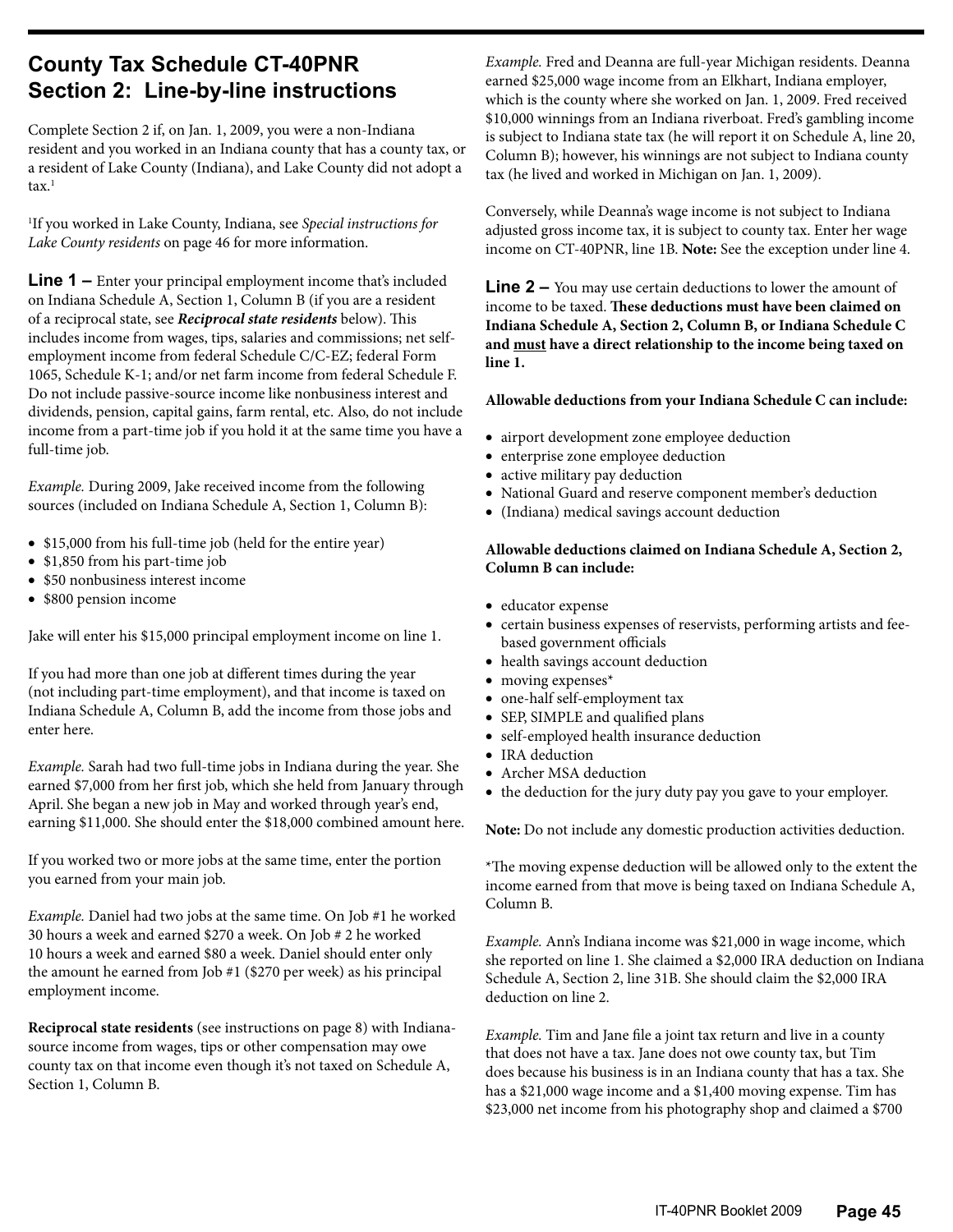self-employed SEP deduction. He will enter his \$23,000 income on line 1 of Section 2 and the \$700 SEP deduction on line 2 of Section 2. He is not eligible to take the moving expense deduction because the wage income that it is in relation to is not being taxed for county tax purposes.

**Line 4 –** If you are filing a single or married filing separately tax return, enter your total exemptions from Schedule D, line 7. If you are filing a joint tax return, enter your exemption(s) (personal, over 65 and/or blind) included on Schedule D, line 7.

**Note:** You cannot claim your spouse's personal exemption. Exemptions for dependents can be claimed by either spouse, as long as the total of line 4, Columns A and B is not greater than the total reported on Schedule D, line 7.

*Example.* On Schedule D Jack and Sue show three exemptions (\$3,000) on line 1 and one exemption (\$1,500) on line 2. The line 5 amount is \$4,500. The line 6 amount is .40. Jack may use \$3,500 exemptions x .40 = \$1,400 to figure his county tax.

**Exception.** Reciprocal state residents (see instructions on pages 8 and 45) with Indiana-source income from wages, tips or other compensation may use some or all of the exemptions from Schedule D, line 7. A single (or married filing separately) filer should use the full amount from line 7 minus the spouses' \$1,000 personal exemption.

**Line 6 –** Find your county on the County Income Tax Chart the back of Schedule CT-40PNR. Find the rate from the Nonresident Rate column (the second column of rates over) and enter it here.

**Note:** If you have figured a tax in Section 1 and Section 2, add amounts from Section 1, line 9 and Section 2, line 8, and enter on Form IT-40PNR, line 9.

### **Special instructions for Lake County residents**

If you and /or your spouse lived in Lake County on Jan. 1, 2009, then read the following instructions.

For the 2009 tax year, Indiana counties were allowed to adopt or increase their county tax rates through Oct. 31, 2009. This publication was printed before that date. This means that even though no tax rates are listed with Lake County on the back of Schedule CT-40PNR, the county may have adopted a local income tax before the end of the year.

To determine if Lake County did adopt a local income tax, you must contact us to get an updated list of the rates before filing. To get the updated list you may:

- Log on to the Department's Web site at [www.in.gov/dor/4156.htm](http://www.in.gov/dor/4156.htm)
- Call the form order request line at (317) 615-2581 to have one mailed to you.
- Visit or call a district office. See page 47 for these locations.
- • Call our main tax line at (317) 232-2240 Monday Friday, 8 a.m. to 4:30 p.m., and a representative will assist you.

If you find that Lake County did not adopt a tax (no resident or nonresident rates will be on the updated chart), skip the following information. Return to *Section 2: Line-by-line instructions* on page 45 to see if you owe tax to another county.

If you find that Lake County has adopted a county tax (resident and nonresident rates will be on the updated chart), you'll have to:

- • complete Section 1 of Schedule CT-40PNR, and
- enter information about where you lived.

If you lived in one of the following Lake County cities or towns on Jan. 1, 2009, enter the 4-digit code number associated with that location on Schedule CT-40PNR. If you did not live within the city or town limits, or lived in another Lake County community not on the list, enter the 4-digit code number 4599.

### **Lake County Cities and Towns Chart**

| 4504 | Cedar Lake        | 4529 | Lowell                      |
|------|-------------------|------|-----------------------------|
| 4506 | Crown Point       |      | 4530 Merrillyille           |
| 4511 | Dyer              | 4531 | Munster                     |
|      | 4512 East Chicago |      | 4532 New Chicago            |
| 4513 | Gary              |      | 4540 Schererville           |
| 4515 | Griffith          | 4541 | Schneider                   |
| 4516 | Hammond           | 4546 | St. John                    |
| 4518 | Highland          | 4549 | Whiting                     |
| 4519 | Hobart            | 4550 | Winfield                    |
| 4524 | Lake Station      | 4599 | Other Lake County Community |
|      |                   |      |                             |

See county tax instructions beginning on page 43 for help in figuring your county tax.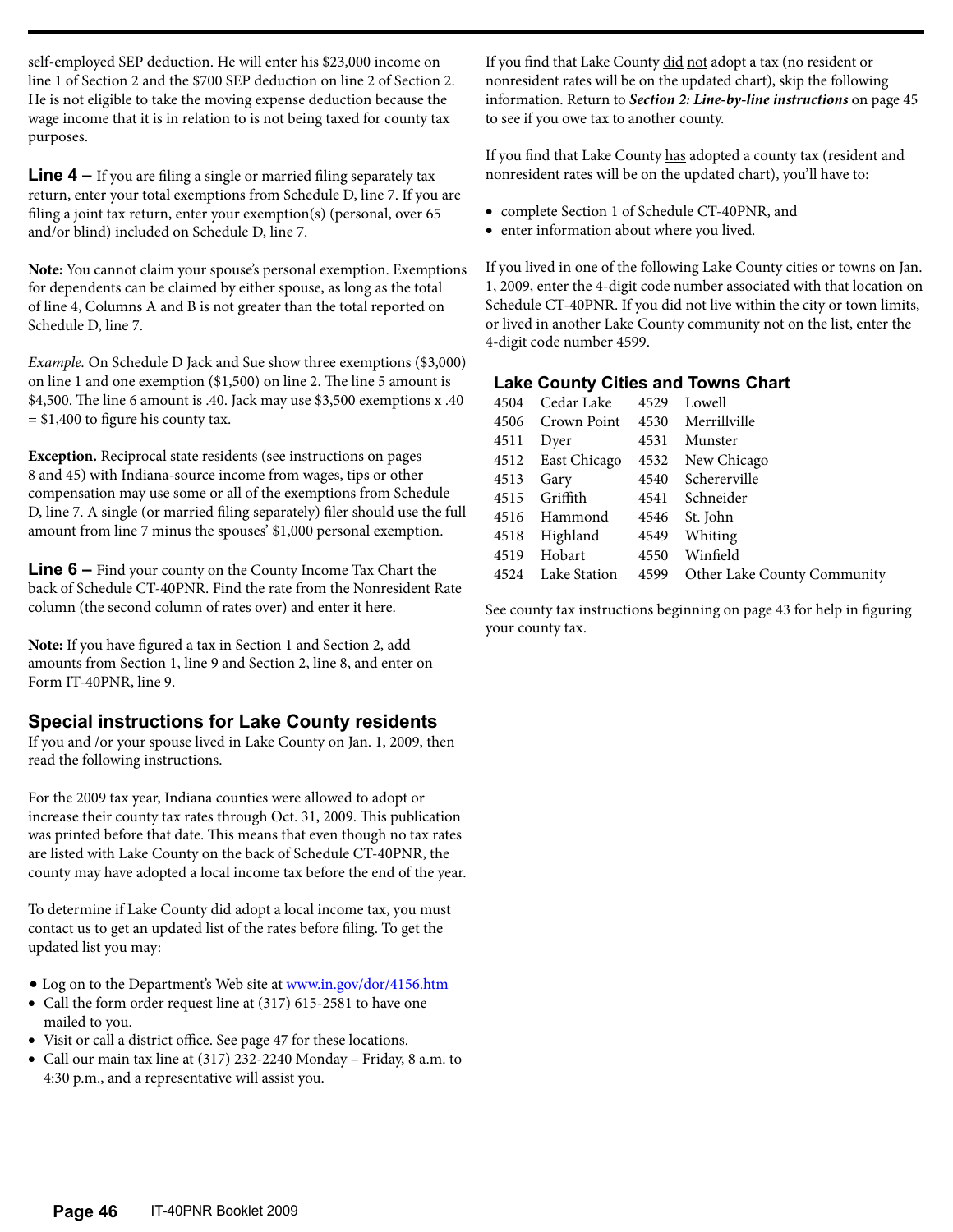# **DISTRICT OFFICE LOCATIONS**

#### **Indianapolis (Main Office)**

Indiana Government Center North, Rm N105 100 N. Senate Avenue Indianapolis, IN 46204 (317) 232-2240

#### **Bloomington District Office**

410 Landmark Ave. Bloomington, IN 47403 (812) 339-1119

# **Clarksville District Office** 1446 Horn Street

Clarksville, IN 47129 (812) 282-7729

Mailing address: P.O. Box 3249 Clarksville, IN 47131-3249

#### **Columbus District Office**

3136 N. National Rd., Suite H Columbus, IN 47201 (812) 376-3049

#### **Evansville District Office**

500 S. Green River Road Suite 202, Goodwill Building Evansville, IN 47715 (812) 479-9261

#### **Fort Wayne District Office**

1415 Magnavox Way Suite 100 Fort Wayne, IN 46804 (260) 436-5663

#### **Kokomo District Office**

117 East Superior Street Kokomo, IN 46901 (765) 457-0525

#### **Lafayette District Office**

100 Executive Drive, Suite B Lafayette, IN 47905 (765) 448-6626

#### **Merrillville District Office**

8368 Louisiana Ave., Suite A Merrillville, IN 46410 (219) 769-4267

#### **Muncie District Office**

3640 N. Briarwood Lane, Suite 5 Muncie, IN 47304 (765) 289-6196

# **South Bend District Office** 1025 Widener Lane, Ste. B

South Bend, IN 46614 (574) 291-8270

#### **Terre Haute District Office**

30 N. 8th Street, 3rd Floor Terre Haute, IN 47807 (812) 235-6046

### **District office business hours are 8 a.m. to 4:30 p.m., Monday - Friday.**



Address and/or telephone numbers are subject to change. Check your local listings.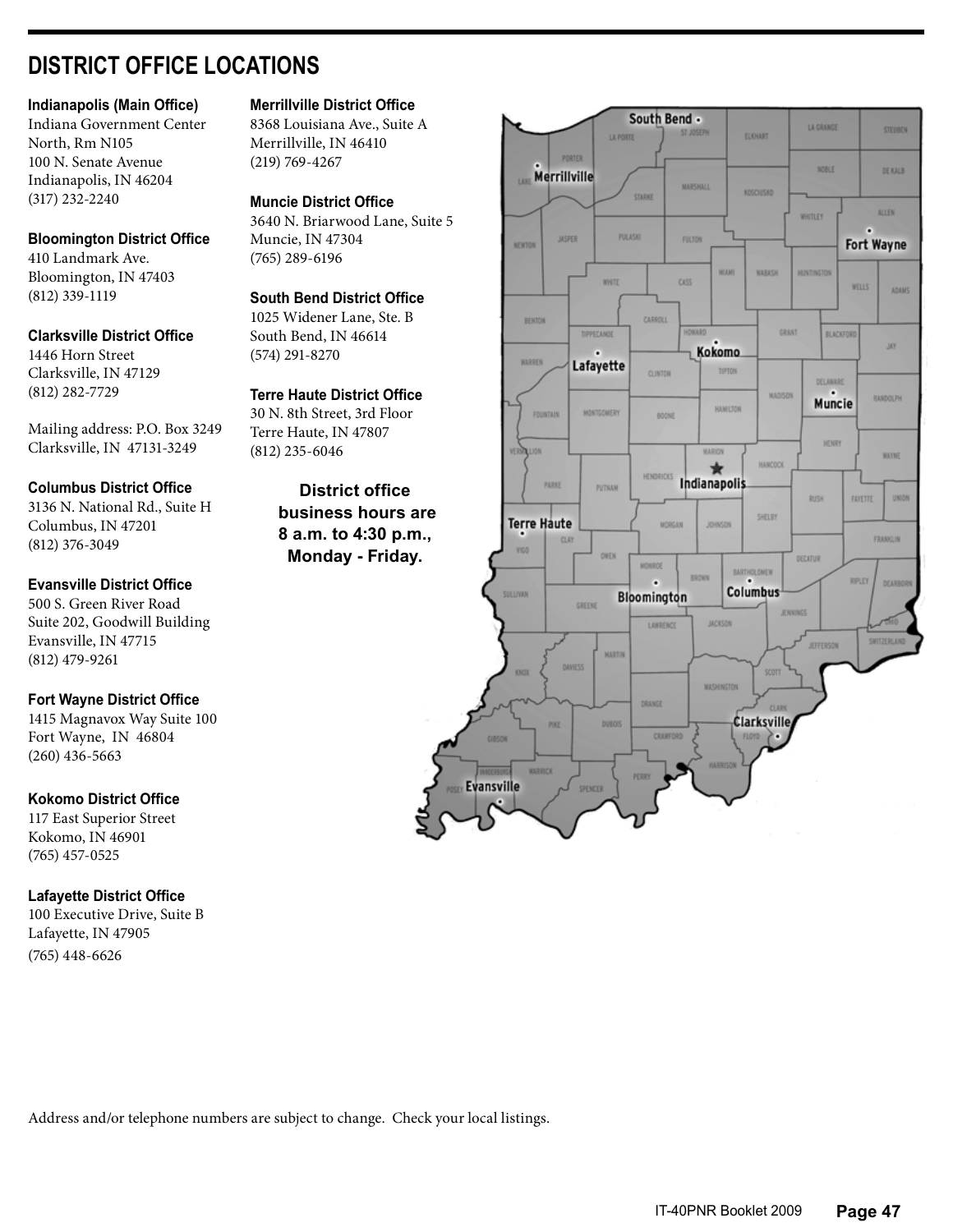# **Indiana School Corporations**

The list below gives the school corporations within each county in Indiana. If you are unable to determine your correct school corporation, you should contact your county auditor for assistance. Please enter your four-digit number in the appropriate space on the front of your Indiana return.

#### **County**

#### Corporation Number and Name

#### **Adams**

0015 Adams Central Comm 0025 North Adams Community<br>0035 South Adams Schools South Adams Schools

#### **Allen**

0125 M.S.D. Southwest Allen Co 0225 Northwest Allen County 0235 Fort Wayne Community<br>0255 East Allen County East Allen County

#### **Bartholomew**

- 0365 Bartholomew Consolidated
- 0370 Flatrock-Hawcreek<br>4215 Edinburgh Commu Edinburgh Community

#### **Benton**

| 0395 | <b>Benton Community</b> |
|------|-------------------------|
| 5995 | South Newton            |
| 8535 | TriCounty               |

#### **Blackford**

| <b>Blackford Community</b> |
|----------------------------|
|                            |

#### **Boone**

- 0615 Western Boone County 0630 Zionsville Community Schools<br>0665 Lebanon Community Sch Corn Lebanon Community Sch Corp
- 3055 Marion-Adams

#### **Brown**

0670 Brown County Sch Corp

# Carroll<br>0750

- Carroll Consolidated Sch Corp 0755 Delphi Community Sch Corp 1180 Rossville Consolidated
- 8565 Twin Lakes Sch Corp

#### **Cass**

- 0815 Southeastern Sch Corp<br>0875 I ogansport Community Logansport Community 0775 Pioneer Regional Sch Corp
- 2650 Caston Sch Corp

#### **Clark**

0940 West Clark Community<br>1000 Clark sville Community Clarksville Community 1010 Greater Clark County

#### **Clay**

1125 Clay Community Schools 2960 MSD Shakamak Schools

#### **Clinton**

- 1150 Clinton Central Sch Corp
- 1160 Clinton Prairie Sch Corp 1170 Frankfort Community<br>1180 Rossville Consolidated Rossville Consolidated

#### **Crawford**

1300 Crawford Co. Community

#### **Daviess**

- 1315 Barr-Reeve Community<br>1375 North Daviess Comm So
- 1375 North Daviess Comm Sch<br>1405 Washington Community Washington Community

**Page 48** IT-40PNR Booklet 2009

- Dearborn<br>1560 Su
- Sunman-Dearborn Comm 1600 South Dearborn Comm<br>1620 Lawrenceburg Comm Lawrenceburg Comm

#### **Decatur**

1655 Decatur Co Community 1730 Greensburg Community

#### **DeKalb**

- 1805 DeKalb County Eastern Community Sch Dist 1820 Garrett-Keyser-Butler Community 1835 DeKalb County Central United Sch Dist
- 7610 Hamilton Community

#### **Delaware**

- 1875 Delaware Community<br>1885 Harrison-Washington Harrison-Washington Community Sch Corp 1895 Liberty-Perry Community<br>1900 Cowan Comm Sch Corn
	- Cowan Comm Sch Corp
- 1910 Mt. Pleasant Township Community Sch Corp
- 1940 Daleville Community Schools
- 1970 Muncie Community Schools

#### **Dubois**

- 2040 Northeast Dubois County<br>2100 Southeast Dubois County Southeast Dubois County 2110 Southwest Dubois County
- 2120 Greater Jasper Consolidated

#### **Elkhart**

- 2155 Fairfield Comm Schools
- 2260 Baugo Community Schools
- 2270 Concord Community Schools<br>2275 Middlebury Community Schools Middlebury Community Schools
- 2285 Wa-Nee Community Schools
- 2305 Elkhart Community Schools
- 2315 Goshen Community Schools

# **Fayette**

Fayette County Sch Corp

# **Floyd**

New Albany-Floyd County Consolidated Sch Corp

#### **Fountain**

2435 Attica Consolidated Sch Corp 2440 Covington Community

2455 Southeast Fountain

#### **Franklin**

2475 Franklin Co Community<br>6895 Batesville Community Batesville Community 7950 Union County

#### **Fulton**

- 2645 Rochester Community 2650 Caston Sch Corp 4445 Tippecanoe Valley 5455 Culver Community
- 6620 Eastern Pulaski

**Gibson**<br>2725 East Gibson Sch Corp **Huntington**

**Jackson**

**Jasper**

**Jay**

**Jefferson**

**Jennings**

**Johnson**

**Knox**

**Kosciusko**

**LaGrange**<br>4515 Pra

**Lake**<br>4580

3625 Huntington Co Comm

 Medora Community Seymour Community Brownstown Central Comm Crothersville Community

 Kankakee Valley Rensselaer Central West Central Sch Corp Tri-County Sch Corp

Jay Sch Corp

3995 Madison Consolidated<br>4000 Southwestern Jefferson Southwestern Jefferson Consolidated

4015 Jennings County Schools

United

4145 Clark-Pleasant Comm 4205 Center Grove Community<br>4215 Edinburgh Community Edinburgh Community 4225 Franklin Community 4245 Greenwood Community<br>4255 Nineveh-Henslev-Jackso Nineveh-Hensley-Jackson

North Knox Sch Corp 4325 South Knox Sch Corp 4335 Vincennes Community

Prairie Heights Comm

Crown Point Community 4670 School City of East Chicago 4680 Lake Station Community 4690 Gary Community Sch Corp<br>4700 Griffith Public Schools Griffith Public Schools 4710 School City of Hammond 4720 School Town of Highland<br>4730 School City of Hobart School City of Hobart 4740 School Town of Munster<br>4760 Whiting School City Whiting School City

4345 Wawasee Community 4415 Warsaw Community 4445 Tippecanoe Valley 4455 Whitko Community<br>2285 Wa-Nee Community 2285 Wa-Nee Community<br>5495 Triton Sch Corp Triton Sch Corp

4525 Westview Sch Corp 4535 Lakeland Sch Corp

4580 Hanover Community<br>4590 River Forest Commun River Forest Community 4600 Merrillville Comm Schls 4615 Lake Central Sch Corp<br>4645 Tri Creek Sch Corp 4645 Tri Creek Sch Corp 4650 Lake Ridge Schools

- 2735 North Gibson Sch Corp<br>2765 South Gibson Sch Corp
- South Gibson Sch Corp

#### **Grant**

- 2815 Eastbrook Community<br>2825 Madison-Grant United Madison-Grant United
- 2855 Mississinewa Community
- 
- 2865 Marion Community<br>5625 Oak Hill United 5625 Oak Hill United

### Greene

- Bloomfield School District
- 2940 Eastern School District<br>2950 Linton-Stockton Sch Co
- Linton-Stockton Sch Corp 2960 MSD Shakamak Schools
- 2980 White River Valley School District

#### **Hamilton**

- 3005 Hamilton Southeastern<br>3025 Hamilton Heights Sch C
- Hamilton Heights Sch Corp
- 3030 Westfield-Washington Schools Marion-Adams Schools
- 3060 Carmel Clay Schools
- 3070 Noblesville Schools

#### **Hancock**

- 3115 Southern Hancock Co Community Sch Corp
- 3125 Greenfield Central Comm
- 3135 Mt Vernon Community<br>3145 Eastern Hancock County Eastern Hancock County
- Community Sch Corp

#### **Harrison**

**Hendricks**<br>3295 No

**Henry**

**Howard**

3160 Lanesville Community<br>3180 North Harrison Comm North Harrison Comm 3190 South Harrison Comm

1300 Crawford Co Community

3295 North West Hendricks<br>3305 Brownsburg Communit 3305 Brownsburg Community Avon Community Sch Corp

3325 Danville Community<br>3330 Plainfield Community Plainfield Community 3335 Mill Creek Community

3405 Blue River Valley Schools 3415 South Henry Sch Corp 3435 Shenandoah School Corp New Castle Community 3455 C A Beard Memorial Sch Corp<br>6795 Union Sch Corp Union Sch Corp 8305 Nettle Creek Sch Corp

3460 Taylor Community 3470 Northwestern Sch Corp Eastern Howard Comm

3490 Western Sch Corp

Consolidated

Kokomo-Center Township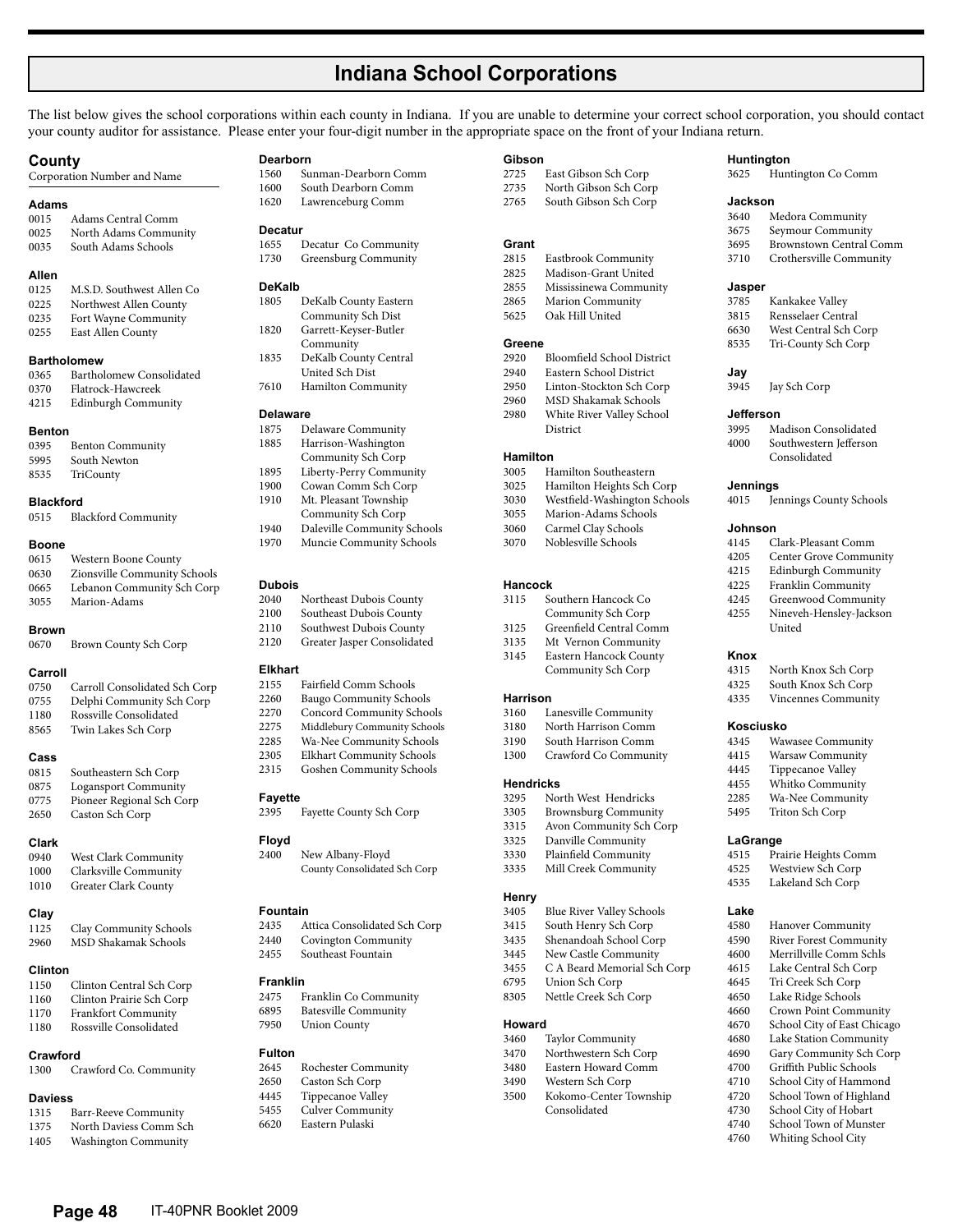# **Indiana School Corporations Cont'd...**

#### **County**

Corporation Number and Name

#### **LaPorte**

- 4770 Cass Township Schools<br>4790 Dewey Township Schoo 4790 Dewey Township Schools<br>4805 New Prairie United Sch C New Prairie United Sch Corp 4860 MSD New Durham Twp 4880 Prairie Township Schools 4925 Michigan City Area Schools 4940 South Central Community
- 4945 LaPorte Community<br>7150 Iohn Glenn Sch Corn John Glenn Sch Corp

#### **Lawrence**

5075 North Lawrence Comm Mitchell Community

#### **Madison**

- 5245 Frankton-Lapel Comm South Madison Comm
- 5265 Alexandria Community
- 5275 Anderson Community<br>5280 Elwood Community 5280 Elwood Community
- 2825 Madison-Grant United

#### **Marion**

| 5300 | MSD Decatur Township        |
|------|-----------------------------|
| 5310 | Franklin Township Comm      |
| 5330 | MSD Lawrence Township       |
| 5340 | MSD Perry Township          |
| 5350 | MSD Pike Township           |
| 5360 | MSD Warren Township         |
| 5370 | MSD Washington Township     |
| 5375 | MSD Wayne Township          |
| 5380 | Beech Grove City Schools    |
| 5385 | Indianapolis Public Schools |
| 5400 | Sch Town of Speedway        |
|      |                             |

#### **Marshall**

| 5455 | <b>Culver Community</b> |
|------|-------------------------|
| 5470 | Argos Community Schools |
| 5480 | Bremen Public Schools   |
| 5485 | Plymouth Community      |
| 5495 | Triton Sch Corp         |
| 7150 | John Glenn Sch Corp     |
| 7215 | Union-North United      |
|      |                         |

# **Martin**

5520 Shoals Community<br>5525 Loogootee Commu Loogootee Community

#### **Miami**

| 5615 | Maconaquah Sch Corp      |
|------|--------------------------|
| 5620 | North Miami Consolidated |

| 5625 | Oak Hill United Sch Corp |
|------|--------------------------|
| 5635 | Peru Community Schools   |

# **Monroe**

- 5705 Richland-Bean Blossom Community Sch Corp
- 5740 Monroe Co Community

# **Montgomery**<br>5835 North

- 5835 North Montgomery Comm
- 5845 South Montgomery Comm<br>5855 Crawfordsville Comm Scho 5855 Crawfordsville Comm Schools

#### **Morgan**

| 5900 | Monroe-Gregg Sch Corp        |
|------|------------------------------|
| 5910 | <b>Eminence Consolidated</b> |
|      | Comm Sch Corp                |
| 5925 | MSD Martinsville Sch Corp    |
| 5930 | Mooresville Con Sch Corp     |
|      |                              |

4255 Nineveh-Hensley-Jackson United

#### **Newton**

| 5945 | North Newton Sch Corp |  |
|------|-----------------------|--|
| 5995 | South Newton Sch Corp |  |

#### **Noble**

| 6055 | Central Noble Community |
|------|-------------------------|
| 6060 | East Noble Sch Corp     |
| 6065 | West Noble Sch Corp     |
| 4535 | Lakeland Sch Corp       |
| 8625 | Smith-Green Comm Sch    |
|      |                         |

# **Ohio**<br>6080

Rising Sun-Ohio County Community

#### **Orange**

| 6145 | <b>Orleans Community Schools</b> |
|------|----------------------------------|
| 6155 | Paoli Community Sch Corp         |
| 6160 | Springs Valley Comm              |

#### **Owen**

6195 Spencer-Owen Comm Cloverdale Community

#### **Parke**

| 6260 | Southwest Parke Comm        |
|------|-----------------------------|
| 6300 | Rockville Community         |
| 6310 | <b>Turkey Run Community</b> |
| 1125 | Clay Community Schools      |

# **Perry**<br>6325

| 6325 | Perry Central Community |
|------|-------------------------|
| 6340 | Cannelton City Schools  |
| 6350 | Tell City-Troy Township |

# **Pike**<br>6445

Pike County Sch Corp

#### **Porter**

- 6460 MSD Boone Township<br>6470 Duneland Sch Corp Duneland Sch Corp
- 6510 East Porter County
- 6520 Porter Township
- 6530 Union Township
- 6550 Portage Township Schools
- 6560 Valparaiso Community Michigan City Area

# **Posey**

- MSD Mount Vernon 6600 MSD North Posey Co
- 6610 New Harmony Town and Township Con Sch

#### **Pulaski**

- 6620 Eastern Pulaski Comm West Central Sch Corp.
- 5455 Culver Community
- 7515 North Judson-San Pierre

#### **Putnam**

6705 South Putnam Community<br>6715 North Putnam Community

**Tippecanoe**

**Tipton**

**Union**

**Vanderburgh**<br>7995 Evansv

**Vermillion**<br>8010 No

**Vigo**

**Wabash**<br>8045

**Warren**

**Warrick**

**Wayne**

**Wells**<br>8425

**White**

**Whitley**

**Washington**

7855 Lafayette Sch Corp Tippecanoe Sch Corp 7875 West Lafayette Comm Benton Community

7935 Northern Community Sch Tipton Co 7945 Tipton Community Sch Corp

**Union County** 

8010 North Vermillion Comm<br>8020 South Vermillion Comm South Vermillion Comm

8030 Vigo County Sch Corp

8050 MSD Wabash County 8060 Wabash City Schools

8115 MSD Warren County<br>0395 Benton Community S

2440 Covington Community

8130 Warrick County Sch Corp

8205 Salem Community Schools<br>8215 East Washington Sch Corn East Washington Sch Corp 8220 West Washington Sch Corp

8305 Nettle Creek Sch Corp<br>8355 Western Wayne School Western Wayne Schools

8360 Centerville-Abington Community Schools 8375 Northeastern Wayne Richmond Community

8425 Southern Wells Comm<br>8435 Northern Wells Comm Northern Wells Comm 8445 MSD Bluffton-Harrison

8515 North White Sch Corp<br>8525 Frontier Sch Corp Frontier Sch Corp 8535 Tri-County School Corp Twin Lakes Sch Corp 0775 Pioneer Regional Sch Corp

8625 Smith-Green Comm Schls<br>8665 Whitley Co. Con Schools Whitley Co. Con Schools 4455 Whitko Community Sch Corp

Manchester Community Schls

Benton Community Sch Corp

Evansville-Vanderburgh

- 6715 North Putnam Community
- 6750 Cloverdale Community Greencastle Community

#### **Randolph**

- 6795 Union Sch Corp
- Randolph Southern
- 6820 Monroe Central<br>6825 Randolph Centra
- 6825 Randolph Central Randolph Eastern

# **Ripley**

- 6865 South Ripley Community<br>6895 Batesville Community Batesville Community
- 6900 Jac-Cen-Del Community
- 6910 Milan Community Schools
- 1560 Sunman-Dearborn Comm

#### **Rush**

6995 Rush County Schools<br>3455 C.A. Beard Memorial C A Beard Memorial Sch Corp

#### **St. Joseph**

- 7150 John Glenn Sch Corp 7175 Penn-Harris-Madison
- 
- 7200 Sch City of Mishawaka South Bend Community
- 7215 Union-North United Sch Dist
- 4805 New Prairie United Sch Corp

# **Scott**<br>7230

7230 Scott Co Sch District No. 1 Scott Co Sch District No. 2

# Shelby<br>7285

- Shelby Eastern Schools
- 7350 Northwestern Consolidated Southwestern Consolidated
- 7365 Shelbyville Central Schools
- 1655 Decatur Co Community

# **Spencer**<br>7385

North Spencer County 7445 South Spencer County

# **Starke**<br>7495

- Oregon-Davis Sch Corp
- 7515 North Judson-San Pierre
- 7525 Knox Community Sch Corp Culver Community

#### **Steuben**

**Sullivan**

**Switzerland**

7605 Fremont Community Schools

IT-40PNR Booklet 2009 **Page 49**

- Hamilton Community Schools
- 7615 MSD Steuben County<br>1835 DeKalb County Centr DeKalb County Central United Sch Dist

4515 Prairie Heights Comm

7645 Northeast Sch Corp Southwest Sch Corp

7775 Switzerland County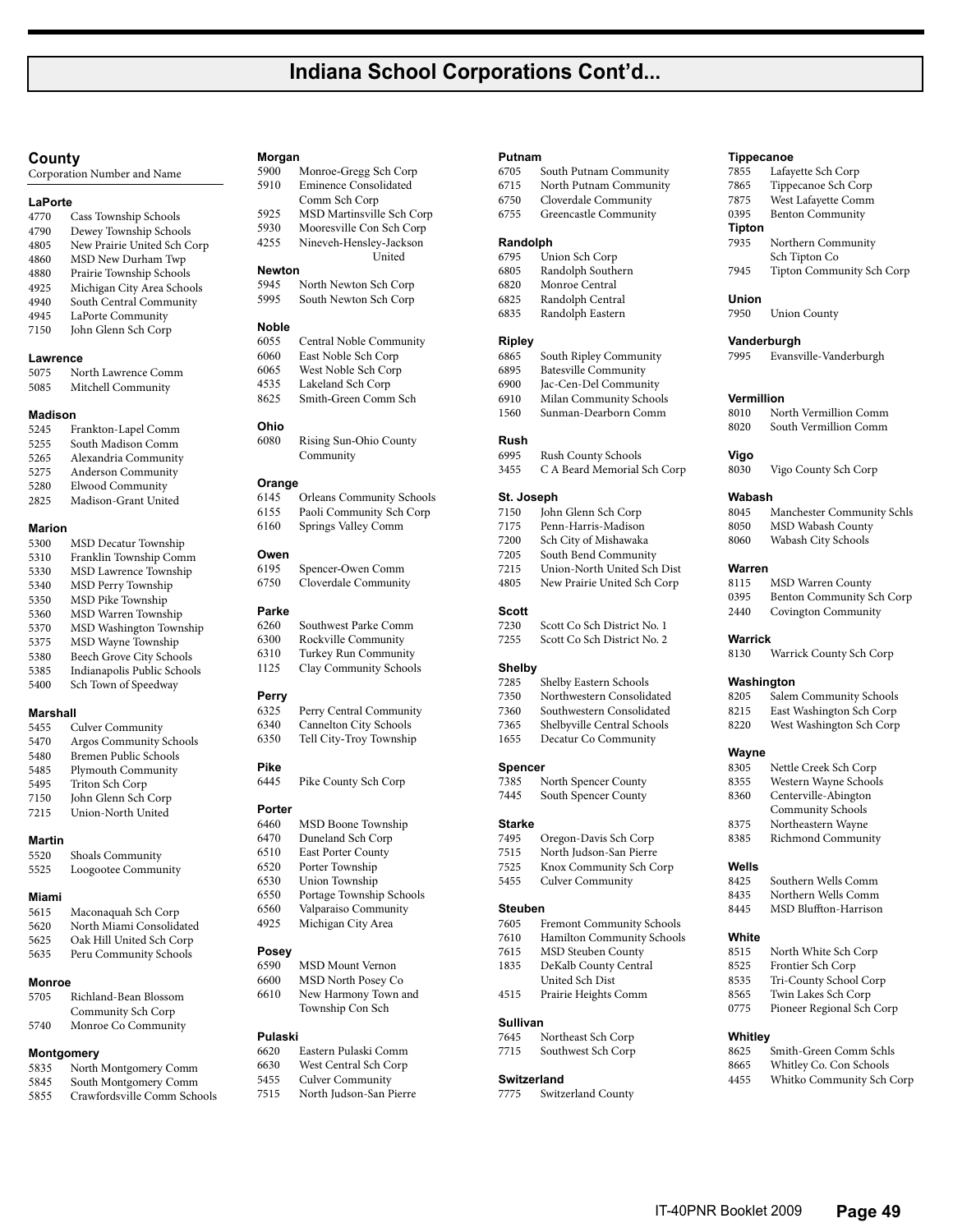## **Index to Instructions**

| A                                                         |  |
|-----------------------------------------------------------|--|
| Additional required information: Schedule H, Section 2 42 |  |
| Add-backs                                                 |  |
|                                                           |  |
|                                                           |  |
|                                                           |  |
|                                                           |  |
|                                                           |  |
| Preferred stock (Fannie Mae, Freddie Mac)19               |  |
|                                                           |  |
|                                                           |  |
|                                                           |  |
|                                                           |  |
|                                                           |  |
|                                                           |  |
|                                                           |  |
| Adjustments to Income Indiana Sch. A, Section 2 16        |  |
| Airport development zone:                                 |  |
|                                                           |  |
|                                                           |  |
|                                                           |  |
|                                                           |  |
|                                                           |  |
|                                                           |  |
|                                                           |  |
|                                                           |  |
|                                                           |  |
|                                                           |  |
|                                                           |  |

# **B**

### **C**

| Coal gasification technology investment credit 36          |  |
|------------------------------------------------------------|--|
|                                                            |  |
| Community revitalization enhancement district credit32, 36 |  |
| County credit for the elderly or permanently disabled  32  |  |
| County tax:                                                |  |
|                                                            |  |
|                                                            |  |
|                                                            |  |
| Retired, homemakers or unemployed persons  43              |  |
|                                                            |  |
|                                                            |  |
|                                                            |  |

# **D**

| Death of a taxpayer:                                     |  |
|----------------------------------------------------------|--|
|                                                          |  |
|                                                          |  |
|                                                          |  |
|                                                          |  |
|                                                          |  |
| Deferral of business indebetedness discharge add-back 18 |  |
|                                                          |  |
|                                                          |  |
|                                                          |  |
|                                                          |  |
|                                                          |  |
|                                                          |  |
|                                                          |  |

## **E**

| Economic development for a growing economy credit30       |
|-----------------------------------------------------------|
|                                                           |
| Elderly persons:                                          |
| County credit for the elderly or permanently disabled  32 |
|                                                           |
|                                                           |
|                                                           |
| Railroad retirement benefits deduction 21, 26             |
|                                                           |
|                                                           |
|                                                           |
|                                                           |
|                                                           |
| Energy Star heating and cooling equipment tax credit 37   |
| Enterprise zone:                                          |
|                                                           |
|                                                           |
|                                                           |
|                                                           |
|                                                           |
| Estimated tax                                             |
|                                                           |
|                                                           |
|                                                           |
|                                                           |
|                                                           |
| Exemptions:                                               |
|                                                           |
|                                                           |
|                                                           |
|                                                           |
| Extensions:                                               |
|                                                           |
|                                                           |

### **F**

| Filing status: |  |
|----------------|--|
|                |  |
|                |  |
|                |  |
|                |  |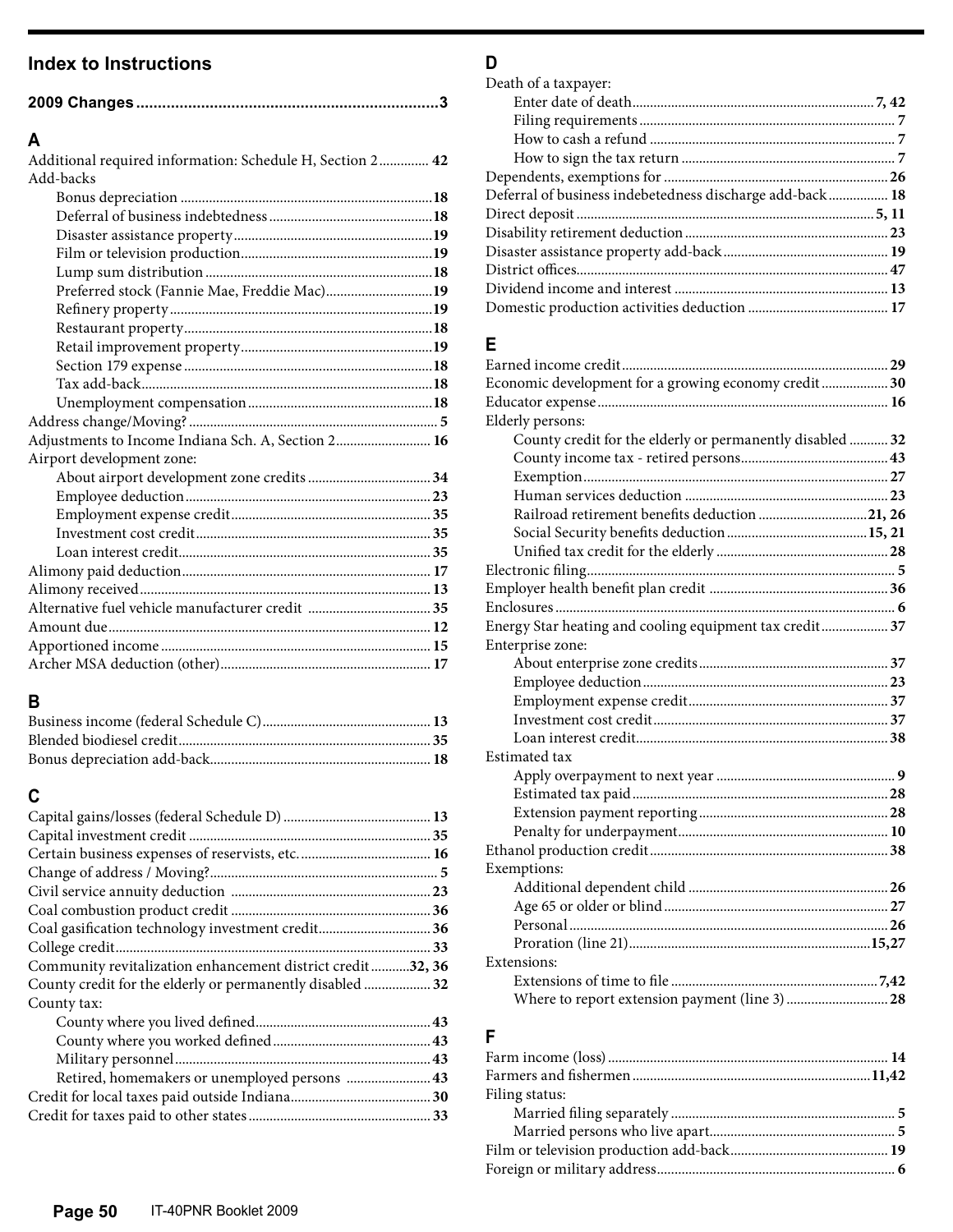#### Forms:

| Where to get forms: |  |
|---------------------|--|
|                     |  |
|                     |  |
|                     |  |
|                     |  |
|                     |  |
|                     |  |

# **H**

| Help with unresolved tax issues (taxpayer advocate)  12 |  |
|---------------------------------------------------------|--|
|                                                         |  |
| Homeowner's residential property tax deduction20        |  |
|                                                         |  |
|                                                         |  |
|                                                         |  |

## **I**

| I-File                                                       |  |
|--------------------------------------------------------------|--|
|                                                              |  |
| Income taxed by Indiana: general information  12             |  |
| Indiana advance earned income credit payment 28              |  |
|                                                              |  |
| Indiana's CollegeChoice 529 Education Savings Plan credit 36 |  |
|                                                              |  |
|                                                              |  |
|                                                              |  |
|                                                              |  |
|                                                              |  |
|                                                              |  |
|                                                              |  |
| Interest on U.S. government obligations deduction21          |  |
|                                                              |  |
|                                                              |  |

### **J**

| Jury duty pay you gave your employer (other)  17 |  |
|--------------------------------------------------|--|
|--------------------------------------------------|--|

# **L**

| Lake County: |  |
|--------------|--|
|              |  |
|              |  |
|              |  |
|              |  |
|              |  |

### **M**

| Military issues: |  |
|------------------|--|
|                  |  |
|                  |  |

| National Guard and reserve component members ded.  25 |  |
|-------------------------------------------------------|--|
|                                                       |  |
|                                                       |  |
|                                                       |  |
|                                                       |  |
|                                                       |  |

### **N**

| National Guard and reserve component members deduction  25 |  |
|------------------------------------------------------------|--|
|                                                            |  |
|                                                            |  |
|                                                            |  |
|                                                            |  |
|                                                            |  |
|                                                            |  |

### **O**

## **P**

| Payments to self-employed, SEP, SIMPLE and qualified  |  |
|-------------------------------------------------------|--|
|                                                       |  |
| Penalty:                                              |  |
|                                                       |  |
|                                                       |  |
|                                                       |  |
|                                                       |  |
|                                                       |  |
|                                                       |  |
| Preferred stock (Fannie Mae, Freddie Mac) add-back 19 |  |
|                                                       |  |
|                                                       |  |
|                                                       |  |
|                                                       |  |

### **Q**

Qualified patents income exemption deduction ..............................**26**

### **R**

| Recapture of Indiana's CollegeCredit 529 Education |  |
|----------------------------------------------------|--|
|                                                    |  |
|                                                    |  |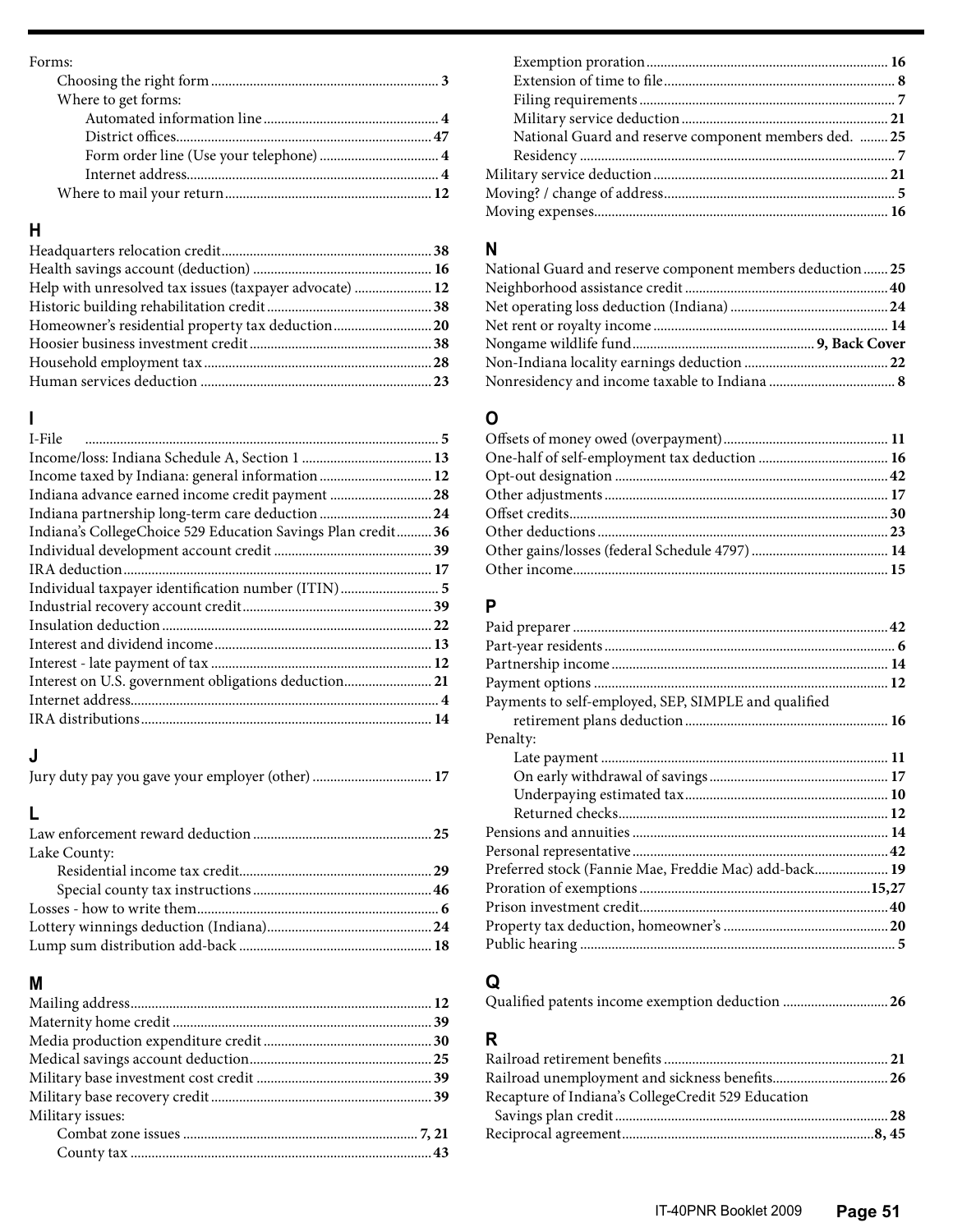| Reciprocal states, residents                           |  |
|--------------------------------------------------------|--|
|                                                        |  |
| Special filing and income reporting instructions 8     |  |
|                                                        |  |
|                                                        |  |
| Refunds:                                               |  |
|                                                        |  |
|                                                        |  |
|                                                        |  |
|                                                        |  |
| Statute of limitations (time limit to claim refund) 11 |  |
|                                                        |  |
|                                                        |  |
|                                                        |  |
|                                                        |  |
|                                                        |  |
| Residency:                                             |  |
|                                                        |  |
|                                                        |  |
|                                                        |  |
|                                                        |  |
|                                                        |  |
|                                                        |  |
|                                                        |  |
|                                                        |  |
| Returned checks and other types of payments 12         |  |
|                                                        |  |
|                                                        |  |
|                                                        |  |

# **S**

| Small employer qualified wellness program credit 40 |  |
|-----------------------------------------------------|--|
|                                                     |  |
|                                                     |  |
|                                                     |  |
|                                                     |  |
|                                                     |  |

# **T**

| Telephone assistance: |  |
|-----------------------|--|
|                       |  |
|                       |  |
|                       |  |
|                       |  |
|                       |  |
|                       |  |
|                       |  |

# **U**

| Unemployment compensation |  |
|---------------------------|--|
|                           |  |
|                           |  |
|                           |  |

### **V**

### **W**

| Withholding tax: |  |
|------------------|--|
|                  |  |
|                  |  |
|                  |  |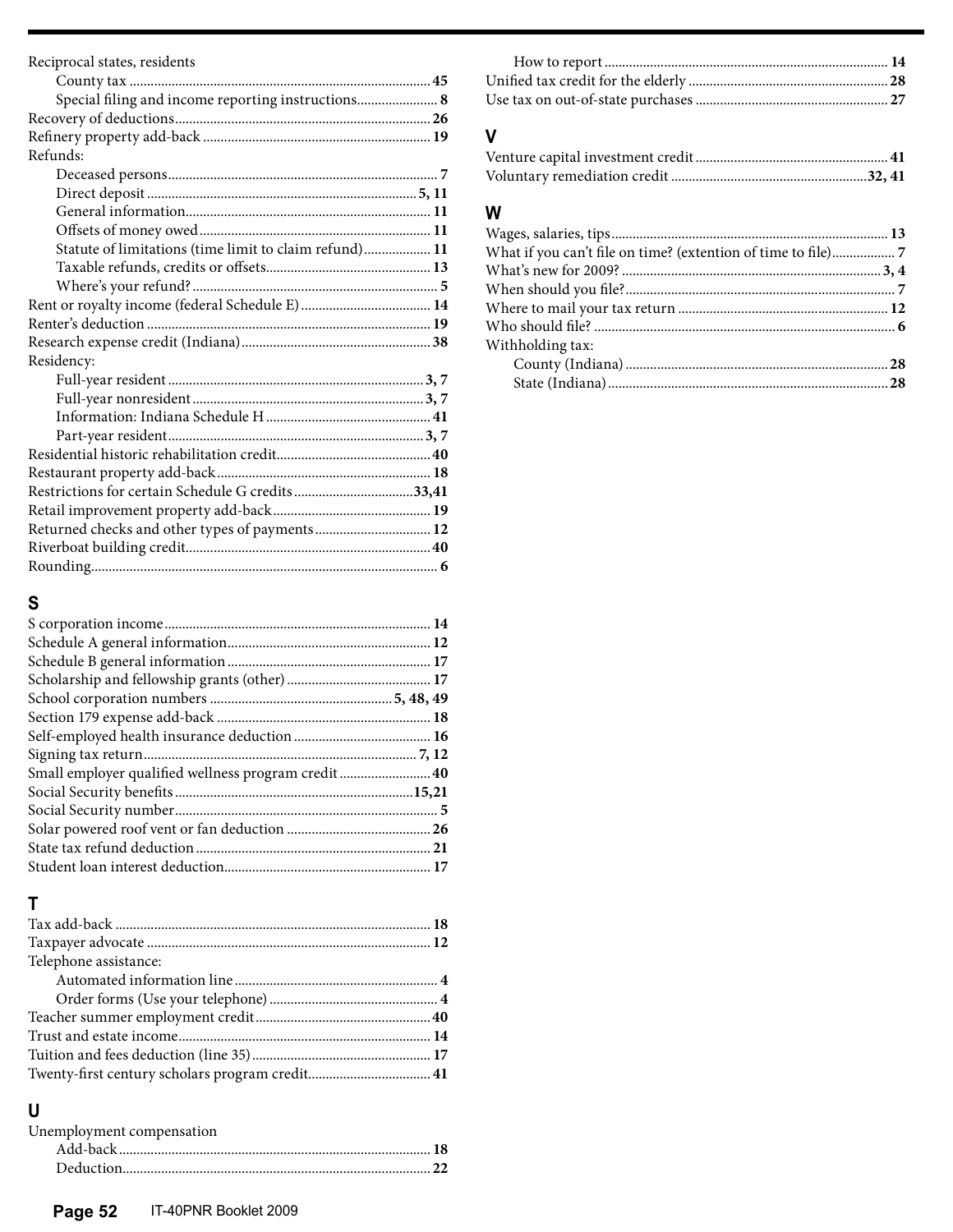| Send to: Nongame Wildlife Fund, Division of Fish and Wildlife, W-273, 402 West Was<br>City<br>Address<br>Name(s)<br>I (We) wish to donate<br>↮<br>to the Indiana Nongame Wildlife Fund<br>State<br>hington St., Indianapolis, IN 46204.<br>Zip Code | If you would like to make a donation to the Fund, you may donate all or a portion of your tax refund on line 17 of the Form IT-40PNR. To make a direct donation, you can also<br>individuals like you. The program is funded almost exclusively by donations to the Indiana state income tax check-off and direct donations<br>complete the form and mail it with a check or money order made payable to the Fund to: Nongame Wildlife Fund to: Nongame Wildlife Fund 10: Nongame Wildlife Fund Wildlife, W-273, 402 West Mashington<br>St., Indianapolis, IN 46204. You can learn more about Indiana's Nongame Wildlife Diversity Section at www.in.gov/dnr/fishwild/<br>These reintroduction programs, as well as many other restoration, management, and educational projects implemented by the Wildlife Diversity Section, rely on donations from | Your contributions to the Fund have brought ospreys and bald eagles back to our skies and river otters to our waters<br>Donations to the Nildlife Fund assist the Indiana Department of Natural Resources to manage and protect over 750 nongame and endangered wildlife species in Indiana<br>Contributions<br>to the<br>Indiana<br>Nongame<br><b>Wildlife</b><br><b>Fund</b> | 600Z<br>-40PNR<br>This booklet contains:<br>Schedule C Deductions<br>Schedule B Add-Backs<br><b>Form IT-40PNR and Instructions</b><br>Schedule A Sections 1, 2 and 3<br>Schedule D Exemptions<br>Schedule E<br>Schedule F<br>Schedule H Sections 1 & 2<br>Schedule<br>G Offset Credits<br>Other Taxes<br>Credits<br>Schedule CT-40PNR, County Tax with tax rates<br>Mailing Envelope<br>Schedule IN-EIC, Earned Income Credit<br>Form ES-40 Estimated Tax | SEAL<br>$Q_{\tilde{c}}$ | Indiana Department of Keyenue<br>100 North Senate Avenue<br>Indianapolis, IN 46204-2253 |
|-----------------------------------------------------------------------------------------------------------------------------------------------------------------------------------------------------------------------------------------------------|--------------------------------------------------------------------------------------------------------------------------------------------------------------------------------------------------------------------------------------------------------------------------------------------------------------------------------------------------------------------------------------------------------------------------------------------------------------------------------------------------------------------------------------------------------------------------------------------------------------------------------------------------------------------------------------------------------------------------------------------------------------------------------------------------------------------------------------------------------|--------------------------------------------------------------------------------------------------------------------------------------------------------------------------------------------------------------------------------------------------------------------------------------------------------------------------------------------------------------------------------|-----------------------------------------------------------------------------------------------------------------------------------------------------------------------------------------------------------------------------------------------------------------------------------------------------------------------------------------------------------------------------------------------------------------------------------------------------------|-------------------------|-----------------------------------------------------------------------------------------|
|                                                                                                                                                                                                                                                     |                                                                                                                                                                                                                                                                                                                                                                                                                                                                                                                                                                                                                                                                                                                                                                                                                                                        |                                                                                                                                                                                                                                                                                                                                                                                |                                                                                                                                                                                                                                                                                                                                                                                                                                                           |                         | Indiana Dept.<br>U.S. Postage<br><b>PRSRT STD</b><br>of Revenue<br><b>DAID</b>          |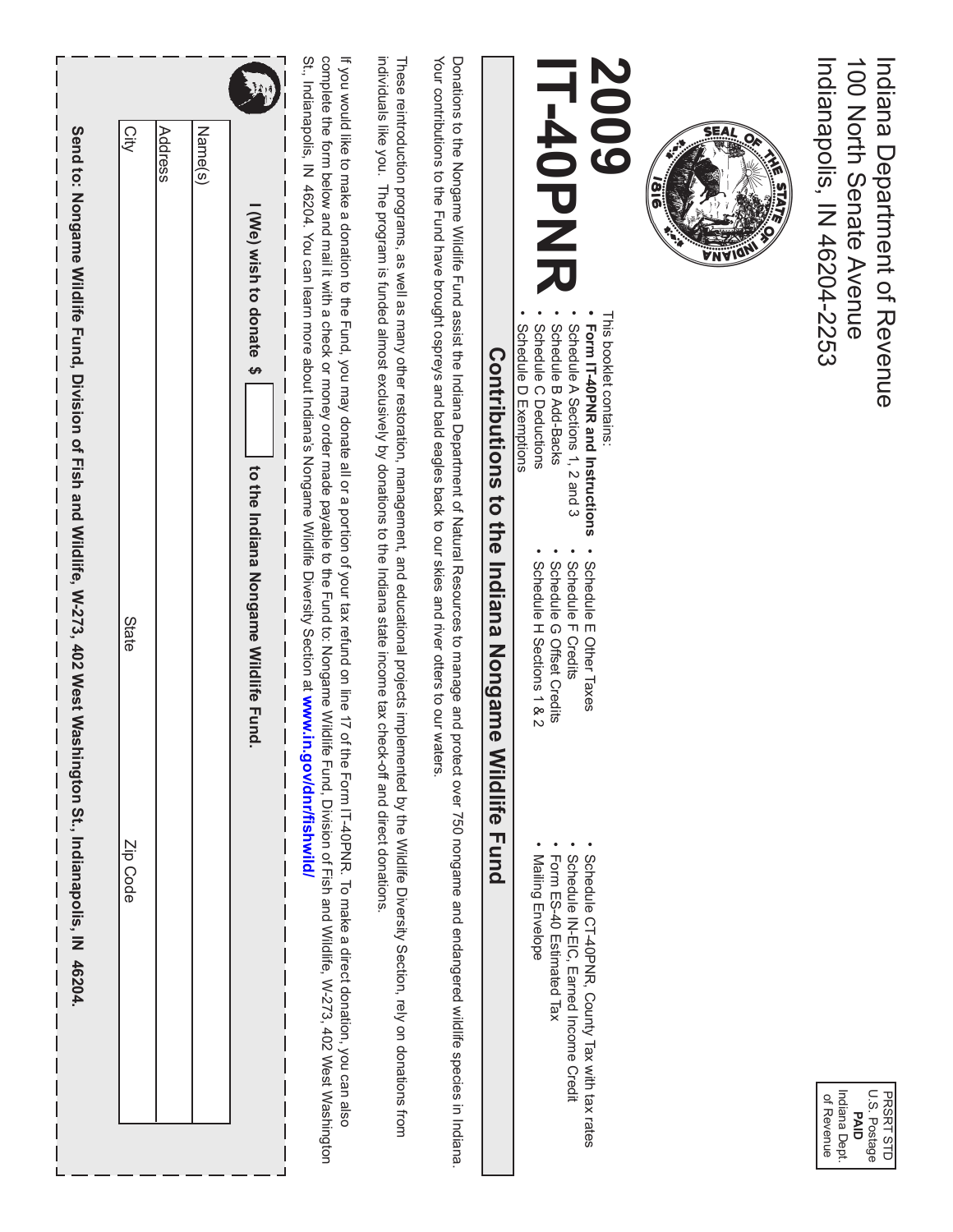|    | Form<br>Indiana Part-Year or Full-Year Nonresident<br><b>T-40PNR</b><br><b>Individual Income Tax Return</b>                                                          |       |      |
|----|----------------------------------------------------------------------------------------------------------------------------------------------------------------------|-------|------|
|    | State Form 472<br>$(R8 / 9 - 09)$<br>If you are not filing for the calendar year January 1 through December 31, 2009, enter period from:                             |       |      |
|    | Due April 15, 2010<br>$/2009$ to:<br>/2009                                                                                                                           |       |      |
|    | Your Social<br>Spouse's Social<br><b>Security Number</b><br><b>Security Number</b><br>Place "X" in box if applying for ITIN<br>Place "X" in box if applying for ITIN |       |      |
|    | Your first name<br>Initial<br>Last name                                                                                                                              |       |      |
|    | If filing a joint return, spouse's first name<br>Initial<br>Last name                                                                                                |       |      |
|    | Present address (number and street or rural route)                                                                                                                   |       |      |
|    | Place "X" in box if you are<br>married filing separately.<br><b>State</b><br>Zip $code + 4$<br>City                                                                  |       |      |
|    |                                                                                                                                                                      |       |      |
|    | Foreign Country (if applicable)<br>School Corporation Number (see pages 48 and 49)                                                                                   |       |      |
|    | Enter below the 2-digit county code numbers (found on the back of Schedule CT-40PNR) for the county where you lived and                                              |       |      |
|    | worked on January 1, 2009.                                                                                                                                           |       |      |
|    | County where<br>County where<br>County where<br>County where<br>you lived<br>you worked<br>spouse worked<br>spouse lived                                             |       |      |
|    | <b>Round all entries</b>                                                                                                                                             |       |      |
|    |                                                                                                                                                                      |       |      |
|    | 1. Complete Schedule A first. Enter here the amount from Section 3,<br>1                                                                                             | .  00 |      |
|    | 2. Enter amount from Schedule B, line 13, and attach Schedule B  Indiana Add-Backs<br>2                                                                              | . 00  |      |
|    | 3.                                                                                                                                                                   |       | .00  |
|    |                                                                                                                                                                      |       |      |
| 4. | Enter amount from Schedule C, line 12, and attach Schedule C Indiana Deductions<br>4                                                                                 | . 00  |      |
| 5. | 5                                                                                                                                                                    | . 00  |      |
|    | 6. You must complete Schedule D. Enter amount from Schedule D, line 7,<br>6                                                                                          | . 00  |      |
| 7. | State Taxable Income. Subtract line 6 from line 5 (if answer is less than zero, leave blank) State Taxable Income.<br>7                                              |       | . 00 |
| 8. | .00<br>State adjusted gross income tax: multiply line 7 by 3.4% (.034) [8]                                                                                           |       |      |
| 9. | .00                                                                                                                                                                  |       |      |
|    | .00<br>10. Other taxes. Enter amount from Schedule E, line 5 (attach schedule) 10                                                                                    |       |      |

11. Add lines 8, 9 and 10. Enter total here and on line 15 on the back..........................**Indiana Taxes**  $11$ 

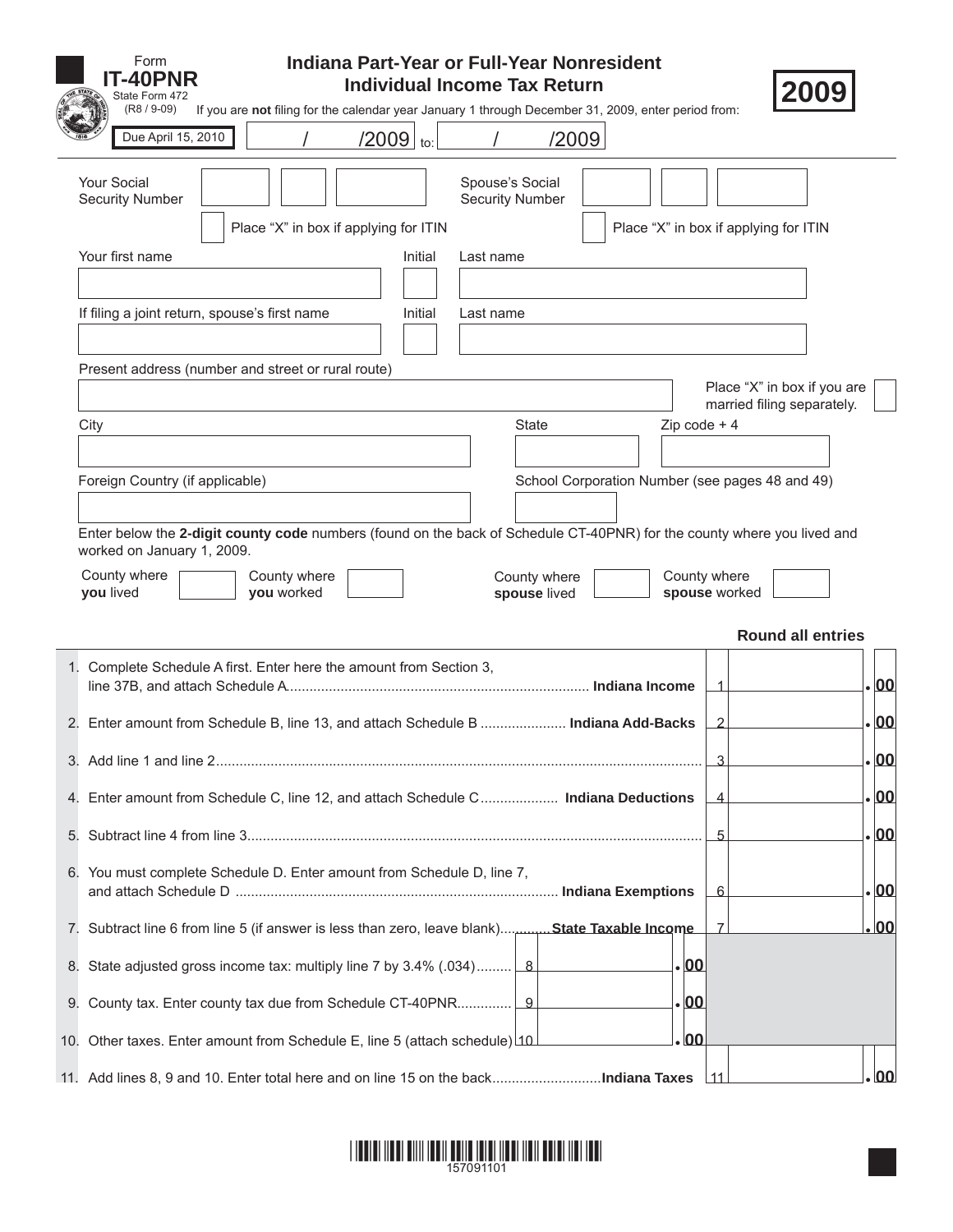|     | .00                                                                                                          |                                        |       |  |
|-----|--------------------------------------------------------------------------------------------------------------|----------------------------------------|-------|--|
|     | . 00<br>13. Enter offset credits from Schedule G, line 7 (attach schedule) 13                                |                                        |       |  |
|     |                                                                                                              | 14                                     | . 00  |  |
|     |                                                                                                              | 15                                     | . 00  |  |
|     | 16. If line 14 is equal to or more than line 15, subtract line 15 from line 14 (if smaller, skip to line 23) | 16                                     | . 00  |  |
|     | 17. Amount from line 16 to be donated to the Indiana Nongame Wildlife Fund                                   | 17                                     | . 00  |  |
|     |                                                                                                              | 18                                     | .  00 |  |
|     | 19. Amount from line 18 to be applied to your 2010 estimated tax account (see instructions on page 9).       |                                        |       |  |
|     | .  00<br>Enter your county code<br>county tax to be applied $\frac{1}{2}$ a                                  |                                        |       |  |
|     | .  00<br>Spouse's county code<br>county tax to be applied $\frac{1}{2}$ b                                    |                                        |       |  |
|     | . 00<br>Indiana adjusted gross income tax to be applied \$ $\mathcal{C}$                                     |                                        |       |  |
|     | Total to be applied to your estimated tax account ( $a + b + c$ ; cannot be more than line 18)  [190]        |                                        | .00   |  |
|     | 20. Penalty for underpayment of estimated tax from Schedule IT-2210 or IT-2210A                              | 20                                     | . 00  |  |
|     | 21. Refund: Line 18 minus lines 19d and 20. Note: If less than zero, see line 23 instructions Your Refund    | 21                                     | .  00 |  |
|     | 22. a. Routing Number                                                                                        |                                        |       |  |
|     | b. Account Number                                                                                            | <b>Direct Deposit</b><br>(see page 11) |       |  |
|     | c. Type:<br>Checking<br>Savings<br><b>Hoosier Works MC</b>                                                   |                                        |       |  |
| 23. | If line 15 is more than line 14, subtract line 14 from line 15. Add to this any amount on line 20            |                                        |       |  |
|     |                                                                                                              | 23                                     | . 00  |  |
|     |                                                                                                              | 24                                     | .00   |  |
|     |                                                                                                              |                                        | .00   |  |
|     |                                                                                                              |                                        | . 00  |  |
|     | ▶ No payment is due if you owe less than \$1. Do not send cash. Please make your check or money              |                                        |       |  |
|     | order payable to: Indiana Department of Revenue. Credit card payers must see instructions.                   |                                        |       |  |

**Sign and date this return after reading the** *Filing Authorization* **statement on Schedule H. Attach Schedule H.**

Your Signature **National Example 2 Constrainers** Date Spouse's Signature **Constrainers** Date

**• If enclosing payment mail to: Indiana Department of Revenue, P.O. Box 7224, Indianapolis, IN 46207-7224.** 

**• Mail all other returns to: Indiana Department of Revenue, P.O. Box 40, Indianapolis, IN 46206-0040.**



 $\_$  , and the state of the state of the state of the state of the state of the state of the state of the state of the state of the state of the state of the state of the state of the state of the state of the state of the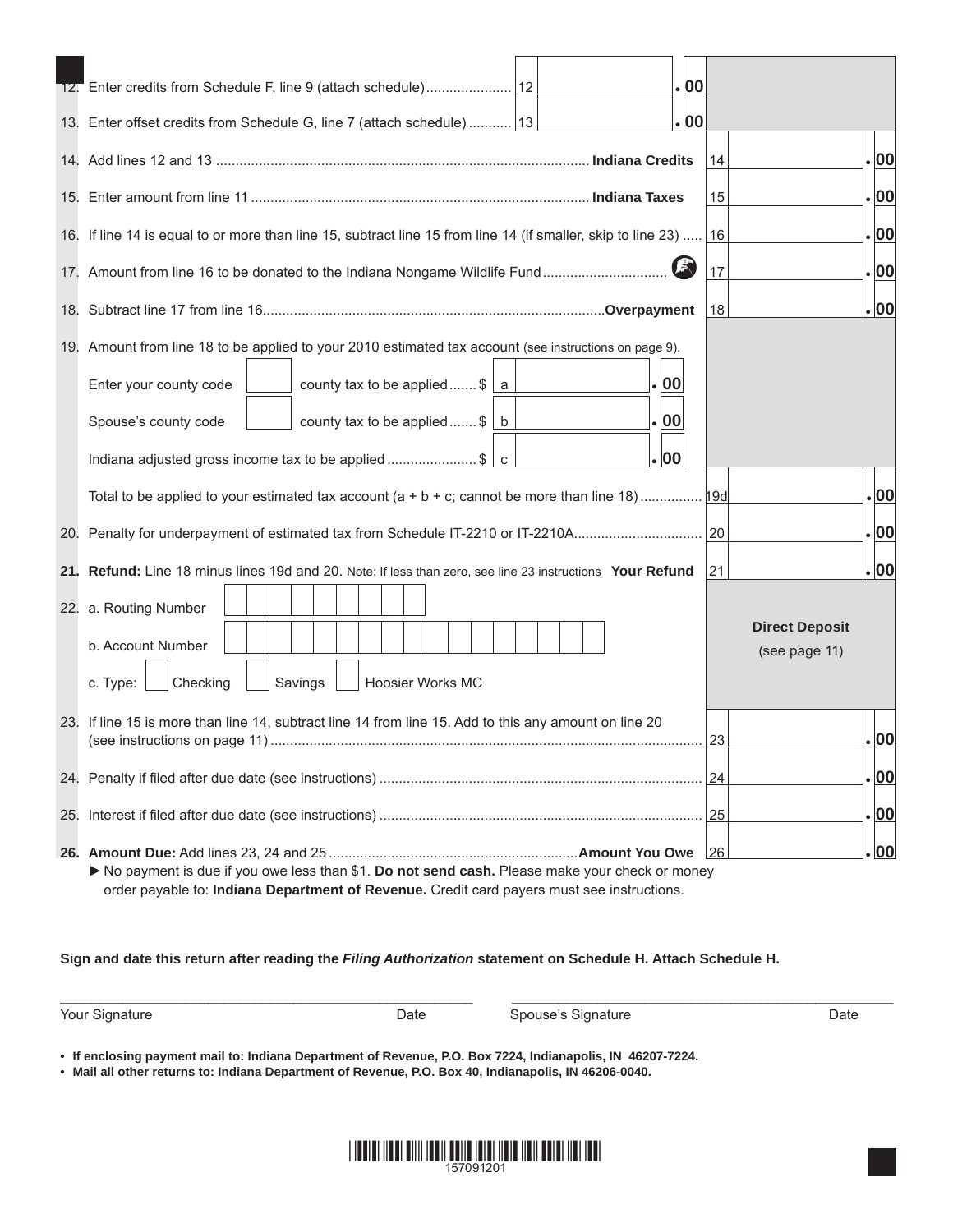| <b>Schedule A</b> |
|-------------------|
| Form IT-40PNR     |
| State Form 48719  |
| (R8/9-09)         |

# **Schedule A Section 1: Income or Loss**

**(Complete Proration, Section 2 and Section 3 on back)**

Enclosure **2009** Sequence No.**<sup>01</sup>**

Name(s) shown on Form IT-40PNR Your Social Security Number

| <b>Section 1: Income</b><br>Enter in Column A, lines 1 through 20, the same income or loss you reported on your 2009 federal income tax<br>return, Form 1040, 1040A or 1040EZ (except for line 19B and/or a net operating loss carryforward on line 20B; see<br>or (Loss) |            |                                               |                 |                                            |
|---------------------------------------------------------------------------------------------------------------------------------------------------------------------------------------------------------------------------------------------------------------------------|------------|-----------------------------------------------|-----------------|--------------------------------------------|
| instructions). If you have a loss (or negative entry), please Indicate so by placing it in a bracket. Example: (1.00)<br>Round all entries.<br><b>Line-by-line instructions</b>                                                                                           |            | <b>Column A</b><br>Income from Federal Return |                 | <b>Column B</b><br>Income Taxed by Indiana |
| begin on page 12.                                                                                                                                                                                                                                                         |            |                                               |                 |                                            |
| 1. Your wages, salaries, tips, commissions, etc                                                                                                                                                                                                                           | 1A         | .00                                           | 1B              | .00                                        |
| 2. Spouse's wages, salaries, tips, commissions, etc                                                                                                                                                                                                                       | 2A         | .  00                                         | 2B              | .00                                        |
|                                                                                                                                                                                                                                                                           | 3A         | .  00                                         | 3B              | .00                                        |
|                                                                                                                                                                                                                                                                           | 4A         | .  00                                         | 4B              | .00                                        |
| 5. Taxable refunds, credits, or offsets of state                                                                                                                                                                                                                          | 5A         | .  00                                         | 5B              | .00                                        |
|                                                                                                                                                                                                                                                                           | 6A         | .  00                                         | 6 <sub>B</sub>  | .00                                        |
| 7. Business income or loss from federal Schedule C or C-EZ                                                                                                                                                                                                                | 7A         | .  00                                         | 7B              | .00                                        |
| 8. Capital gain or loss from sale or exchange                                                                                                                                                                                                                             | 8A         | .  00                                         | 8B              | .00                                        |
|                                                                                                                                                                                                                                                                           | <b>9A</b>  | .  00                                         | <b>9B</b>       | .00                                        |
|                                                                                                                                                                                                                                                                           | 10A        | .  00                                         | 10B             | .00                                        |
|                                                                                                                                                                                                                                                                           | 11A        | .  00                                         | 11B             | .00                                        |
| 12. Net rent or royalty income or loss reported on                                                                                                                                                                                                                        | 12A        | .  00                                         | 12B             | .00                                        |
|                                                                                                                                                                                                                                                                           | 13A        | .  00                                         | 13B             | .00                                        |
|                                                                                                                                                                                                                                                                           | 14A        | .  00                                         | 14B             | .00                                        |
|                                                                                                                                                                                                                                                                           | 15A        | .00                                           | 15B             | .00                                        |
| 16. Farm income or loss from federal Schedule F                                                                                                                                                                                                                           | 16A        | . 00                                          | 16B             | .00                                        |
|                                                                                                                                                                                                                                                                           | 17A        | <u>. 00</u>                                   | 17B             | <u>. 00</u>                                |
|                                                                                                                                                                                                                                                                           | <u>18A</u> | <u>. 00</u>                                   | 18 <sub>B</sub> | <u>. 00</u>                                |
| 19. Indiana apportioned income from attached                                                                                                                                                                                                                              | 19A        |                                               | 19B             | <u>. 00</u>                                |
| 20. Other income reported on your federal return<br>List source(s). (Do not include federal net operating loss in Column B. See instructions on page 15.)                                                                                                                 | 20A        | .  00                                         | 20B             | .00                                        |
|                                                                                                                                                                                                                                                                           |            |                                               |                 |                                            |
|                                                                                                                                                                                                                                                                           | 21A        | .  00                                         | 21B             | .00                                        |

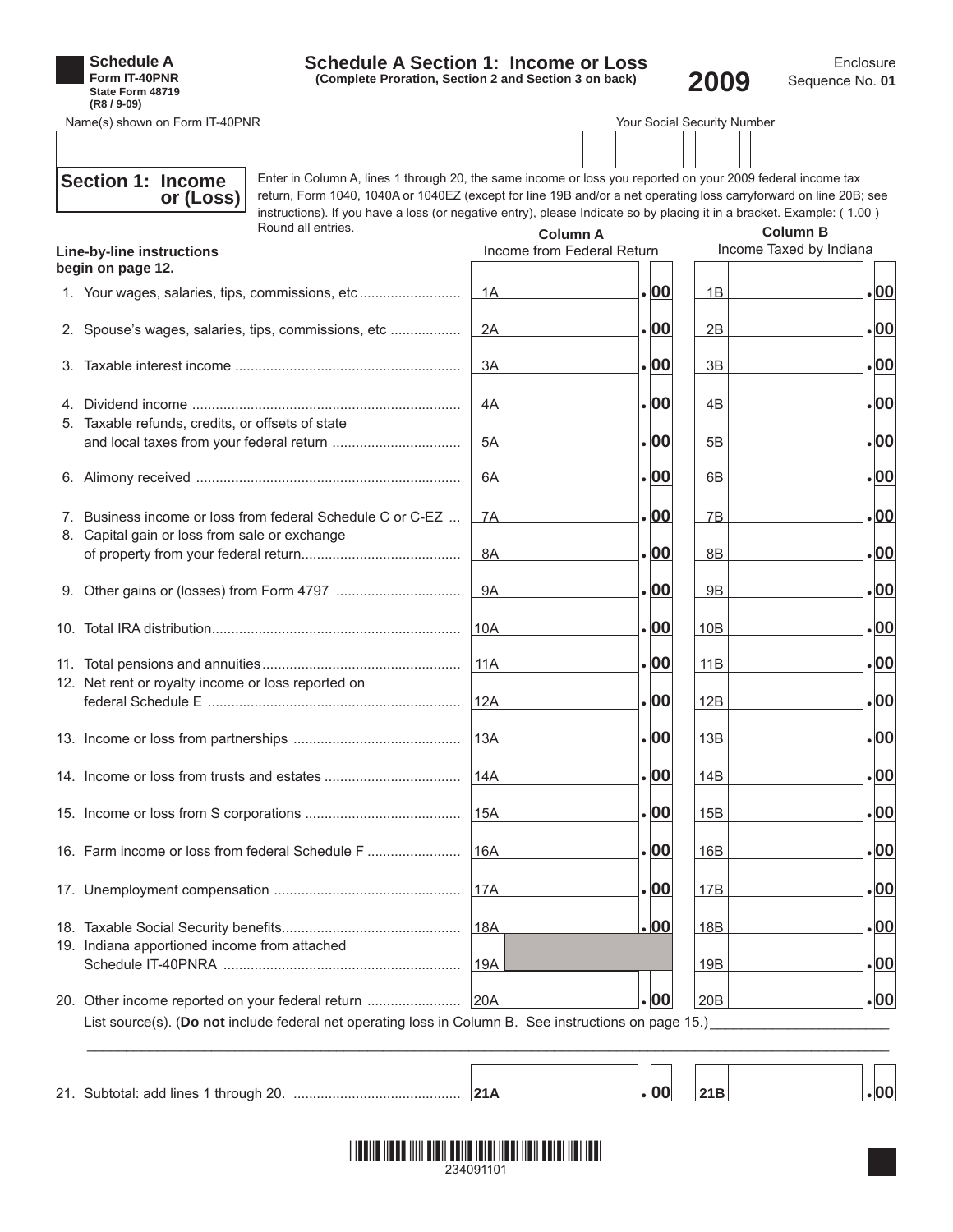

### **Schedule A Proration; Section 2: Adjustments to Income 2009**



**Proration Section** | See instructions on page 15.

21C. Note: Nonresident military personnel see special instructions on page 16 and complete worksheet. **21C 21C 120 100** 

| 21D. For all other individuals, divide the amount on line 21B by the amount on line 21A (see instructions |  |  |
|-----------------------------------------------------------------------------------------------------------|--|--|
| if either line 21A and/or 21B are less than zero). Please round your answer to a decimal followed         |  |  |
| by three numbers. Example: $$3,100 \div $8,000 = .3875$ , which rounds to .388 (do not enter a            |  |  |
|                                                                                                           |  |  |
|                                                                                                           |  |  |

**Section 2: Adjustments** Note: Enter in Column A only those deductions claimed on your 2009 federal income<br> **Section 2: Adjustments** to **Income** tax return, Form 1040, 1040A or 1040EZ. Round all entries. tax return, Form 1040, 1040A or 1040EZ. Round all entries.

| Line-by-line instructions continue on page 16.                                                         | <b>Column A</b><br><b>Federal Adjustments</b> |      |                 | <b>Column B</b><br>Indiana Adjustments |
|--------------------------------------------------------------------------------------------------------|-----------------------------------------------|------|-----------------|----------------------------------------|
|                                                                                                        | 22A                                           | .00  | 22B             | .00                                    |
| 23. Certain business expenses of reservists,                                                           | 23A                                           | .00  | 23B             | . 00                                   |
|                                                                                                        | 24A                                           | .00  | 24B             | . 00                                   |
| 25. Moving expenses (see instructions on page 16)                                                      | 25A                                           | .00  | 25B             | . 00                                   |
|                                                                                                        | 26A                                           | . 00 | 26B             | . 00                                   |
| 27. Self-employed, SEP, SIMPLE, and qualified plans                                                    | 27A                                           | .00  | 27 <sub>B</sub> | .00                                    |
| 28. Self-employed health insurance deduction                                                           | 28A                                           | .00  | 28B             | .00                                    |
|                                                                                                        | 29A                                           | .00  | 29B             | .00                                    |
|                                                                                                        | 30A                                           | .00  | 30 <sub>B</sub> | . 00                                   |
|                                                                                                        | 31A                                           | .00  | 31B             | .00                                    |
|                                                                                                        | 32A                                           | .00  | 32B             | .00                                    |
|                                                                                                        | 33A                                           | .00  | 33B             | .00                                    |
| 34. Domestic production activities deduction                                                           | 34A                                           | . 00 | 34B             |                                        |
|                                                                                                        | 35A                                           | .00  | 35 <sub>B</sub> | . 00                                   |
|                                                                                                        | 36A                                           | . 00 | 36B             | 00                                     |
| <b>Section 3: Totals</b>                                                                               |                                               |      |                 |                                        |
| 37. Subtract line 36 from line 21 of Section 1. Carry<br>amount from line 37B to Form IT-40PNR, line 1 | 37A                                           | .00  | 37B             | .00                                    |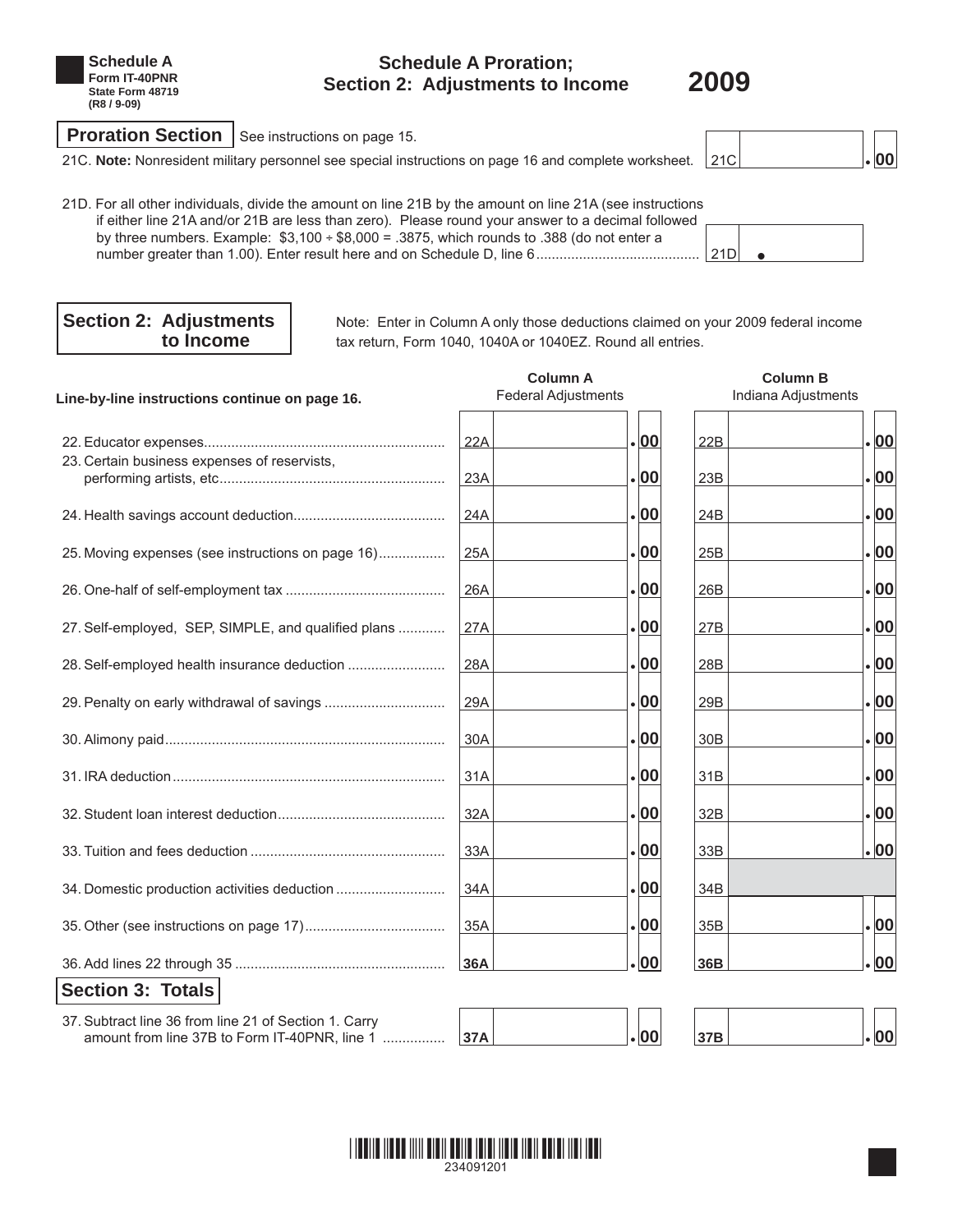

**Schedule B: Add-Backs**

| Name(s) shown on Form IT-40PNR                                                                                                         | Your Social Security Number |                          |
|----------------------------------------------------------------------------------------------------------------------------------------|-----------------------------|--------------------------|
|                                                                                                                                        |                             |                          |
|                                                                                                                                        |                             | <b>Round all entries</b> |
| 1. Tax add back: certain taxes deducted from federal Schedules C, C-EZ, E and/or F                                                     | $\vert$ 1                   | .00                      |
|                                                                                                                                        | $\overline{2}$              | .00                      |
|                                                                                                                                        | 3                           | .00                      |
|                                                                                                                                        | $\vert$                     | .00                      |
| 5. Unemployment compensation add-back (see instructions on page 18):<br>Enter amount of unemployment compensation from Indiana sources | 00                          |                          |
| Enter the amount of unemployment compensation from Indiana<br>sources reported on Indiana Schedule A, line 17B Box B                   | 00                          |                          |
|                                                                                                                                        | 5                           | .00                      |
|                                                                                                                                        | 6                           | .00                      |
|                                                                                                                                        | 7                           | .00                      |
|                                                                                                                                        | 8 <sup>1</sup>              | .00                      |
|                                                                                                                                        | 9                           | .00                      |
|                                                                                                                                        | 10                          | .00                      |
|                                                                                                                                        | $\vert$ 11                  | .00                      |
|                                                                                                                                        | 12                          | .00                      |
| 13. Add lines 1 through 12. Enter total here and on Form IT-40PNR, line 2Total Indiana Add-Backs [13]                                  |                             | .00                      |

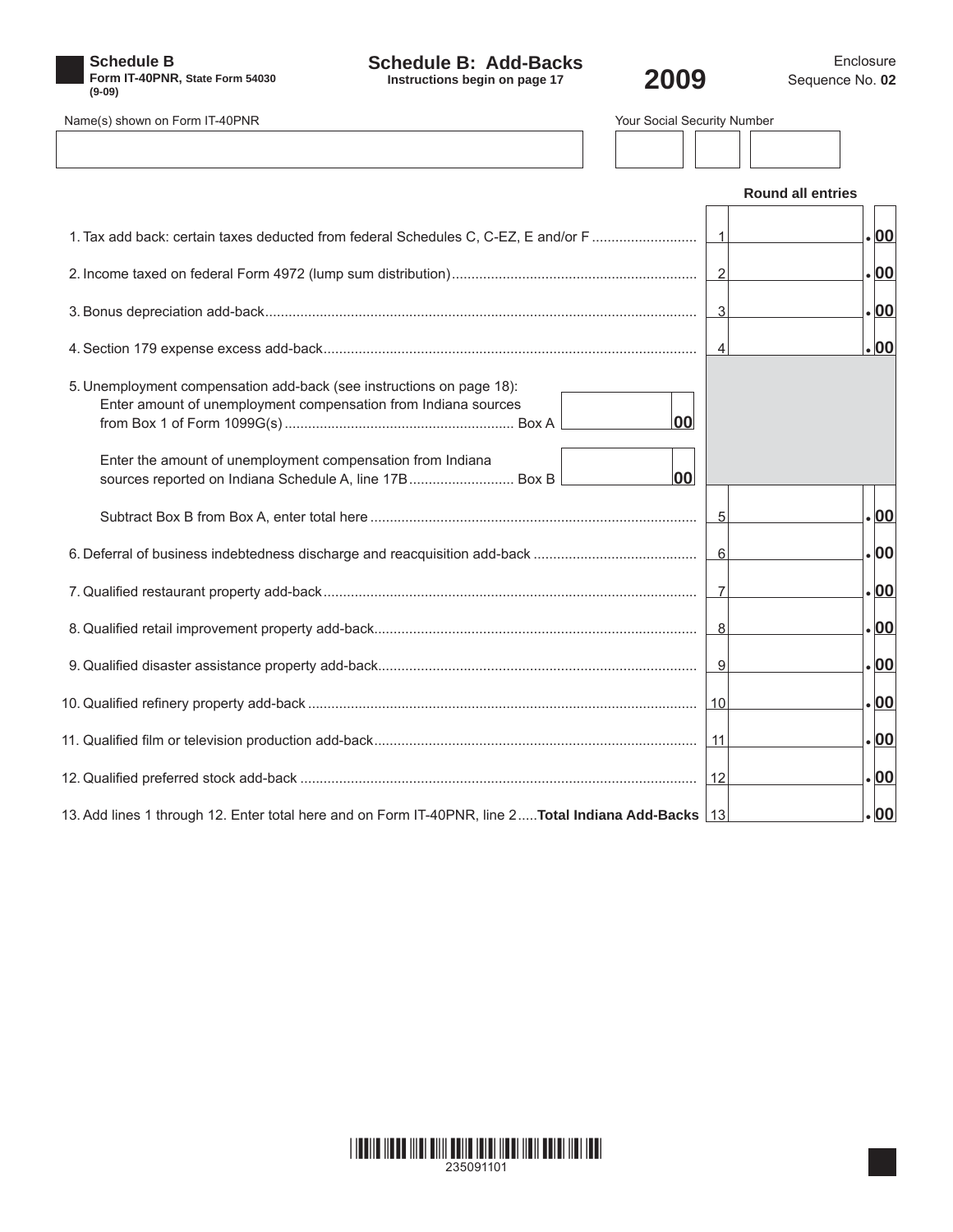

**Schedule C: Deductions**

٦

 $\overline{\phantom{a}}$ 

| Name(s) shown on Form IT-40PNR | Your Social Security Number |  |
|--------------------------------|-----------------------------|--|
|                                |                             |  |

| ır Social Security Number |  |  |  |  |  |  |
|---------------------------|--|--|--|--|--|--|
|                           |  |  |  |  |  |  |

| 1. Renter's deduction<br>Indiana address where rented if different from the one on the front page (enter below)                             |                                                    |    |                 |                          |       |
|---------------------------------------------------------------------------------------------------------------------------------------------|----------------------------------------------------|----|-----------------|--------------------------|-------|
|                                                                                                                                             | Amount of rent paid                                |    |                 |                          |       |
| Landlord's name and address (enter below)                                                                                                   | \$                                                 | 00 |                 | <b>Round all entries</b> |       |
| Number of months rented<br>Enter the lesser of \$3,000 or amount of rent paid                                                               |                                                    |    |                 |                          | .  00 |
| 2. Homeowner's residential property tax deduction<br>Indiana address where property tax was paid if different from front page (enter below) |                                                    |    |                 |                          |       |
| Number of months lived there<br>Enter the lesser of \$2,500 or the actual amount of Indiana property                                        |                                                    | 00 |                 |                          |       |
| Note: Enter the amount of property taxes due in 2008 but paid during<br>2009 (if any) from step 5 of the worksheet on page 20Box B \$       |                                                    | 00 |                 |                          |       |
| Add Boxes A and B, enter the total here (combined deduction cannot be more than \$5,000)                                                    |                                                    |    |                 |                          | .  00 |
|                                                                                                                                             |                                                    |    |                 |                          | .  00 |
|                                                                                                                                             |                                                    |    |                 |                          | .  00 |
|                                                                                                                                             |                                                    |    |                 |                          | .  00 |
|                                                                                                                                             |                                                    |    | 6               |                          | .  00 |
|                                                                                                                                             |                                                    |    |                 |                          | .  00 |
| 8. Non-Indiana locality earnings deduction: \$2,000 maximum per qualifying person                                                           |                                                    |    | 8               |                          | .  00 |
|                                                                                                                                             |                                                    |    |                 |                          | 00    |
|                                                                                                                                             |                                                    |    | 10              |                          | .  00 |
| 11. Other Deductions: See instructions (attach additional sheets if necessary)                                                              |                                                    |    |                 |                          |       |
|                                                                                                                                             | code no. $\frac{1}{1}$ $\frac{1}{1}$ $\frac{1}{1}$ |    | 11al            |                          | .  00 |
|                                                                                                                                             | $code no.$ ___ __ __                               |    | 11 <sub>b</sub> |                          | .  00 |
|                                                                                                                                             |                                                    |    |                 |                          | .  00 |
|                                                                                                                                             | code no. $\frac{1}{1}$ $\frac{1}{1}$ $\frac{1}{1}$ |    | 11c             |                          |       |
| 12. Add lines 1 through 11 and enter total on line 4 of Form IT-40PNRTotal Deductions >                                                     |                                                    |    | $\vert$ 12      |                          | . 00  |

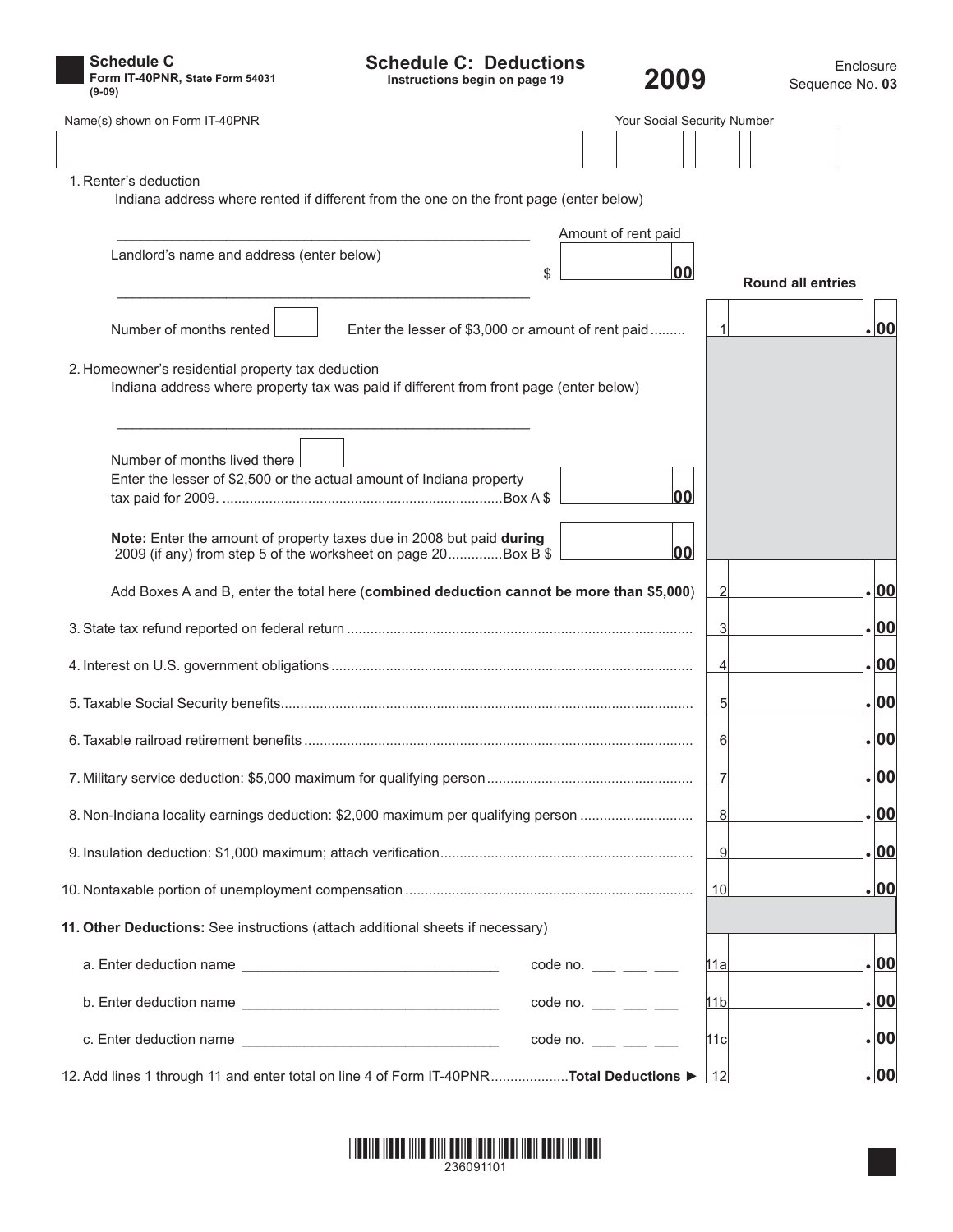

**Schedule D: Exemptions**

| Name(s) shown on Form IT-40PNR                                                                                                           | Your Social Security Number |                          |      |
|------------------------------------------------------------------------------------------------------------------------------------------|-----------------------------|--------------------------|------|
|                                                                                                                                          |                             |                          |      |
|                                                                                                                                          |                             | <b>Round all entries</b> |      |
| 1. Number of exemptions claimed on your federal return<br>(If no federal return was filed, enter \$1,000 per qualifying person)          |                             | 1                        | .00  |
| 2. Claim additional exemption for certain dependent children (see instructions on page 26).                                              |                             |                          |      |
| Enter number you are eligible to claim $\Box$                                                                                            |                             | $\vert$ 2                | .00  |
| 3. Place "X" in box(es) below if, by December 31, 2009                                                                                   |                             |                          |      |
| You were age 65 or older<br>and/or blind                                                                                                 |                             |                          |      |
| Spouse was 65 or older<br>and/or blind                                                                                                   |                             |                          |      |
| Total number of boxes with Xs                                                                                                            |                             | 3 <sup>1</sup>           | .00  |
| 4. If age 65 or older, enter amount from Schedule A, line 37A \$<br>If this amount is less than \$40,000, place "X" in box(es) below if: |                             |                          |      |
| You were age 65 or older                                                                                                                 |                             |                          |      |
| Spouse was 65 or older                                                                                                                   |                             |                          |      |
| Total number of boxes with Xs                                                                                                            |                             | $\overline{4}$           | .00  |
|                                                                                                                                          | .00                         |                          |      |
| 6. Enter the number from Schedule A, Proration Section, line 21D  6                                                                      |                             |                          |      |
| 7. Multiply line 5 by the number on line 6. Enter here and on Form IT-40PNR, line 6. Total Exemptions 7                                  |                             |                          | . 00 |

| <b>Schedule E: Other Taxes</b> |  |  |
|--------------------------------|--|--|
| Instructions begin on page 27  |  |  |

| 1. Use tax on out-of-state purchases from line 4 of Sales/Use Tax Worksheet    | 00   |  |
|--------------------------------------------------------------------------------|------|--|
|                                                                                | 00   |  |
|                                                                                | 00   |  |
| 4. Recapture of Indiana's CollegeChoice 529 credit. Attach Schedule IN-529R    | , 00 |  |
| 5. Add lines 1 through 4. Enter here and on Form IT-40PNR, line 10 Other Taxes | 00   |  |

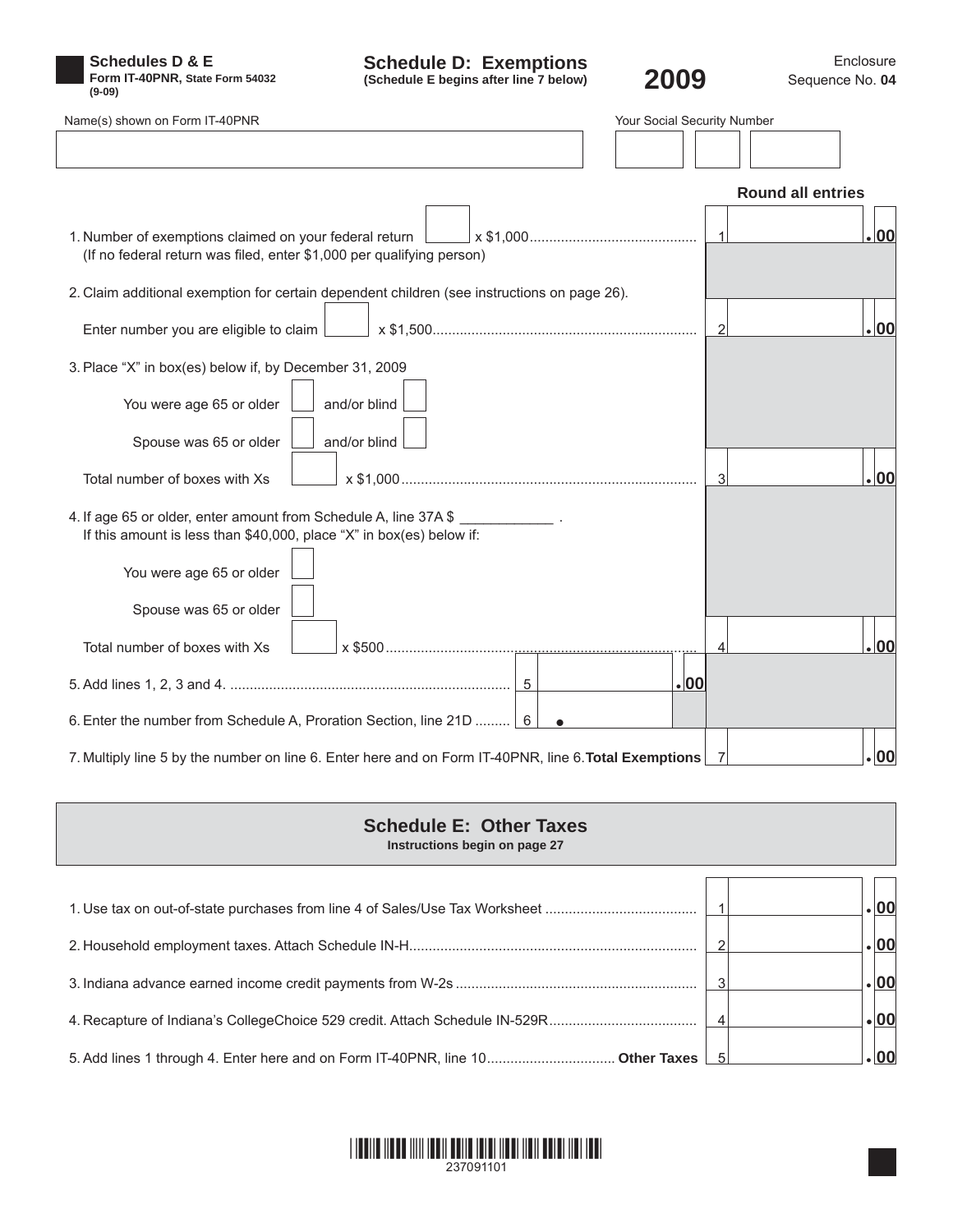

**Schedule F: Credits Instructions begin on page 28**



| Name(s) shown on Form IT-40PNR                                                                                                                              | Your Social Security Number |       |
|-------------------------------------------------------------------------------------------------------------------------------------------------------------|-----------------------------|-------|
|                                                                                                                                                             |                             |       |
|                                                                                                                                                             | <b>Round all entries</b>    |       |
|                                                                                                                                                             | $\vert$ 1                   | .  00 |
| 2. Indiana county tax withheld (from box 19 of your W-2s, WH-18s or from 1099s)                                                                             | $\overline{2}$              | .00   |
| 3. Estimated tax paid for 2009: include any extension payment made with Form IT-9                                                                           | $\overline{3}$              | .  00 |
| 5. Earned income credit (see instructions on page 29):<br>Enter earned income credit from<br>Enter number from Schedule A, Proration Section, line 21DBox B | $\overline{4}$<br>00        | .00   |
|                                                                                                                                                             | 5                           | .  00 |
|                                                                                                                                                             | 6                           | .  00 |
|                                                                                                                                                             |                             | .  00 |
|                                                                                                                                                             | 8                           | . 00  |
| 9. Add lines 1 through 8. Enter total here and on Form IT-40PNR, line 12 Total Credits                                                                      | 9                           | .00   |

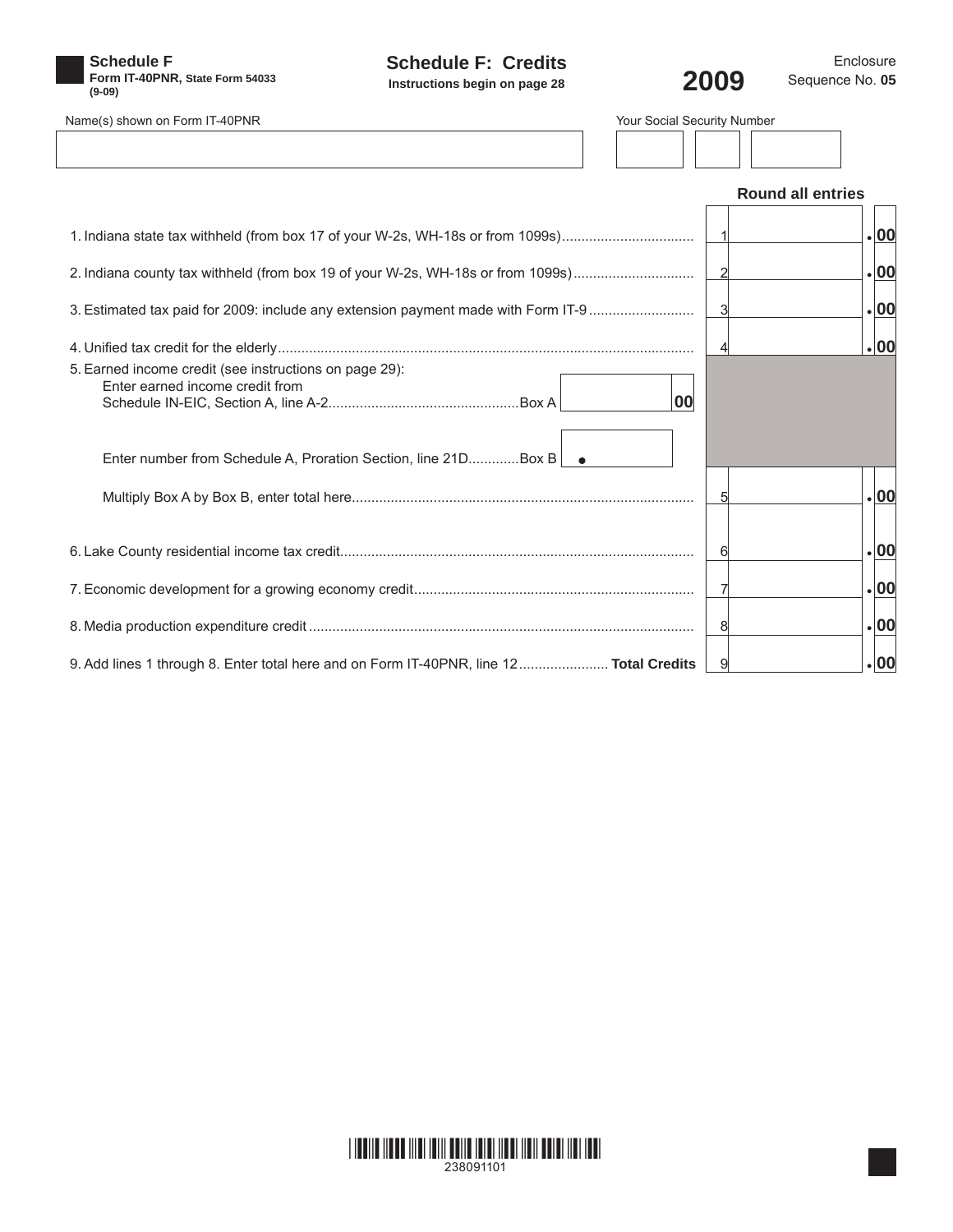

### **Schedule G: Offset Credits**



Enclosure Sequence No. **06**

| Name(s) shown on Form IT-40PNR                                                                                                                                                                     |                                         | Your Social Security Number |                          |  |  |
|----------------------------------------------------------------------------------------------------------------------------------------------------------------------------------------------------|-----------------------------------------|-----------------------------|--------------------------|--|--|
|                                                                                                                                                                                                    |                                         |                             |                          |  |  |
|                                                                                                                                                                                                    |                                         |                             | <b>Round all entries</b> |  |  |
|                                                                                                                                                                                                    |                                         |                             | .  00                    |  |  |
|                                                                                                                                                                                                    |                                         | $\overline{2}$              | . 00                     |  |  |
| 3. Other Local Credits: See instructions (attach additional sheets if necessary)                                                                                                                   |                                         |                             |                          |  |  |
|                                                                                                                                                                                                    | $code no. \_\_\_\_\_\_\_\_\$            | 3al                         | .  00                    |  |  |
|                                                                                                                                                                                                    | $code no.$ ___ __ __                    | 3 <sub>b</sub>              | . 00                     |  |  |
| Important: Lines 1 through 3 cannot be greater than the county tax due<br>on Form IT-40PNR, line 9 (see Limitation on page 33 of the instructions)                                                 |                                         |                             |                          |  |  |
|                                                                                                                                                                                                    |                                         | $\overline{4}$              | .00                      |  |  |
|                                                                                                                                                                                                    |                                         | 5                           | .  00                    |  |  |
| 6. Other Credits: See instructions (attach additional sheets if necessary)                                                                                                                         |                                         |                             |                          |  |  |
|                                                                                                                                                                                                    | code no. $\frac{1}{2}$ $\frac{1}{2}$    | 6al                         | .  00                    |  |  |
|                                                                                                                                                                                                    | code no. $\_\_\_\_\_\_\_\_\_\_\_\_\_\_$ | 6 <sub>b</sub>              | .00                      |  |  |
|                                                                                                                                                                                                    | code no. $\_\_\_\_\_\_\_\_\_\_\_\_\_\_$ | 6c                          | .  00                    |  |  |
|                                                                                                                                                                                                    | $code no.$ ___ __ __                    | 6d                          | .100                     |  |  |
| Important: Lines 4 through 6 added together cannot be greater than the state adjusted gross<br>income tax due on Form IT-40PNR, line 8 (see Additional Limitations on page 41 of the instructions) |                                         |                             |                          |  |  |
| 7. Add lines 1 through 6 and enter total here and on line 13                                                                                                                                       |                                         |                             | .100                     |  |  |

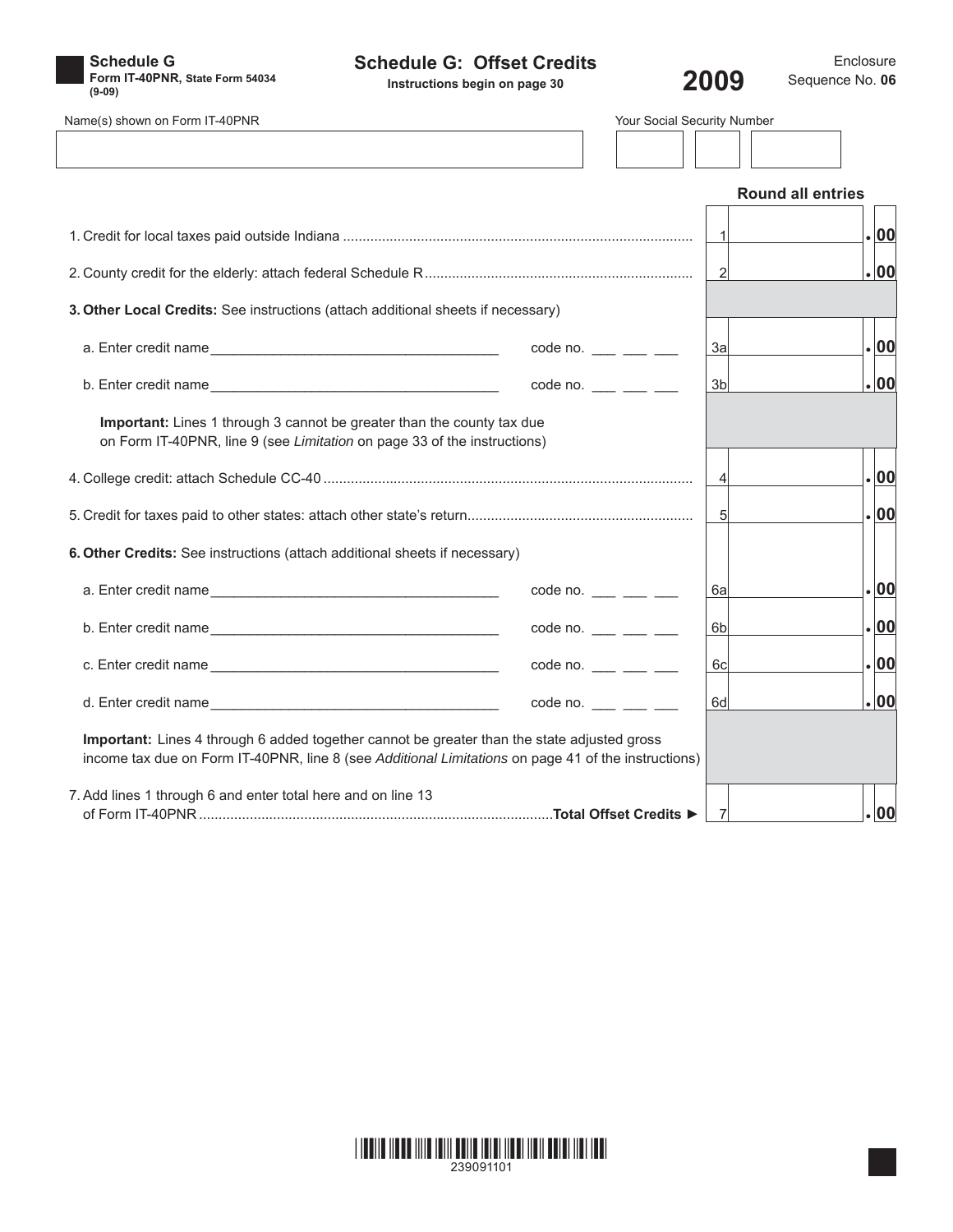

Turn over to complete Section 2 ►

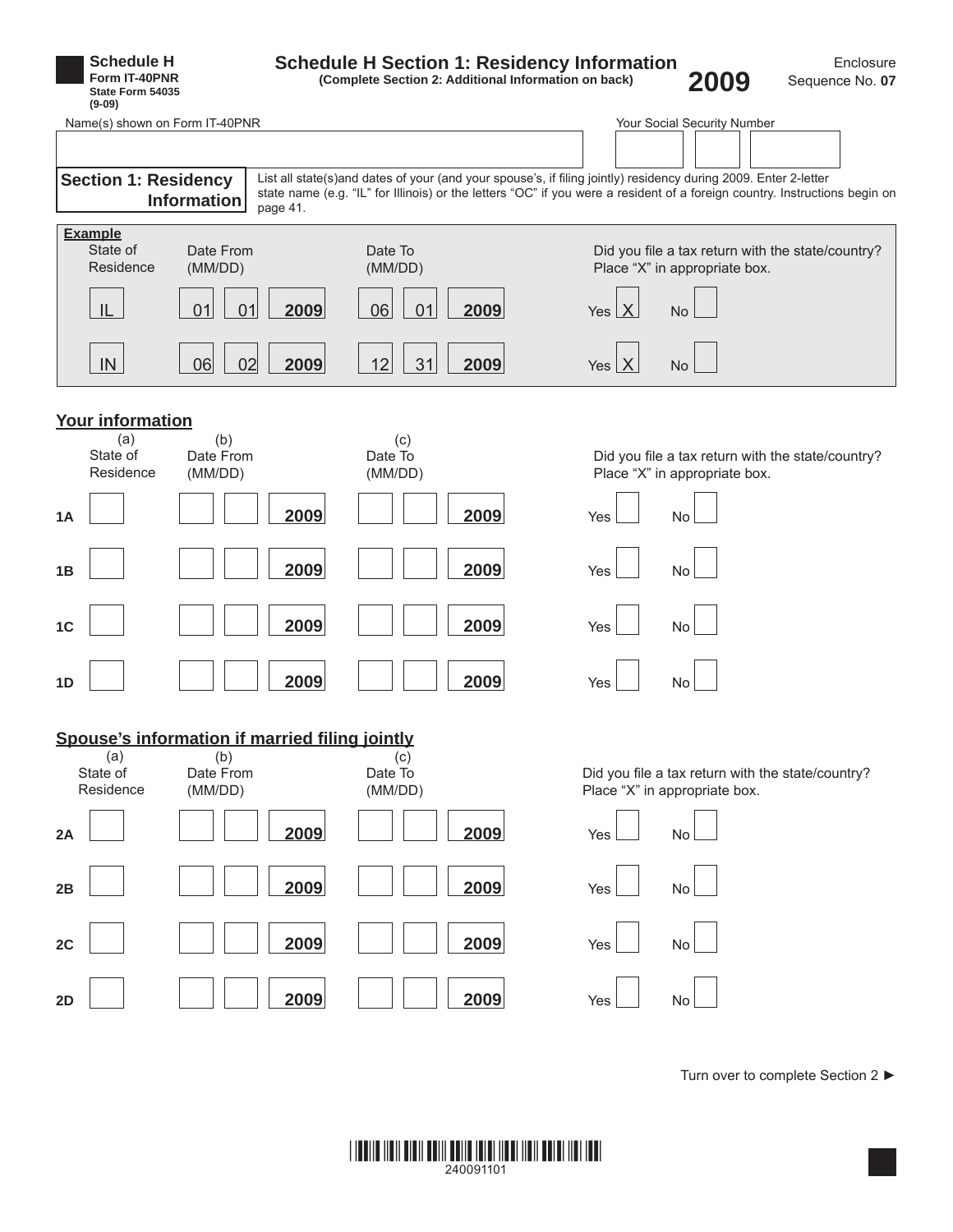| Schedule H<br><b>Schedule H Section 2:</b><br>Form IT-40PNR<br><b>Additional Required Information</b><br>State Form 54035<br>Instructions begin on page 42.<br>$(9-09)$                                                                                                                                                                                                                                                                                                                                                                                                                                                                                                                                                                                                                                                                                     | 2009                                                           |  |  |  |  |
|-------------------------------------------------------------------------------------------------------------------------------------------------------------------------------------------------------------------------------------------------------------------------------------------------------------------------------------------------------------------------------------------------------------------------------------------------------------------------------------------------------------------------------------------------------------------------------------------------------------------------------------------------------------------------------------------------------------------------------------------------------------------------------------------------------------------------------------------------------------|----------------------------------------------------------------|--|--|--|--|
| <b>Section 2: Additional Information</b>                                                                                                                                                                                                                                                                                                                                                                                                                                                                                                                                                                                                                                                                                                                                                                                                                    |                                                                |  |  |  |  |
| 1. Federal filing information<br>Are you filing a federal income tax return for 2009? Place "X" in appropriate box. Yes                                                                                                                                                                                                                                                                                                                                                                                                                                                                                                                                                                                                                                                                                                                                     | No                                                             |  |  |  |  |
| 2. Extension of time to file<br>a. Place "X" in box if you have filed a federal extension of time to file, Form 4868.<br>b. Place "X" in box if you have filed an Indiana extension of time to file, Form IT-9, or online via ePay.                                                                                                                                                                                                                                                                                                                                                                                                                                                                                                                                                                                                                         |                                                                |  |  |  |  |
| 3. Farm / Fishing income<br>Place "X" in box if at least two-thirds of your gross income was made from farming or fishing.<br>Important: If you placed an "X" in the box, you MUST attach Schedule IT-2210.                                                                                                                                                                                                                                                                                                                                                                                                                                                                                                                                                                                                                                                 |                                                                |  |  |  |  |
| 4. Date of death<br>If any individual listed at the top of the IT-40PNR died <i>during</i> 2009, enter date of death (MM/DD).<br>2009<br>Taxpayer's date of death                                                                                                                                                                                                                                                                                                                                                                                                                                                                                                                                                                                                                                                                                           | 2009<br>Spouse's date of death                                 |  |  |  |  |
| Authorization Sign Form IT-40PNR after reading the following statement.<br>Under penalty of perjury, I have examined this return and all attachments and to the best of my knowledge and belief, it is true, com-<br>plete and correct. I understand that if this is a joint return, any refund will be made payable to us jointly and each of us is liable for all<br>taxes due under this return. Also, my request for direct deposit of my refund includes my authorization to the Indiana Department of<br>Revenue to furnish my financial institution with my routing number, account number, account type and Social Security number to ensure<br>my refund is properly deposited. I give permission to the Department to contact the Social Security Administration to confirm that the<br>Social Security number(s) used on this return is correct. |                                                                |  |  |  |  |
| 5. Your daytime telephone number                                                                                                                                                                                                                                                                                                                                                                                                                                                                                                                                                                                                                                                                                                                                                                                                                            | Your e-mail address                                            |  |  |  |  |
| I authorize the Department to discuss my return with my personal<br>representative (see page 42).<br><b>Yes</b><br>No<br>If yes, complete the information below.                                                                                                                                                                                                                                                                                                                                                                                                                                                                                                                                                                                                                                                                                            | Paid Preparer: Firm's Name (or yours if self-employed)         |  |  |  |  |
| Personal Representative's Name (please print)                                                                                                                                                                                                                                                                                                                                                                                                                                                                                                                                                                                                                                                                                                                                                                                                               | IN-OPT on file with paid preparer if not filing electronically |  |  |  |  |
|                                                                                                                                                                                                                                                                                                                                                                                                                                                                                                                                                                                                                                                                                                                                                                                                                                                             | Federal I.D. Number<br>PTIN OR<br>Social Security No.          |  |  |  |  |
| Telephone<br>number                                                                                                                                                                                                                                                                                                                                                                                                                                                                                                                                                                                                                                                                                                                                                                                                                                         |                                                                |  |  |  |  |
| Address                                                                                                                                                                                                                                                                                                                                                                                                                                                                                                                                                                                                                                                                                                                                                                                                                                                     | <b>Address</b>                                                 |  |  |  |  |
| City                                                                                                                                                                                                                                                                                                                                                                                                                                                                                                                                                                                                                                                                                                                                                                                                                                                        | City                                                           |  |  |  |  |
| Zip Code<br>State                                                                                                                                                                                                                                                                                                                                                                                                                                                                                                                                                                                                                                                                                                                                                                                                                                           | Zip Code<br>State                                              |  |  |  |  |

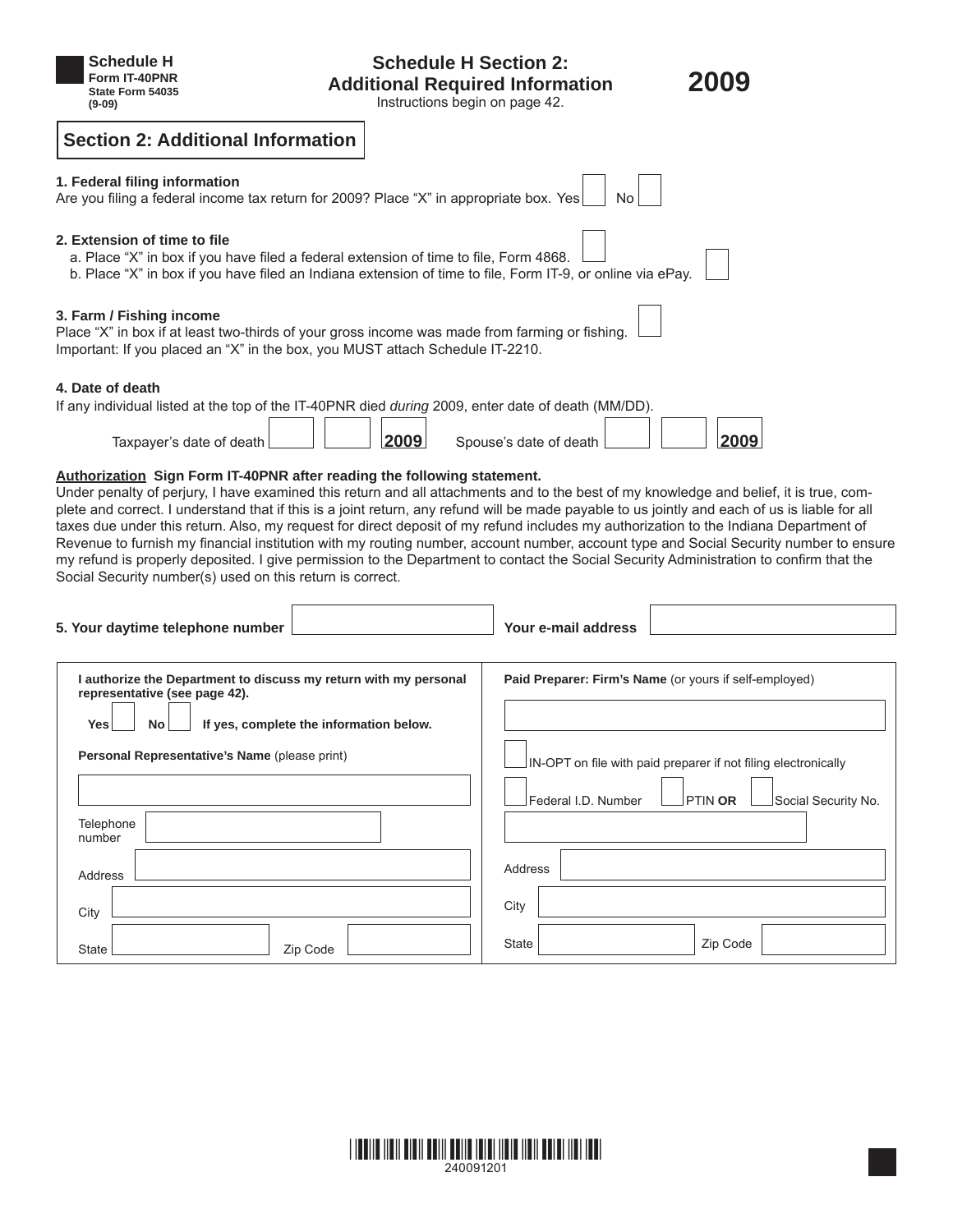

**Schedule CT-40PNR Form IT-40PNR, State Form 47906 (R9 / 9-09)**

### **County Tax Schedule for Part-Year and Full-Year Indiana Nonresidents 2009** Sequence No.**<sup>8</sup>**

| Name(s) shown on Form IT-40PNR                                                                                                                                                                                                                                                                                        |                          |                                     | Your Social Security Number |                            |
|-----------------------------------------------------------------------------------------------------------------------------------------------------------------------------------------------------------------------------------------------------------------------------------------------------------------------|--------------------------|-------------------------------------|-----------------------------|----------------------------|
|                                                                                                                                                                                                                                                                                                                       |                          |                                     |                             |                            |
| Lake County Residents: Turn to the Special Instructions for Lake County residents on page 46 if you and/or your spouse lived and/<br>or worked in Lake County, Ind., on Jan. 1, 2009. If you determine that Lake County tax is due, find your and/or spouse's 4-digit code<br>number (see page 46) and enter it here. |                          |                                     |                             |                            |
| Your Lake County 4-digit number                                                                                                                                                                                                                                                                                       |                          | Spouse's Lake County 4-digit number |                             |                            |
| SECTION 1: To be completed by those taxpayers who were residents of a county that had adopted a county income tax.                                                                                                                                                                                                    |                          |                                     |                             |                            |
| 1. Enter the amount from IT-40PNR, line 7. Note: If both you and<br>your spouse lived in the same county on January 1 (or lived in the<br>same Lake County location on January 1), enter the entire                                                                                                                   |                          | <b>Column A - Yourself</b>          |                             | <b>Column B - Spouse's</b> |
| amount from Form IT-40PNR, line 7 on line 1A only.                                                                                                                                                                                                                                                                    | 1A                       | .00                                 | 1B                          | .00                        |
| 2. If you claimed a non-Indiana locality earnings deduction on<br>Schedule C, line 8, enter the amount here. If not, leave blank                                                                                                                                                                                      | 2A                       | . 00                                | 2B                          | .00                        |
|                                                                                                                                                                                                                                                                                                                       | $\blacktriangleright$ 3A | .00                                 | 3B                          | .00                        |
| 4. Enter the resident rate from the county tax chart on the back of<br>this schedule for the county where you lived on Jan. 1, 2009                                                                                                                                                                                   | 4A                       |                                     | 4B<br>$\bullet$             |                            |
|                                                                                                                                                                                                                                                                                                                       | 5A                       | . 00                                | 5B                          | .00                        |
| 6. Add lines 5A and 5B. Enter the total here. Note: Perry County residents: If you live in Perry<br>County and worked in the Kentucky counties of Breckinridge, Hancock or Meade, you must<br>complete lines 7 and 8. Otherwise, enter the total here and on line 9 below (see page 44)▶                              |                          |                                     | 6<br>$\overline{7}$         | .00<br>.00                 |
| 7. Enter the amount of income that was taxed by any of the Kentucky counties listed on line 6 above                                                                                                                                                                                                                   |                          |                                     |                             |                            |
|                                                                                                                                                                                                                                                                                                                       |                          |                                     | 8                           | .00                        |
| 9. Line 6 minus line 8. Enter the total here and on line 9 of Form IT-40PNR                                                                                                                                                                                                                                           |                          |                                     | 9                           | .00                        |
| SECTION 2: To be completed by those taxpayers who, on Jan. 1, 2009, were residents of a county that had not adopted<br>an Indiana county income tax, but worked in an Indiana county that had adopted a county income tax.                                                                                            |                          |                                     |                             |                            |
|                                                                                                                                                                                                                                                                                                                       |                          | <b>Column A - Yourself</b>          |                             | <b>Column B - Spouse's</b> |
| 1. Enter your principal employment income. See page 45                                                                                                                                                                                                                                                                | 1A                       | .00                                 | 1B                          | .00                        |
| 2. Enter deductions. See page 45 for the complete list of                                                                                                                                                                                                                                                             | 2A                       | .00                                 | 2B                          | .00                        |
|                                                                                                                                                                                                                                                                                                                       | $\blacktriangleright$ 3A | .00                                 | 3B                          | .00                        |
| 4. Enter some or all of the exemptions from line 7 of                                                                                                                                                                                                                                                                 | 4A                       | .00                                 | 4B                          | .00                        |
|                                                                                                                                                                                                                                                                                                                       | $\blacktriangleright$ 5A | .00                                 | 5B                          | .00                        |
| 6. Enter the nonresident rate from the chart on the back of this<br>schedule for the county where you worked on Jan. 1, 2009                                                                                                                                                                                          | 6A  e                    |                                     | 6B <br>$\bullet$            |                            |
| 7. Multiply the income on line 5 by the rate on line 6                                                                                                                                                                                                                                                                | 7A                       | . 00                                | 7B                          | .00                        |
| 8. Enter total of 7A plus 7B. Add to any Section 1, line 9 amount, and carry to Form IT-40PNR, line $9 \blacktriangleright 8$                                                                                                                                                                                         |                          |                                     |                             | .  00                      |

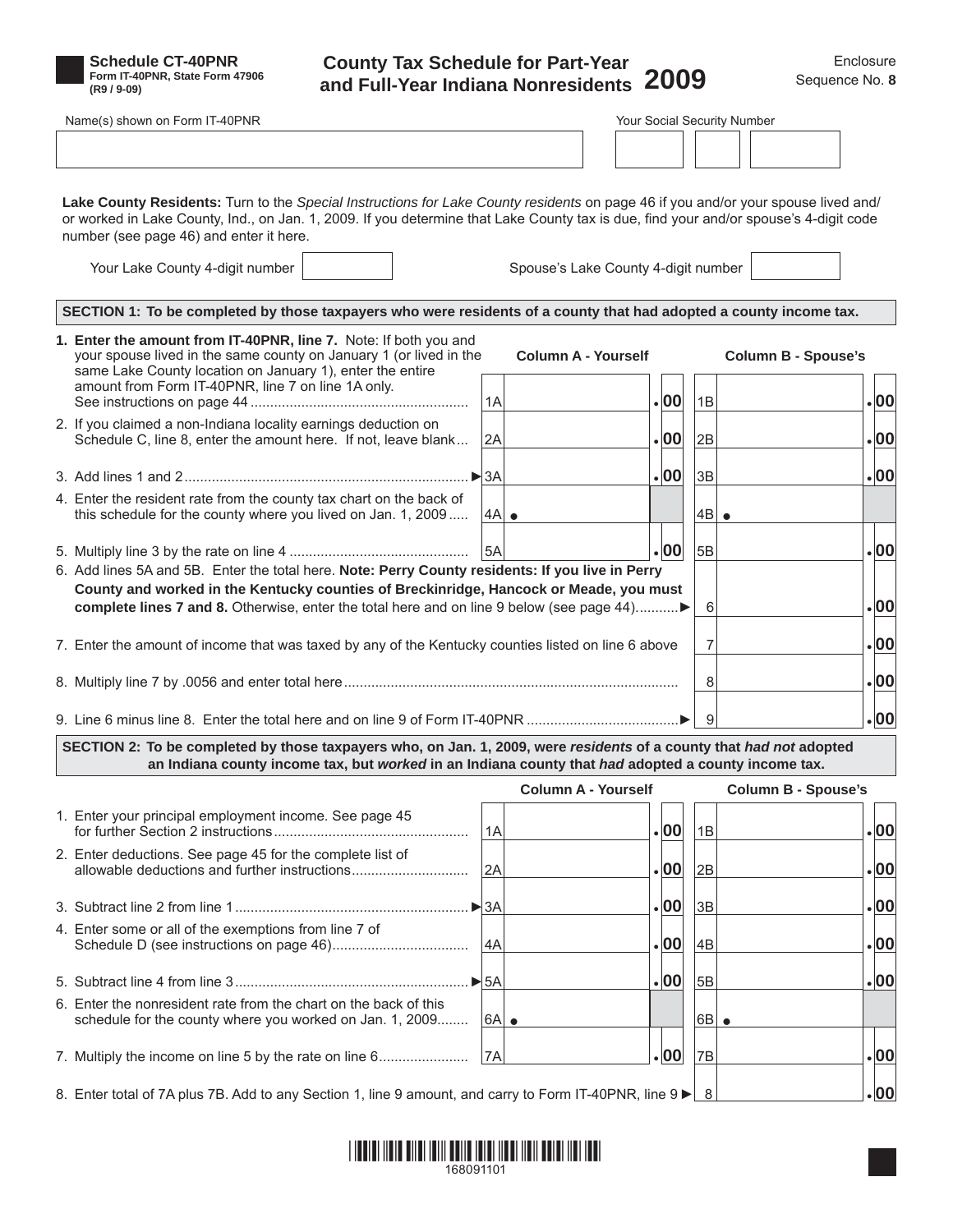\*These rates have changed from last year's chart.

| <b>County</b><br>Code # | <b>County</b><br><b>Name</b> | <b>Resident</b><br>Rate | <b>Nonresident</b><br>Rate | <b>County</b><br>Code # | <b>County</b><br><b>Name</b> | <b>Resident</b><br>Rate | <b>Nonresident</b><br>Rate |
|-------------------------|------------------------------|-------------------------|----------------------------|-------------------------|------------------------------|-------------------------|----------------------------|
| 01                      | Adams                        | .01124                  | .00674                     | 49                      | Marion                       | $.0162*$                | .00405*                    |
| 02                      | Allen                        | .01                     | .0055                      | 50                      | Marshall                     | .0125                   | .0025                      |
| 03                      | Bartholomew                  | .010625*                | .003125*                   | 51                      | Martin                       | .01                     | .004                       |
| 04                      | Benton                       | .0229                   | .0054                      | 52                      | Miami                        | $.0254*$                | .00965*                    |
| 05                      | Blackford                    | .0136                   | .0061                      | 53                      | Monroe                       | $.010425*$              | .0026063*                  |
| 06                      | Boone                        | .01                     | .0025                      | 54                      | Montgomery                   | .021                    | .006                       |
| $\overline{07}$         | <b>Brown</b>                 | .022                    | .005                       | $\overline{55}$         | Morgan                       | .0272                   | .0052                      |
| 08                      | Carroll                      | $.0155*$                | $.004*$                    | 56                      | Newton                       | .01                     | .0025                      |
| 09                      | Cass                         | .015                    | .0075                      | 57                      | Noble                        | .015                    | .0075                      |
| 10                      | Clark                        | .0154167*               | .0075                      | 58                      | Ohio                         | .01                     | .0025                      |
| 11                      | Clay                         | .0133333*               | .0025                      | 59                      | Orange                       | .0125                   | .005                       |
| 12                      | Clinton                      | $.02*$                  | .0075                      | 60                      | Owen                         | .013                    | .0055                      |
| 13                      | Crawford                     | .01                     | .005                       | 61                      | Parke                        | $.024875*$              | .0075                      |
| 14                      | <b>Daviess</b>               | .0175                   | .0075                      | 62                      | Perry                        | .0106                   | .00685                     |
| 15                      | Dearborn                     | .006                    | .0015                      | 63                      | Pike                         | .004                    | .004                       |
| 16                      | Decatur                      | .0133                   | .0058                      | 64                      | Porter                       | .005                    | .005                       |
| 17                      | DeKalb                       | .015                    | .0075                      | 65                      | Posey                        | $.0055*$                | .0023125*                  |
| 18                      | Delaware                     | .0105                   | .006                       | 66                      | Pulaski                      | .0313                   | .0068                      |
| $\overline{19}$         | <b>Dubois</b>                | .01                     | .0055                      | 67                      | Putnam                       | .015                    | .0075                      |
| 20                      | Elkhart                      | .015                    | .005                       | 68                      | Randolph                     | .015                    | .0075                      |
| 21                      | Fayette                      | .0237                   | .0087                      | 69                      | Ripley                       | .0138                   | .0063                      |
| $\overline{22}$         | Floyd                        | .0115                   | .0065                      | $\overline{70}$         | <b>Rush</b>                  | .015                    | .0075                      |
| 23                      | Fountain                     | .011                    | .0035                      | 71                      | St. Joseph                   | $.010375*$              | .0044688*                  |
| 24                      | Franklin                     | .0125                   | .005                       | 72                      | Scott                        | .0141                   | .004725                    |
| 25                      | Fulton                       | $.0193*$                | .0068                      | 73                      | Shelby                       | .0125                   | .005                       |
| 26                      | Gibson                       | .005                    | .005                       | 74                      | Spencer                      | .008                    | .00575                     |
| 27<br>$\overline{28}$   | Grant                        | $.015*$<br>.01          | .005625*<br>.0025          | 75<br>76                | <b>Starke</b><br>Steuben     | .0106<br>$.0179*$       | .0081<br>.0054             |
| 29                      | Greene<br>Hamilton           | .01                     | .0025                      | 77                      | Sullivan                     | .003                    | .003                       |
| 30                      | Hancock                      | .011625*                | $.004125*$                 | 78                      | Switzerland                  | .01                     | .0025                      |
| $\overline{31}$         | Harrison                     | .01                     | .005                       | $\overline{79}$         | Tippecanoe                   | .011                    | .0065                      |
| 32                      | Hendricks                    | .014                    | .0065                      | 80                      | Tipton                       | .0133                   | .0058                      |
| 33                      | Henry                        | .0125                   | .005                       | 81                      | Union                        | .015                    | .005                       |
| $\overline{34}$         | Howard                       | .016 <sup>1</sup>       | .0055 <sup>1</sup>         | 82                      | Vanderburgh                  | .01                     | .0025                      |
| 35                      | Huntington                   | $.016*$                 | .005                       | 83                      | Vermillion                   | .001                    | .001                       |
| 36                      | Jackson                      | .016                    | .0075                      | 84                      | Vigo                         | .0125                   | .0075                      |
| $\overline{37}$         | Jasper                       | .0305                   | .005                       | 85                      | Wabash                       | .029                    | .0075                      |
| 38                      | Jay                          | .0245                   | .0075                      | 86                      | Warren                       | .0212                   | .0057                      |
| 39                      | Jefferson                    | .0035                   | .0035                      | 87                      | Warrick                      | .005                    | .005                       |
| 40                      | Jennings                     | .0125                   | .005                       | 88                      | Washington                   | .015                    | .0075                      |
| 41                      | Johnson                      | .01                     | .0025                      | 89                      | Wayne                        | .015                    | .005                       |
| 42                      | Knox                         | .011                    | .0065                      | $90\,$                  | Wells                        | .021                    | .007                       |
| 43                      | Kosciusko                    | .01                     | .00475                     | 91                      | White                        | .0132                   | .0057                      |
| 44                      | LaGrange                     | .014                    | .0065                      | 92                      | Whitley                      | .012329                 | .004829                    |
| 45                      | Lake                         | <b>NA</b>               | <b>NA</b>                  |                         |                              |                         |                            |
| 46                      | LaPorte                      | .0095                   | .007                       | 94                      | Illinois                     |                         |                            |
| 47                      | Lawrence                     | .011875*                | .0025                      | 95                      | Kentucky                     |                         |                            |
| 48                      | Madison                      | .0129167*               | .0051042*                  | 96                      | Michigan                     |                         |                            |
|                         |                              |                         |                            | 97                      | Ohio                         |                         |                            |

<sup>1</sup> Includes the Howard County jail operating and maintenance income tax rate.



 Pennsylvania Wisconsin **All Other States**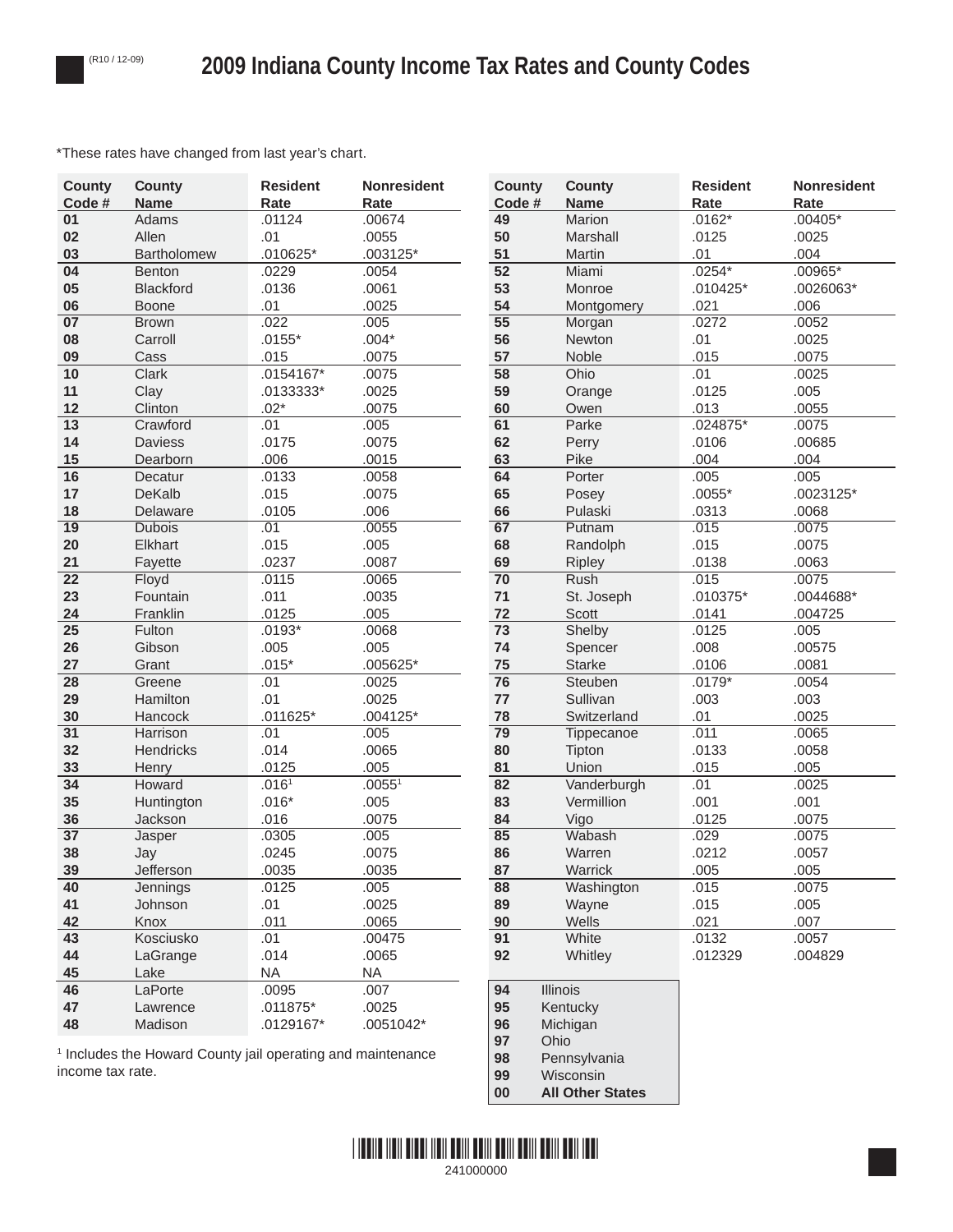| <b>Schedule IN-EIC</b>     |
|----------------------------|
| <b>Form IT-40/IT-40PNR</b> |
| State Form 49469           |
| $(R8/9-09)$                |

#### **Schedule IN-EIC: Indiana's Earned Income Credit**

**Attach only if claiming this credit on Forms IT-40 or IT-40PNR (R8 / 9-09) 2009**

|       | Name(s) shown on Form IT-40/IT-40PNR                                                                                                                                             | Your Social Security Number |        |  |  |
|-------|----------------------------------------------------------------------------------------------------------------------------------------------------------------------------------|-----------------------------|--------|--|--|
|       |                                                                                                                                                                                  |                             |        |  |  |
|       | Section A: Figure Your Indiana Earned Income Credit                                                                                                                              |                             |        |  |  |
| $A-1$ | Enter the earned income credit from your federal income tax return Form 1040 line 64a,<br>Form 1040A line 41a, or Form 1040EZ line 9a (must be \$6.00 or more: see instructions) | $A-1$                       | $\log$ |  |  |
| $A-2$ | Multiply line A-1 by .09 and enter here. Carry this total to Form IT-40 Schedule 5, line 5, or                                                                                   | $A-2$                       | 00     |  |  |

▶ If you did not complete Federal Schedule EIC (you did not claim children when figuring your federal earned income credit), you are finished with this schedule. Make sure to attach it to your Form IT-40 or IT-40PNR.

#### **If you claimed children on your Federal Schedule EIC ►**

Complete Section B if you claimed children (on Federal Schedule EIC) when you figured your earned income credit on federal Forms 1040 or 1040A. Enter information for up to four children even if only claiming three on federal Schedule EIC (see instructions for more information).

| Section B: Qualifying Child (Read the instructions to explain the terms used below.)                                                            |                                                                                                                                              |            |            |            |            |  |  |  |  |
|-------------------------------------------------------------------------------------------------------------------------------------------------|----------------------------------------------------------------------------------------------------------------------------------------------|------------|------------|------------|------------|--|--|--|--|
|                                                                                                                                                 |                                                                                                                                              | Child 1    | Child 2    | Child 3    | Child 4    |  |  |  |  |
| Enter each child's name                                                                                                                         |                                                                                                                                              | First      | First      | First      | First      |  |  |  |  |
|                                                                                                                                                 |                                                                                                                                              | Last       | Last       | Last       | Last       |  |  |  |  |
| Enter each child's<br>Social Security Number                                                                                                    |                                                                                                                                              | <b>SSN</b> | <b>SSN</b> | <b>SSN</b> | <b>SSN</b> |  |  |  |  |
| Enter letter (e.g. A, B, C, etc.) in box that describes each child's relationship, age and location<br>to you. See example on back of schedule. |                                                                                                                                              |            |            |            |            |  |  |  |  |
| $B-1$                                                                                                                                           | A Your Child<br><b>B</b> Adopted Child<br>C Grandchild                                                                                       |            |            |            |            |  |  |  |  |
|                                                                                                                                                 | D Stepchild<br>E Foster Child (not related)<br>F Other (related foster child,<br>or other related child - see<br>instructions)               |            |            |            |            |  |  |  |  |
| $B-2$                                                                                                                                           | A Under age 18<br><b>B</b> Age 18<br>C Age 19 - 24 and full-time<br>student<br>D Age 19 or older and totally<br>disabled                     |            |            |            |            |  |  |  |  |
| $B-3$                                                                                                                                           | A Child lived with you at<br>least 1/2 of the year<br><b>B</b> Child was born or died<br>in 2009, and lived with<br>you while alive in 2009. |            |            |            |            |  |  |  |  |

**Important:** You must complete and attach this schedule to your Form IT-40 or IT-40PNR when claiming the earned income credit. Note: Do not complete or attach this schedule if you are claiming this credit on the Form IT-40EZ (see the worksheet on Form IT-40EZ for instructions for how to claim the credit).